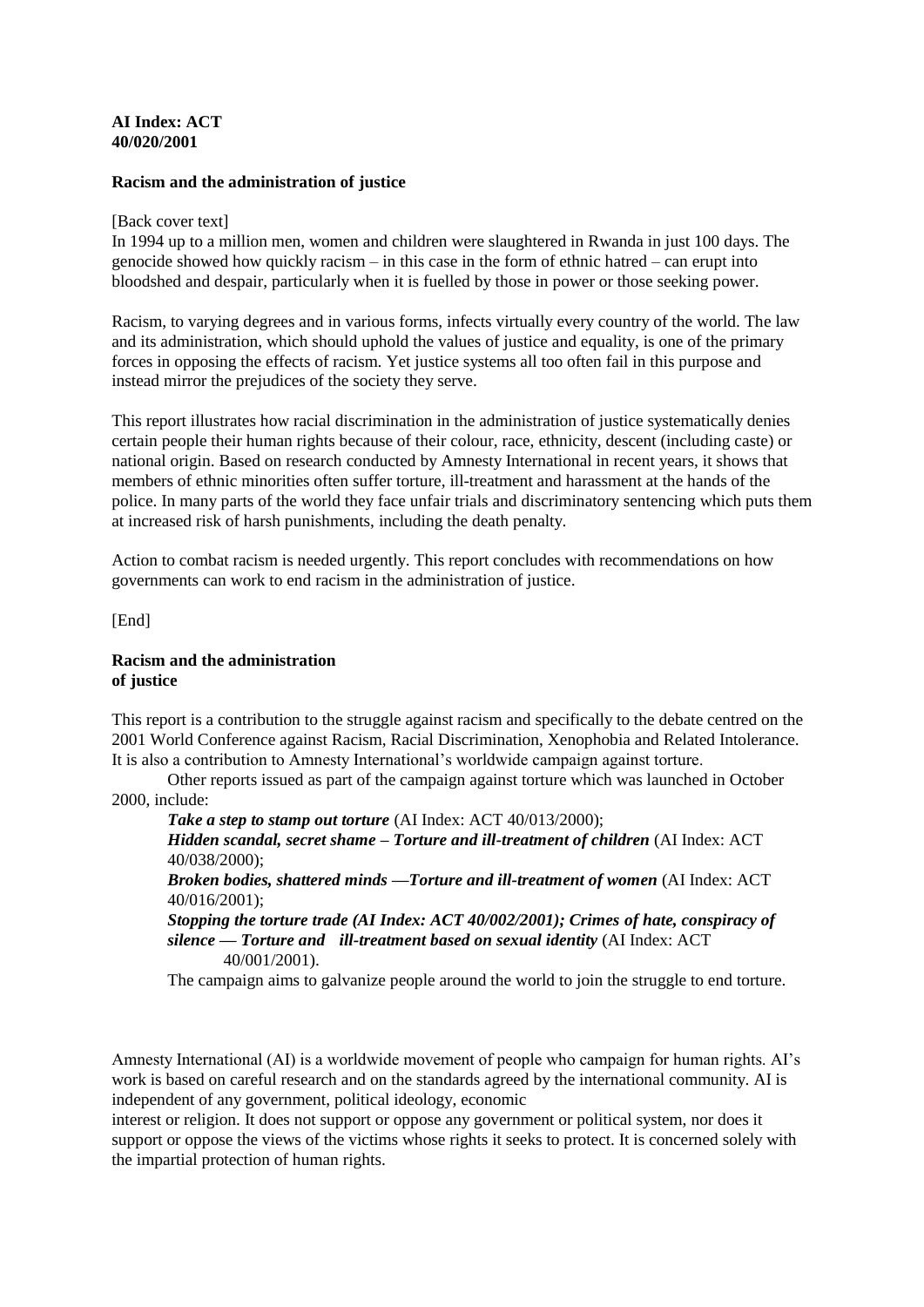AI mobilizes volunteer activists in more than 140 countries and territories in every part of the world. There are more than 1,000,000 AI members and subscribers from many different backgrounds, with widely different political and religious beliefs, united by a determination to work for a world where everyone enjoys human rights.

AI works to promote respect for all the human rights set out in the Universal Declaration of Human Rights and other international standards. It holds all human rights to be universal, indivisible and interdependent.

In seeking to contribute to the observance worldwide of all human rights, AI's program of research and action is focused on some of the gravest violations of the right to freedom of conscience and expression, freedom from discrimination, and the right to physical and mental integrity. AI's campaigning against such

violations includes working to:

- free all prisoners of conscience people detained for their political, religious or other conscientiously held beliefs or because of their ethnic origin, sex, colour, language, national or social origin, economic status, birth or other status, who have not used or advocated violence;
- ensure fair and prompt trials for all political prisoners;
- abolish the death penalty, torture and other ill-treatment;
- end "disappearances", political killings, and other unlawful killings in armed conflict. AI holds governments accountable not only for violations inflicted by their own agents, but

also for failing to protect people against abuses by other individuals. AI also calls on armed political groups to respect human rights and stop abuses such as detention of prisoners of conscience, hostage-taking, torture and unlawful killings.

AI seeks to support the protection of human rights by other activities, including its work with the United Nations (UN) and regional intergovernmental organizations, and its work for refugees, on international economic, military, security and police relations.

## **Racism and the administration of justice**

### **Amnesty International Publications**

First published in 2001 by Amnesty International Publications 1 Easton Street London WC1X 0DW United Kingdom

www.amnesty.org

© Copyright Amnesty International Publications 2001 ISBN: 0 86210 305 3 AI Index: ACT 40/020/2001 Original language: English

Printed by: The Alden Press Osney Mead Oxford United Kingdom

All rights reserved. No part of this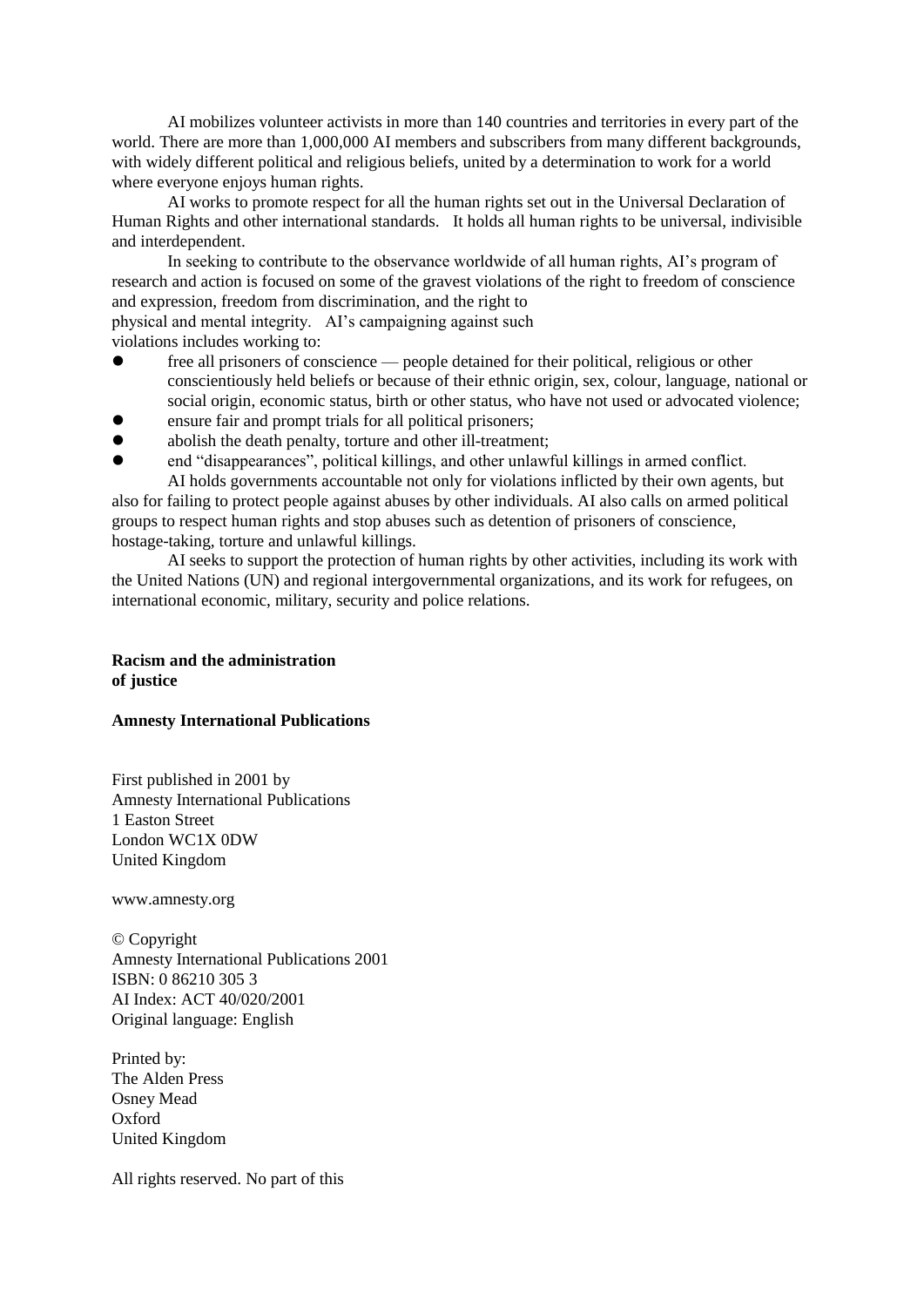publication may be reproduced, stored in a retrieval system, or transmitted, in any form or by any means, electronic, mechanical, photocopying, recording and/or otherwise without the prior permission of the publishers.

**CONTENTS** 

**INTRODUCTION** 

CHAPTER 1: DISCRIMINATION AND THE LAW

CHAPTER 2: TORTURE, ILL-TREATMENT AND EXCESSIVE USE OF FORCE

CHAPTER 3: IMPUNITY AND LACK OF STATE PROTECTION

CHAPTER 4: ETHNICITY, NATIONALITY AND CONFLICT

CHAPTER 5: COLOUR, CASTE AND CULTURE

CHAPTER 6: INDIGENOUS PEOPLES

CHAPTER 7: FOREIGNERS, INCLUDING MIGRANTS, ASYLUM-SEEKERS AND REFUGEES

CHAPTER 8: WOMEN AND RACE

RECOMMENDATIONS

ENDNOTES

### **Introduction**

In just 100 days up to a million men, women and children were slaughtered in one country, largely because of racism. The place was Rwanda. The year was 1994. The vast majority of the victims were members of the Tutsi ethnic group.

The genocide in Rwanda shows how quickly racism – in this case in the form of ethnic hatred – can erupt into bloodshed and despair, particularly when it is fuelled by those in power or those seeking power. It also shows the devastating consequences when the state and the international community fail to act to stop racism. Rwanda should serve as a stark reminder to us all that racism, in whatever form it takes, must be combated whenever it appears, as it inevitably leads to violations of human rights.

Racism is an attack on the very notion of universal human rights. It systematically denies certain people their full human rights just because of their colour, race, ethnicity, descent (including caste) or national origin. It is an assault on a fundamental principle underlying the Universal Declaration of Human Rights (UDHR) – that human rights are everyone's birthright and apply to all without distinction. It undermines all human rights, be they civil, political, economic, social or cultural.

The right not to suffer racial discrimination is a fundamental principle of international human rights law. The principle appears in virtually every major human rights instrument as well as in the UN Charter. Indeed, one of the stated purposes of the UN is to "achieve international cooperation... in promoting and encouraging respect for human rights and fundamental freedoms without distinction as to race, sex, language or religion".1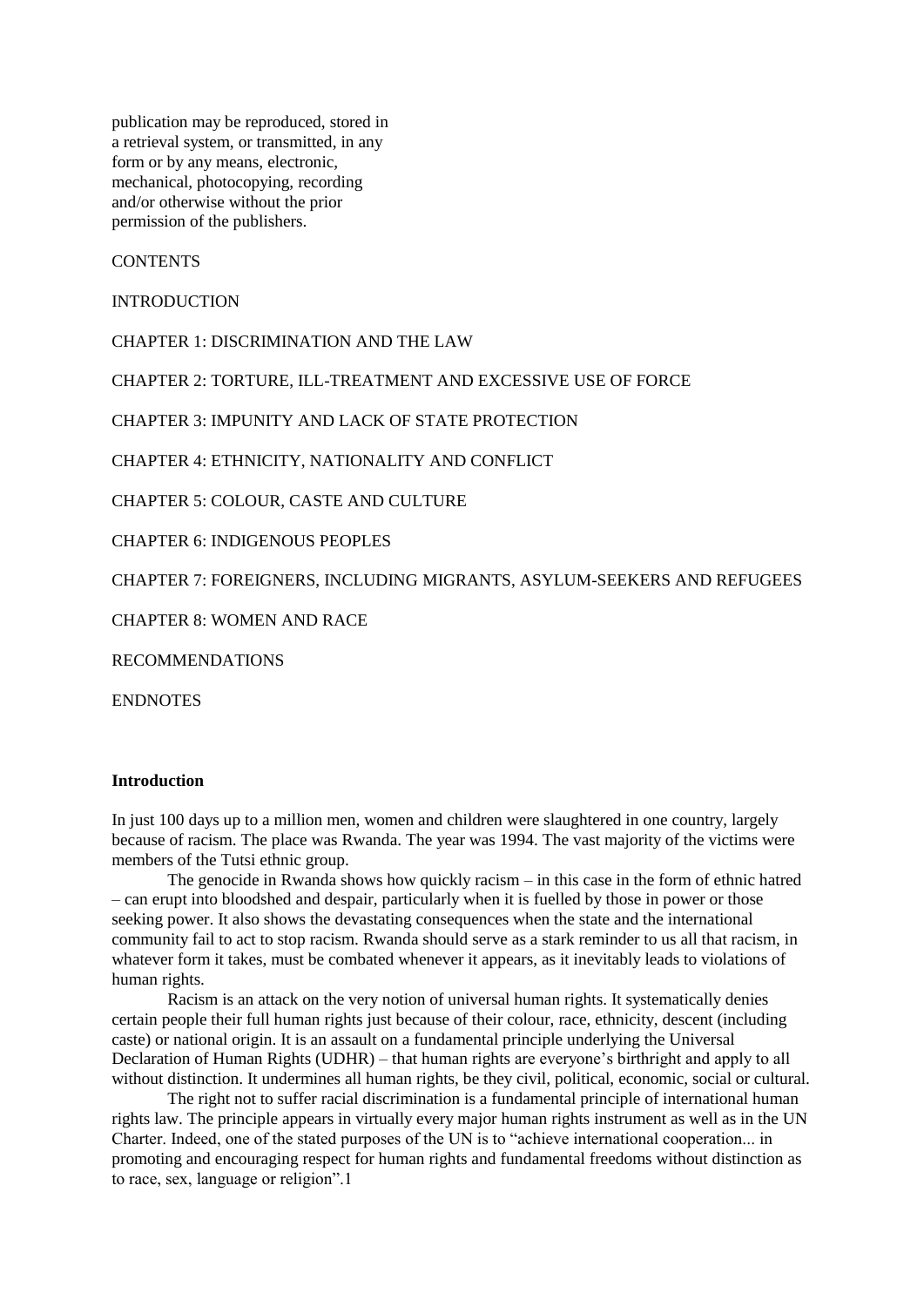And yet racial discrimination persists in virtually every society, despite all the efforts of the UN and organizations around the world dedicated to combating racism, and the fine-sounding commitments in so many constitutions and laws.

The concept of race has no biological basis. It is a socio-political construction usually based on supposed physical characteristics of groups. Racial categories are arbitrary and often used for political ends. The meaning of race and the ideological expressions of racism have changed over time and across continents. Racism has often been used by dominant racial groups to justify their domination, and in some cases racist attitudes are an expression of alienation and despair among the powerless, including victims of racism.

For example, racial discrimination against Roma occurs widely in Europe because Roma are perceived as an "inferior" ethnic group, a perception based in some countries on the lifestyle or relative poverty of Roma communities. Racist attitudes have emerged between people of similar racial backgrounds because of political issues, such as between Hutu and Tutsi in Rwanda and Burundi. In the Balkans, nationalists wanting to set members of the same ethnic group against each other have invented new national identities tenuously based on notions of ethnicity.

The various manifestations of racism are invariably linked to broad economic and social issues. In the modern globalized market economy, the poor and the marginalized are frequently members of racial groups whose position has been determined by generations of exploitation, oppression and discrimination by other racial groups. Racist ideologies have helped to create and then reinforce the inequalities – racial groups who had been enslaved, impoverished and disenfranchised, or even virtually exterminated, were branded as biologically inferior. This was used to justify the power and privileges of the dominant groups, and perpetuated inequalities by blocking access to education, land and other resources, jobs, positions of influence and prosperity.

The worst violations of human rights based on racism, such as genocide and "ethnic cleansing", catch the headlines. Less well publicized are the abuses that take place every day in the context of the administration of justice partly or solely because of racism. Amnesty International (AI) seeks to draw attention to these abuses in this report. The report, which is based on research conducted by AI in recent years, illustrates some of the patterns of racism in the administration of justice worldwide.

## **Amnesty International's work against racism**

AI opposes racism through its work to promote observance of the UDHR around the world. It calls for ratification and implementation by states of international and regional human rights instruments that prohibit all forms of discrimination. It also works worldwide on cases of grave violations of the right to be free from racial discrimination.

Specifically, AI opposes racism by working for the release of prisoners of conscience2 imprisoned by reason of race, descent, or national or ethnic origin; and through its work on cases where racism is a factor in abuses including torture, ill-treatment, the death penalty, "disappearances", unfair trials of political prisoners, unlawful killings, excessive use of force, forcible exile, mass expulsions and house destruction. The organization also opposes discriminatory legislation that facilitates these violations. In addition, AI intervenes when racial discrimination prevents redress for victims and perpetuates impunity for perpetrators of human rights violations, or hinders the right of those fleeing persecution to seek asylum.

AI's work against racial discrimination on the basis of race, descent (including caste), colour, ethnicity or national origin is based on the definition set out in Article 1 of the International Convention on the Elimination of All Forms of Racial Discrimination:

*"In this Convention, the term 'racial discrimination' shall mean any distinction, exclusion, restriction or preference based on race, colour, descent, or national or ethnic origin which has the purpose or effect of nullifying or impairing the recognition, enjoyment or exercise, on an equal footing, of human rights and fundamental freedoms in the political, economic, social, cultural or any other field of public life."*

This report is not intended to be a global or comprehensive survey of racism. It highlights particular countries and cases of relevance to the question of the administration of justice on the basis of AI's experience.3 There are numerous other countries, cases and issues that could have been, but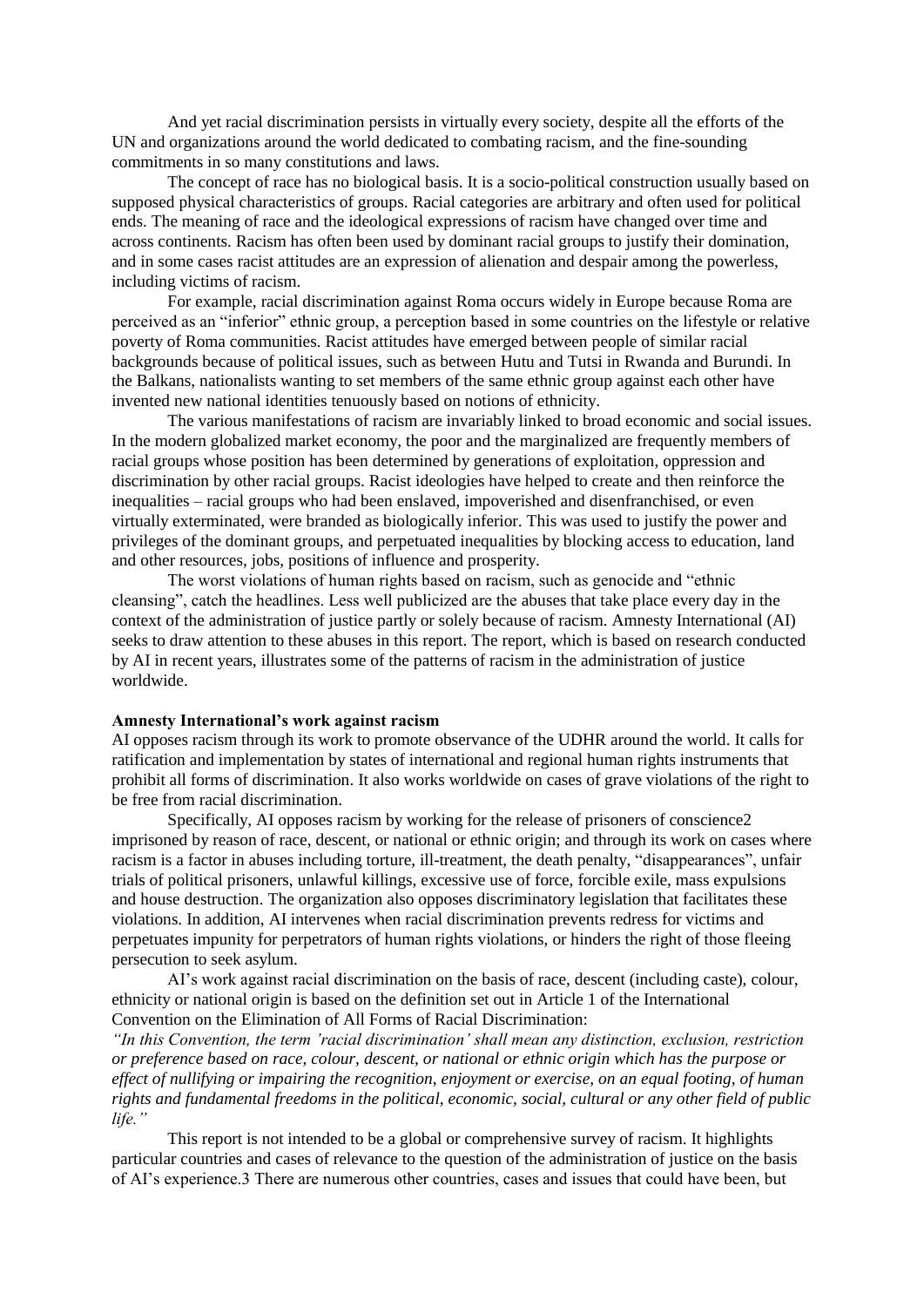have not been, included. For example, many people are victims of discrimination based on a combination of factors, such as race, religion, gender, sexual orientation, disability, age and economic status; many suffer racial discrimination and prejudice outside the system of justice; and there are countless abuses of human rights arising from racism and discrimination in the wider field of economic, social and cultural rights.

### **International human rights law**

Governments are obliged under international human rights standards to tackle racism in all its forms. This includes repealing discriminatory legislation that facilitates abuses and denies equal access to justice, and providing effective protection against racist abuses in the community as a whole. It also means ensuring that the laws and institutions of the state address the root causes of racism, rather than replicating or fomenting it for political ends.

The prohibition of racial discrimination constitutes a general principle of international law.4 The International Court of Justice stated more than 30 years ago that the protection from racial discrimination is one of those obligations that, by their very nature, "are the concern of all States. In view of the importance of the rights involved, all States can be held to have a legal interest in their protection... such obligations derive... from the principles and rules concerning the basic rights of the human person, including protection from slavery and racial discrimination."5

The International Convention on the Elimination of All Forms of Racial Discrimination was adopted unanimously in 1965 by the UN General Assembly. It outlines substantive rights and a series of steps for the elimination of racial discrimination in all its forms. The Convention also aims to promote de facto racial equality, to enable the various ethnic, racial or national groups to enjoy all human rights on an equal basis, in the civil, political, economic, social and cultural fields. In addition, states that ratify the Convention are obliged to protect people from discrimination by private individuals as well as state-sponsored discrimination.

The Convention set an important precedent by creating a body to monitor and review actions taken by states to fulfil their obligations under the Convention – the Committee on the Elimination of Racial Discrimination (CERD). Some of the findings of CERD are included in this report.

Prohibition of discrimination is also at the heart of each of the main UN human rights instruments dealing with the administration of justice. Among such key instruments are: the International Covenant on Civil and Political Rights (ICCPR); the UN Basic Principles for the Treatment of Prisoners (Basic Principles); the UN Body of Principles for the Protection of All Persons under Any Form of Detention or Imprisonment (Body of Principles); the Convention on the Rights of the Child; and the Convention against Torture and Other Cruel, Inhuman or Degrading Treatment or Punishment (Convention against Torture).

The experiences of millions of people worldwide testify to a simple fact: where there is racism there can be no justice. That is why it is essential that international human rights law prohibiting racial discrimination is respected everywhere and at all times.

#### **Action to end racism**

Most governments would be hard pressed to eradicate all traces of racism in society. However, they are obliged to work to ensure that the state does not in any way promote or tolerate racism, and instead actively combats it.

There are many steps that can be taken. To begin with, all states should ratify without reservations and implement in full international human rights treaties prohibiting racial discrimination and requiring fairness in the administration of justice. In line with international standards, the countries' constitution and laws should clearly prohibit all forms of discrimination, and such laws should be rigorously enforced. The government should publicly and consistently send a clear message that racism will not be tolerated – in society in general and in all agencies of the state. All crimes with a racist element should be thoroughly investigated and the perpetrators brought to justice.

In many states, racist abuses by officials are rarely prosecuted – and in the few cases that do come to court there is often a failure to convict. A major step forward, therefore, would be to ensure that prosecution and conviction rates are increased by determined, thorough, independent and impartial investigations and monitoring of such cases.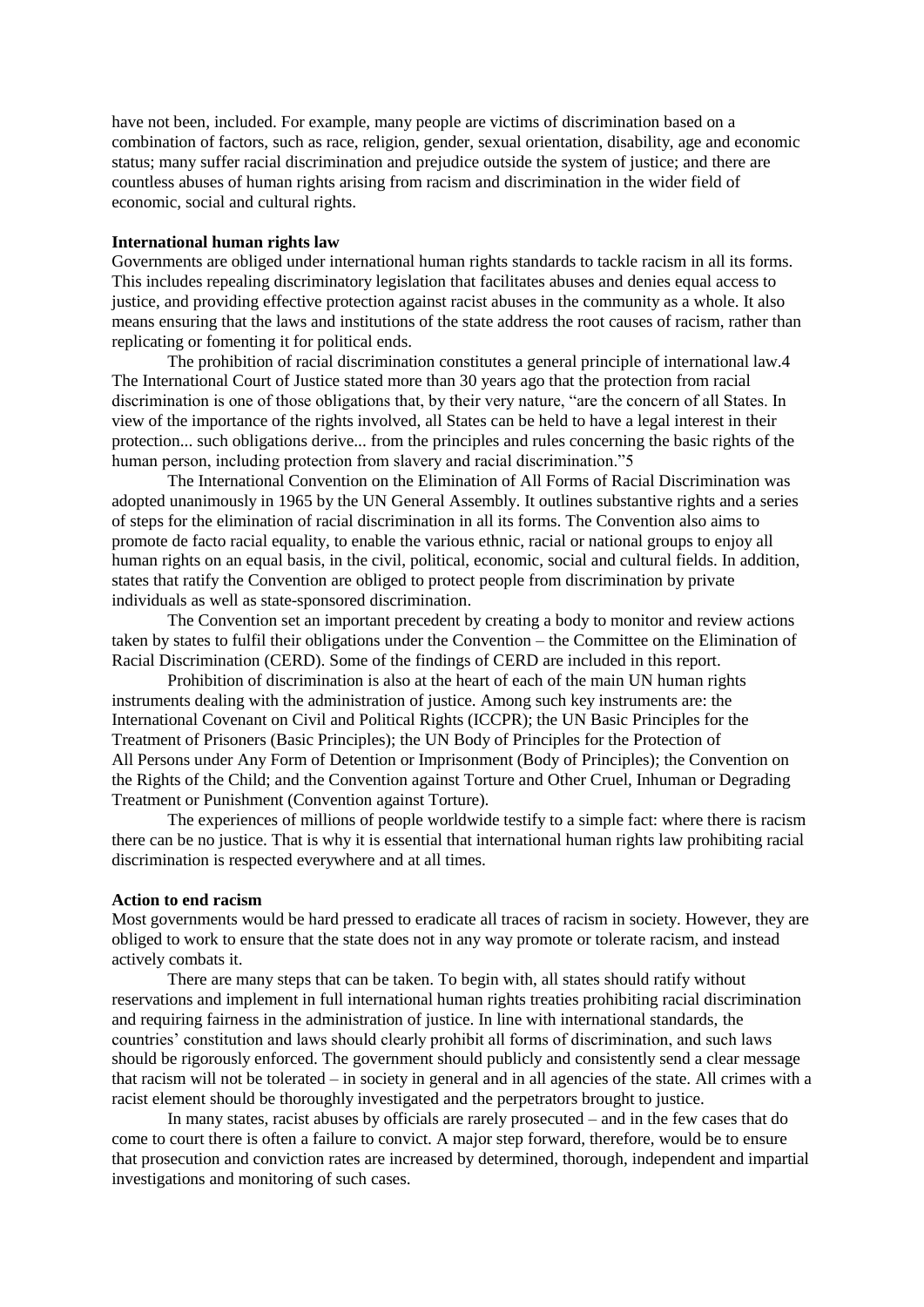However, it is not enough simply to prosecute individuals as and when cases of racist abuses by officials come to light. Such action on its own does not address issues such as institutional racism in the police, discriminatory patterns of recruitment into the agencies that administer justice, and disparities in sentencing practices between different racial groups. Mechanisms must be put in place to uncover patterns of racism in the administration of justice – and to institute remedies that tackle the causes of the discrimination. Among such remedies are human rights and race-awareness training for those working in the justice and asylum determination systems; recruitment drives among ethnic minorities; and reviews of laws and practices that have a disparate impact on particular communities.

Racism, is not confined to the institutions of the state. It can also be found at any level of civil society. The responsibility for combating racism therefore extends to everyone. There are countless initiatives that we can take to fight against bigotry, prejudice, discrimination and injustice, whether we act as individuals, through our social, political, community, cultural, religious or sporting groups, or with organizations that focus on human rights.

Around the world, persecuted communities have organized themselves to defend their rights. Campaigns to raise awareness about racism and to oppose it, to expose miscarriages of justice and to assert the rights of minorities and asylum-seekers have brought success. They have resulted in the release of prisoners wrongfully convicted. They have forced governments to repeal discriminatory laws and to introduce legislation prohibiting "race-hate" crimes. They have led to anti-racism training being introduced for officials in public authorities and in the administration of justice. The solidarity and support offered by human rights organizations give encouragement to groups who are at risk and defending their rights. Together, we can marginalize racists and eradicate the poison of racism from society.

AI welcomes the opportunity which the 2001 UN World Conference against Racism, Racial Discrimination, Xenophobia and Related Intolerance provides to cast the spotlight on racial discrimination in all its forms. The organization hopes that this report and its recommendations will generate strong action by all governments to end racial discrimination in their own countries and worldwide.

### **1: Discrimination and the law**

## *"Even under the most sophisticated death penalty statutes, race continues to play a major role in determining who shall live and who shall die."* **Justice Blackman, US Supreme Court, 1994**

Racism, to varying degrees and in various forms, infects virtually every country of the world. The law and its administration, which should seek to uphold the values of justice and equality, is one of the primary forces in combating the effects of that racism. Yet justice systems all too often fail in this purpose and instead mirror the prejudices of the society they serve. That is why it is vital that every justice system has procedures and safeguards to prevent discrimination, including laws that prohibit and punish discrimination, and mechanisms to check and rectify patterns of discrimination.

Racialized administration of justice often reflects deep-rooted historical patterns of oppression against groups marked out by their colour, caste, ethnicity and nationality. These patterns exist within particular societies, or may transcend national boundaries so that some groups, such as people of African descent or Roma, face discrimination in the different countries in which they have settled. Racism in the administration of justice can also take the form of specific laws and discriminatory treatment directed at "foreigners" in general or those who are seeking asylum.

The most extreme form of sustained racial discrimination enforced by law in the past century was seen in apartheid South Africa. For over 40 years and under a system condemned universally as a crime against humanity, the country's black majority suffered denial of their human rights solely on the basis of the colour of their skin. The discrimination they faced was backed by the force of law, which had been created and maintained by white minority governments. Black South Africans, including people classified as "coloured" or Indian, were economically and socially marginalized, politically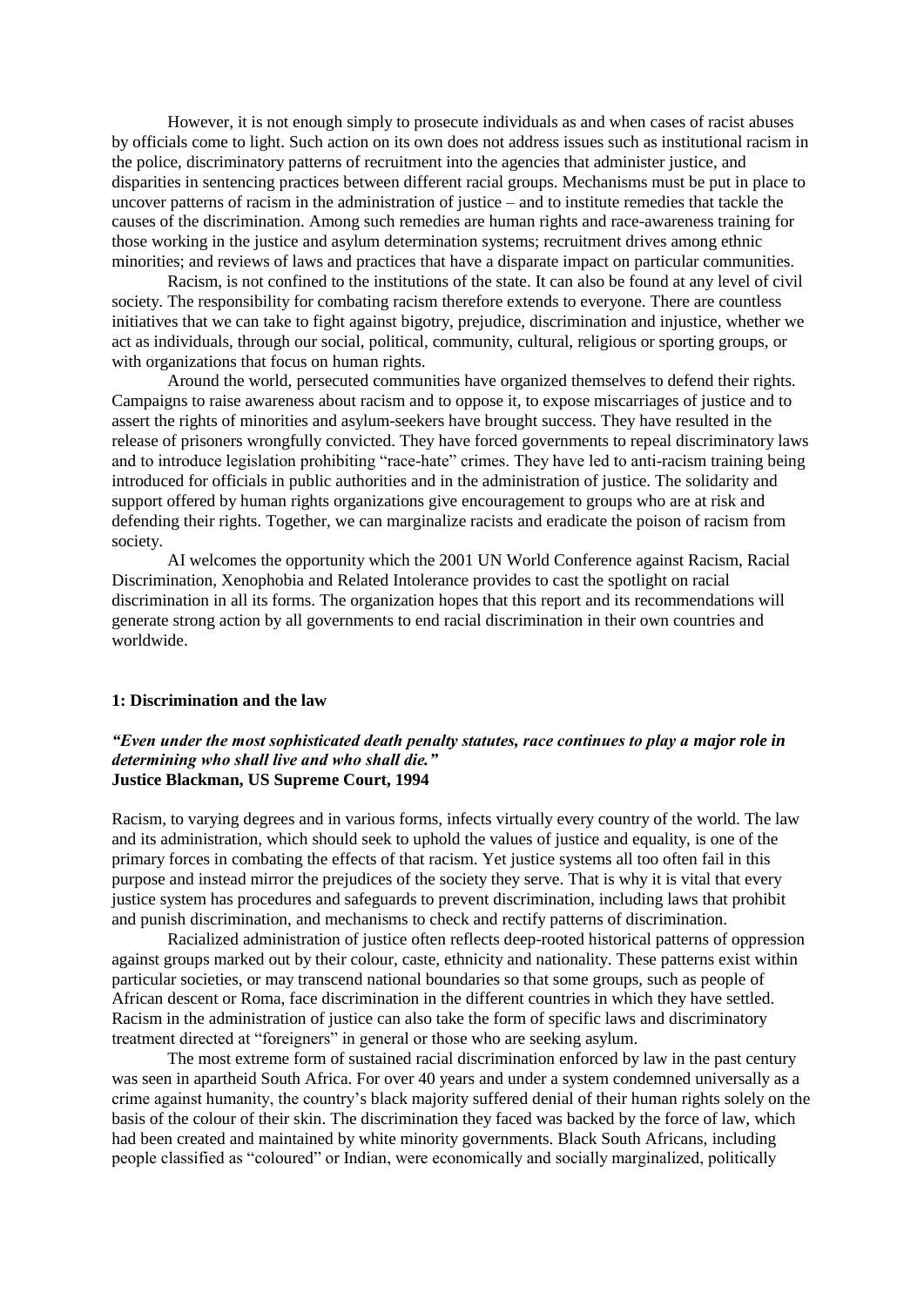disenfranchised, and vulnerable to widespread and gross violations of their human rights by agents of the state who could arbitrarily detain, torture and kill with impunity.

The apartheid system in South Africa has been ended and most countries have laws or constitutions that prohibit racial discrimination. However, not all national legal systems pass the basic test of Article 7 of the UDHR, which states: "All are equal before the law and are entitled without any discrimination to equal protection of the law."

In Israel, for example, several laws are explicitly discriminatory. These can be traced back to Israel's foundation in 1948 which, driven primarily by the racist genocide suffered by Jews in Europe during the Second World War, was based on the notion of a Jewish state for Jewish people. Some of Israel's laws reflect this principle and as a result discriminate against non-Jews, particularly Palestinians who had lived on the land for generations.6

Various areas of Israeli law discriminate against Palestinians.7 The Law of Return, for instance, provides automatic Israeli citizenship for Jewish immigrants, whereas Palestinian refugees who were born and raised in what is now Israel are denied even the right to return home. Several statutes grant privileges to those who have completed military service, but as Palestinians (except for those belonging to the Druze community) are exempt from conscription they cannot enjoy the privileges. Other statutes explicitly grant preferential treatment to Jewish citizens in areas such as education, public housing, health and employment.

Once discrimination is enshrined in law, even if it is only in a few aspects of the law, the whole state and system of justice is affected. Racist attitudes and practices are seen as legitimate and inevitably seep into other areas of the administration of justice, as is clear in Israel and even more so in the Occupied Territories (see Chapter 4).8

Prejudice against Palestinian citizens of Israel is widespread in the Israeli criminal justice system. For example, when Palestinians rioted throughout Israel in protest at the killing of Palestinians in al-Aqsa mosque precinct in Jerusalem in late September 2000, hundreds of Palestinians were arrested. At the same time scores of Jews were arrested after anti-Palestinian demonstrations. A policy of seeking remand in custody until the end of the trial was, according to the Attorney General, applied to Jews as well as to Palestinians. However, this policy – which effectively meant four to six months' detention before trial – affected a far higher proportion of Palestinians than Jews. As at 30 October 2000, according to the Ministry of Justice and the police, about 1,000 Israeli citizens had been arrested since 28 September. About 66 per cent (660) were Palestinians and

34 per cent (340) were Jews, but 89 per cent of those detained until the end of trial were Palestinians. Palestinians suspected of non-political offences also face discrimination in Israel's criminal

justice system (although to a much lesser extent than in the military system in use in the Occupied Territories). A detailed study conducted by two Israeli academics published in 1998 found that although the law explicitly prohibits discrimination, Palestinians, whether Israeli citizens or not, are more likely than Jews to be charged after arrest, sentenced to terms of imprisonment, and given harsh sentences – when all other factors are accounted for. They concluded, "The findings of the aggregated data leave no room for doubt that the decisions made at each stage of the criminal procedure discriminate against Arabs."9

The discrimination is even greater against Palestinians from the Occupied Territories (see Chapter 4). However, Palestinian citizens of Israel find themselves frequently treated – in detention patterns and sentencing – like Palestinians from the Occupied Territories, with longer sentences and refused parole or home visits if they have committed political offences. Moreover, when Palestinians demonstrated in September and October 2000, throwing stones and burning tyres, they were shot at by police and border police – the treatment commonly meted out to Palestinians in the Occupied Territories. Despite the deaths of 13 people and hundreds of injuries, the police action was praised by Prime Minister Ehud Barak and it took weeks of protests to get a Judicial Commission of Inquiry into the killings. A border policewoman who testifed before the Commission of Inquiry in March 2001, told a journalist from the Hebrew newspaper Yediot Ahronoth: "We handle Jewish riots differently. When such a demonstration takes place, it is obvious from the start that we do not bring our guns along. These are our instructions."

The introduction of racially discriminatory laws is not just a feature of the past. In Fiji, for example, existing racial segregation is being extended. A military-backed government, installed after a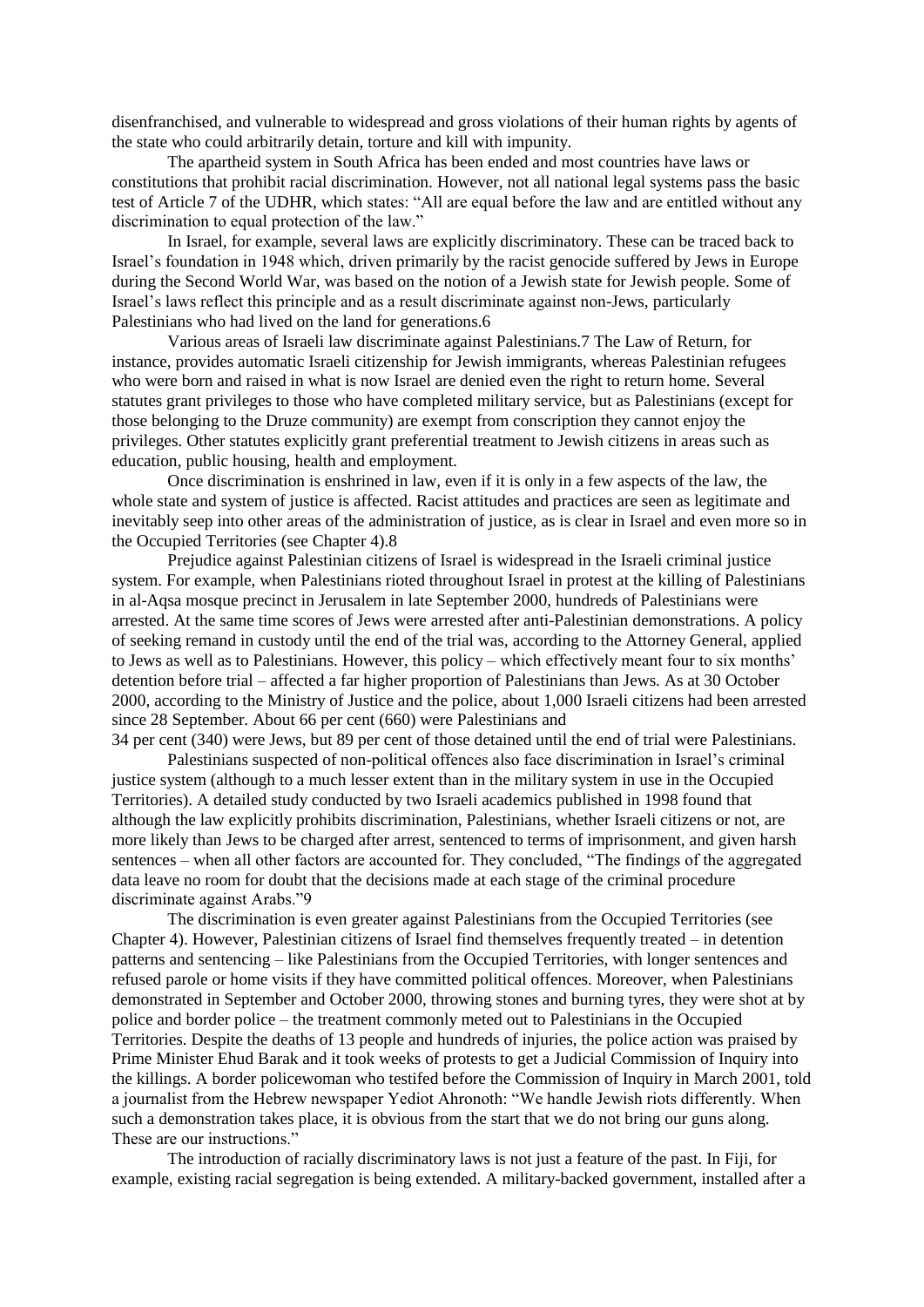violent coup attempt in May 2000, has been pursuing racially discriminatory policies in favour of indigenous Fijians, despite two court rulings upholding the country's 1997 Constitution which prohibits discrimination.

The attempted coup led to widespread human rights abuses, targeted particularly at Fijians of ethnic Indian origin (known as Indo-Fijians). Coup leaders incited racist attacks against Indo-Fijians and for weeks, indigenous mobs terrorized towns and villages, robbed Indo-Fijian farms and homes, raped Indo-Fijian women and took scores of people hostage.

On 29 May 2000 the armed forces took power, declared martial law and published emergency decrees, drafted by the indigenous Chief Justice, to replace the Constitution and abolish the Supreme Court.

In July 2000 the military arranged the appointment of Laisenia Qarase as interim Prime Minister who formed a predominantly indigenous Fijian administration. He appointed a committee to review the 1997 Constitution with the aim of replacing it with one that guarantees political supremacy and economic advancement for indigenous Fijians. The same month Laisenia Qarase presented plans for new laws and policies to guarantee political supremacy and economic benefits for indigenous Fijians. Known as the "Blueprint", the plans seek to reverse the gradual removal of racial segregation and discrimination imposed in Fiji after two military coups in 1987. For example, major business licences and new state-funded benefits in education, economic, social and cultural development would be reserved for indigenous Fijians.

Such racial discrimination enshrined in national law is rare. Much more common is for non-discriminatory laws to be implemented in a racially discriminatory manner.

In Burundi, for example, more than 6,400 people are awaiting trial, most accused of politically motivated violence since 1993. Virtually all are Hutu civilians, even though members of all ethnic groups have been involved in the killings and the Tutsi-dominated security forces have been responsible for the unlawful killing of thousands or tens of thousands of people each year.10 Over 200,000 people have reportedly been killed in Burundi since the country descended into civil war following the assassination of the country's first democratically elected President, Melchior Ndadye, a Hutu, in 1993.

Hundreds of civilians, most of them Hutu, have already been tried and sentenced to long terms of imprisonment or death for participation in the massacres of tens of thousands of mainly Tutsi civilians which followed the assassination of President Ndadye. Many trials were grossly unfair. Burundi has two Hutu lawyers and when trials began in 1996, lawyers from other ethnic groups were often unwilling to take on cases involving Hutu defendants. Owing in part to a UN program of judicial assistance, most defendants now receive legal help from lawyers from both Hutu and Tutsi ethnic groups. However, the tens of thousands of killings of Hutu in reprisal attacks by Tutsi-dominated armed forces and Tutsi civilians remain unpunished.

Throughout the civil war, Hutu and Tutsi formed armed gangs, armed opposition groups and militia, all of which committed gross human rights abuses. Members of Hutu-dominated armed opposition groups have been prosecuted for such acts. By contrast, members of Tutsi militia, particularly active in the 1994-96 period, which were responsible for the unlawful killing of Hutu politicians and other civilians, have not been brought to justice, and many were subsequently integrated into the armed forces. The few Tutsi soldiers convicted of the extrajudicial execution of Hutu have been sentenced to relatively light sentences, in some instances only a few months' imprisonment. Such figures make one thing absolutely clear – justice is being applied selectively, with ethnic bias.11

The judiciary in Burundi is overwhelmingly dominated by judicial officials from the Tutsi ethnic group, particularly at the higher levels. The services responsible for arrests and investigating cases are also heavily dominated by Tutsi. At the inter-Burundian peace negotiations in Arusha, Tanzania, which resulted in the signing in August 2000 of an Agreement for Peace and Reconciliation in Burundi (still to be implemented), much of the discussion on reform of the judiciary focused on addressing ethnic balance through accelerated training.12

In Burundi, discrimination in the criminal justice system is blatant. In most countries, however, it is very difficult to show in individual cases that racist attitudes, policies or procedures lie behind a decision to prosecute, convict, mete out a harsh sentence or deny the right of appeal. On occasion, the racism is revealed – for example by the words of a judge or other justice official. More often, racism can only be identified by looking at patterns of arrest, conviction and sentencing in relation to the racial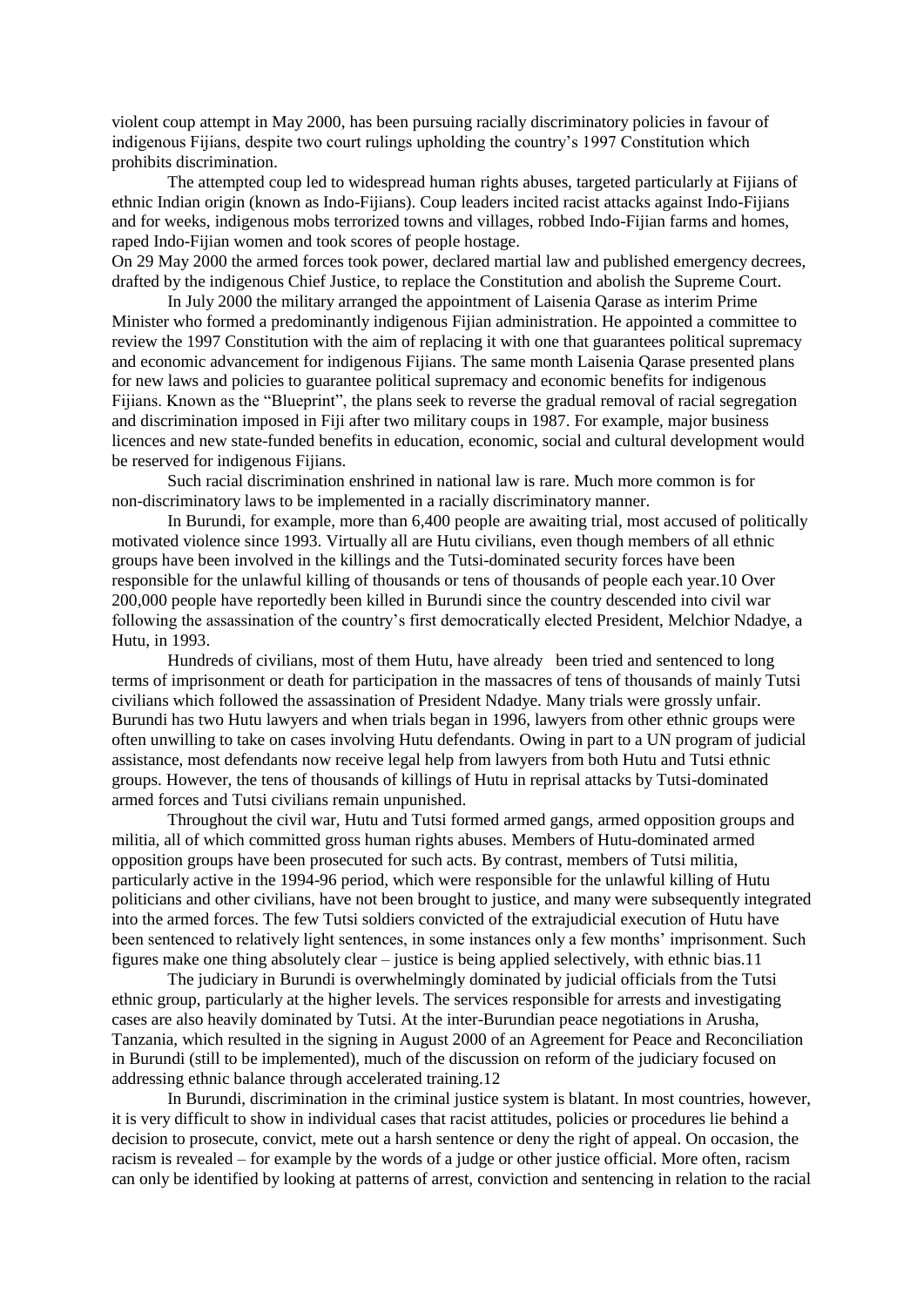background of the defendant or the victim of the crime, the racial background of those involved in administering justice, and so on.

To do this, information relevant to discrimination is needed – information that is simply not collected in most countries. The lack of such data in itself is a strong indication of deficiency in the justice system, as information is an essential tool in the fight against racism in the administration of justice. The identification of discriminatory patterns is the first step towards finding ways of combating the discrimination.

In some countries, the collation of material on discrimination is hindered not just by official reluctance to collect and publish it, but also by political repression which prevents human rights organizations operating freely. In such places, it is often clear to those caught up in the criminal justice system that racism plays an enormous role in determining guilt or innocence, type of sentence and conditions of detention. But without statistics of discriminatory practices, the discrimination may be hard to expose and demonstrate.

In the USA, it would be hard to find even a hint of discrimination in law. Yet extensive studies and analysis of relevant data have shown that racial discrimination is a significant feature of the administration of justice across the country.

Research into the death penalty at both state and federal level over the past two decades has consistently shown a pattern of sentencing anomalies which cannot be explained without reference to racial factors.13 For example, the race of the murder victim appears to be a major factor in determining who is sentenced to death. Blacks and whites are the victims of murder in almost equal numbers, yet more than 80 per cent of prisoners executed between 1977 and 2001 were convicted of the murder of a white person.

In Kentucky, every death sentence up to March 1996 was for the murder of a white victim, even though over 1,000 homicide victims had been black.14 A study of 2,000 murder cases in Georgia found that the odds of a death sentence were four times higher for cases with white victims than for cases with black victims.15 The chances of a death sentence in cases in which blacks murdered whites were as much as 11 times higher than when whites murdered blacks.

The race of the defendant is also a factor. A study found that in Philadelphia a black defendant is four times more likely to receive a death sentence than a white defendant.16 Since Pennsylvania reintroduced the death penalty in 1978, more than eight times as many blacks as whites have been sentenced to death. These and many nationwide studies have persistently found that aggravating factors such as the severity of the crime cannot explain the disparities.

A 1998 report by the Death Penalty Information Center concluded: "Examinations of the relationship between race and the death penalty... have now been conducted in every major death penalty state. In 96 per cent of these reviews, there was a pattern of either race-of-victim or race-of-defendant discrimination, or both."17

Some of the contributory factors for this racial discrimination have been explored by AI in recent reports, including *Killing with prejudice*: Race and the death penalty in the USA.18 In brief, these include the impact of prosecutorial discretion combined with racial bias; the exclusion of minorities from jury duty; prejudice in the jury room; the appointment of racially biased legal representatives who mount inadequate defences; the acceptance of racial stereotypes by people involved in the judicial process; and the failure of the authorities to act decisively to combat racism in the administration of justice.

Black and ethnic minorities also suffer disproportionate rates of incarceration, forming as they do 60 per cent of the 1.7 million people currently in jail in the USA. Overall, black men are admitted to prison at more than eight times the rate of white men, and one third of all young black men are in jail or prison or on parole or probation. In some cities the proportion is even higher – up to 80 per cent in some communities.

For women, the disparity is also striking: the rate of imprisonment of black women is more than eight times that of white women; for Hispanic women the rate is four times higher.19 Children of racial and ethnic minority backgrounds are also greatly overrepresented at all stages of the general and juvenile justice systems. They make up 15 per cent of the population aged between 10 and 17, but account for around 31 per cent of youths arrested, 44 per cent of youths held in custody in juvenile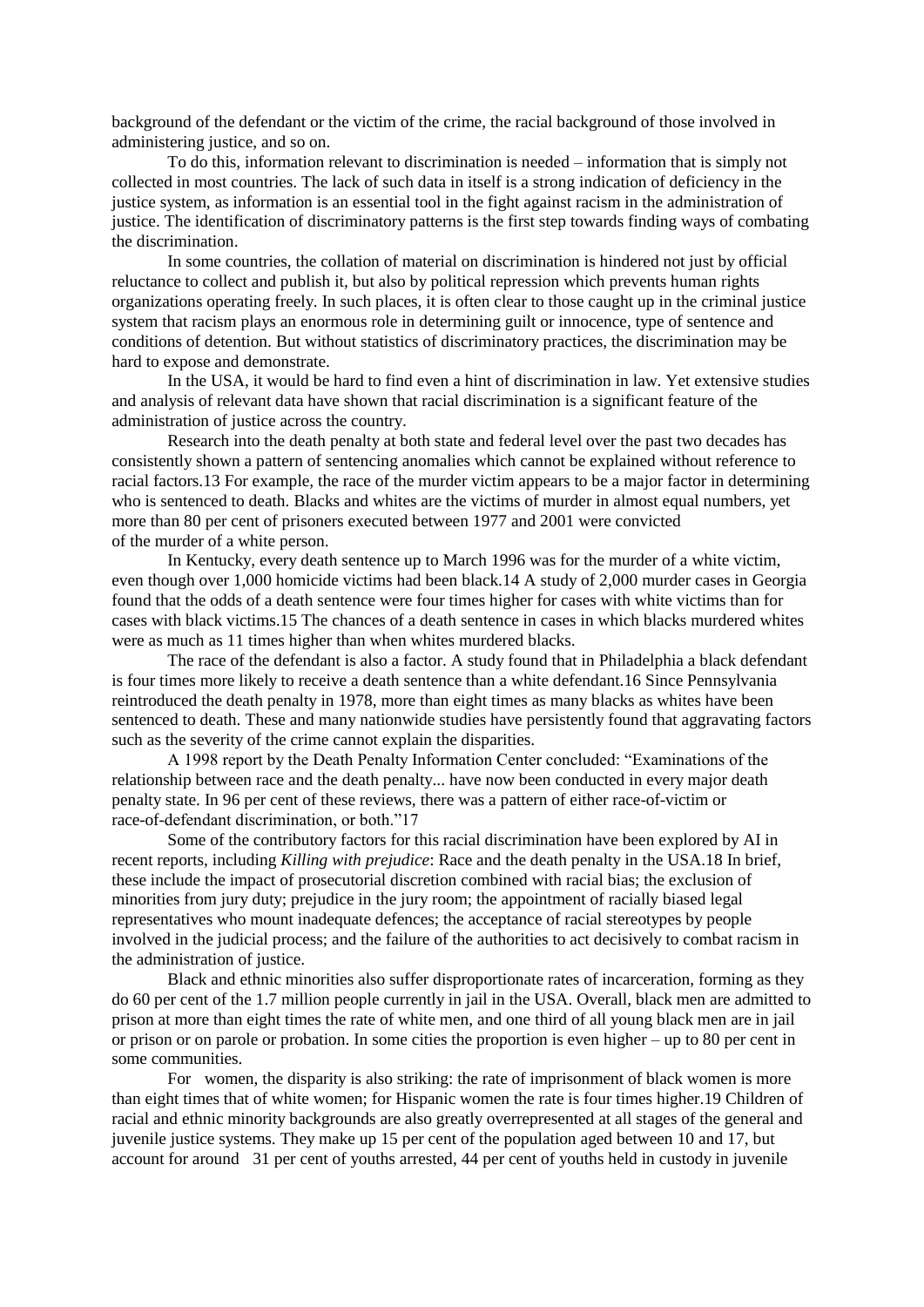facilities, nearly half of all juveniles tried in adult criminal courts, and 58 per cent of all juveniles confined in adult prisons.20

Such racial disparities in rates of imprisonment were acknowledged as a problem by the government in its report to the UN Committee on the Elimination of Racial Discrimination (CERD) in September 2000. The report noted that, "Various studies indicate that members of minorities (especially Blacks and Hispanics) may be disproportionately subject to adverse treatment throughout the criminal justice process."21

The disparities have been exacerbated by the government's "war on drugs" initiative – an example of how "neutral" laws can have a racially disproportionate impact. One report showed that blacks comprise around 63 per cent and whites around 37 per cent of all drug offenders admitted to state prison, even though federal surveys and other data show clearly that this racial disparity bears little relation to racial differences in drug offending (there are reportedly five times more white drug users than black).22 The report found that black men are incarcerated for drugs offences at a rate 13.4 times higher than white men. This is primarily because of public penal policies and law enforcement priorities in which poor minority urban neighbourhoods – and street dealers – have been the principal targets of the "war on drugs", rather than more affluent and largely white suburban areas.

The racial disparities in US sentencing appear even more marked in the case of young offenders. A study sponsored by the US Justice Department and six leading US foundations found that for those charged with a drug offence, black youths were 48 times more likely than white youths to be sentenced to juvenile prison.23

Under US state and federal law, racial disparities in law enforcement are constitutional as long as they are not undertaken with discriminatory intent or purpose. This is a narrower definition than that given by the Convention on the Elimination of All Forms of Racial Discrimination, which defines racial discrimination as conduct that has the "purpose or effect" of restricting rights on the basis of race.

The US authorities have taken some action to address racism in the administration of justice, but there is still no requirement on states to monitor and take measures to reduce disproportionate minority confinement. As a result, blacks and other minorities still remain at far higher risk of imprisonment than whites because of racial discrimination. They also remain at higher risk of execution.

Another aspect of racially discriminatory practices commonly seen in the application of the law is the denial of translators or interpreters during interrogation and court hearings to people who do not speak or read the official language. In such cases, even if the law is non-discriminatory, defendants are inevitably denied the right to a fair trial.

In Sri Lanka, for instance, the prominence given to the Sinhalese language in the day-to-day running of the judicial system has meant that many Tamil political prisoners have been discriminated against on the basis of language. They have their statements to the police recorded in Sinhalese, a language most of them do not speak or understand. These statements are admissible as evidence under the Prevention of Terrorism Act (PTA), and are often extracted under torture. Trials and hearings in the north and east are in Tamil and English, but many serious cases, including many of those under the PTA, are tried in the capital, Colombo. Most court proceedings in Colombo and other parts of the south are conducted in English or Sinhalese which, owing to a shortage of court-appointed interpreters, has restricted the ability of Tamil-speaking defendants to get a fair hearing. Few judges speak Tamil and there are no law reports and few legal textbooks in Tamil.

Such discriminatory practices occur against a background of internal conflict in Sri Lanka centred on the Sinhala-Tamil divide, a conflict that has involved violence and widespread human rights abuses by all sides. The government has complied only slowly with legislation requiring the publication of all laws in English, Sinhala and Tamil.

The law should be one of the main instruments in any society for combating racial discrimination. If the law is itself discriminatory, or is allowed to be applied in a discriminatory fashion, then individuals and groups will be denied justice, the victims of racism as well as others will lose confidence in the law as a fair arbiter of justice, and it becomes much more likely that racist attitudes and practices among state officials and members of the public will continue, if not increase.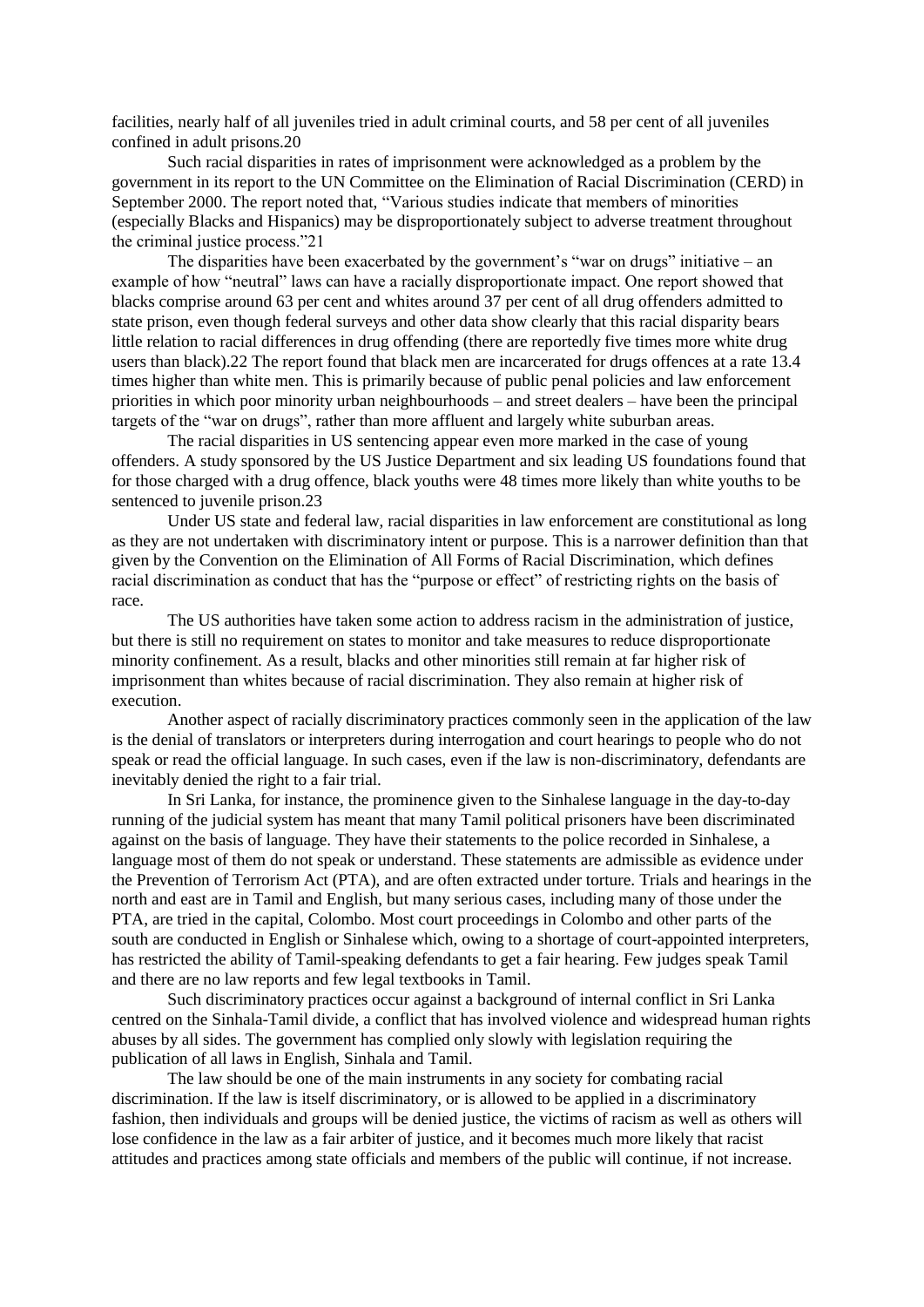### **2: Torture, ill-treatment and excessive use of force**

# *"She was crying when she came back. She told us she had been raped by three or four soldiers. She cried for a long time."*

These words, describing the trauma suffered in 1999 by a woman from Suva Reka in Kosovo, highlight the widespread use of rape and other torture against ethnic Albanians during one of the many conflicts that have marked the break-up of the former Yugoslavia. Those vilified by the various nationalist politicians as "the enemy", or as less than human, were seen as legitimate targets for human rights violations simply because of their national, ethnic or religious identity. Serbs in Croatia, Muslims in Bosnia and ethnic Albanians in Kosovo have been among those targeted for torture, ill-treatment, unlawful killings and other abuses.

For example, in June 1992 a 17-year-old Bosnian Muslim girl was taken by Serbs in Yugoslav People's Army uniforms from her village of Kaloševici, near Teslic in Bosnia-Herzegovina, to huts in nearby woods. She told how she was held there for three months, along with 23 other women. She was among 12 women who were raped repeatedly in the huts in front of the other women. One of the perpetrators told her, "You will bear a Serbian child."

In Equatorial Guinea, one of hundreds of members of the Bubi ethnic group arrested in early 1998 solely because of their ethnic origin described what happened to a fellow inmate, Barbosa Elobé, who subsequently died in detention:

# *"One of his feet became infected because of the torture. Gangrene set in and he went crazy. He was eating his own shit. He didn't realize what he was doing."*24

In early 1998, following attacks by some Bubis on several military barracks on Bioko Island, the authorities arrested about 500 men and women. Almost all were arrested solely because of their Bubi ethnic origin. Many were tortured by the security forces and at least six died as a result.

The Bubis, the indigenous population of Bioko Island, were caught in a systematic program of reprisals and arrests that lasted several weeks. Security forces swept into Bubi villages, in some cases executing people summarily. Bubis were indiscriminately harassed at checkpoints, beaten, robbed and abused by security forces. Bubi women were raped in their homes. Members of the security forces also looked on as pro-government mobs beat and raped Bubi women. Relatives of those wanted by the authorities were detained as hostages.

More than 110 of those arrested were tried in May 1998 in connection with the attacks on the military barracks. After summary military trials lasting five day, 15 people were sentenced to death (later commuted to life imprisonment) and 70 were sentenced to prison terms ranging from six to 26 years. All the convictions were based on confessions allegedly made under torture. An AI delegation observing the trial saw clear signs that the accused had been tortured: some of the defendants had fractured bones and at least 10 had part of their ears cut off.25

In Burundi, the use of torture is rife, particularly at the hands of the military and gendarmerie who often detain suspects outside any legal framework. Torture has been an important tool of the Tutsi-dominated armed forces in their efforts to suppress insurgency by Hutu-dominated armed opposition groups. Members of the civilian Hutu population – generally considered suspect solely because of their ethnic group – have been arbitrarily arrested, detained and tortured. While most political detainees are at serious risk of torture, Hutu accused of collaboration with armed opposition groups are particularly vulnerable, especially when held secretly or incommunicado in military positions or camps. Some have died as a result of their injuries. They have been beaten with electric cables and sticks; struck with heavy implements on the joints, the soles of the feet and the genitals; and tied in excruciatingly painful positions for long periods. Their torturers have not been prosecuted or even disciplined.

Examples such as these highlight how racism paves the way for human rights violations such as torture and ill-treatment. Racist ideas depict the victims not as human, but as objects that can be treated inhumanely. In countries riven by racial conflict or tension, torture and ill-treatment are often rife, and in many countries the targets of racism suffer disproportionately from torture and ill-treatment.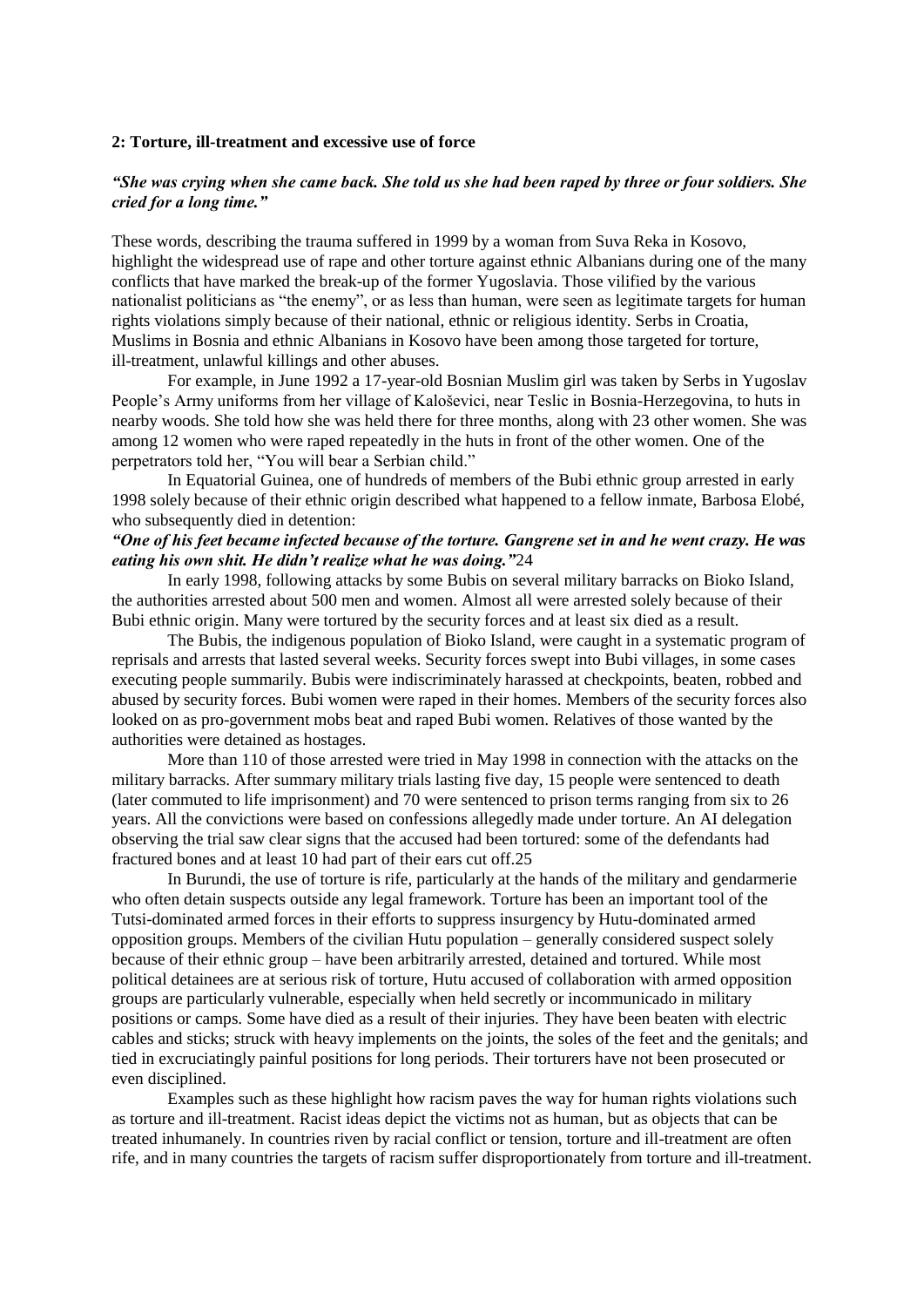The disregard for human life and dignity in a racist context is also apparent in relation to excessive use of force by agents of the state. International standards stipulate that force should be proportionate to the threat faced – and that firearms should be used only in self-defence or the defence of others against imminent threat of death or serious injury and "only when less extreme means are insufficient to achieve these objectives".26 Yet in many places, those entrusted by the state with firearms seem only too ready to pull the trigger, especially if the suspect belongs to a group that faces racial discrimination. In such cases, there is also frequently a reluctance by the authorities to investigate the shootings thoroughly and to hold police officers to account if they have misused firearms.

In some countries, such as Israel and the Occupied Territories, and Indonesia, security forces regularly violate international human rights standards when confronted by demonstrations organized by certain national or ethnic groups. In other countries, individuals from racial minorities suspected of crimes are disproportionately at risk of being victims of excessive use of force by state officials.

In France, for example, people of non-European appearance, particularly if they are young men, appear to be at far greater risk of being shot by police than young men who are white. A disproportionately high number of victims of reckless shootings by police are people whose ethnic origin lies in the Middle East and Africa. Such incidents often occur during police investigations of car thefts in towns and poor suburbs where many young people of North African origin live.

In April 2000, three days of rioting in southern Lille followed the killing of Riad Hamlaoui, an Algerian resident in France. Riad Hamlaoui was shot dead by police while he was travelling as a passenger in a car that had been reported stolen. The bullet was fired at close range. Both Riad Hamlaoui and the driver of the car were unarmed. The police officer was placed under investigation and suspended from duties pending the outcome of inquiries.

In Germany too, most victims of excessive or unwarranted force during arrests and of ill-treatment by police have been foreign nationals or members of ethnic minorities, as recorded by AI.27 Between January 1992 and March 1995, AI monitored cases of such abuses, including two cases where the ill-treatment amounted to torture. In all but a handful of the 70 cases recorded, the victims were foreign nationals, including asylum-seekers and refugees, or members of ethnic minorities. In many instances, there was little doubt that racism was a motivation, as the victims reported racist abuse by the officers involved.

A major concern for AI was the apparent failure of the German authorities to bring to justice alleged perpetrators of such abuses – a pattern seen in many other countries. Although criminal investigations had been opened into all cases of alleged police ill-treatment reported to AI, they were often not carried out promptly, impartially and thoroughly. Many of the officers allegedly responsible therefore escaped prosecution and few faced disciplinary sanctions, while few of the foreign or ethnic minority complainants were compensated for the injuries suffered. In a number of instances where officers were found guilty of ill-treating detainees, the sentences imposed on the guilty police officers were nominal.

In 1997 CERD expressed its concern in relation to Germany about "instances of police brutality against foreigners, particularly Africans and Turks, which have been reported in the press. Better training and stricter disciplinary action against the perpetrators appear to be necessary."28

In May 1998 the UN Committee against Torture, reviewing Germany's report, stated that it was concerned about both the large number of reports of police ill-treatment and "about the apparently low rate of prosecution and conviction in the alleged incidents of ill-treatment by the police, especially of people of foreign descent".29 It recommended "that both internal disciplinary measures against offending police officers and the external prosecutorial and judicial measures be significantly strengthened to ensure that in future all police officers accused of ill-treatment of domestic and foreign nationals alike are brought to justice".30

Since 1997, AI has received fewer allegations of racist ill-treatment and excessive use of force by German police, although most allegations are still made by foreign nationals. In March 2001 CERD expressed its concern about "repeated reports of racist incidents in police stations as well as ill-treatment inflicted by law enforcement officials on foreigners".31 Many victims say that they have been subjected to kicks, punches and kneeings, and sometimes abused with racist language.

In September 1999, for example, 22-year-old Serge Menga-Nsibi, a man of African origin, was arrested in Essen after he objected to the police searching his vehicle. He said that at the police station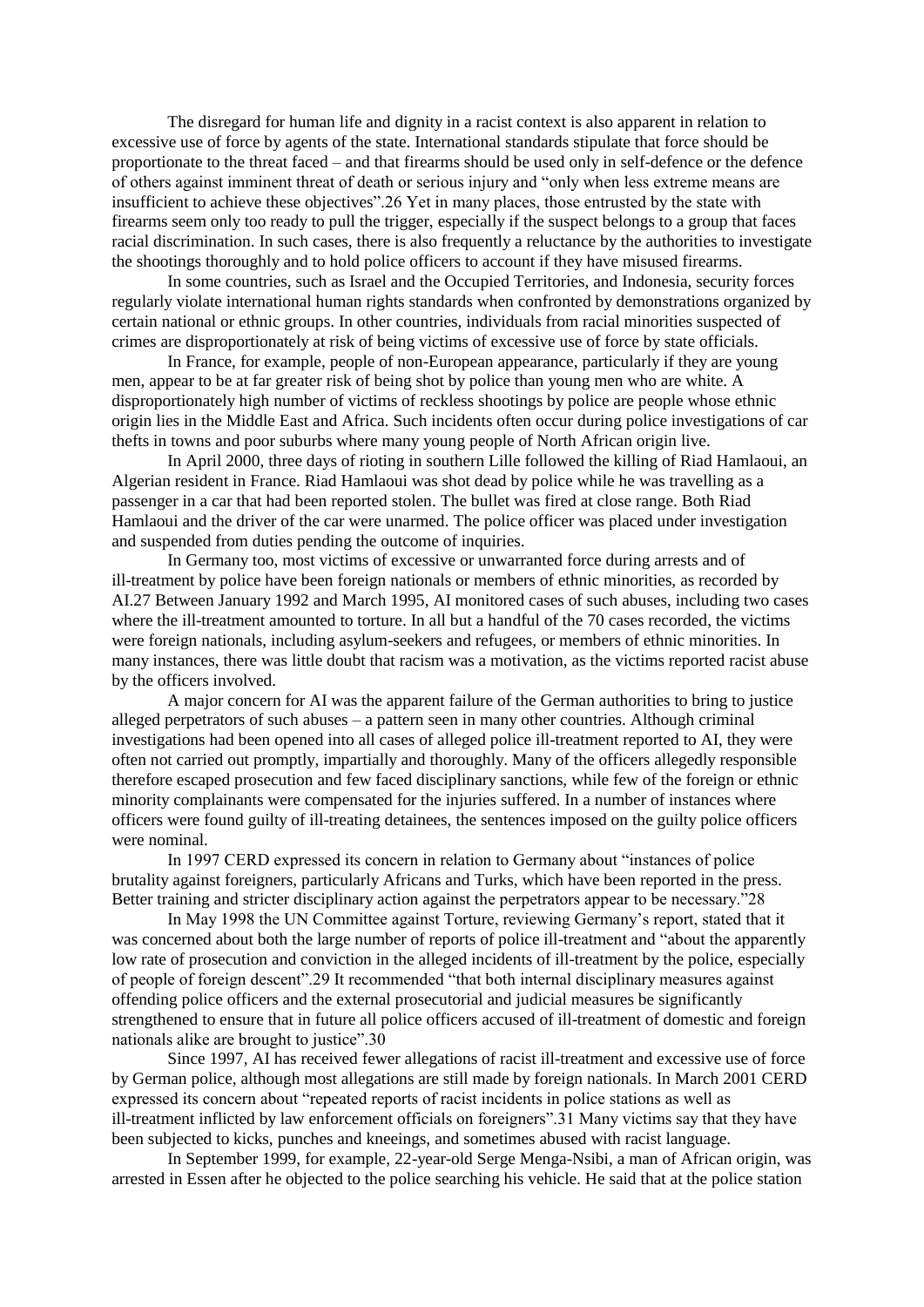two police officers banged his head on a wall, and during interrogation an officer repeatedly kicked and punched him. He said he was then forced to undress and subjected to racist insults. When he was taken to a cell, he was again kicked and hit, causing him to temporarily lose consciousness. A medical report indicated that Serge Menga-Nsibi suffered first-degree concussion, bruising to his head and a cut to his face. The police officers denied the allegations and brought criminal counter-charges against the detainee. A criminal investigation into the allegations against the police officers was terminated by the Essen state prosecutor on the grounds that the allegations were based on false suspicion and slander.

The number of reported cases of racist abuse by police in Germany is probably fewer than the true figures, as some victims do not lodge a complaint. One reason for this is that the victims believe that there is little chance of securing a successful conviction of a police officer accused of ill-treatment. Furthermore, the victims may not make complaints against certain police "excesses" which are committed in a manner which do not constitute actual physical ill-treatment, such as racist verbal abuse and threats of violence.32 Moreover, complaints must be lodged with the very institution – the police – that has allegedly inflicted the abuse as there is no independent body to review complaints.

Racist abuses by police have been recorded in many other countries of Western Europe. For example, "Visar",33 a 14-year-old refugee from Kosovo, had been living in Switzerland for nine and a half years in October 1999 when he reportedly suffered a serious racist attack by police.34 He said he was at a bus stop in the Geneva suburb of Le Lignon on 1 October watching an argument unfold between some youths and a local resident. When police arrived the youths fled, but Visar said that he remained at the bus stop and that the police then ordered a police dog to attack him, even though he was making no attempt to flee. The dog bit his right thigh. He was thrown to the ground by police and handcuffed. He said that the police then racially insulted and physically abused him, and made derogatory and racist remarks about his family. He was then interrogated without his parents being given the opportunity to be present.

He said the police tried to force him to admit to being a part of the street disturbance and that during the questioning police hit him on the back of the neck with a bottle of water, stamped on his feet, and squeezed him so tightly around the neck that he had difficulty breathing and feared he was going to die. After the interrogation, the police called a doctor to examine the dog bite. Visar does not appear to have been charged in connection with the street disturbance, but when his father collected him, he said that both were made to sign forms that they did not understand.

On 13 October 1999 Visar's father lodged an administrative complaint against three police officers with the Geneva Chief of Police. The complaint was accompanied by a medical certificate issued by the family doctor which recorded "several wounds" to Visar's thigh, neck and chest. Administrative and judicial investigations were subsequently opened which are still under way. A judicial investigation is apparently also under way into a complaint lodged by the police, accusing Visar of calumny.35

All over the world the connection between racism and brutality by state officials is clear. It is therefore of utmost importance that all law enforcement officials are given a clear message that racism will not be tolerated, and that all allegations of brutality and other human rights violations made by victims of racism will be thoroughly and independently investigated and the perpetrators brought to justice.

#### **3: Impunity and lack of state protection**

Francisco de Assis Araújo, an indigenous leader known as "Chicão", was killed on 20 May 1998 by a gunman in Pesqueira, Pernambuco state, Brazil, while visiting relatives.36 He was well known for defending the traditional lands of the Xucuru people in Pernambuco against the encroachments of large ranches, and had been receiving death threats since 1989. He was the third person in six years believed to have been killed in connection with disputes over Xucuru territory.

Federal police were sent to look into his killing. The investigation was subsequently halted despite evidence that suggested the killing was directly linked to disputes over indigenous land. Three eyewitnesses described the gunman, but the police failed even to come up with an artist's impression.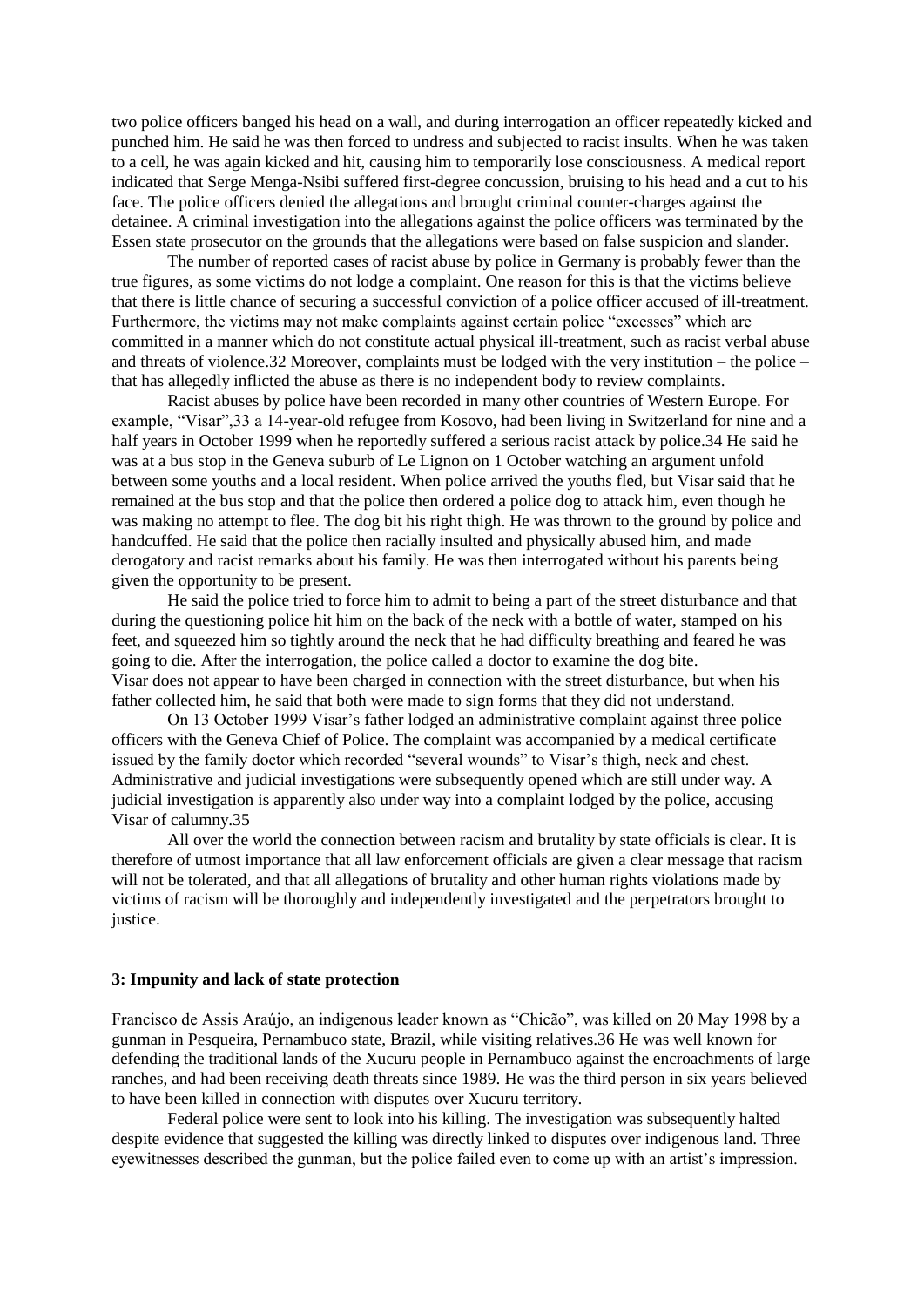Over the years there have been frequent occurrences of assaults, massacres and targeted killings in Brazil of indigenous people and those who defend their rights. Yet those who carry out these abuses in order to get their hands on the natural resources that they covet on indigenous lands – often illegal gold miners, loggers and hired gunmen – can be virtually certain of getting away with their crimes.

In Brazil, as in many other countries, racism in the administration of justice leads to impunity for the perpetrators of human rights violations. The state deliberately turns a blind eye to abuses committed by its agents and others against certain groups, leaving those communities vulnerable to further abuses. Racism also excludes certain groups of people from full access to the normal mechanisms of redress and legal remedy, again leaving perpetrators of human rights abuses confident that they will not be held to account for their actions.

In some countries, official neglect and lack of interest in abuses committed in a racist context lead to a failure to put in place adequate mechanisms to identify and correct patterns of discrimination. Institutional racism can also mean that certain groups are denied equal protection of the law against violence inflicted on them in society at large – not just by public officials – such as racist attacks by political groups or crimes such as murder. In other words, state inaction, as well as state action, may result in racial discrimination in the administration of justice.

In parts of Latin America, the degree of inaction by the state in response to abuses directed at indigenous peoples has made the state in effect complicit in the abuses. This has been particularly clear where the state authorities and big businesses are in conflict with indigenous populations over land and other natural resources.

In Guatemala the long battle continues against the impunity which has so far prevailed in all but a handful of cases of the tens of thousands of human rights violations committed by the Guatemalan security services between 1966 and 1996.37 The violations occurred on a gross scale, particularly during the army's implementation of counter-insurgency policies aimed primarily at indigenous peoples in the Guatemalan highlands. A February 1999 report prepared by the UN-sponsored Historical Clarification Commission (CEH) concluded, among other things, that the army had committed genocide in four specific areas of the country against indigenous peoples.

Despite the signing of peace accords, which formally ended the civil conflict in December 1996, and the CEH report, there has been little or no justice for those who suffered human rights abuses during the civil conflict. In the few trials that have taken place in connection with the abuses, witnesses and their families, together with survivors, have been threatened and intimidated by those allegedly responsible, and only a few civil patrollers and low-ranking military have so far been convicted.

Recently there have been renewed attempts through the Guatemalan courts, via prosecutions abroad and through the Inter-American system, to hold the perpetrators of the abuses to account. Fresh attempts are being made to trace those who "disappeared", and some of the child survivors of past attacks – who were taken as virtual child slaves by those responsible for the killings or were adopted abroad – have come together to seek justice and reparations for the loss of life and property suffered by their communities.

The Tululché case is one of the very few human rights cases that has concluded with a guilty verdict for a perpetrator of human rights abuses in Guatemala. It highlights some of the difficulties for indigenous people trying to see justice done. The case involved the prosecution of former military commander (local civilian representative of the military) and civil patrol leader Cándido Noriega for more than 150 human rights violations he allegedly committed in the early 1980s against indigenous inhabitants of Tululché village in El Quiché department. The violations include 35 counts of murder, 44 kidnappings, 14 rapes and 53 lesser attacks on individuals.

Terrorized by Cándido Noriega for years, victims and witnesses to the violations he allegedly perpetrated only came forward in 1992 to initiate proceedings against him. These proceedings eventually ended in 1997 with Cándido Noriega being acquitted after a trial marred by what MINUGUA, the UN Verification Mission in Guatemala, termed as "serious irregularities". The irregularities included lack of translation facilities for non-Spanish-speaking witnesses and disparaging remarks against indigenous people.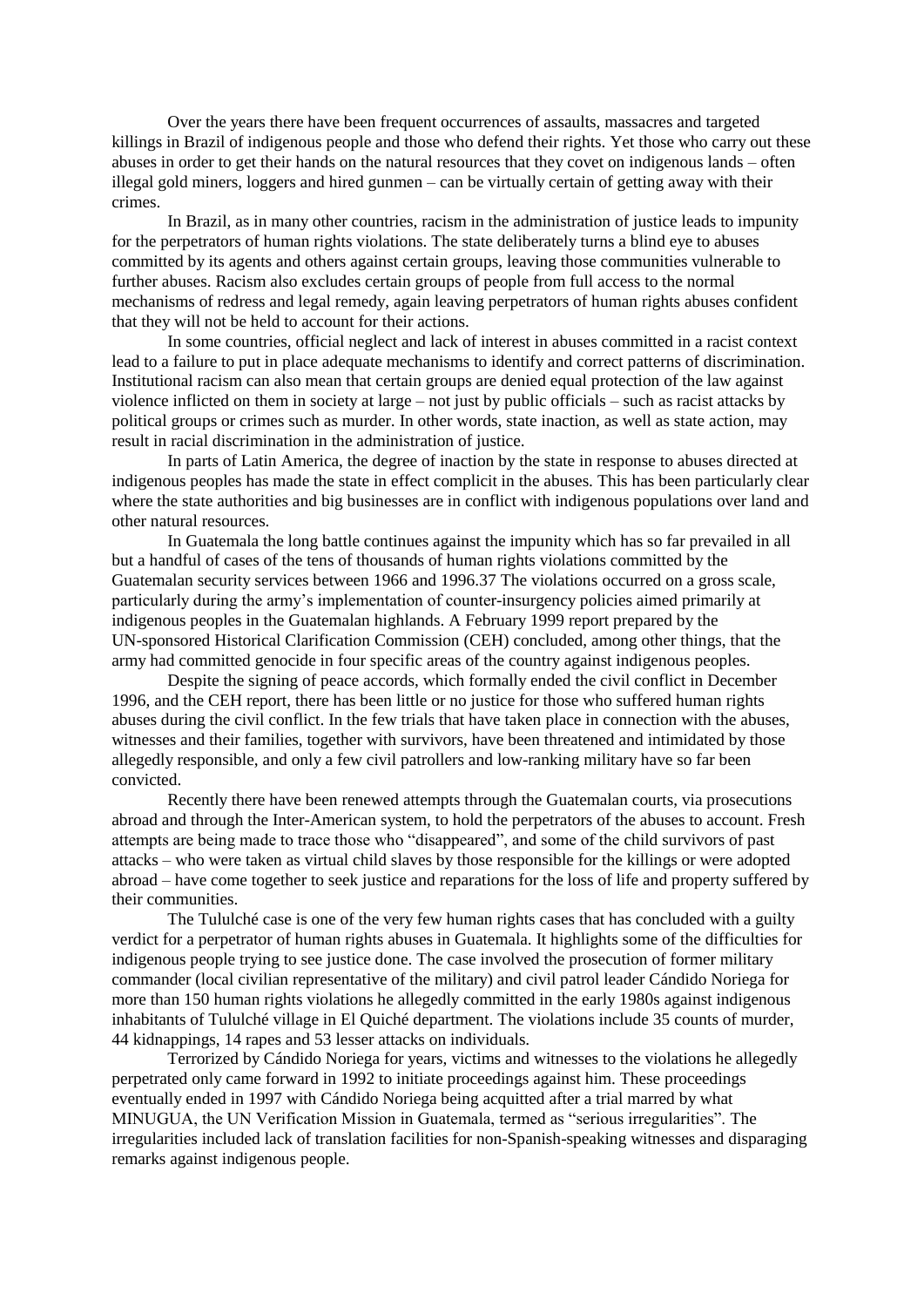In a second trial, Cándido Noriega was again acquitted. AI's observer at the trial judged that there had been a racial element to the rejection of much of the witness testimony.

In November 1999, some 17 years after the abuses were committed, a third trial ended with the tribunal finding Cándido Noriega guilty of six first-degree murders and two homicides. Cándido Noriega was sentenced to 220 years' imprisonment, of which he could serve a maximum of 30 years under Guatemalan law. He was acquitted, however, of kidnapping, aggravated robbery, arson, causing bodily harm, breaking and entry, and larceny. In February 2000 an appeal against the conviction was rejected and in August 2000 the Supreme Court confirmed the sentence of Cándido Noriega.

Impunity and lack of state protection against racially motivated human rights abuses have also been features of several conflicts in Africa. In the Democratic Republic of the Congo (DRC), for example, widespread killings and other human rights abuses occurred during a civil war that threatened to tear the country apart during the first five years of its independence from Belgium in 1960. No judicial or other mechanisms were invoked to bring those responsible to justice after Mobutu Sese Seko seized power and ended the civil war in 1965. Some 40 years on, human rights abuses on the basis of identity continue in and around the country, and so does impunity.

After President Mobutu announced political reforms, including the right to form political parties, some political leaders in Zaire (as the country was then called) whipped up ethnic differences to gain support from their ethnic groups. In 1992 politicians in Shaba region (now Katanga province) incited violence against people, most of them members of the Luba ethnic group, who originated from neighbouring Kasai region. Shabian government officials and politicians accused Kasaian Luba migrants of dominating the economic life in Shaba to the disadvantage of Shabians. They also accused Kasaians of supporting Kasaian opposition leader Etienne Tshisekedi wa Mulumba. Hundreds of Kasaian Luba were killed and virtually the whole community was expelled from the region, their property and homes seized or destroyed by groups of Shabians. Only on limited occasions did the security forces intervene to protect them, and even then they acted independently of the central or regional government, which in most cases failed to intervene. Largely because the Zairian government saw itself as a beneficiary of the atrocities against Kasaians, those responsible for the persecution were never brought to justice nor censured in any way.

In 1993 further ethnic violence broke out in North-Kivu province incited by Zairian political leaders and prominent members of various ethnic groups. Initially, the civil strife was between Hutu and Tutsi on one side, collectively known as Banyarwanda, and several other ethnic groups such as the Hunde and Nyanga on the other side. As in Shaba, local officials and politicians seeking political and economic domination incited violence against the ethnic groups of their opponents. Much of the violence was centred around control of land and whether Hutu and Tutsi should be recognized as Zairian nationals and therefore entitled to participate in future political institutions under a multi-party political system. After many delays the government deployed soldiers to quell the violence, but the soldiers themselves were sucked into the inter-ethnic violence. Often, individual commanders or units took the side of the group that paid them most and committed atrocities against their opponents, including numerous unarmed civilians. As many as 6,000 people are thought to have been killed during the first few months of the violence. As in Shaba, the authorities failed to bring to justice those responsible for inciting or carrying out the atrocities.

The fragile Hutu-Tutsi coalition subsequently collapsed, mainly because of mutual distrust as a result of ethnic-based armed conflict in neighbouring Rwanda, from where many members of the two ethnic groups had originated. Some Zairian Tutsi leaders in Zaire provided material resources, fighters and political support to the Tutsi-dominated armed opposition group known as the Rwandese Patriotic Front (RPF), while some Hutu leaders supported the Hutu-dominated Rwandese government. No mechanisms were put in place by the Zairian government or the international community to prevent an escalation of the conflict. An explosive situation was created when more than a million Rwandese Hutu, many of them armed former combatants involved in the genocide of Tutsi in Rwanda, fled to eastern Zaire (including North-Kivu) when the RPF seized power.

The new Rwandese Tutsi-dominated government and army (known as the Rwandese Patriotic Army – RPA) became increasingly concerned about Zairian-based Hutu armed incursions into Rwanda and persecution of Tutsi in eastern Zaire.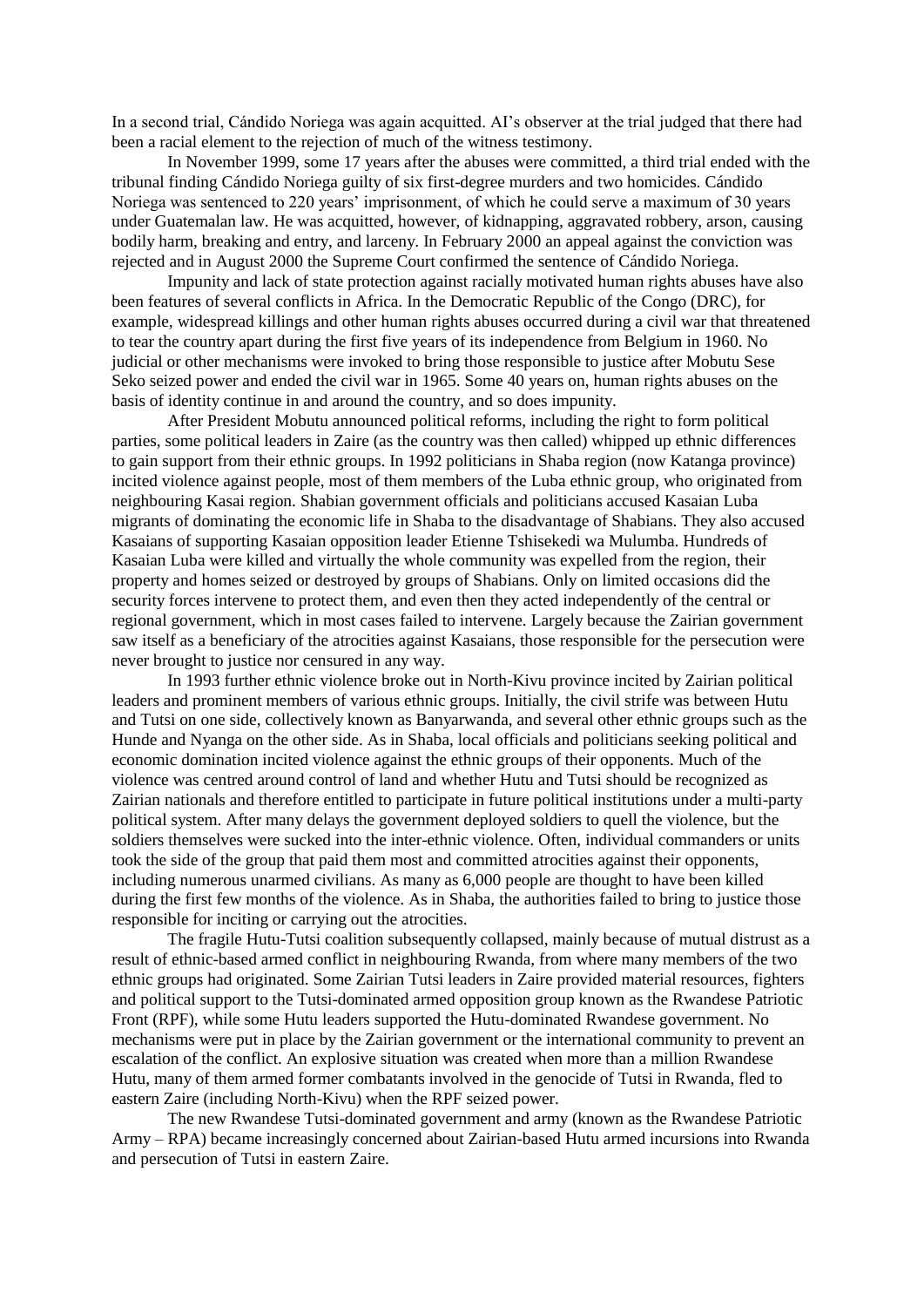The ensuing political conflict and violence in North-Kivu spread to South-Kivu, where local political leaders accused all Tutsi of being Rwandese nationals who had no right to land and other property in Zaire and sought to deprive them of political rights. The Zairian government allowed the persecution to escalate, culminating in the expulsion of hundreds of Tutsi to Rwanda.

The situation was exacerbated when Tutsi fighters, including some who had joined the RPA and were trained in Rwanda, started a guerrilla war in South-Kivu. This was quickly followed by direct involvement in the fighting by the RPA. Between October 1996 and mid-1997 tens of thousands of Hutu in refugee camps and on the run in Zairian forests were massacred by the RPA and other Tutsi-dominated Congolese forces which overthrew President Mobutu and brought Laurent-Désiré Kabila to power in May 1997.

AI and other human rights organizations called for an international inquiry into the atrocities and for those responsible to be brought to justice. A UN inquiry into the 1996-97 massacres was obstructed by the DRC government of Laurent-Désiré Kabila. Its preliminary report stated that the forces, particularly the RPA, that had overthrown President Mobutu had been responsible for massacres and other grave human rights abuses against unarmed civilians, particularly Rwandese Hutu refugees, and that there was evidence that a crime of genocide may have been committed. Nearly four years after the ethnically targeted atrocities, the inquiry has not been completed and no one responsible has been brought to justice.

When war broke out in August 1998 between the forces allied to the DRC and Rwandese governments, the DRC authorities stated that Rwanda was responsible for the massacres of Hutu. The DRC government has since publicly stated that it would cooperate with an international inquiry into the 1996-97 massacres. In 1998 the DRC government set up a national commission of inquiry to investigate the atrocities, but the commission is not known to have carried out any investigation.

After Tutsi-dominated Rwandese forces and Congolese armed opposition groups began an armed campaign to overthrow President Laurent-Désiré Kabila's DRC government, some senior government officials overtly incited the Congolese population and the security forces against Tutsi, accusing them of supporting the Rwandese invasion. In late 1998, in areas under government control, many Tutsi and people perceived to be Tutsi were killed, tortured, raped or unlawfully detained, or "disappeared". Hutu accused of supporting the Rwandese invasion were also attacked. Hundreds of Tutsi detainees were later helped by humanitarian organizations to leave the DRC.

In areas under the control of the Rwandese forces and Tutsi-dominated armed opposition groups, particularly the Goma-based Congolese Rally for Democracy, members of ethnic groups perceived to be anti-Tutsi or opposed to the occupation of the DRC by Rwandese and other foreign forces were targeted; thousands were killed, particularly in North-Kivu and South-Kivu provinces. Their ethnicity appears to have been the main criterion used to accuse them of supporting the DRC government or armed groups, such as the mayi-mayi, comprising members of Fuliro, Bembe and other ethnic groups, opposed to Tutsi domination. Many Hutu of Congolese and Rwandese origin, particularly in North-Kivu, were also targeted for their perceived support of former Rwandese Hutu militia known as *interahamwe*.

*Mayi-mayi,* interahamwe and other armed groups opposed to the Rwandese occupation of eastern DRC have also carried out killings and other human rights abuses against Tutsi and others suspected of supporting Rwanda, particularly in South-Kivu province. Apart from a warrant by the Belgian authorities for the arrest of former DRC Foreign Affairs Minister Yerodia Ndombasi for inciting violence against Tutsi, no action has yet been taken to bring to justice those responsible for ethnic-based persecution and atrocities in the DRC since the country's independence in 1960.

Lack of state action in a racist context is apparent in other forms elsewhere in the world. In many countries, complaints of racially motivated ill-treatment by police are inadequately investigated and on the rare occasions when the perpetrators are prosecuted and convicted, they are given derisory punishments (see Chapter 2). Victims who lodge complaints with the authorities may also find they are not protected against threats, intimidation, harassment or arbitrary counter-complaints by those against whom the complaint has been made.

State indifference and lack of action in response to racist abuses by people other than officials is also a common pattern around the world. The International Convention on the Elimination of All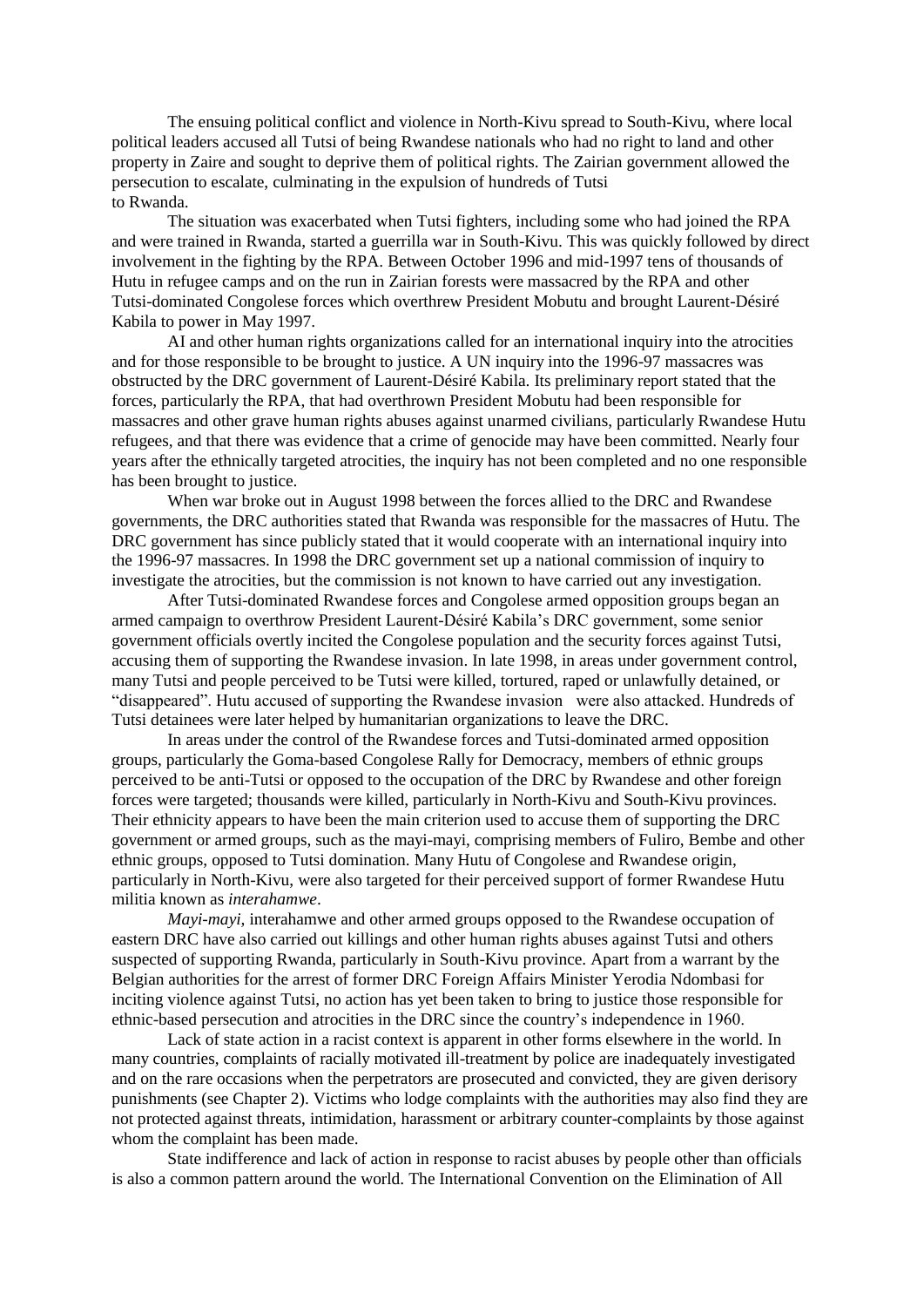Forms of Racial Discrimination emphasizes the duty of states to ensure the right of everyone "to security of person and protection by the State against violence or bodily harm, whether inflicted by government officials or by any individual, group or institution".

In Europe, for example, racist crimes by gangs, far right groups or individual members of the public are often not treated seriously or not recognized as racially motivated. Such denial of protection for black and ethnic minorities indicates institutional racism in the administration of justice. It leaves minority communities distrustful of the police and judiciary, and vulnerable to further racist assaults.

In the United Kingdom (UK), the police have been found negligent in their response to racist attacks. In 1993 a black teenager, Stephen Lawrence, was killed in a racist attack. No one was convicted of the murder. An official inquiry into the police investigation of the killing found that the investigation had been fundamentally flawed "by a combination of professional incompetence, institutional racism and a failure of leadership by senior officers".38 Progress following the Lawrence report to root out such institutional racism has been slow.

Michael Menson died after being set on fire in a racist attack in London in January 1997. The police treated the case as suicide for almost two years, even though Michael Menson had made statements about the circumstances of the attack before he died. Following a reinvestigation by the Racial and Violent Crimes Task Force, three men were charged in March 1999 with his murder; two were subsequently convicted of manslaughter and the third was convicted of murder.

The circumstances of the deaths of Harold and Jason McGowan in Telford, in July 1999 and January 2000 respectively, also renewed allegations that the police were not investigating violent deaths of black people with the same rigour as in cases involving white victims.39 The police assumed suicide in both cases, ignoring information about racist threats by white supremacists allegedly received by Harold McGowan and his family, one of which had been reported to the police by Harold McGowan before his death.

In 2000 The UN Committee on the Elimination of Racial Discrimination (CERD) expressed its concern in relation to the UK that "racist attacks and harassment are continuing and ethnic minorities are feeling increasingly vulnerable". It also expressed its concern about "the finding of 'institutional racism' within the police force and other public institutions, which has resulted in serious shortcomings with regard to investigations into racist incidents".40 It noted, however, that an important number of recommendations by the government to improve the handling of racist crimes were being implemented.

CERD expressed similar concerns about Italy in 1999, especially in relation to "the continuation of incidents of racial intolerance, including attacks against foreigners of African origin and against Roma people, which are sometimes not recognized by the authorities as having a racial motivation and are not prosecuted".41

Victims of racist attacks in Libya have also been denied adequate protection by the state. For example, racist attacks in September and October 2000 on sub-Saharan Africans, including Nigerian, Chadian and Sudanese nationals, reportedly led to dozens of killings and scores of injuries. The authorities claimed that only five people, including a Libyan, had died.42

The outbreak of violence began in Tripoli and neighbouring al-Zawiyah where Libyan civilians attacked sub-Saharan Africans. The authorities failed to protect the migrants and violence quickly spread to other parts of the country. Many migrants were left homeless and without money after their homes were burned and looted. As a result, they were forced to live in special camps, where sanitation was reportedly very poor and where, on occasion, members of the security forces failed to protect them from further attacks. On at least one occasion, there were allegations of police involvement in the attacks.

Large numbers of Chadians, Ghanaians, Nigerians and other sub-Saharan Africans were repatriated after seeking refuge at their embassies. It appeared that there was no serious attempt by the authorities to interview them or carry out prompt and thorough investigations into the attacks before they were returned to their countries of origin.

All over the world the failure of the state to take adequate action in response to crimes with a racial element has dire consequences for the victims of racism. It creates a climate in which both police and members of the public feel they can get away with racist crimes, and in which racial minorities feel unprotected by the state and are left vulnerable to attack.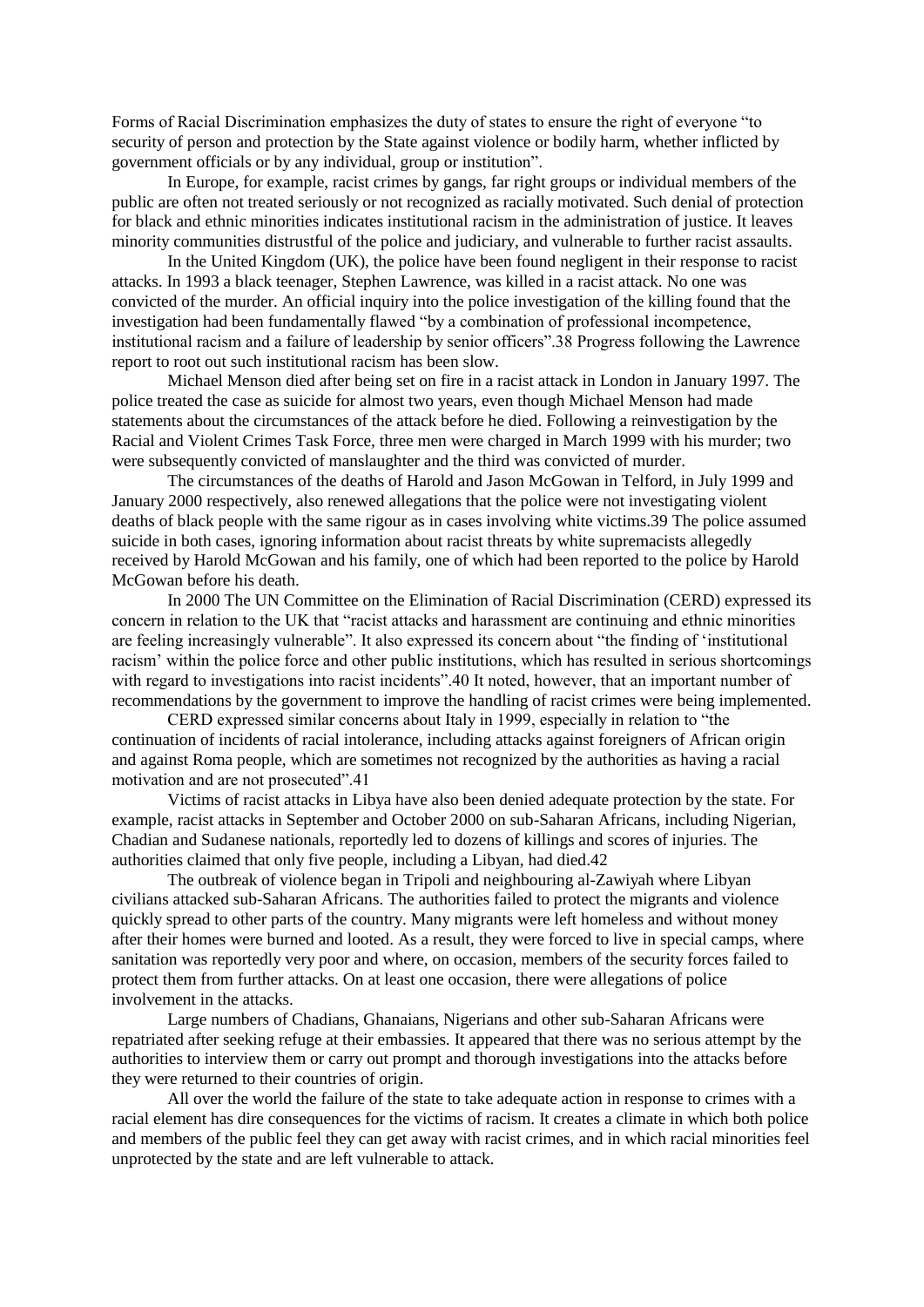#### **4: Ethnicity, nationality and conflict**

## *"Kigali is an absolute horror. The killers have passed by. They have gone by one by one through each house. The dead number thousands, if not tens of thousands."*  **Eyewitness to the 1994 genocide in Rwanda**

Some of the most virulent forms of racism in justice systems appear in societies torn apart by ethnic or nationalist conflicts, with the conflict forming the background and sometimes the official justification for discriminatory treatment by the police and security forces against people from the "enemy" camp. In order to acquire or stay in power, political leaders frequently incite racial hatred to motivate their forces, dehumanize the enemy and legitimize human rights abuses. As a result, racism pollutes all aspects of society, including the justice system.

### **Africa**

On 6 April 1994 Rwandese President Juvénal Habyarimana was killed, together with Burundian Hutu President Cyprien Ntaryamira and other senior officials, when his presidential jet was shot down. The assailants remain unidentified, but the attack triggered Rwanda's genocide, which had been long in preparation. In the following 13 weeks, as many as a million people, most of them members of Rwanda's minority Tutsi ethnic group, died at the hands of Rwanda's Hutu-dominated government forces, Hutu militias or ordinary civilians organized and urged on by extremists. Tens of thousands of Hutu also perished because they opposed the killing of Tutsi and the forces that carried out the atrocities. Countless victims were tortured, including by being raped, or maimed.

Rwanda's Hutu and Tutsi ethnic groups share a common history, culture and language. Previously insignificant ethnic differences between Hutu and Tutsi were whipped up by rulers during the colonial period. Belgian colonizers used Tutsi agents to institutionalize oppression of Hutu who became second-class citizens. Reacting to this oppression, Hutu organized an overthrow of the Tutsi monarchy and domination in 1959 and, in so doing, carried out atrocities against Tutsi. Thousands of Tutsi were forced to flee the country during the early 1960s, and others fled during upheavals between Hutu political and regional factions, which led to a coup in 1973 led by Major-General Juvénal Habyarimana.

By the early 1990s, a disintegrating economy and rising popular dissatisfaction encouraged the Rwandaese Patriotic Front (RPF), composed primarily of Uganda-based Rwandese Tutsi exiles, to invade Rwanda. Within days of the RPF invasion on 1 October 1990, massacres of Tutsi began, organized and implemented by local administrators with the tacit approval – if not at the behest – of the national government. Between October 1990 and April 1994, local leaders launched 17 large-scale attacks on the Tutsi in 12 communities – precursors to the genocide that was to occur with devastating speed in April, May and June 1994. Two thousand Tutsi and dozens of Hutu were killed. The government made no attempt to identify or apprehend those responsible. This impunity encouraged further atrocities.

The RPF was also responsible for killings and other abuses against unarmed Hutu civilians in northern Rwanda. In areas occupied by the RPF, several hundred thousand Hutu were either driven from or fled their homes and land. Many Hutu died from hunger and disease in overcrowded camps for the displaced.

Throughout this period, the governing elite worked hard to redefine the Rwandese population into "Rwandese" – those who backed the President – and *"ibyitso"* (accomplices of the enemy), the Tutsi minority and Hutu opposed to the government. The Presidential Guard trained and the government armed the *interahamwe* ("they who attack together") and *impuzamugambi* ("they who have the same goal") militias. The ruling elite laid further groundwork for genocide through public meetings and the distribution of inflammatory and racist material to the press and radio. The government maintained an identity card system, inherited from colonial times, which specified the ethnic origin of each citizen. During the genocide this enabled the killers to quickly identify Tutsi.

The international community failed woefully in their response to the tragedy. In November 1993 the UN began a deployment of peace-keepers – the UN Assistance Mission in Rwanda (UNAMIR) – consisting of 2,500 troops. On 21 April 1994, after the genocide had begun and there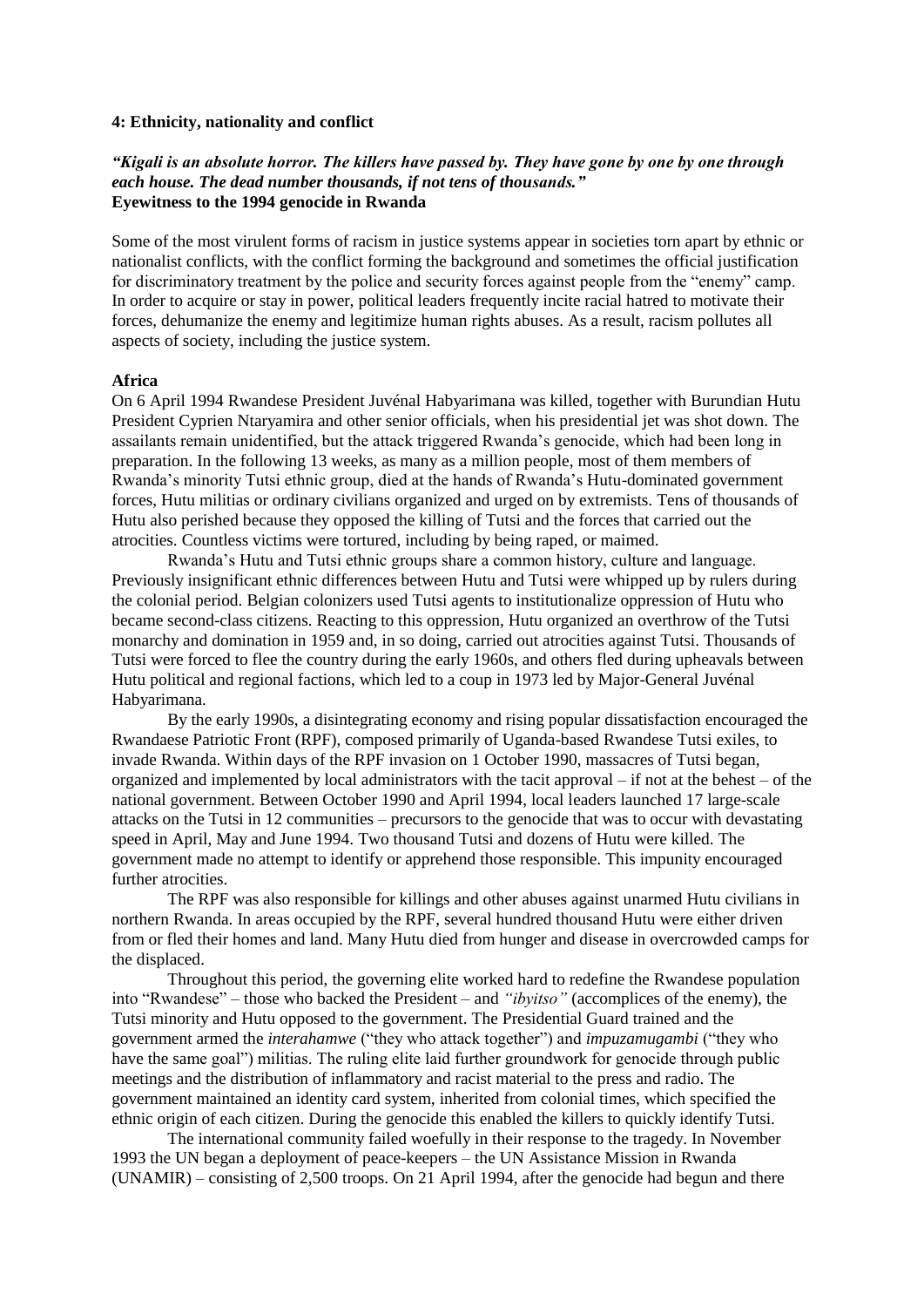had been attacks on some of the UN peace-keepers, the UN Security Council decided to reduce the deployment to 270 troops. In addition, several states were reluctant to use the term genocide, apparently motivated by a lack of will to act to stop the killings. Even after the UN Security Council decided to act in mid-May, UNAMIR was not given the personnel and other resources needed to achieve its mission. The RPF itself opposed a further deployment of UNAMIR. Only a few hundred UNAMIR troops had been deployed before the RPF achieved military victory and formed a new government in July.

While the primary blame for the genocide in Rwanda rests with Hutu leaders, the guilt and innocence did not run along ethnic lines. The RPF systematically and indiscriminately killed, according to estimates, thousands of mainly Hutu civilians, and some Tutsi accused of colluding with the Hutu-dominated government during the genocide. Yet these abuses were largely ignored by the international community. In addition, not all Hutu supported the genocide and not all Hutu have blood on their hands. Observers estimate that 10 per cent of the Hutu population participated in the killings.

Rwanda now faces enormous challenges in dealing with the aftermath of the genocide. The problems confronting the Rwandese judiciary are immense. The judicial system was weak before the events of 1994, possessing limited resources and subject to political interference. During the genocide, this already vulnerable structure was destroyed. Today, there are an estimated 125,000 people in custody. The vast majority of them are accused of taking part in the 1994 massacres. The basic human rights of large numbers of these detainees are being denied. Many were arbitrarily arrested or unlawfully detained. Many have been held for years without trial and without much investigation or collection of evidence against them. Conditions in many of Rwanda's prisons and detention centres are life-threatening and amount to cruel, inhuman and degrading treatment.

Special legislation dealing with the genocide-related cases was enacted in September 1996. People convicted under this genocide law have the right of appeal but only on the narrow grounds of errors of law or flagrant errors of fact, and only within 15 days of the verdict. The first genocide trials in Rwanda were held in December 1996. In April 1998, despite international appeals against the death penalty, the government publicly executed 22 people for having led or participated in the genocide. The trials of at least some of those executed were grossly unfair. No executions have been carried out since then, but death sentences continue to be passed at a high rate.

The rate of genocide trials has progressively improved. However, the number of people tried so far (around 3,100 by the end of 2000) – even when coupled with the few thousand releases – has made only a small dent in the overall population of pre-trial detainees, and some trials continue to fail minimum international standards for fair trial.

In November 1994 the UN established the International Criminal Tribunal for Rwanda (ICTR) to prosecute people responsible for genocide and other serious violations of international humanitarian law committed in Rwanda between 1 January and 31 December 1994. The ICTR has so far detained 45 people, tried nine cases and made eight judgments. AI strongly supports the work of the ICTR as a vital part of efforts to end impunity and the cycle of violence in the region, although it is concerned about inefficiencies, delays and procedural abuses in relation to the tribunal's work.

Since the genocide, the RPF and its armed wing, the Rwandese Patriotic Army (RPA), which became the national army in July 1994, have committed numerous grave human rights violations, including thousands of unlawful killings mostly of Hutu unarmed civilians. Virtually no RPF soldiers or officials have been brought to justice for either these violations or those committed before and during the genocide.43

In AI's view there can be no lasting peace or reconciliation in Rwanda or the surrounding region without justice. Those responsible for the genocide and other human rights abuses must be brought to account. Establishing the responsibility of individual Hutu is the only way to diminish the ascription of collective guilt to all Hutu. For similar reasons, it is essential that the Rwandese government and the international community bring to justice RPA soldiers suspected of committing gross human rights violations.

In many other parts of Africa, where states combine an enormous variety of ethnic groups, conflicts and human rights violations frequently have an ethnic context. In some countries, the forces of the state are drawn predominantly from one ethnic group – the legacy of European colonialism, when whites largely occupied such positions but also adopted a policy of divide and rule by promoting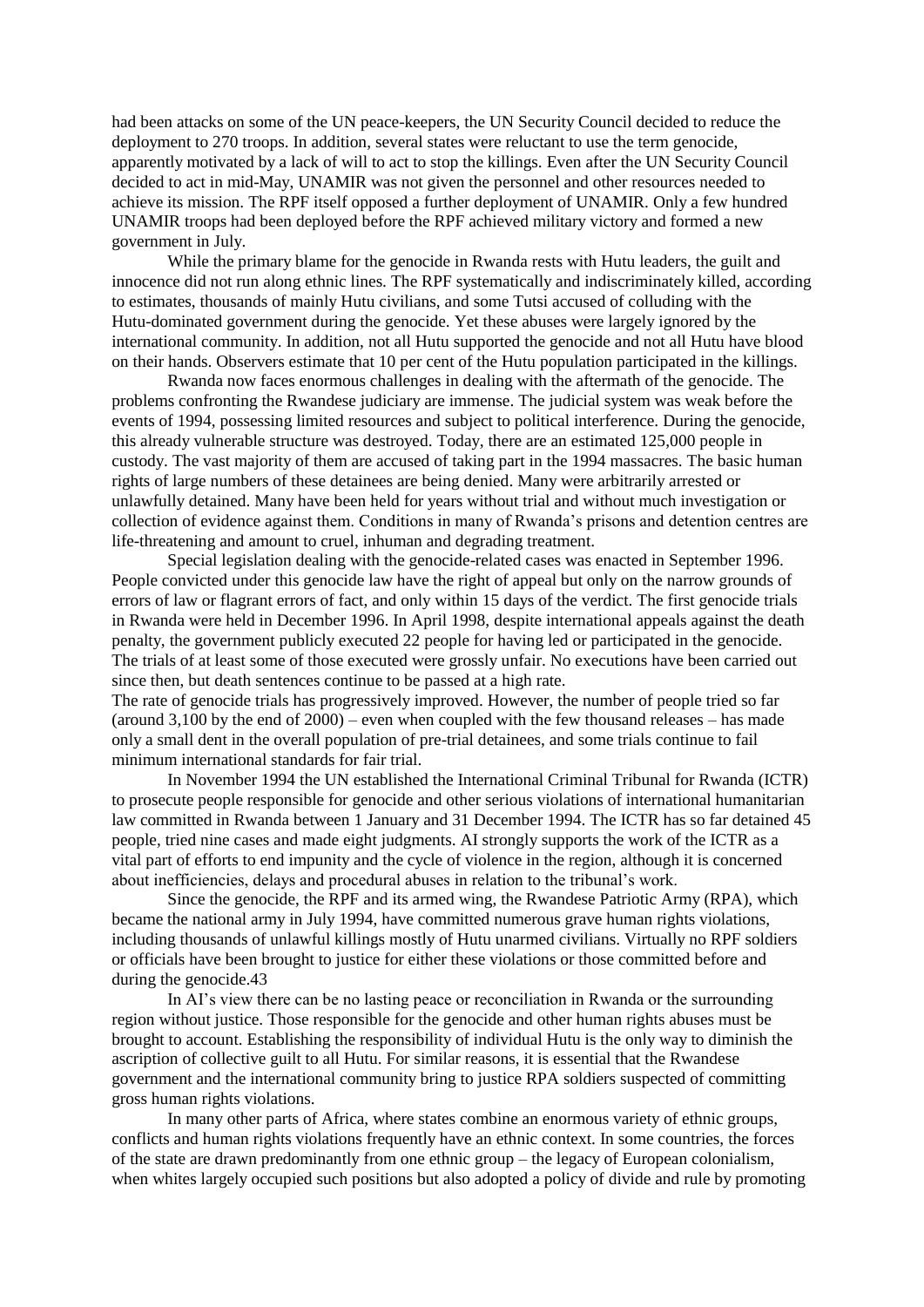one particular African ethnic group into subordinate positions of power. Such distortions of power based on ethnicity often outlasted the demise of colonialism and the nationalist struggles culminating in independent statehood. In other cases, post-independence armed struggles for power or resources have been played out along ethnic lines, resulting in particular groups dominating or resisting domination, with the latter being targeted for gross violations of their rights.

History may explain particular situations of ethnic domination, but all too often governments that should be striving to implement equal rights for all their citizens and prevent discrimination are manipulating ethnic divisions for short-term political ends and thereby contributing to ethnic conflict. They are also failing to combat racial discrimination in the administration of justice. In addition, in Africa as in other continents, the rights of minorities delineated by ethnicity are too often ignored, creating "second-class citizens".

In Kenya, since multi-party elections were introduced in 1992, state officials have been increasingly involved in stirring up inter-ethnic conflict and have been directly involved in human rights violations against people from certain ethnic communities.44 They have also consistently failed to provide sufficient security to areas affected by inter-ethnic violence or to address adequately human rights abuses – to an extent that implies complicity in the abuses.

At the time of the second multi-party elections in December 1997, for example, parts of the Rift Valley were affected by politically motivated ethnic violence. The attacks followed a similar pattern seen before and after the 1992 elections, when supporters of the ruling Kenya Africa National Union (KANU) attacked and dispossessed of their land members of ethnic groups considered to support the opposition. The involvement of high-ranking government officials in the 1991-94 ethnic clashes was widely known.

In Sudan, racial or ethnic groups have for many years been targeted by government as well as opposition forces for gross human rights abuses in the context of a protracted civil war that has so far cost two million lives.45 Although the current war, which began in 1983, cannot be reduced to race (Arabs/Africans) or religion (Islam/Christianity), or north versus south, racist attitudes exert an enormous influence on the behaviour of officials in the war zones. Almost everywhere, issues of ethnicity underlie the worst human rights violations. In particular, a sense of racial discrimination by the central authorities fuels the grievances of many southerners and people claiming African origin from other parts of Sudan.

Many ethnic groups have been singled out for gross human rights violations by government forces fighting the Sudan People's Liberation Army (SPLA), formed in 1983 in the south to oppose northern Sudanese domination. In particular, the Nuba of central Sudan, most of whom (like southerners) see themselves as an oppressed African minority in an Arab-dominated society, have been persistently attacked and killed with impunity (on suspicion of sympathizing with the SPLA) by government-backed militia and the Popular Defence Force (PDF), a paramilitary force controlled directly by the military. Regular government troops have also massacred villagers and arrested and killed educated Nuba. The assaults have led to thousands of Nuba deaths and the displacement of tens of thousands of Nuba into so-called "peace-villages" in areas under government control. There, women have been raped, and women and children have been abducted (see Chapter 5). Hundreds of Nuba leaders have been arrested, scores of whom have "disappeared".

In southern Sudan, the Dinka and Nuer have suffered horrendous levels of abuse. Government and PDF troops have been responsible for many extrajudicial executions, and for widespread rape and abduction of women. Tens of thousands of Dinka and Nuer have fled as a result.

In Bahr el Ghazal and the oil-rich areas, government forces have forcibly displaced hundreds of thousands of people, often identified solely by their ethnic origin, to clear land for railways and oil exploration. Nuer civilians are the main victims of human rights violations linked to oil exploration, including extrajudicial executions, rape, forced displacement, abduction, looting of cattle and burning of homes. Such policies have led to widespread famines, particularly among the internally displaced people.

In Ethiopia, the Oromo, who constitute over a third of the population, are the largest of over 70 different ethnic groups (or "nationalities"), followed by the Amhara. Other major ethnic communities include the Tigrayans, Eritreans, Somalis, Afars, Gurago and Sidama. A new federal Constitution in 1995 reorganized the country along ethnic lines into nine regional states, and the ruling Ethiopian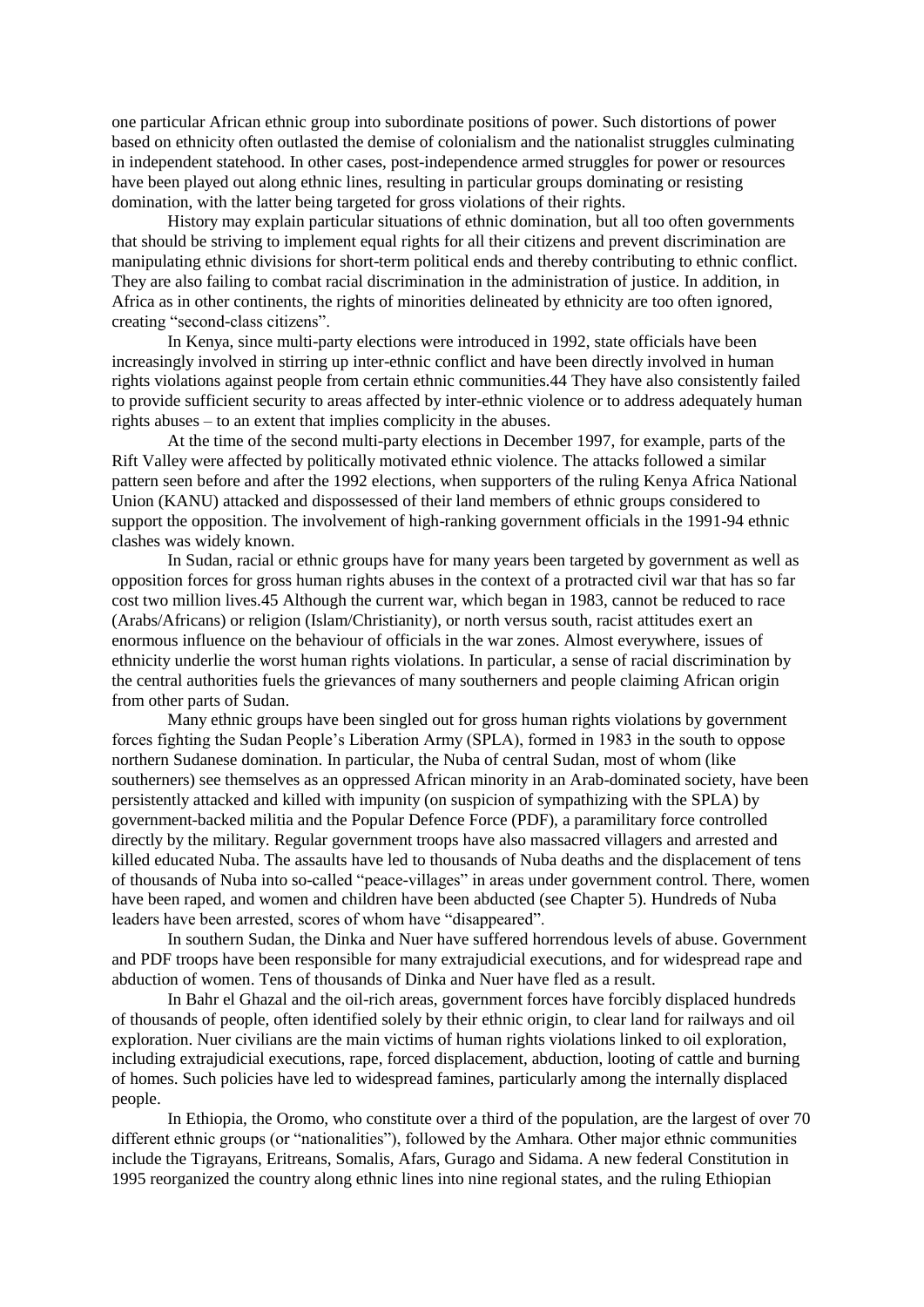People's Revolutionary Democratic Front (EPRDF), which is dominated by the Tigray People's Liberation Front (TPLF), is implementing a policy of "ethnic federalism".

Under Article 39 of the Constitution, every nationality and people in Ethiopia has an unconditional right to self-determination, including the right to secession if they so wish. However, all regional states are ruled by pro-EPRDF groups that are backed by EPRDF security, military and political officials who often use abusive methods to preserve power. Members of opposition parties who challenge Tigrayan rule or advocate greater autonomy for a particular region in Ethiopia continue to face harassment, arbitrary arrest, and torture or ill-treatment in detention.

Members of the Oromo ethnic group have been particularly singled out for persecution. They have in many instances been accused of supporting or of having links with the Oromo Liberation Front (OLF), an armed group which was formerly attached to the EPRDF but left in 1992 protesting at abuses against its supporters. Several thousand Oromo have been held incommunicado for years without charge or trial, while others face unfair trials. Some are prisoners of conscience. Many detainees were tortured and there are fears that some who "disappeared" several years ago were extrajudicially executed.

During the 1998-2000 war with Eritrea, the Ethiopian authorities arbitrarily detained thousands of Eritreans, many of whom had lived in Ethiopia all or most of their lives. Around 54,000 Eritreans were forcefully expelled under cruel and degrading conditions in systematic and countrywide operations between June 1998 and February 1999, after they were stripped of their Ethiopian citizenship.

Eritrea also arbitrarily arrested several thousand Ethiopian civilians during the war solely on account of their national origin, and detained them in "internment" camps where conditions initially amounted to cruel, inhuman and degrading treatment. Most have now returned to Ethiopia under the auspices of the International Committee of the Red Cross, which supervised the release or repatriation of civilians on both sides detained on account of their national origin or as a consequence of the war. The detentions and expulsions violate the Geneva Conventions, which Ethiopia and Eritrea have both signed.

#### **Europe**

## *"The only good Chechen is the dead Chechen."* **Reportedly said by Moscow police officers during interrogations of Chechens in 1999**

In the Russian Federation, officials have fostered a climate of hatred and suspicion towards all Chechens and other people from the Caucasus in the context of the ongoing war being waged in Chechnya.46 Those living in Moscow and elsewhere in the Russian Federation face arbitrary detention, ill-treatment and torture by police. In Moscow and other big cities they also face unconstitutional measures such as the practice of making residency permits (the propiska) mandatory, which has been abolished in Russian law but is still used locally, including during anti-terrorist operations. This has led to the expulsion of thousands of Chechens from Moscow. Many were arbitrarily detained after the police stopped them in the street for an identity check and found that they were without the permit. A number of Chechens were ill-treated and tortured following arrest. It was reported in late 1999 that Moscow police were instructed not to issue residency permits to people from the Caucasus and especially to Chechens.

The Russian authorities have repeatedly blamed Chechens for "terrorist" bombings without waiting for the results of official investigations. Such statements have heightened anti-Chechen sentiment in Russia and given the green light to police to violate the rights of Chechens, particularly in the context of anti-terrorist operations. In August 2000 a newspaper report – confirmed by a Moscow police spokesman – revealed that at the end of every shift police officers have to complete a form showing how many Chechens, Georgians and Azeris they have detained.

There have been numerous reports of police fabricating criminal charges against Chechens and planting drugs or weapons on them. In more than 50 cases of Chechens tried in Moscow in 2000, most were found guilty and sentenced to terms of imprisonment, despite compelling evidence that the charges had been fabricated.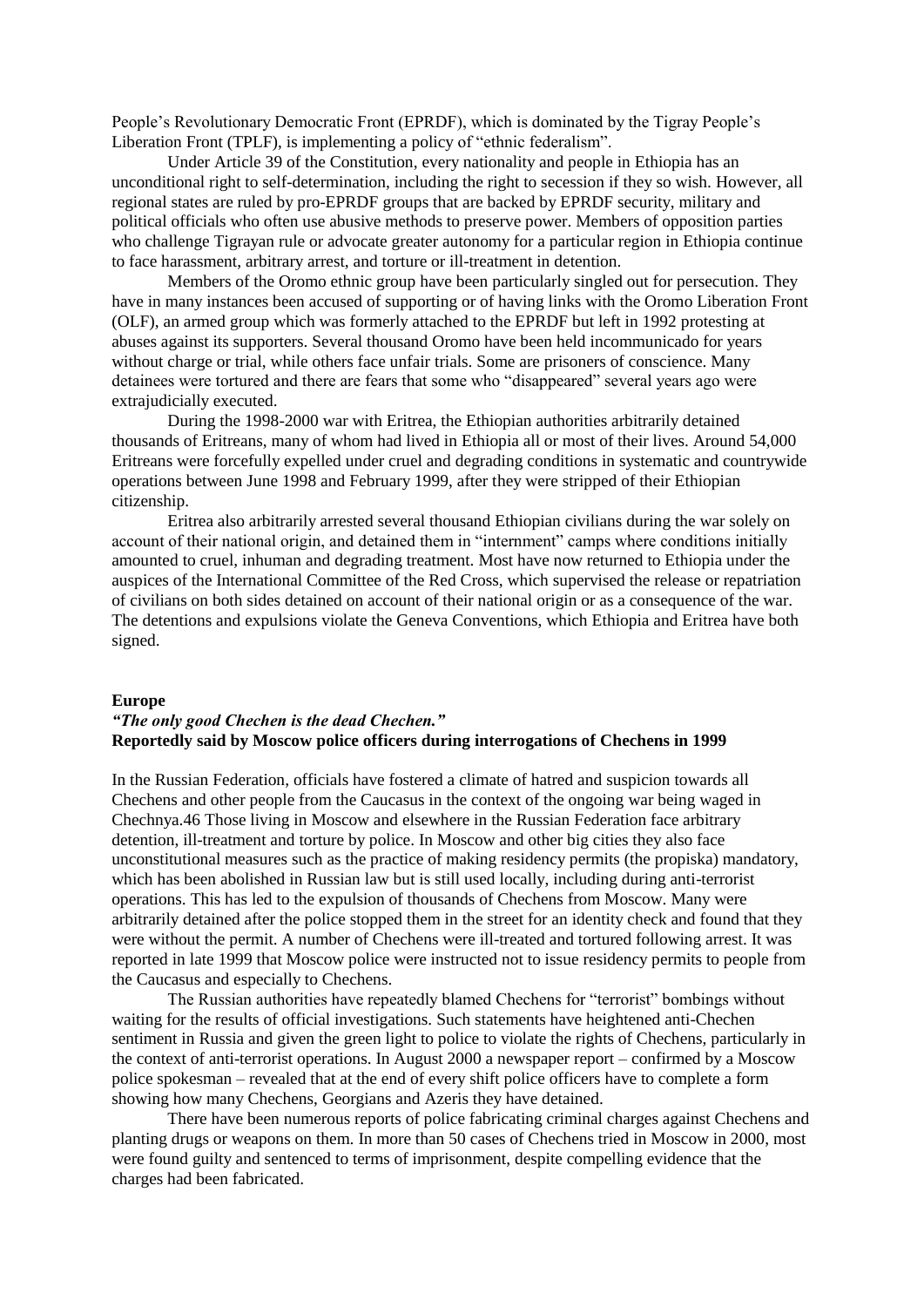There has also been a systematic failure by the authorities to investigate complaints of torture and ill-treatment of Chechens by police. In July 1995 the UN Human Rights Committee expressed concern "at reports of harassment shown towards persons belonging to minority groups from the Caucasian region taking the form of searches, beatings, arrests and deportation".47

In the Balkans, years of conflicts fought along national or ethnic lines have left millions of people in minority communities vulnerable to abuses by local authorities and with little protection against violence by neighbours. For example, Serbs, Roma and other minorities who live in Kosovo continue to suffer almost daily attacks, despite international efforts to protect them.48 Just one of many horrific incidents happened on 18 December 1999, when grenades were thrown into the small Serb and Roma enclave in the middle of Orahovac (Rahovec). One Serb died and several people were injured. In most such attacks, no proper investigation is carried out and the perpetrators remain free to kill again.

Minorities in Kosovo, particularly Serbs, are in practice denied their civil, political and cultural rights, including the right to life, freedom of expression, freedom of movement and the right to use their own language, as well as social and economic rights. They also have to live with a barely functioning criminal justice system that, when it does operate, blatantly discriminates against them.

In Serbia, meanwhile, ethnic Albanians from Kosovo and other minorities suffered grossly discriminatory treatment in the criminal justice system. In particular, members of minority communities brought before the courts were likely to suffer unfair trials. For example, in December 1999, 15 ethnic Albanians from Kosovo were tried in Serbian courts and sentenced to between two and 15 years' imprisonment. Some statements reportedly obtained through torture were used as evidence, and defendants were denied their right to private communication with their defence lawyers.

In Turkey, the government's conflict with Kurdish nationalists forms the backdrop to widespread discrimination against Kurds in the administration of justice. In December 1994 Leyla Zana and three other deputies of the Turkish parliament were convicted of membership of an illegal armed organization and sentenced to 15 years' imprisonment by one of Turkey's State Security Courts.49 Part of the grounds for conviction were cited as: "... that the defendant Leyla Zana on 18 October 1991 did wear clothes and accessories in yellow, green and red while addressing the people of Cizre..." The "crime" of the colours was that they represented the defendants' Kurdish identity.

The prosecution followed Leyla Zana's inauguration as a member of parliament representing the Social Democratic Populist Party. After taking the oath of loyalty in Turkish as required, Leyla Zana added in Kurdish: "I have completed this formality under duress. I shall struggle so that the Kurdish and Turkish peoples may live together in a democratic framework." Pandemonium followed in the chamber, with cries of "separatist", "traitor", "arrest her" and even "hang her!"

In AI's view, there was no evidence that Leyla Zana or the other defendants were members of an illegal armed organization, nor were they accused of acts of violence. All four are prisoners of conscience, imprisoned in effect for proclaiming their Kurdish identity and political aspirations.

The estimated 13 million Kurds in Turkey face widespread, although not open, discrimination on the basis of their ethnic identity both in law and in the administration of justice. After the foundation of the Republic of Turkey in 1923 the new state was defined as a unitarian nation state in which no ethnic minorities were considered to exist.50 Since then, Kurds and other ethnic groups have been at risk of human rights violations if they insist on being recognized as a separate ethnic group or nation. Articles 26 and 28 of the 1982 Constitution still ban statements and publications "in a language prohibited by law", which indirectly refers to Kurdish. A related law was lifted in 1991. Turkish citizens of Kurdish origin who do not speak

Turkish – most of them women, children and elderly people – have been denied translation from or into their mother tongue when confronted with the Turkish judicial system, which constitutes a violation of international fair trial standards.51 Mothers have been humiliated or harassed when speaking Kurdish with their imprisoned children.

Several articles in Turkish law which carry long prison sentences are mainly or solely used for any statements on the existence of Kurds or other ethnic groups in Turkey or when rights are demanded for these groups. For example, Article 8 of the Anti-Terror Law carries prison terms of between one and three years for so-called "separatist" propaganda without advocating violence. Under this article, assistant professor of economics Dr Fikret Bakaya was sentenced in June 2000 to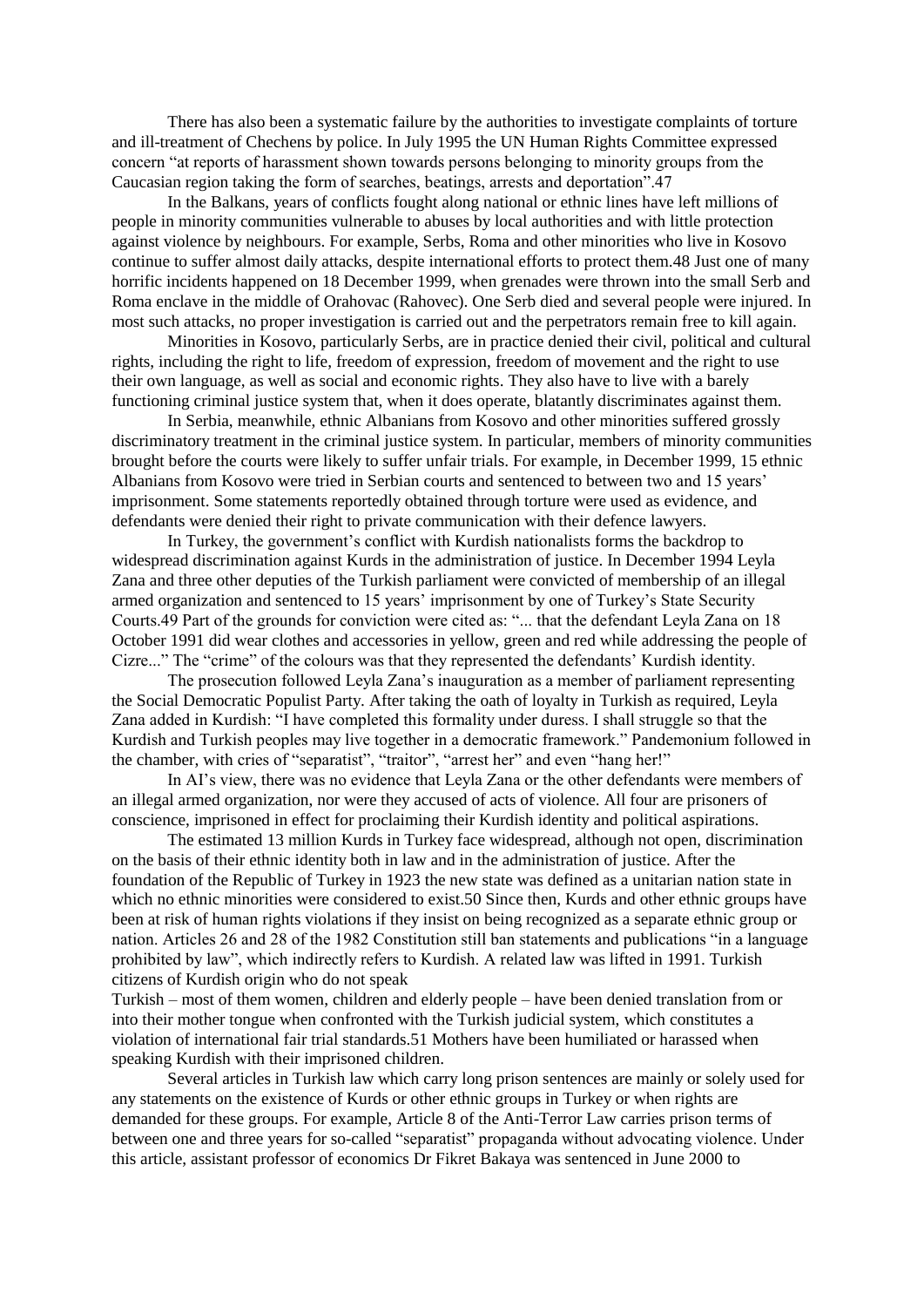16 months' imprisonment for an article he published in the pro-Kurdish newspaper Özgür Baks on the trial of Abdullah Öcalan, leader of the armed opposition group, the Kurdistan Workers' Party (PKK). Fikret Baþkaya had already been a prisoner of conscience in 1994-95 when he served a sentence under the same article for a book in which he had dealt with the Kurdish issue in one chapter.52

Article 8 has been applied less often in recent years since it has come under criticism from the European Union and others. However, human rights defenders, politicians, writers, journalists and many others who have referred to Kurds have increasingly faced trials and convictions under Article 312(2) of the Turkish Penal Code, which carries a prison term of between one and three years for incitement to hatred based on religious or ethnic difference. Among the victims is Akøn Birdal, who was President of the Turkish Human Rights Association until convictions forced him to resign. He served two one-year sentences in 1999 and 2000. His only "crime" was to call for a peaceful solution to the armed conflict which had continued between the Turkish security forces and the PKK since 1984, in speeches related to World Peace Day 1995 and 1996.53

The Turkish state has used the military and the police to suppress armed Kurdish opposition, and widespread human rights abuses have been committed by both sides to the conflict. The Turkish military and police have been responsible for extrajudicial executions, "disappearances", mass arbitrary arrests and the wholesale use of torture. The majority of the victims have been Kurdish civilians not involved in acts of violence. Most of these gross human rights violations still await independent and comprehensive investigations. Thousands of Kurds have also been imprisoned for political offences (most of them charged with supporting or being a member of an illegal organization), many after trials which failed to comply with international fair trial standards.

Anyone criticizing the situation of Kurds in Turkey or demanding cultural, legal, political or other rights for Kurds, or arrested on suspicion of links with Kurdish political organizations – whether legal or illegal – may be tried by State Security Courts. People detained for offences under the jurisdiction of State Security Courts may be legally held incommunicado for up to four days, but in practice this period is often extended. Procedures laid down in the Criminal Procedure Code, such as the requirement to register detainees and notify their families, are frequently ignored, facilitating "disappearances" and torture. Many other fair trial rights are routinely violated. These include access to lawyers; the right to be presumed innocent; the right to prepare a defence and defend oneself; the right to be informed promptly of the charges; and the right to a full trial before an independent and impartial tribunal.54

Children of all ages who are suspected of offences coming within the jurisdiction of the State Security Courts are excluded from all protective mechanisms set out in the law on juvenile justice and also from some provisions of the Criminal Procedure Code, including provisions on access to lawyers, appointment of lawyers, interrogation solely by a prosecutor, and trial before a juvenile court. Children suspected of such offences may also be held incommunicado for up to four days, and held in police or gendarmerie detention for up to seven days. In the four provinces under state of emergency rule – all of them mainly inhabited by Kurds – children may be detained by the police or gendarmerie for up to 10 days before appearing before a judge. According to the Diyarbakør Bar Association, more than 220 Kurdish children – 27 of them under the age of 15 – were tried by a State Security Court in Diyarbakør in 1999.

Kurdish people are particularly targeted for arbitrary arrest and torture during periods of heightened tension or conflict between the Turkish state and Kurdish opposition. For example, in 1999, when widespread protests followed the arrest of PKK leader Abdullah Öcalan, mass arbitrary arrests and torture of Kurds were reported. Between 8 and 12 June, for instance, around 50 Kurds from Tilkiler and other villages in the Kahraman Mara province were arrested and taken to the Pazarcøk Gendarmerie Command.55 There, they were reportedly beaten and otherwise tortured. Some said that they were forced to eat human excrement. Some were suspended by their arms which were tied behind their backs. One detainee told his lawyer: "They inserted the truncheon into my anus... Throughout the eight days, they forced me to sit naked on the concrete floor, without allowing me to lie down."

Until radical reforms are made to Turkey's legal system, Kurds who identify themselves as Kurds and those who defend their rights will continue to suffer discrimination and other gross violations of their human rights.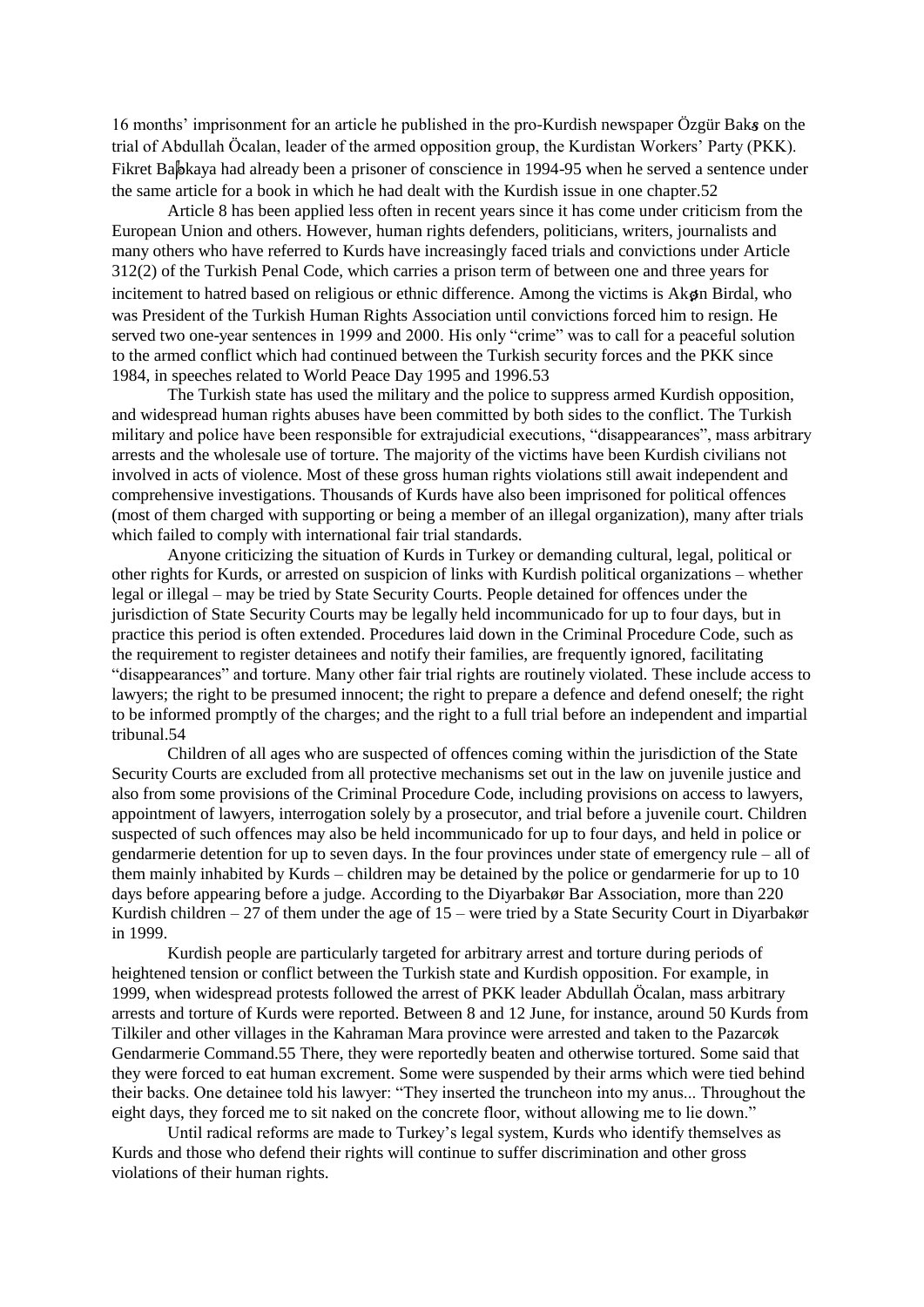#### Middle East

When televisions around the world showed pictures of 12-year-old Muhammad al-Dura being shot dead in the Gaza Strip on 30 September 2000 while cowering in his father's arms, it brought to international attention one of the many long-standing patterns of human rights violation suffered almost exclusively by Palestinians at the hands of the Israeli forces. Over the years, the Israeli security forces have consistently responded to demonstrations by Palestinians with excessive use of lethal force when neither their lives nor the lives of others were in imminent danger. They have also pursued an openly stated policy of "liquidating" by assassinations Palestinians suspected of having organized attacks against Israelis.56 Previous periods during which Palestinians have been unlawfully killed in large numbers include the 1987-93 uprising (intifada), September-October 1996 and May 2000. The victims have included children and bystanders to protests.

Between September 2000 and March 2001, nearly 400 Palestinians, including more than 100 children, were killed by Israeli security forces during widespread demonstrations, and more than 10,000 Palestinians were injured.57 The Israeli police, border police and the Israel Defence Force (IDF) used excessive lethal force, firing rubber-coated metal bullets and live ammunition, including high-velocity bullets, at demonstrators. Some Palestinians were deliberately targeted and extrajudicially executed.

An AI delegation that visited Israel and the Occupied Territories in October 2000 concluded that the security forces were tending to use military methods to police demonstrations, rather than policing methods designed to protect lives. Sometimes the security forces initially used tear gas to disperse protests, but often resorted to shooting lethal weapons within minutes. The ammunition was potentially lethal and was used randomly over a wide area.

Within Israel it took weeks of protest before the government set up a Commission of Inquiry into the killing of 13 Palestinian citizens of Israel. In relation to the killings of hundreds of Palestinians from the Occupied Territories virtually no investigation was carried out. AI complained that such failure to investigate killings cheapened Palestinian life and encouraged reckless or nervous soldiers to fire on and kill Palestinians

### with impunity.

Since 1967, when Israel occupied the West Bank, East Jerusalem and Gaza, Palestinians from these Occupied Territories have suffered many forms of discrimination.58 In the administration of justice they have been governed by more than 3,000 military orders. Unlike Israeli settlers living on confiscated Palestinian land in the Occupied Territories, who live under Israeli law, Palestinians can be held for up to 90 days without access to lawyers.59 Palestinians, but not Israeli settlers (see page 54), are tried in military courts, where they often receive unfair trials. Convictions are almost invariably based exclusively on the accused's confession, which has usually been extracted under duress. AI's research indicates that there is a presumption of guilt rather than innocence in relation to Palestinians appearing before these courts.

Torture has been used systematically on Palestinian prisoners over the years, and its use was effectively legal until September 2000. From 1987, interrogations by the General Security Service (GSS) were regulated by secret guidelines drawn up by the Landau Commission, which allowed "a moderate measure of physical pressure" to be used against "hostile terrorist activity". In effect this meant that techniques that amounted to torture were used against Palestinians (never against Jews). The Landau guidelines were never made public, but certain methods of torture were described by thousands of Palestinians and their use was confirmed by the GSS in court hearings. Among the torture methods used were shabeh, sleep deprivation, often for days, while being shackled in painful positions, hooded and exposed to loud music; gambaz, where the detainee is forced to squat sometimes for hours; tiltul (hazz), violent shaking which can cause loss of consciousness and continued to be authorized even after it had caused the death of a detainee in 1995; and psychological pressure, including threats to life and family.

In 1998 the UN Committee on the Elimination of Racial Discrimination (CERD) expressed its profound concern that "detainees of Arab ethnic origin are disproportionately subjected to inhuman and degrading interrogation under the Landau Commission rules and that the Supreme Court has failed to declare this illegal."60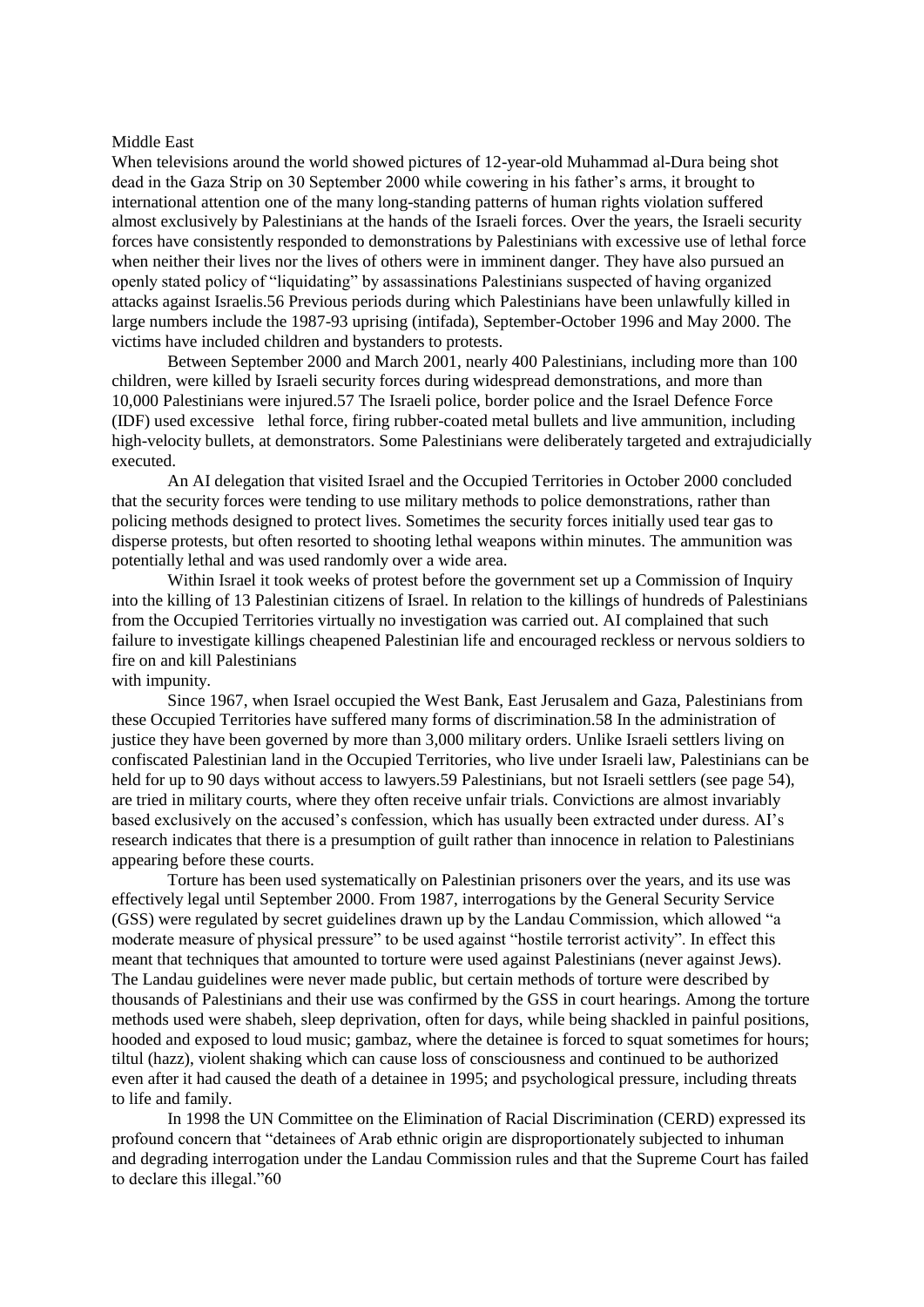In September 1999 the torture techniques described above were finally ruled unlawful by the Israeli Supreme Court. However, brutality, including beatings and degrading treatment of Palestinians at checkpoints or upon arrest by border police or the army continue to be reported. Moreover, since October 2000 there have been a number of occasions when former methods of torture have been reported, including shabeh as well as beatings and exposure to extremes of heat and cold. It is thought that the Attorney General now authorizes each use of torture, using a loophole in the 1999 Supreme Court judgment – the authorization given to the security services to use "the defence of necessity" as a reason for using torture.

Another discriminatory practice used against Palestinians in the Occupied Territories, including Jerusalem, is house destruction. Houses belonging to the families of those who have placed bombs or otherwise attacked Israelis (or are believed to have done so) have been frequently demolished in the past. Since 1967 thousands of Palestinian homes have also been demolished ostensibly because the homes had been built "illegally" – without a permit. Officials and spokespersons of the Israeli government have maintained that the demolition of Palestinian houses is based on planning considerations and is carried out according to the law. However, the policy has been based on discrimination. Palestinians are targeted for no other reason than that they are Palestinians. Israeli officials have manipulated old laws and discriminated in the application of that law, strictly enforcing planning prohibitions where Palestinian houses are built and freely allowing amendments to the plans to promote development where Israelis are setting up colonies (commonly known as settlements).

While military orders are applied to Palestinians, Israelis who have set up settlements in Israel's Occupied Territories are subject to Israeli law and tried in Israeli courts, pay Israeli taxes and receive Israeli benefits and services. Settlers are exempted from the harassments of military occupation such as road closures and curfews. Outside East Jerusalem, Palestinians are prohibited from entry to settlements unless they have a permit. Settlers are armed and those aged between 18 and 60 serve in a paramilitary "guard service".

After the setting up of the Palestinian Authority following the signing of the Oslo peace agreement in 1993 by Palestinian and Israeli leaders, and especially after the latest outbreak of violence since September 2000, the Occupied Territories became a land of barriers, mostly erected by Israeli security forces, between town and village, and village and village. At these checkpoints, Palestinians are frequently refused passage and may be arrested and beaten, and sometimes shot. In very few cases are thorough and independent investigations initiated into complaints of such violations, leaving the border guards to act with almost total impunity.

In fact, complaints of brutality by state agents brought by Palestinians rarely lead to prosecutions. The Israeli human rights organization HaMoked found that of 441 cases of Palestinian complaints against members of the IDF between 1988 and 1997, only 22 resulted in soldiers being tried before a military court.61 In cases whose results are known, no soldier was given a custodial sentence for brutality.

Elsewhere in the Middle East, people of Kurdish origin have historically suffered widespread discrimination and human rights violations in the states in which they live. In Iraq, waves of repression by the authorities have torn Kurdish communities apart and devastated millions of lives over the years.62 Most notoriously, in August 1988 a chemical weapons attack by Iraqi forces on the town of Halabja instantly killed an estimated 5,000 unarmed Kurdish civilians. Thousands of other Kurds were killed in further attacks in the north in this period, resulting in the exodus of over 50,000 Kurds to Turkey.

In the 1980s, hundreds of thousands of Kurds "disappeared" after arrest by Iraqi security forces, most never to be seen again. Kurds in Iraq have also suffered widespread arbitrary arrests, torture, ill-treatment and executions after summary trials.

Since mid-1997 thousands of Kurds and a number of other non-Arabs, including Turkmen and Assyrians, who have lived all their lives in the oil-rich Kirkuk region, about 260 kilometres north of the Iraqi capital Baghdad, have been expelled to Kurdish provinces in the north (now controlled by Kurdish organizations) because of their ethnic origin. The authorities have given targeted Kurdish families the choice of going to southern Iraq or to the northern Kurdish provinces. If they choose to go north, their property and food ration cards are confiscated.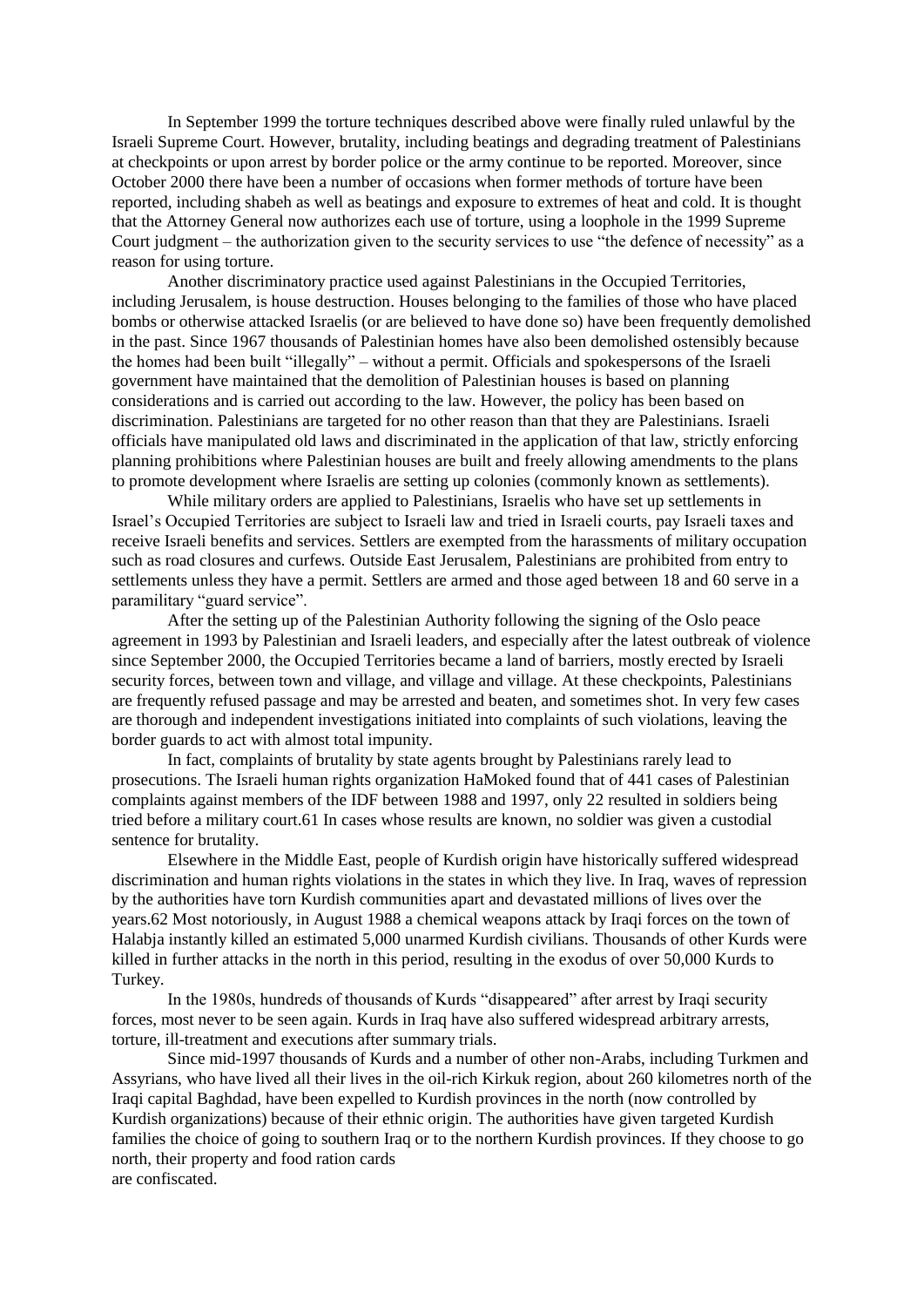In preparation for such expulsions, the head of the household of each targeted family has been detained until all arrangements for the expulsion have been completed. Each has also had to sign a statement in the local police station declaring that they were freely choosing to move to the north. Their empty properties in the Kirkuk region have been given by the authorities to pro-government Arabs brought in from other regions in Iraq.

The expulsion of Kurdish families and other non-Arabs continued throughout 1998 and 1999. As at May 1999 at least 91,000 people had reportedly been deported to the northern provinces by the Iraqi authorities.

### **Asia**

Across Asia, millions of people have suffered blatant discrimination in the administration of justice and other human rights violations because of their ethnic origin against a background of armed conflict or intercommunal tension.63

In Myanmar (Burma), for instance, ethnic minorities have been persistently targeted by the authorities for gross human rights violations as the government tries to unify by force the multi-ethnic country and speed up economic development. Ethnic minority civilians are the main victims of the central Burman army's counter-insurgency tactics against armed opposition groups. The Rohingyas – Burmese Muslims who live in the northern Rakhine (Arakan) State – as well as other minority ethnic groups such as Karen, Mon, Shan, Akha and Karenni have all been targeted for political killings, torture and ill-treatment. Vast numbers of these minorities have been seized by the army to work as porters. They have been arbitrarily detained, tortured and ill-treated as punishment if they cannot perform as required. They have been repeatedly beaten, deprived of food, water, rest and medical treatment – and sometimes killed if they attempt to escape. Countless others have been forced to work as unpaid labourers on new construction projects, or have been forcibly "resettled" into relocation camps.

For example, a Karen refugee in Thailand described to AI how troops arrived in her village demanding 20 porters. The troops opened fire on students leaving the village Bible school, killing two young people, Saw Pha Blaw, a 16-year-old boy, and Naw Htoo Paw, an 18-year-old woman. She said that a month later the troops returned and executed her brother for allegedly passing information to an armed opposition group. As a result of such attacks, she fled to Thailand, joining around 110,000 other Karen refugees already there.

In China, ethnic Uighurs living in the Xinjiang Uighur Autonomous Region (XUAR) have been targeted for gross human rights violations in the context of a continuing government campaign to quell increasing ethnic unrest and resistance to official policies or Chinese rule. The unrest among the Uighurs has been fuelled by growing unemployment, widespread discrimination in education, health and jobs, the government's policies on agriculture and birth control, and increasing curbs on fundamental freedoms, including cultural and religious freedoms. The denial of legitimate channels for expressing grievances has led to outbursts of violence, including attacks on local officials and bombings carried out by Uighur underground opposition groups. However, many people not involved in violence have also suffered human rights violations.

The government's response to ethnic unrest and opposition has been harsh repression. It has increasingly resorted to arbitrary detention, summary trials and executions to silence real and suspected opponents. It has also imposed new restrictions on cultural and religious rights, which it sees as potential threats to its control over the region.

The XUAR is the only region of China where political prisoners are known to have been executed in large numbers in recent years. Since 1997, at least 240 Uighurs have been executed after summary trials for alleged involvement in armed opposition activities or terrorist acts. There have also been reports of killings of Uighurs by the security forces in circumstances which appear to constitute extrajudicial executions. Torture is endemic in the XUAR as elsewhere in China, but male Uighur political detainees have reportedly been subjected to some forms of sexual torture not reported elsewhere in China.

Police brutality and racist abuse against Uighurs have also been reported in other parts of China. In March 2001, for example, around 100 Uighur street vendors in Shenzhen, southern China, reportedly protested publicly against police beatings of two Uighur vendors, which resulted in the two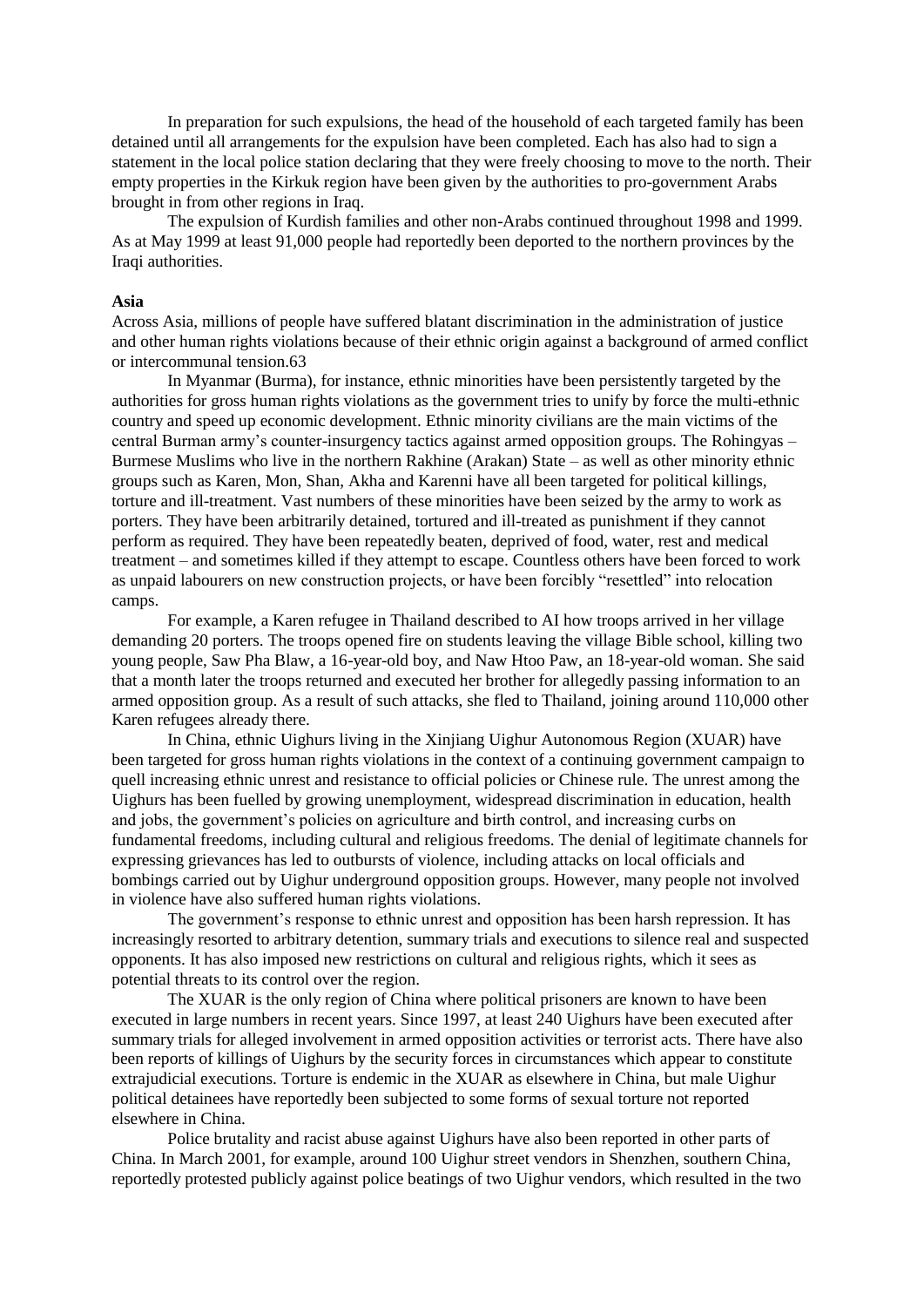being seriously injured. This reportedly followed other incidents of police brutality and harassment of Uighurs in Shenzhen over the previous months.

Through neglect, discrimination and repression, the Uighurs, like Tibetans and other ethnic minorities in China, have been denied the full benefits of the economic and social developments of the past decade, and have seen their cultural rights eroded. In the XUAR, as in the Tibet Autonomous Region, this trend has been exacerbated by a massive influx of ethnic Chinese migrant workers. In both regions, attempts by Uighurs and Tibetans to air their views or grievances and exercise peacefully their most fundamental human rights have invariably been met with repression. Recently, the government launched a "Western Development Campaign", with the stated purpose of accelerating the economic development of the poorest regions in the west of China, including the XUAR and Tibet. It seems, however, that this scheme is giving priority to infrastructure projects and the exploitation of natural resources for the benefit of the country as a whole rather than these regions. It is feared this may result in a large increase of ethnic Chinese migrant workers and entrepreneurs in the regions and contribute to the further marginalization of the indigenous populations.

In 1996 CERD expressed concern about several issues in China, including the "lack of protective legal provisions for minority groups", and "the actual enjoyment of the right to freedom of religion", particularly in the XUAR and Tibet. It noted "disparities in access to economic, social and cultural benefits by different ethnic groups", which CERD thought "may generate racial discrimination towards disadvantaged groups". It also expressed concern about "reported cases of violation in the autonomous regions of Xinjiang and Tibet of the right to security of the person and protection against violence or bodily harm."64

CERD made 16 recommendations to the Chinese government, including to make all acts of racial discrimination punishable by law, to avoid restricting the exercise of the religious rights of minorities, to provide information to CERD on the number and percentage of people detained who are of minority origin relative to the total prison population, and to review any policies or practices that may result in a substantial alteration of the demographic composition of autonomous areas. Developments in the XUAR and Tibet over the past few years show that several of these recommendations have been completely ignored. In early 2001 China submitted its latest periodic report to CERD, but the text had not been made public as at April 2001.

All these situations of conflict along nationalist or ethnic lines around the world show just how important it is to combat racial discrimination whenever it occurs. If racism is promoted or tolerated by government ministers, justice officials, the media or members of the public, racial tensions can quickly erupt into open conflict. Once this has happened, only suffering on a mass scale can follow and rebuilding a society free of discrimination becomes an even harder task.

## **5: Colour, caste and culture**

# *"Police officers have increasingly come to rely on race as the primary indicator of both suspicious conduct and dangerousness."*

## **Report on Police Conduct and Community Relations, National Association for the Advancement of Colored People, USA, March 1993**

One legacy of the slave trade and European colonialism is racism on the basis of colour. To justify the enslavement and domination of millions of people, an ideology of racial superiority on the grounds of skin colour was developed. Africans sought for slavery were branded as less than human because of their physical features so their brutal exploitation and early deaths could be ignored. Colonial rule was justified on the basis of the "civilized" nations, economically more developed and populated mainly by whites,"civilizing" the lands inhabited mainly by non-whites.

In the modern world, the poor are frequently members of racial groups whose position has been determined by past enslavement, exploitation, colonial domination and discrimination. Racist ideologies have been modified, but racial discrimination on the basis of colour continues – and perpetuates the inequalities by denying equal access to education, jobs and other opportunities.

The historical patterns of oppression are reflected in racially discriminatory practices in the administration of justice. People of African descent face such discrimination almost everywhere they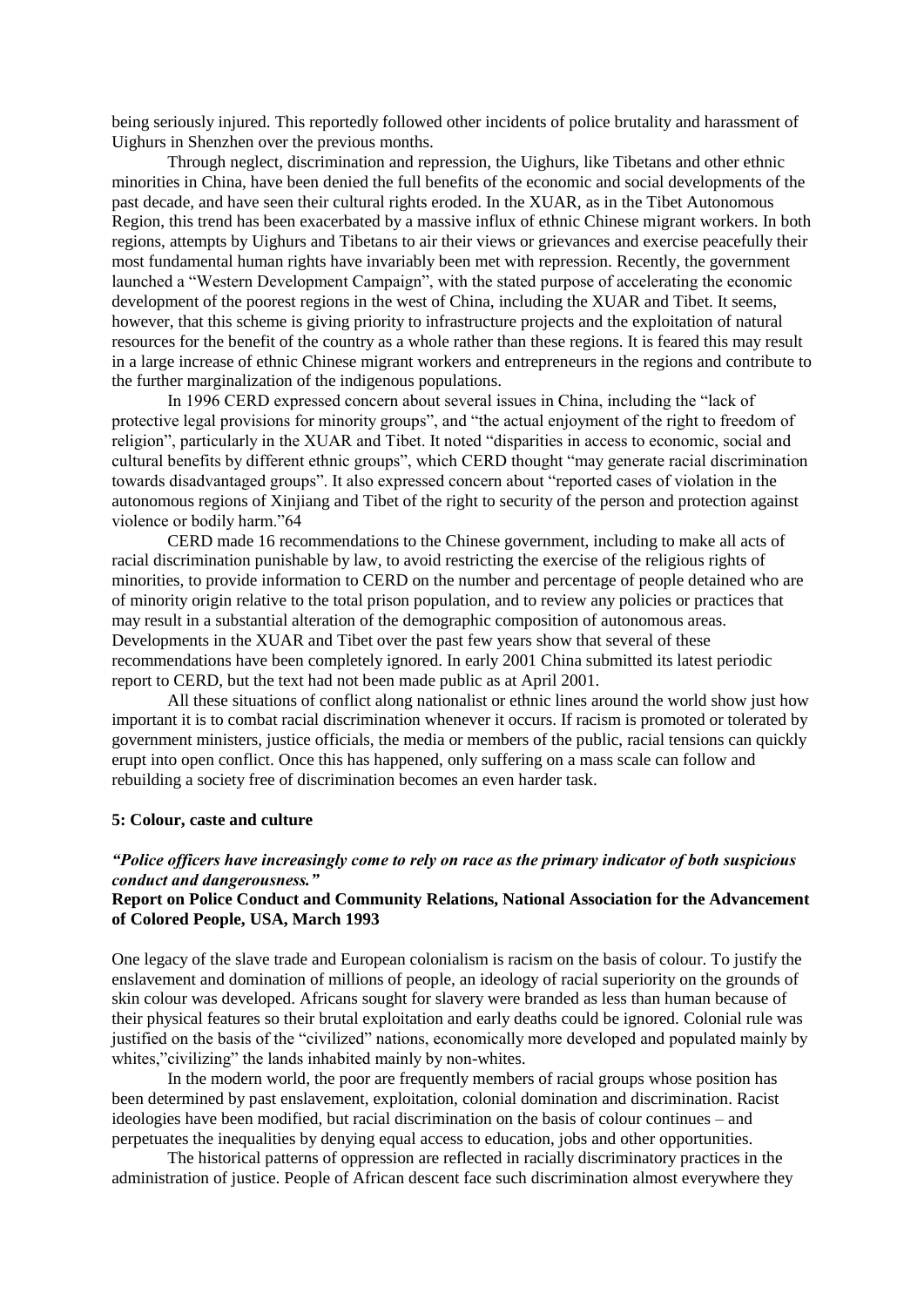have settled, and in some West European countries people whose racial origin lies in former colonies are particularly vulnerable to racist treatment in the justice system.

Disparities in the treatment of racial minorities by the police, for example, may be due in part to underlying social and economic inequalities. Often, a disproportionate number of people from black and ethnic minorities live in poor neighbourhoods where police activity is high because of more reported or perceived crime. However, studies in several countries show that such factors do not entirely explain away the disproportionately high rates of abuses suffered by black and ethnic minorities at the hands of the police.

There are several other reasons that may explain the overrepresentation of minorities in complaints against the police. The police may see race as an indicator of criminality. The activities of a minority of police officers may be motivated by or result in racist abuses without remedial action. It may be that some laws, such as those allowing police to stop and search people, are targeted primarily at one racial group or at areas where racial minorities live. It may be that racism infects every aspect of police work, including which people are targeted for arrest, which crimes are investigated or ignored, and how certain types of detainee are treated.

These issues are explored below by looking at situations in Europe, the Americas and Africa. The final section of this chapter, covering parts of Asia, deals with racial discrimination on the basis of caste (descent).

#### **Europe**

# *"Negroes deserve to be hit first, then asked their name."* **Advice reportedly given by a senior Austrian police officer during a training session of subordinate officers, 1999**

Racism on the basis of colour has been documented in much of Europe. In general terms, racial minorities are more likely than white people to be detained on suspicion of offences such as drug dealing, theft or not having identity papers. They also figure disproportionately in cases of excessive use of force by police, ill-treatment and deaths in custody. Allegations of racist abuses by police are rarely investigated effectively, and few authorities adequately monitor complaints of racist treatment by police or others administering justice.

In the UK, institutional racism in the police as well as racial disparities in the rest of the justice system have been widely documented. Research has shown that police use harsher measures against the black community and target particular practices on it, such as "stop and search" operations. Also, for the same offence, black people face more serious charges than whites, are less likely just to be cautioned and more likely to be imprisoned, and appear to be given longer sentences on average than their white counterparts. Black people are also under-represented among the officials of the criminal justice system. There are no black Law Lords or Court of Appeal or High Court judges, and black people make up only 0.8 per cent of circuit judges.65

Racism is also widespread in a large number of British prisons. A December 2000 confidential prison service report following the murder of 19-year-old Zahid Mubarek by a racist and violent cellmate in Feltham Young Offenders Institution and Remand Centre concluded that the prison was institutionally racist, with ethnic minority staff and inmates enduring overt racist abuse and harassment by prison officers. The report stated that officers were twice as likely to use control and restraint force against black or Asian inmates than against white prisoners. The Director General of the Prison Service, Martin Narey, stated in January 2001: "It goes beyond institutional racism to blatant malicious pockets of racism." After the conviction of Robert Stewart for the murder of Zahid Mubarek, in November 2000 the Minister for Prisons announced an inquiry by the Commission of Racial Equality into racism in three prisons: Feltham (England), Brixton (England) and Parc Prison (South Wales).

In Spain, there have been a disturbing number of allegations of ill-treatment by police which appear to have racial connotations.66 A rising number of reported cases involve ill-treatment or alleged ill-treatment of people of foreign origin who have been arrested in connection with identity checks.

On 29 January 2001 Spain's Constitutional Court ruled that skin colour could be used as a criterion in police identity checks, thereby heightening concerns that individual police practice, involving racial discrimination, had been converted into constitutional doctrine.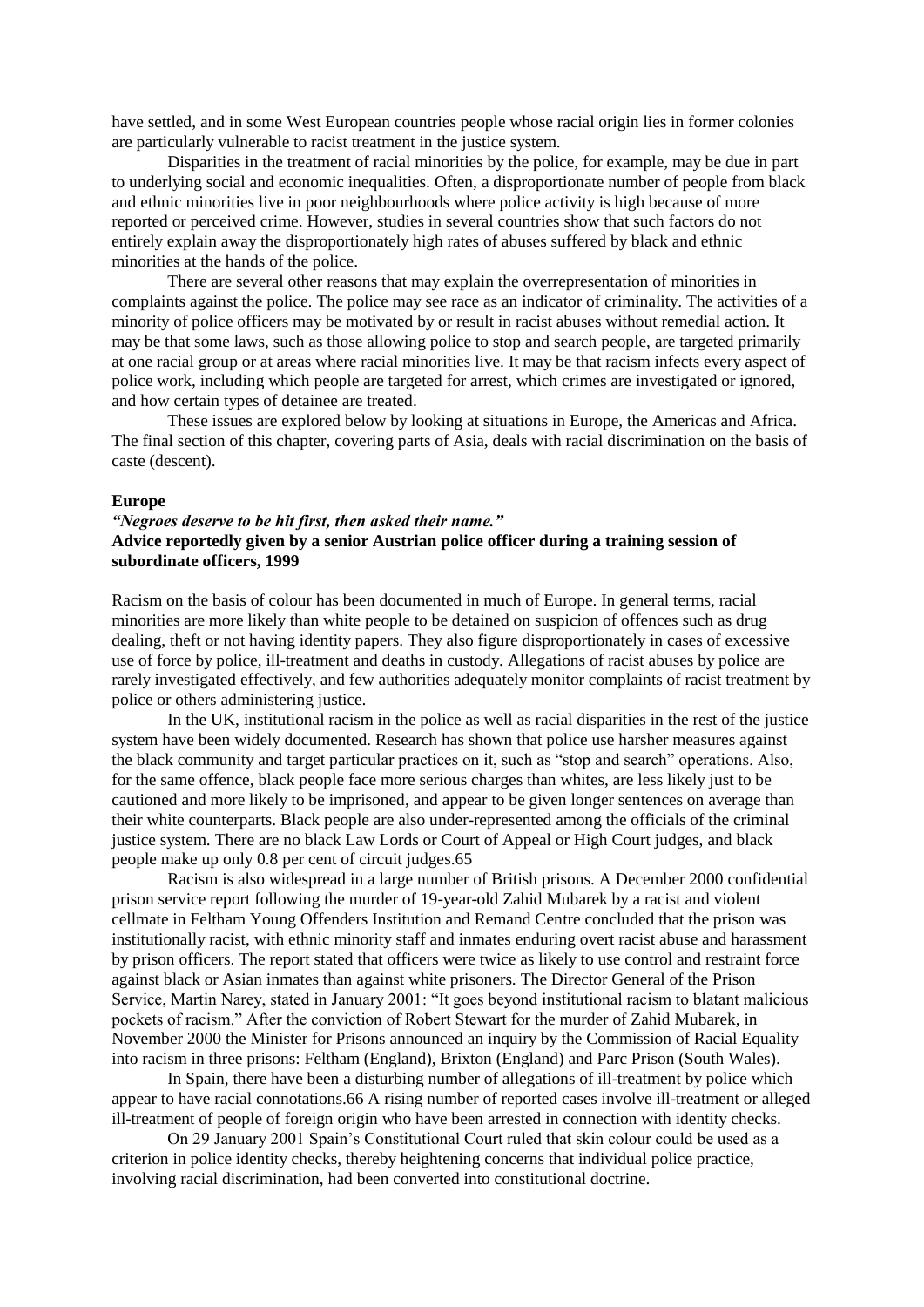Rosalind Williams, a black woman of US origin, had lived in Spain for 33 years and is a Spanish national. In December 1992, while on holiday, she and her husband and son arrived at Valladolid railway station. As they left the train a National Police officer approached Rosalind Williams and asked for her papers. He did not ask for the papers of her husband or son, who are white. When questioned about this discriminatory treatment, the officer reportedly replied that he was under orders to "identify people like her". She was then taken to a police station, where a check was carried out. Rosalind Williams and her family appealed to the Constitutional Court against a decision of the Interior Ministry and subsequent judgment of the National Court, which found that the officer had not acted improperly. The basis of their appeal was Article 14 of the Spanish Constitution, which forbids discrimination on grounds of race.

While re-emphasizing its repugnance for racial and ethnic discrimination, the Spanish Constitutional Court decided that police officers engaged in the search for illegal immigrants were within their rights to take into account specific physical or ethnic characteristics that could reasonably be assumed to belong to people who were not Spanish. This, argued the Court, was not indicative of racial prejudice. One of the six judges who considered the case dissented from the majority verdict – Julio Diego Gonzalez Campos argued that to introduce race as a criterion for selecting who should be subjected to police identity checks was an infringement of Article 14. He argued that Spain was a multicultural society and the fact that many people of foreign origin who lived in Spain could be subjected to identity checks, possibly time and again, on the basis of racial origin alone, not only affected personal dignity, but frustrated integration into Spanish society.

In Austria, rising levels of racism by officials have been clear in recent years. A report issued in April 2001 by the Council of Europe's Commission against Racism and Intolerance (ECRI) expressed its concern about the behaviour of the police towards people who belong to minority groups. It also noted that most of the legal provisions aiming to fight racism and discrimination do not bring effective protection, and expressed grave concern about the use of racist and xenophobic propaganda in politics.

AI has recorded a number of cases of racist ill-treatment of detainees by police in Austria in recent years. For example, police officers who allegedly assaulted Mohammed Ali Sylla, a French citizen of African origin, called him "negro son-of-a-bitch" and other derogatory names, according to witnesses. One of the policemen allegedly asked a woman in the crowd watching the assault why she was so concerned about a "negro".

The alleged assault took place on 3 March 1999 at an underground station in Vienna. Mohammed Ali Sylla was reportedly stopped by police on suspicion of drug dealing. According to witnesses, he was punched, kicked and beaten with truncheons by police while he lay on the floor of a room into which he had been taken. He was also sprayed with pepper spray after he had been beaten and forced to the ground. He was brought to trial in April 1999, charged with resisting arrest and physically injuring the police officers. He was sentenced to nine months' imprisonment, eight of which were suspended.

Serious concerns emerged about the way police dealt with witnesses in the case. The witnesses were reportedly not interviewed for 20 days. Before they were, the most senior officer in the Viennese police force publicly appeared to question their reliability. The then leader of one of the police trade unions reportedly threatened the witnesses with prosecution, saying, "They only want to protect drug-dealing black Africans from the police and not the other way round – parents and children from those types of criminals."67 In 2000 AI learned that two police officers accused of ill-treating and racially abusing Mohammed Ali Sylla attempted to sue privately two of the eyewitnesses for defamation of character. An initial court hearing into the counter-complaint in August 2000 was adjourned for technical reasons.

Concerns about racism in the senior ranks of the Austrian police force were highlighted in August 1999 when it emerged that a senior police officer had allegedly made racist comments to 30 subordinate police officers during a training session. He was reported to have said that "negroes deserve to be hit first, then asked their name". The officer was reassigned after the incident became public and an investigation into the allegations of racism was instigated. In February 2000 it was reported that no criminal action would be taken against the police officer. It is not clear whether internal disciplinary measures are still pending.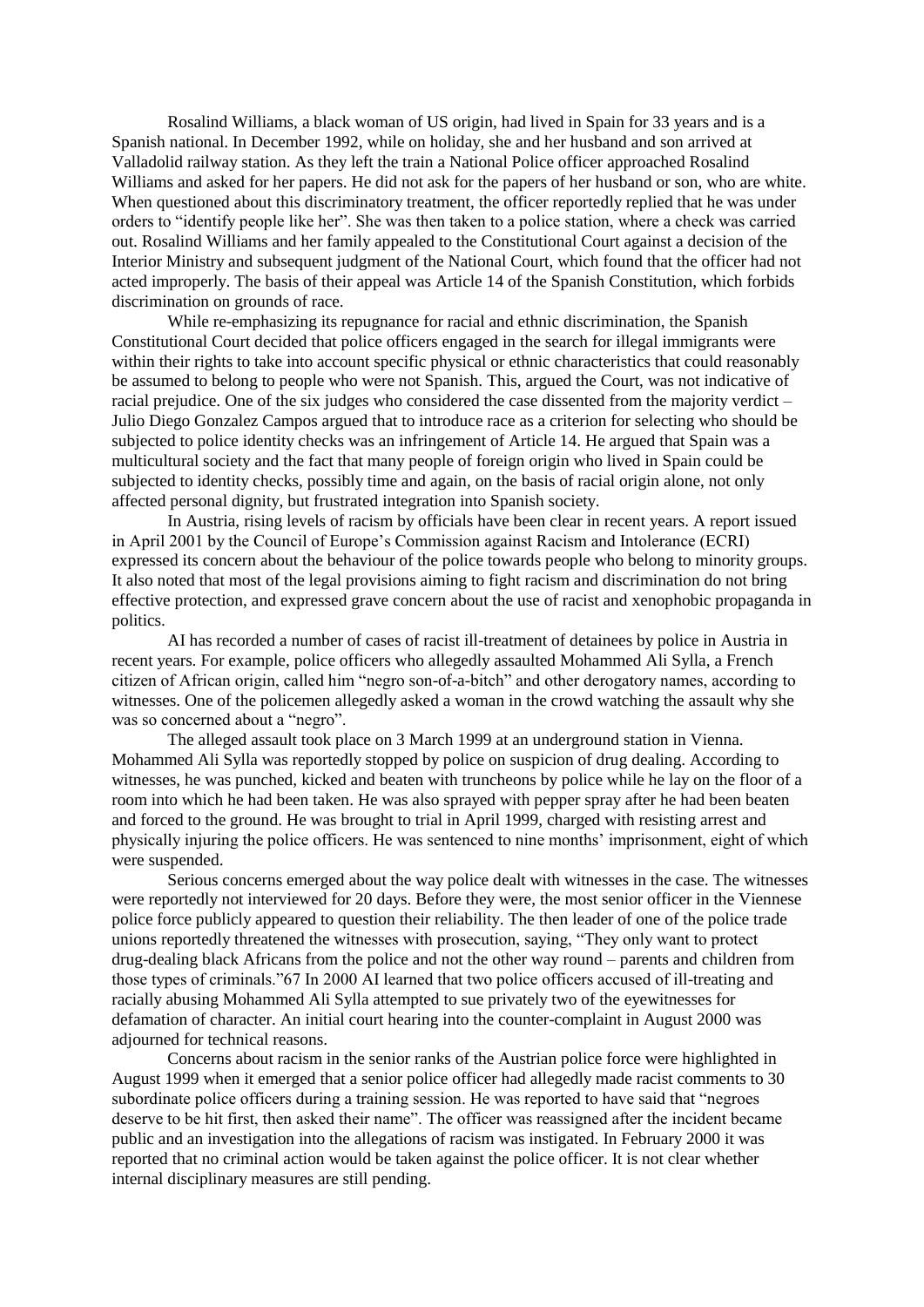Reports of racist policing in Austria have sometimes been associated with "stop and search" operations targeted at racial minorities – a pattern seen in many other European countries. In several cases, Austrian nationals have been deprived of their liberty and reportedly ill-treated or subjected to cruel, inhuman or degrading treatment by Austrian police on the pretext that they did not have identification to prove that they were not illegal immigrants. Under Austrian law, it is an offence only to refuse to show the police a passport or go with them to where the passport is.

Reports of ill-treatment and racist abuse of detainees by police in Switzerland continue to be received.68 In January 2000, for example, "Didier",69 a 17-year-old Angolan student living in Geneva, lodged a complaint with the Geneva Attorney General accusing three officers of causing him bodily harm and subjecting him to racist insults in November 1999 after he was detained on suspicion of being involved in a street fight. Didier said he was thrown to the ground and hit with truncheons by more than one officer. He was hit again when being taken to a police station and on several occasions called a "dirty nigger" ("*sale nègre*"). In the cell at the station he was kicked and again beaten with truncheons. He said that he lost consciousness and that when he came round, he had been stripped to his underwear. He was questioned by a police officer, without the presence of any adult to represent his legal interests. He was released the following morning after appearing before a judge attached to the Juveniles Court, where he learned for the first time that he had been accused of resisting the police. In January 2000 he was acquitted of this charge. The Attorney General promptly opened a preliminary investigation into Didier's complaint, and subsequently ruled that there were no grounds to justify further action. Didier was never questioned about his allegations and he lodged an appeal. In August, a Geneva court overturned the Attorney General's April decision and ordered that an investigating magistrate carry out a full inquiry.

In March 1998 the UN Committee on the Elimination of Racial Discrimination (CERD) expressed concern about "serious incidents of police brutality [in Switzerland] in dealing with persons of foreign ethnic or national origin"70 and recommended more intensive training for law enforcement officials. In March 2000 ECRI noted continuing police ill-treatment particularly of non-citizens and Swiss of foreign origin, stressed the importance of setting up an independent body to investigate such complaints, and urged more systematic police training on the subjects of racism and discrimination.71

In Belgium too, black and other minorities figure disproportionately in cases of police ill-treatment. For example, Charles Otu, a Belgian citizen of Ghanaian origin, said that he was ill-treated by Brussels law enforcement officers on 14 October 2000.72 He alleged that he was repeatedly physically assaulted, threatened and subjected to racist insults by officers. During his detention, he was asked to sign a document in Dutch, a language he does not understand. He refused. He lodged a complaint accompanied by a medical certificate issued within hours of his release later that day. An inquiry was initiated.

In May 1999 the Centre for Equal Opportunities and Opposition to Racism, a body reporting to the Belgian Prime Minister and parliament, indicated that a significant percentage of formal complaints of racism made over a six-year period related to ill-treatment by law enforcement officials.73 In March 2000 ECRI stressed, "the urgent need to address the problem of manifestations of racism on the part of some law enforcement officials, as well as the need to provide the means for a better response on the part of the authorities to complaints of racist behaviour." It reported, "The acts most recurrently cited [in relation to racism] are discriminatory identity checks... insults, bodily injuries, arbitrary detention and humiliating treatment. A considerable proportion of complainants are young males of North African origin."74

The report also stated that the number of formally registered complaints did not reflect the true nature of the problem, "since many members of minority groups are reluctant to resort to a formal complaint due to lack of confidence in the possibility of redress or fear of further reprisals." ECRI further expressed its concern at the police's apparent reluctance to acknowledge any racist behaviour by officers.

Across Europe, there is widespread discrimination against people of Roma origin.75 In most countries where they live, many Roma share the religion and language of the majority community. The racism arises because they are perceived by the majority community as racially inferior, a perception largely based on cultural stereotypes which have contributed to the economic and social marginalization of Roma.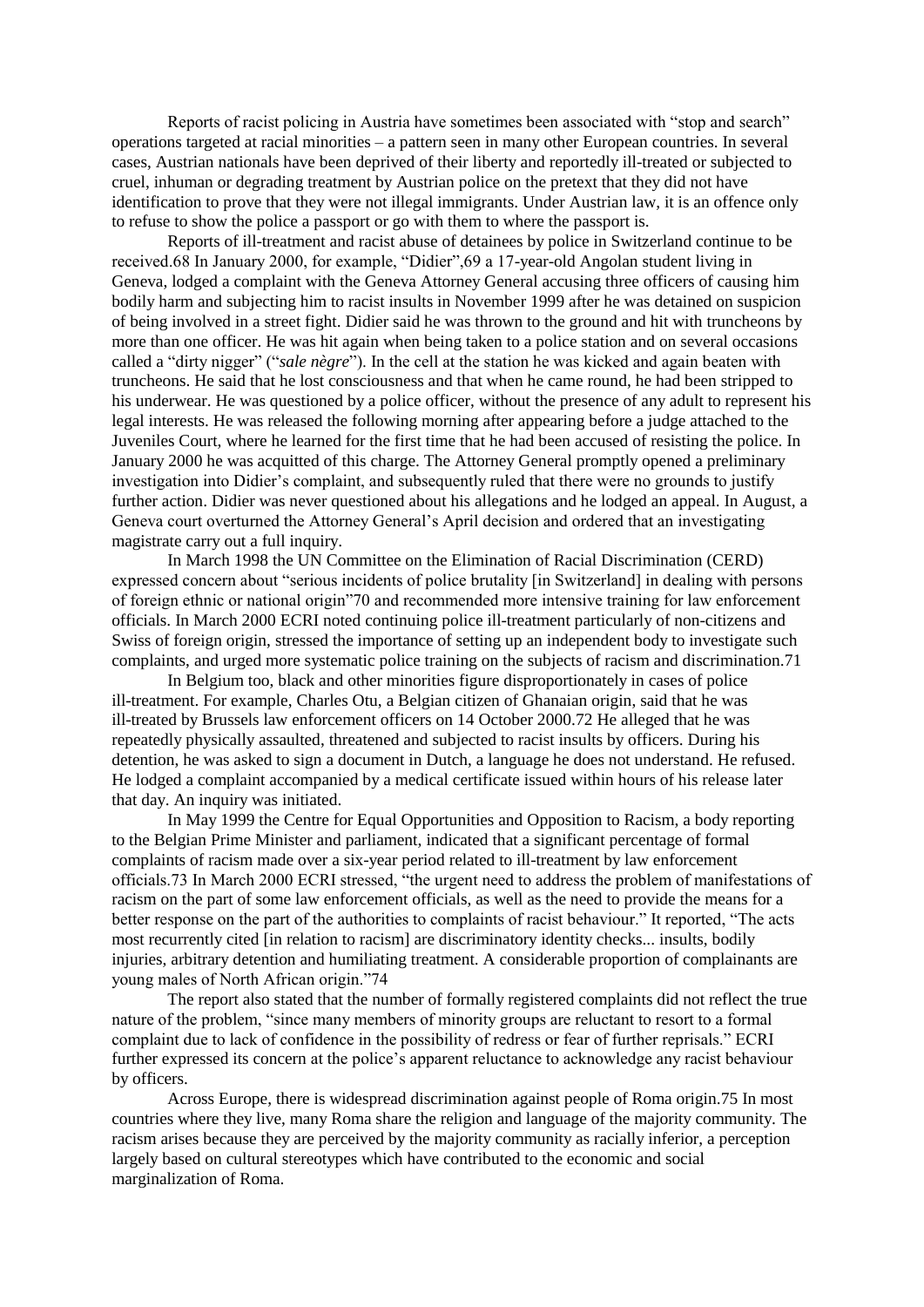The discrimination faced by Roma is most widespread in Central and South East European countries where Roma form sizeable minorities.76 In several of these states, subtle forms of discrimination have turned into open racial hatred and violence against Roma in recent years. In many places too, a low level of literacy and qualifications among Roma, combined with discrimination in employment practices, leaves the vast majority of Roma unemployed. The resultant poverty leads some Roma into crime, mainly theft. This is used by politicians and the media to stir up even more prejudice against them. The Bulgarian media, for instance, in crime reports often refers pejoratively to Roma suspects as "our dark-skinned compatriots" and blames Roma for the vast majority of crime. The prejudice such reporting encourages means that Roma are automatically seen as criminals and blamed for any disturbance or crime. As a result, they are more likely than others to suffer abuses of their rights at the hands of law enforcement officials, particularly torture and

ill-treatment, and arbitrary detention.77

"I will get all you Gypsies" were the words reportedly spat out at a 50-year-old Roma woman, Darina Naidenova Pacheva, by a Bulgarian police officer as he pulled his victim up by her hair. She had gone to the police station in Vulchedrom on 14 April 1997 in response to a summons about the theft of hens. She described how she was beaten on the hands with a truncheon and made to kneel on a stool and beaten on the soles of her feet. The officer then hit her on the left shoulder and twice on the head. She was released later that afternoon. A medical examination confirmed she had suffered injuries to her shoulder, hands and soles of her feet.

The racist treatment of Roma in Bulgaria was highlighted in April 2000 when the murder of an ethnic Bulgarian man in the village of Mechka near Pleven prompted a campaign by ethnic Bulgarian villagers to expel all Roma. The village mayor banned Roma from being served in village shops or grazing their animals on village land. Police officers prevented threatened acts of violence, but over the next few days reportedly detained at random several Roma for 24-hour periods.

A similar pattern of racist abuses by police and members of the public against Roma is evident throughout Romania, and the authorities have failed adequately to protect Roma lives and property. In most cases, the incidents have not been fully and impartially investigated.78

The early 1990s saw a sharp rise in racist attacks on Roma in Romania.79 Since the mid-1990s, however, the incidence of such racist violence has decreased, although Roma are still vulnerable to attack with little or no protection offered by police. In 1999, CERD noted the 1997 establishment of a National Office for Roma in Romania as a positive step, but expressed concern about the continuing disadvantaged situation of Roma. It also expressed concern about the inadequate nature of legislation in Romania used to punish and prohibit racial discrimination, the act of forming or belonging to racist organizations, and continuing expressions of xenophobic attitudes and racial prejudice in the mass media, which have been directed against the Roma minority in particular.80

In Hungary, Roma face many forms of discrimination that have marginalized them socially and economically. A view that Roma are inherently criminal is widespread among police and the public. Continuing reports of ill-treatment of Roma by police in Budapest and other towns show a pattern of racially biased policing against Roma. Roma who file complaints or talk to the media about alleged ill-treatment by police risk being further ill-treated or intimidated by police. For example, László Sárközi, a Roma student who was allegedly beaten by police in June 2000, said he was subsequently insulted and intimidated in his student hostel by police officers after he filed a complaint and appeared on television.81

In the Czech Republic, Roma are particularly vulnerable to racist attacks, against which they do not receive adequate protection from the authorities.82 Reports have been regularly received of violent assaults against Roma, particularly by gangs of "skinheads", and of harassment of Roma by other extremist groups. Police officers often fail to intervene to protect Roma or to investigate allegations of such violence seriously. There have also been allegations of police collusion with "skinheads" and racist organizations. Where prosecutions have taken place, the courts have shown a tendency to convict the perpetrators of attacks resulting in serious injury or death only for less serious, peripheral offences.

In August 1999 CERD noted the increasing number of racially motivated attacks against minority groups in the Czech Republic, particularly against Roma. It also expressed concern about the lack of effectiveness of and confidence in the criminal justice system in preventing and combating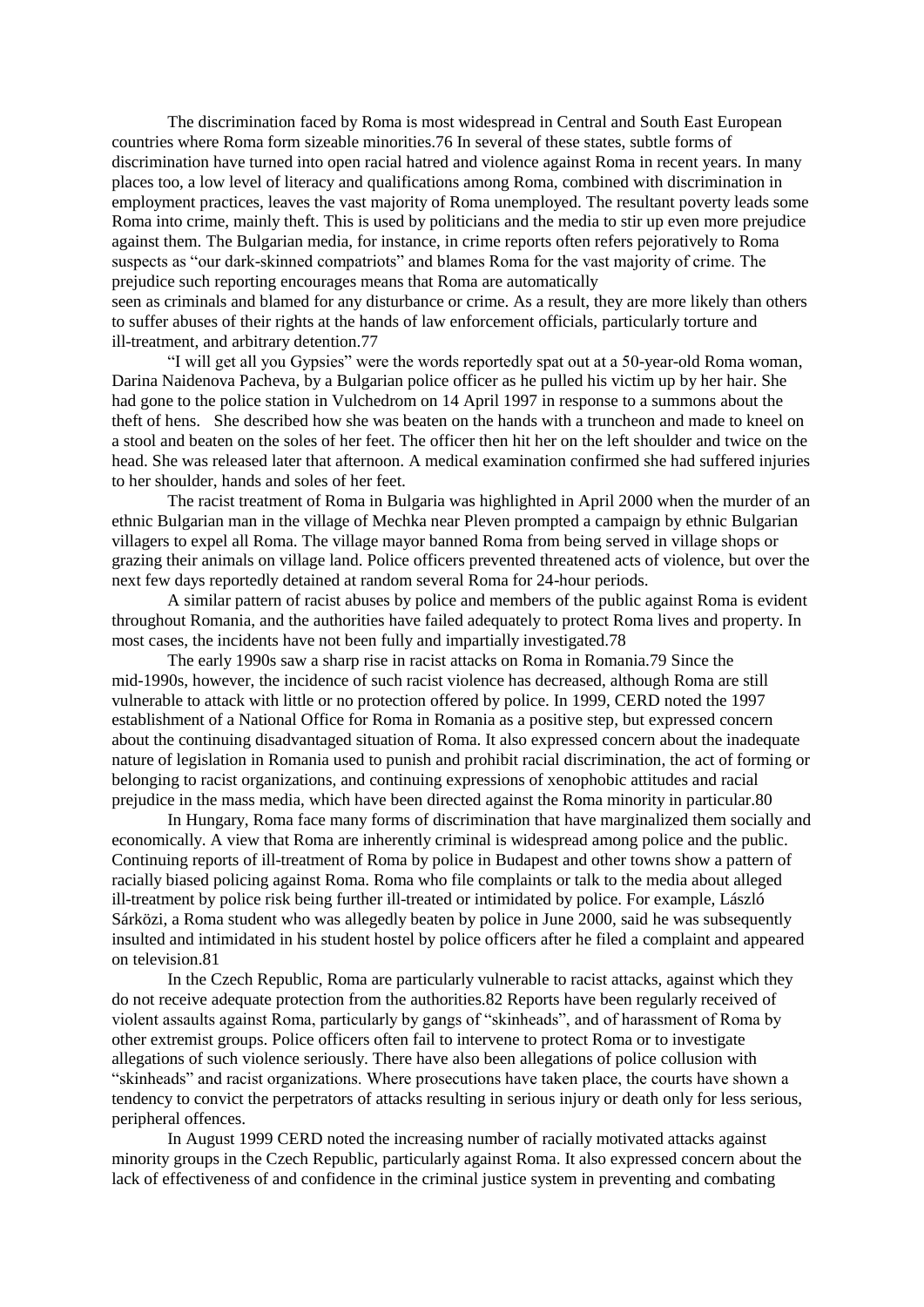racial crimes and the ineffective implementation of existing legislation to prosecute perpetrators of incitement to racial hatred.

In Slovakia too, Roma face ill-treatment by police. A paper issued by the Slovak government in September 1999 acknowledged that Roma communities do not enjoy the full protection of the law.83 A common pattern of abuse is police officers carrying out punitive operations targeted at entire Roma communities in response to suspected crimes committed by individual Roma. For example, on 2 December 1999 up to

100 riot police equipped with guns and dogs arrived at apartment blocks in which the Roma community of Zehra settlement lives.84 They sealed off the blocks and ordered hundreds of people to leave their homes. Police officers allegedly beat some of the Roma inhabitants with batons and fired rubber bullets at others. Among those injured by the shooting was a 14-year-old boy. Some of the police officers reportedly shouted abuse which appeared to be racially motivated, such as; "You are dogs".

In the Federal Republic of Yugoslavia (FRY), Roma continue to be the victims of attacks by "skinheads". The police have often allegedly been reluctant to carry out full investigations into such incidents.85 In some cases, police have themselves ill-treated Roma. However, the treatment of Roma appears to have improved in the FRY since the government headed by President Vojislav Koštunica was elected in September 2000.

The situation of Roma in Kosovo remains precarious because of continuing inter-ethnic tensions and violent attacks on them.86 Fears for their security restrict the movement of Roma, making access to food, work, schooling, healthcare and other necessary activities, difficult. Roma have been forced either to live among ethnic Albanians (many of whom regarded them as Serb "collaborators" during the war in 1999) or to face displacement and live in the Serb enclaves where there is greater, but not guaranteed, security from violent attacks by ethnic Albanians. Attacks on Roma have often consisted of the throwing of hand grenades into houses.

There have also been reports of abuses against the Roma minority in Bosnia-Herzegovina, Macedonia and Albania, as well as in countries in Western Europe, including Italy, Greece and Portugal.87

### **USA and Latin America**

*"For too many people, especially in minority commun-ities, the trust that is so essential to effective policing does not exist because residents believe that police have used excessive force, that law enforcement is too aggressive, that law enforcement is biased, disrespectful, and unfair."* **Janet Reno, Attorney General of the USA, April 1999**

In the USA, evidence of racially discriminatory treatment and bias by police has been widely documented by commissions of inquiry, in court cases, citizen complaint files and countless individual testimonies. Abuses include racist language, harassment, ill-treatment, unjustified stops and searches, and arbitrary arrests. Racial disparities are also apparent in the application of the death penalty and rates of incarceration (see Chapter 1). Moreover, across the USA, the overwhelming majority of victims of police brutality, unlawful shootings and deaths in custody are members of black or ethnic minorities. In Chicago, for instance, a local journal analysed police shootings and found that of 115 civilians shot dead between 1990 and 1998, 82 were black, 16 Latino, two Asian and only 12 white.88

Such disparities have created much anger in the victimized communities. For example, eight fatal shootings by police in Connecticut between September 1998 and mid-1999, mainly of minorities, led to widespread protests by the black community. There was also an outcry when New Jersey state troopers shot at four young, unarmed black and Latino men travelling to basketball trials in April 1998, wounding three of them. The troopers had stopped the youths as they were driving down the New Jersey Turnpike, a major state highway, and opened fire after the youths' van inadvertently rolled backwards. Two of the troopers, who were later charged with attempted murder and assault in the case, had been indicted months earlier on 19 misdemeanour charges of falsifying their records to conceal the number of minority drivers they had stopped. The April 1998 shooting triggered a state and federal inquiry into complaints voiced for years that the New Jersey police targeted minority drivers for traffic stops along the same stretch of highway.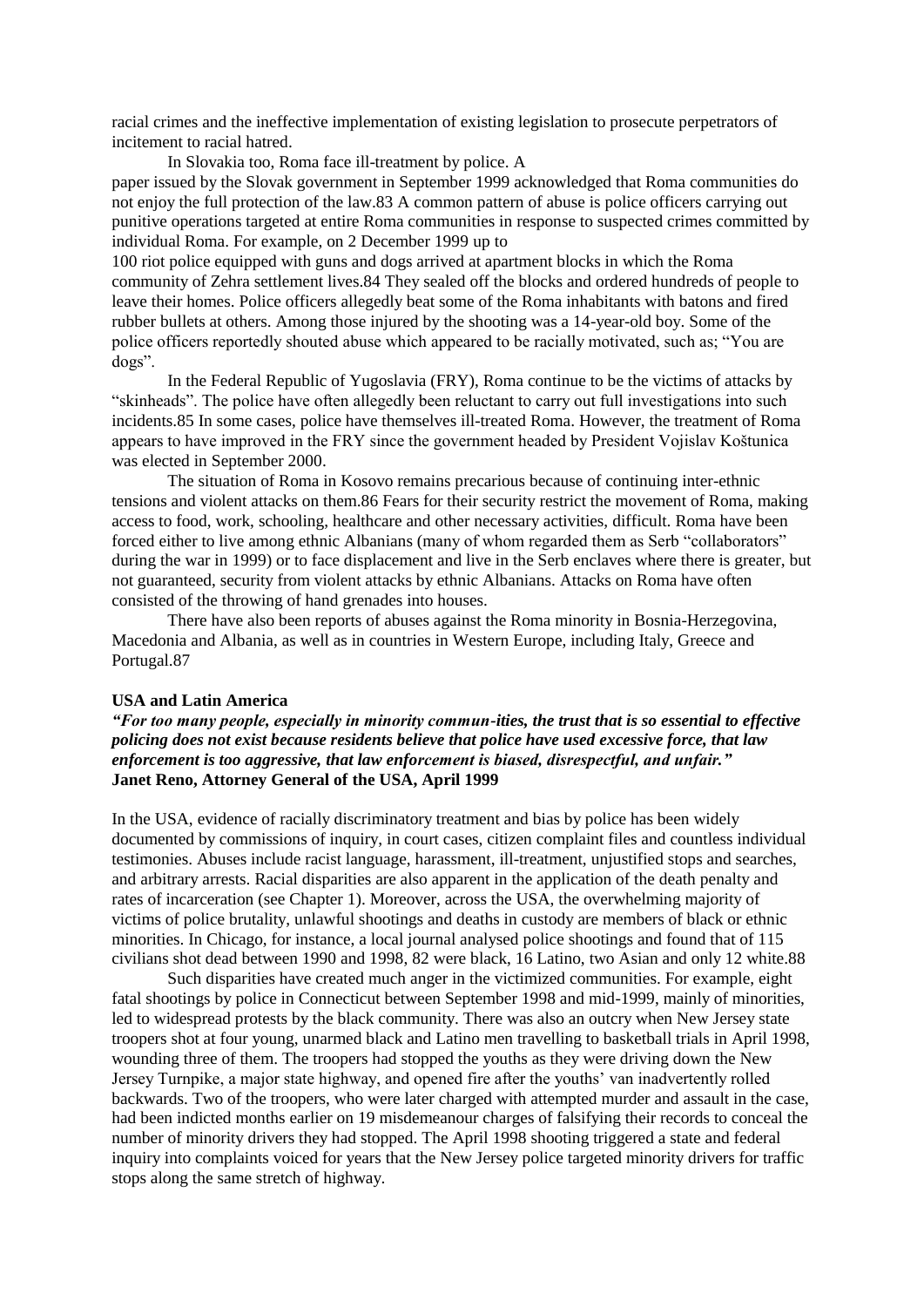Claims that police engage in "racial profiling" – the practice of stopping and searching people on the basis of their race or ethnicity – have caused mounting concern across the USA in recent years. In April 1999 an interim report by the New Jersey Attorney General's office concluded that state troopers had been using race as a basis for stopping drivers on a major inter-state highway, thereby confirming complaints made over many years by minorities, including black police officers. The same month, the US Justice Department announced that it had enough evidence of discriminatory treatment by the New Jersey state police to bring a "pattern and practice" lawsuit for federal civil rights violations. In December 1999 the state entered into a consent decree (court-sanctioned agreement) with the federal Justice Department barring state police from using race as a basis for making traffic stops.

The problems in New Jersey reflect a wider national problem. Similar claims of racial profiling have been made against police forces across the USA, including in California, Colorado, Florida, Indiana, Maryland, Massachusetts, Pennsylvania, Oklahoma, Rhode Island and Texas.

Other high-profile unjustified police shootings have exposed patterns of racism in various police forces. For example, four white New York City police shot dead an unarmed West African immigrant, Amadou Diallo, outside his apartment in February 1999. The police reportedly mistook his wallet for a gun. This was one of more than a dozen questionable shootings by the New York Police Department of minority suspects in five years. The officers were acquitted of criminal charges, but an analysis by federal prosecutors found that the unit to which the officers had belonged – the Street Crime Unit – had engaged in racial profiling by disproportionately singling out blacks and Hispanics in stop-and-frisk operations. In December 1999 the New York state Attorney General released a report that showed that blacks and Latinos were much more likely to be stopped and searched in New York than whites, even when the statistics were adjusted to reflect higher rates of crime in certain minority neighbourhoods.

In the past two years many US jurisdictions have implemented measures for monitoring the race and ethnicity of those stopped by police to try to eliminate the problem of racial profiling. While these are welcome measures, many systems are limited by concentrating only on traffic stops.

Some police departments have recruited more officers from minority groups in recent years and introduced racial sensitivity training programs. However, in many areas there is still a wide gulf between the racial composition of the police force and the local community, and there remains evidence of discrimination towards black or Latino officers within some law enforcement agencies.

There are also many reports of racist abuse by prison guards in the US prison system. For example, in Red Onion State Prison in Virginia, the predominantly black prison population is guarded by virtually all white staff. Allegations of abuses include racist verbal abuse, such as being called "nigger" and "boy", excessive use of force, shootings and torture including electro shocks. Black and latino prisoners housed in Wallens Ridge State Prison, Virginia, under contract from Connecticut, told state investigators in October 2000 that guards had called them derogatory terms such as "porch monkey" and "coon". One inmate alleged he was told, "Yo, black boy, you in the wrong place. This is white man's country."

In some Latin American countries too, people of African origin are vulnerable to racist ill-treatment by police and other abuses of their rights because of their colour.

In Brazil, for example, there is a vast social and economic gap between races. Indigenous peoples, Asians, the considerable Afro-Brazilian community as well as those seen as non-whites or of mixed race officially make up around 45 per cent of the population, yet most social indicators, such as those on income, housing, education and access to healthcare, consistently show that those belonging to racial minorities are far from being fully integrated within society.

The creation of the anti-racism federal law 9459/1997 on 13 May 1997 was an attempt by the state to recognize the fact that race is an issue in Brazil and one that has to be addressed. Nevertheless, few if any of the cases brought under this law progressed far in the courts, and according to AI's information, none has been upheld.

Furthermore, all cases taken to court under this law have dealt with defamation. None has yet dealt with race and the criminal justice system. Many experts have testified that those detained in the prisons and police stations around much of the country are predominantly of Afro-Brazilian origin. However, detailed statistical research into this field, by the authorities or independent bodies in Brazil, is still lacking. This type of information is vital to establishing a clearer understanding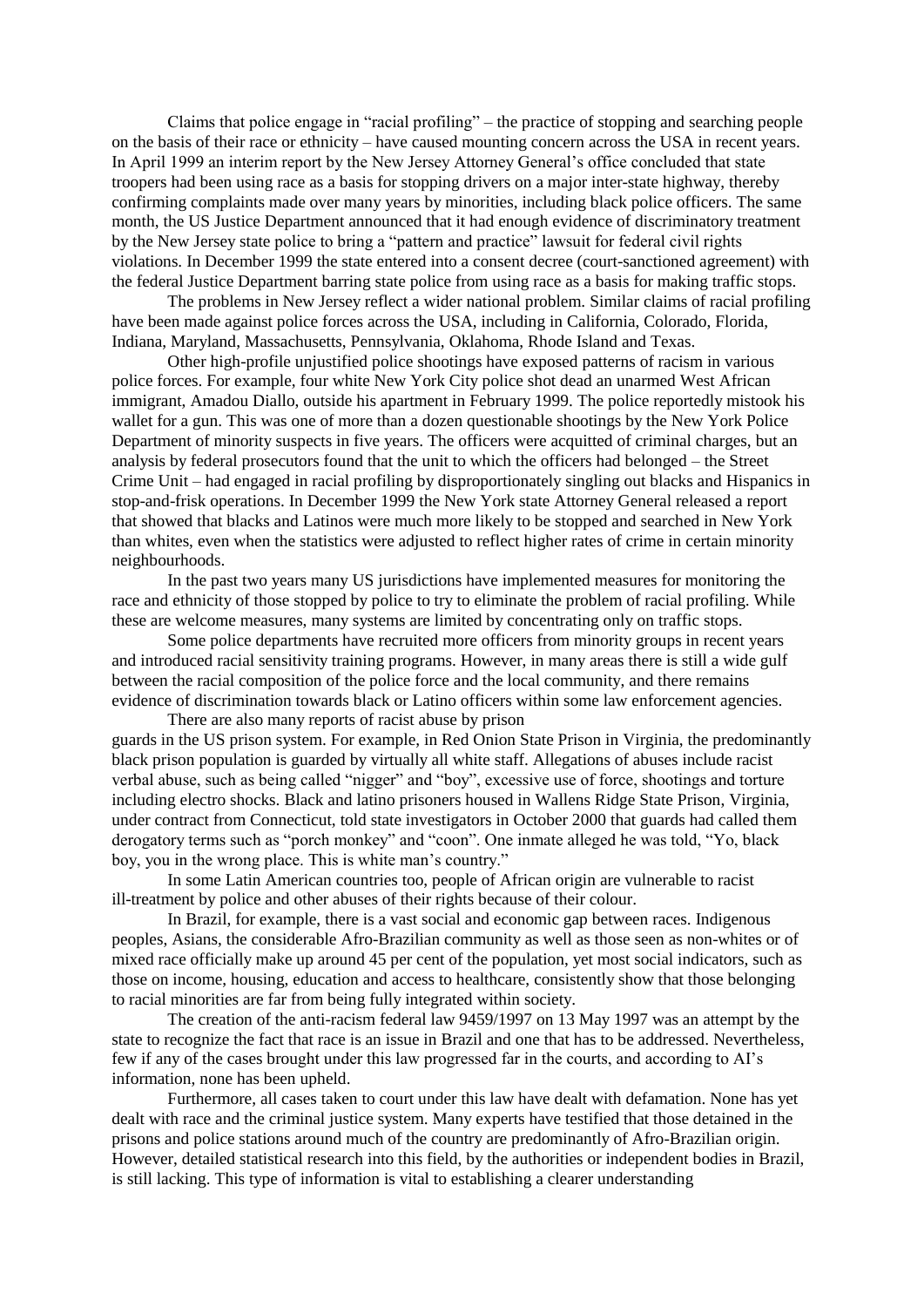of the treatment of racial minorities under the criminal justice system.

While racial minorities, especially those of Afro-Brazilian descent, continue to suffer the worst effects of marginalization, they are also the most likely to come into contact with the state public security system. The picture is further complicated by the fact that many of those working in the poorest paid, least trained and most dangerous sectors of public security, either as police or prison staff, are predominantly of Afro-Brazilian descent.

Despite the lack of comparative statistical data on the treatment of racial minorities, particularly Afro-Brazilians, and white citizens in the criminal justice system, there is no doubt that Afro-Brazilians are disproportionately targeted by the security forces and are routinely denied the advantages allowed to white middle-class criminal suspects.

In 2000 the São Paulo Police Ombudsman reported that in the previous year 54 per cent of criminal suspects killed by police were black. In other areas of Brazil with higher populations of Afro-Brazilians this statistic would probably be even higher.

#### **Africa**

Historically, the African continent has suffered greatly from racial exploitation and oppression, through the devastations of the Transatlantic and Eastern slave trades, and the various forms of white European colonialism. The legacies of several centuries of cruelty and exploitation are still apparent in the underdevelopment of the African continent and the underprivileged position of communities of African descent elsewhere in the world.

The legacy of the apartheid system in South Africa can still be seen in the urban townships and squatter settlements where the majority of the country's black population lives. Despite the enormous strides taken to eliminate discrimination by law since the ending of apartheid with the first democratic elections in April 1994, the devastating social and economic impact of 40 years of apartheid rule will take much longer to remedy.

The post-apartheid Constitution in South Africa guarantees that "everyone is equal before the law and has the right to equal protection and benefit of the law". The state as well as private individuals "may not unfairly discriminate directly or indirectly against anyone on one or more grounds, including race, gender, sex, pregnancy, marital status, ethnic or social origin, colour, sexual orientation, age, disability, religion, conscience, belief, culture, language or birth".89 These values were entrenched in ordinary law through the Promotion of Equality and Prevention of Unfair Discrimination Act.90 The Act also embodied in domestic law the state's obligations under the International Convention on the Elimination of All Forms of Racial Discrimination, which it had ratified without reservation in January 1999.

Racism and the legacy of apartheid was nevertheless still identified as a "major problem affecting the development of a human rights culture" in South Africa's National Action Plan for the Promotion and Protection of Human Rights, which had been agreed by the Cabinet and the national parliament, after public discussion, and lodged with the UN in December 1998. The National Action Plan recommended measures to improve the law and law enforcement practices, and for training and public awareness-raising.

These vital transformations, primarily in the legal sphere, have been accompanied by efforts to retrain law enforcement officers, particularly from the South African Police Service. A comprehensive training package, "Human Rights and Policing", developed by the Human Rights Unit of the police Legal Services Division, includes a section on "Equality and the Principle of Non-Discrimination" in policing work. Inevitably though, the struggle to transform institutions involved for decades in the violent implementation of apartheid policies will be a long one.

The difficulties were brought home when, in November 2000, South African state television broadcast a secretly made police "training video" which showed white police officers deliberately encouraging police dogs to attack three captive black men. The video, which had been made in 1998, was brought to the attention of the authorities before it was publicly broadcast. The sustained and deliberate infliction of pain by the police, coupled with their extreme racist verbal abuse of the prisoners, caused a shock of recognition and outrage among many South Africans. The national Commissioner of Police ordered the officers implicated in the incident to be arrested and suspended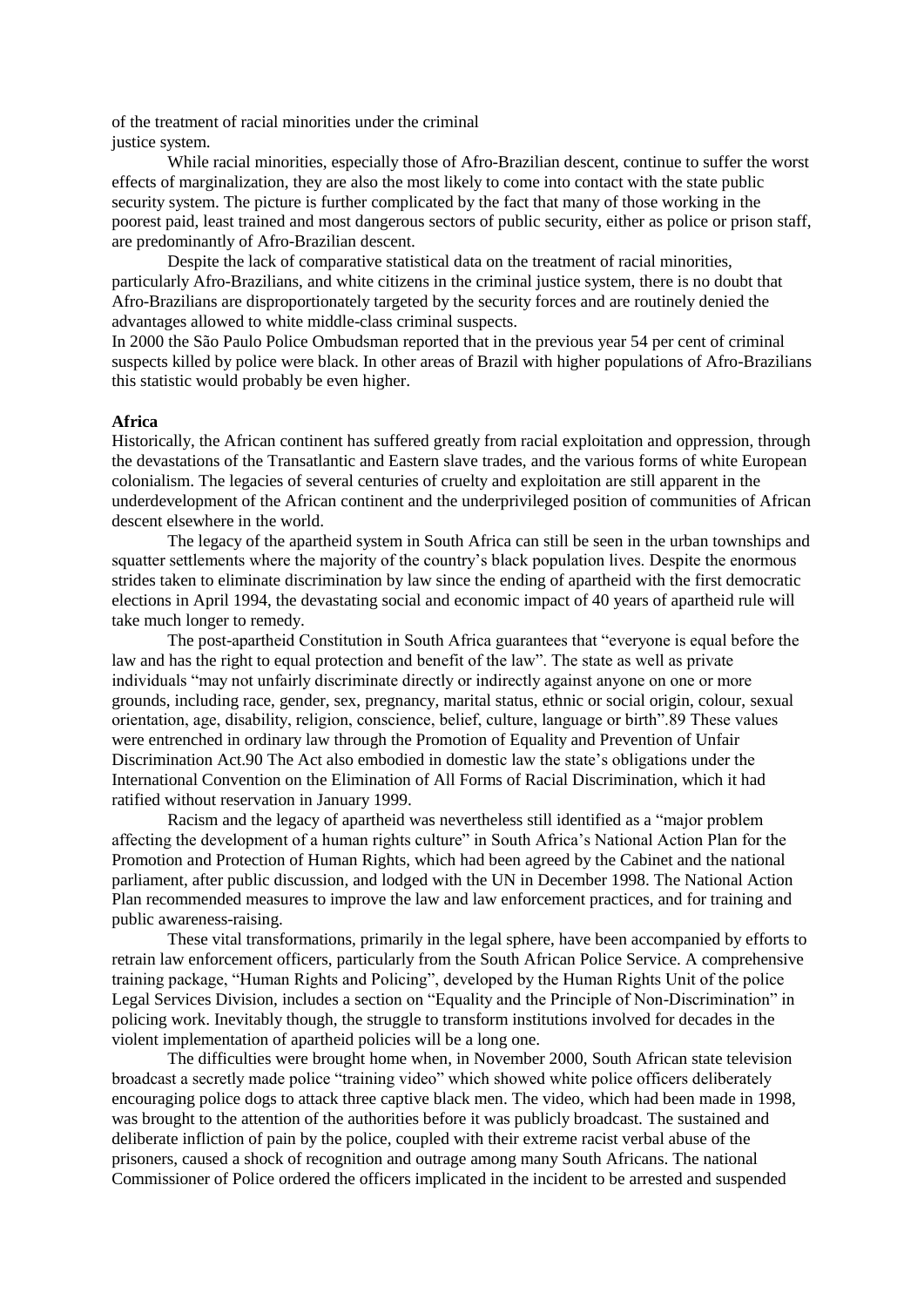from duty. Six police officers subsequently appeared in court on a number of charges, including assault with intent to cause grievous bodily harm. They were released on bail pending trial.

At times the South African police have turned a blind eye to private acts of brutality motivated by racism. In one such case, 19-year-old Archie Nqubelane was beaten by five white members of a private security company known as BBR, in the Johannesburg area on 20 February 1999. They accused him of stabbing the father of a BBR member earlier in the day and attacked him with fists, batons and gunbutts. When a witness and a member of the young man's family attempted to stop the assault, they were threatened with violence. Archie Nqubelane's relative had a gun pointed at her and was called a "bloody kaffir", a racist term of abuse. When the police arrived on the scene, they appeared to know the BBR members and proceeded to arrest Archie Nqubelane and his companion, Douglas Mtunyana, who had also been assaulted but less severely. The following day family members traced the two young men to the cells at Booysens police station. Archie Nqubelane was still in blood-soaked clothes, with his face swollen, bruised and his eyes half closed. His back was bruised and swollen and it was painful for him to lift his arms. His relatives pleaded that he be transferred to hospital for treatment, which the police permitted. Two days after the assault both detainees were charged in a magistrates' court with attempted murder and remanded in custody at Diepkloof prison.

On 16 August 1999 the state withdrew charges against Douglas Mtunyana. When Archie Nqubelane was released on bail on 25 August, after the intervention of a legal aid lawyer and a human rights monitor, his health was very poor. On 28 September 1999 he was acquitted by the magistrates' court of the charge against him.

Although in February 1999 the families of Archie Nqubelane and Douglas Mtunyana had filed a complaint of wrongful arrest and assault against the BBR members, the police investigators appeared to show little interest in the case. However, in November 2000 the Ministry of Justice informed the families that the Director of Public Prosecutions in Johannesburg had decided to prosecute two of the BBR members on two counts of assault with intent to do grievous bodily harm. The trial against them started in February 2001 but was adjourned at the request of the defence. In March the case was adjourned again when the accused men failed to appear in court. As at mid-April 2001 the police investigating officer was still looking for the accused, against whom warrants of arrest had been issued.

The roots of racism in Africa today cannot be disentangled from the history of colonialism and the slave trade. The old slave trade is no more, but slavery has not been eradicated from the continent. Slave-like working conditions and practices such as bonded child labour and trafficking of women for prostitution persist. Women are bought and sold in Western Africa for sexual exploitation in Europe, and children are sold for labour in parts of Western Africa, where legal protection is largely absent.

A new form of slavery has emerged in Sudan in the context of the racially divisive civil war (see Chapter 4). The perpetrators are mainly northerners from the Baggara tribes, culturally Arab and Muslim. The victims are southerners, predominantly Dinka from Bahr el Ghazal, culturally African and practising traditional religions or Christianity, and people from the Nuba Mountains and Ingessana Hills.

Thousands of people, primarily women and children, have reportedly been abducted during raids in Bahr el Ghazal by government-allied militias such as the Popular Defence Forces (PDF), the government-armed tribal militias of Muraheleen and Baggaras, and by the regular army. They are reportedly treated as war booty and are forced to carry looted goods, to cook and clean for soldiers and to perform sexual services for their captors. Many are reportedly taken to the farms of their abductors or relatives, around Nyala in Darfur, in southern Kordofan and in Babanusa, to work in the fields, herd cattle and do housework. Some are reportedly sold further north in the capital, Khartoum.

According to abductees who have managed to escape, torture and ill-treatment by abductors are common. Women and girls are raped, tortured, sometimes killed, beaten and denied food. Boys are also reportedly sometimes raped and some are forcibly recruited into the PDF. Some abductees have allegedly had their names changed into Arab names and have been forced to convert to Islam.

Sudan, as a signatory to the 1926 UN Slavery Convention, is obliged to eradicate slavery-like practices and abductions. Yet in the context of the civil war, successive governments in Khartoum have supplied arms and support to local militias in the border zone with the south to counter rebel forces. These tribal militias, as well as the PDF and elements of the regular army, have been responsible for abducting people as war booty. It is difficult to assess whether or not the government in Khartoum is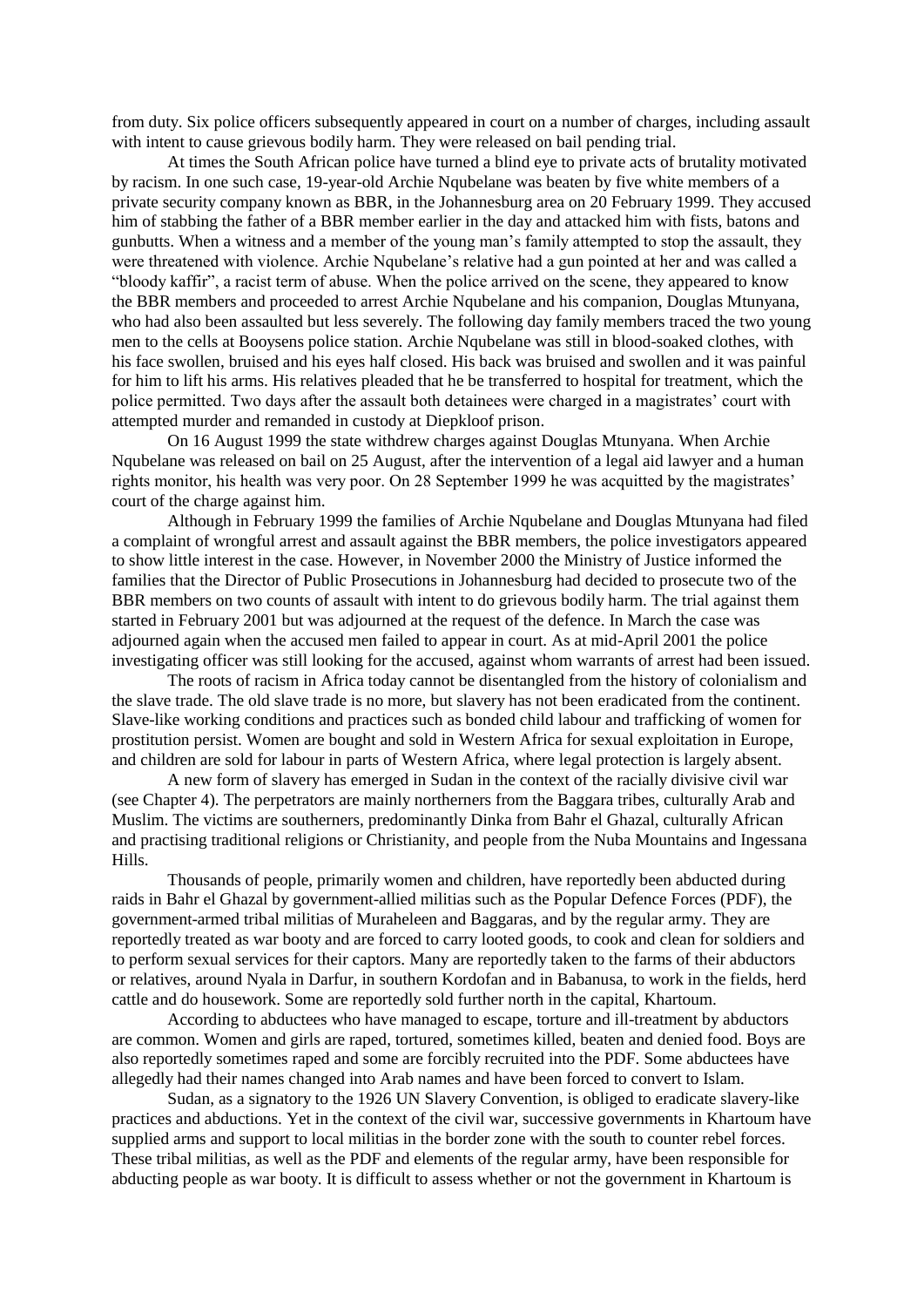encouraging enslavement, but the government is responsible for the actions of the militias which it arms and supplies and which are under its chain-of-command. To date, such forces appear to be able to act with impunity, including in the practice of abducting and enslaving people.

The Sudanese government has always denied the existence of slavery and while admitting that "abductions, hostage-taking and kidnapping" occur, claims that such practices are customary and that it has no control over them. However, under pressure from UN and human rights agencies, the government has in effect taken some steps in response to criticisms of abductions and enslavement. In May 1999 it created the Committee for the Eradication of the Abduction of Women and Children (CEAWC), headed by the President's Advisor for Human Rights and Deputy Minister of Justice, Ahmed al-Mufti. CEAWC has acknowledged, at least indirectly, the issue of abductions and enslavement. It reported that many of the women who had been abducted and kept in bonded labour had given birth to children fathered by their "owners".

CEAWC has so far "redeemed" (freed and reunited with their families) from slavery approximately 400 people. Some non-governmental organizations (NGOs) say that they have "redeemed" thousands of people.91 Estimations of the number of southern Sudanese held in forced labour and slavery in northern Sudan range from between 5,000 and 15,00092 to more than 100,00093 people, a majority of them women and children.

Slavery, in whatever form it takes, is an extreme form of dehumanization and is almost always linked to racial discrimination. Urgent action must be taken by governments where slavery practised and by the international community to eradicate it once and for all.

## **Asia**

*"The Universal Declaration of Human Rights says that all people are born equal, so that gives us a new kind of hope... the UN should respond to a matter like this [discrimination against Dalits] because the whole matter of caste is being treated as an internal issue, as a local problem. But there are laws and legislation to curb untouchability, but in a real sense the people are not free."*

# *Dalit* **human rights defender Ruth Manorama, speaking about the National Campaign on Dalit Human Rights at a summit for human rights defenders, France, December 1998**

In Asia millions of people suffer discrimination because of their descent or caste. Often the discrimination results in extreme poverty and marginalization for such groups, leading to further discrimination on the basis of economic status. Among the victims are the Burakumin in Japan and the Dalits in the Indian subcontinent.

There are between one and three million Burakumin in Japan. Ethnically Japanese, they were historically deemed to belong to the two senmin or "despised citizen" classes. These were classified as eta ("extreme filth") – people who did "polluting" tasks such as animal slaughter, and hinin ("non- humans") – people who were beggars, prostitutes and criminals.94 Today, Burakumin continue to face discrimination in many aspects of their lives, particularly in education and employment, with the result that family income is 60 per cent of the national average. Little research is available about the treatment of Burakumin in Japan's justice system.

The discrimination faced by 160 million Dalits ("untouchables", known legally as Scheduled Castes) in India was highlighted at the National Public Hearing on Dalit Human Rights in Chennai in April 2000, where a cross-section of the country's most oppressed people gathered to give evidence of their suffering. Many Dalit victims of atrocities came from across the country – from Gujarat, Punjab, Maharashtra, Rajasthan, Orissa, Uttar Pradesh, Bihar, Andhra Pradesh, Karnataka, Kerala and Tamil Nadu.

One who spoke was an elderly man who recalled in broken sentences the gruesome details of the carnage he had recently witnessed in Kambalapalli village in Kolar district, Karnataka. His wife, daughter and two sons were burned alive, along with three others, when members of the Reddy community (caste Hindus) set fire to three huts belonging to *Dalit* families. His eldest son, the first graduate from the village, had been murdered two years earlier, also by caste Hindus. With folded hands, he pleaded for protection for the few survivors in his family. All the Dalits in the village had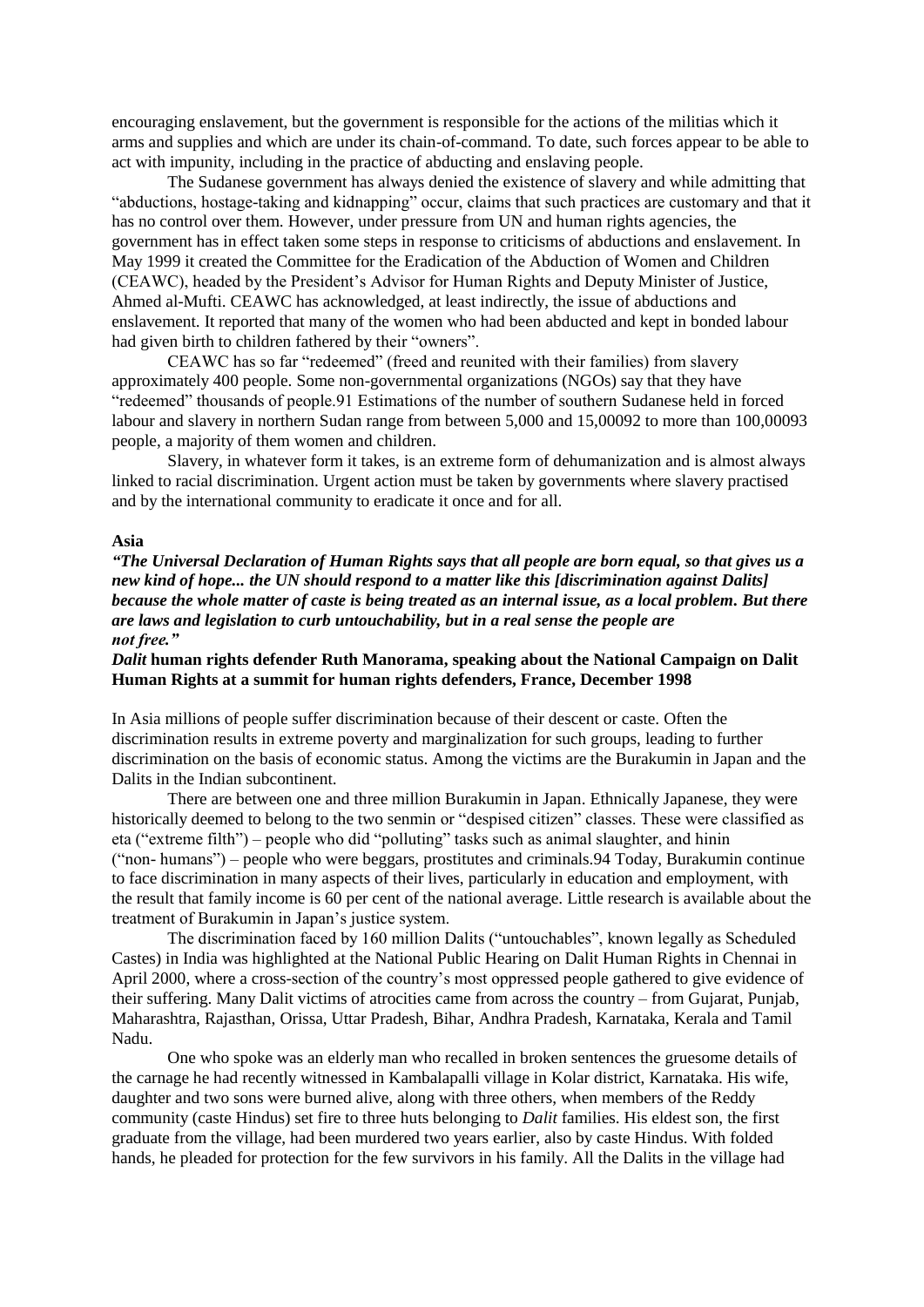fled in fear of further attacks. None wanted to return home as they believed the police would not protect them.

Despite the abolition under Indian law of "untouchability", the practice continues in many rural areas, where inter-dining and inter-marriage between *Dalits* and other castes is still taboo, and *Dalits* continue to be socially stigmatized and segregated. They also suffer verbal and physical abuse at the hands of higher castes. Today, around 90 per cent of *Dalits* live in rural areas and are usually landless agricultural labourers, many of whom are in debt. A large number are obliged by landlords to work off their debts as bonded labourers, despite the fact that this practice was declared illegal more than 20 years ago.

Constitutional guarantees, enabling legislation, and welfare measures to prevent discrimination and promote opportunities for social and economic advancement have brought minor improvements in the lot of Dalits, but these improvements have been accompanied by a brutal backlash from the dominant castes in many areas. The Scheduled Caste and Scheduled Tribes Commission revealed that between 1981 and 1991 atrocities against Dalits went up by 23.4 per cent.

*Dalits* also live in many other areas of the world such as Europe, North America and other parts of Asia – often brought there as labourers – where in the diaspora communities they often continue to suffer from caste discrimination.

*Dalits* in India suffer a wide range of human rights violations, despite legal safeguards that are supposed to protect them. Among the violations that are persistently reported are torture (including rape), arbitrary arrest, extrajudicial execution and harassment. *Dalits* are also often the victims of violence by those high in the caste system, and by those in castes which are just above the *Dalits* in the system, who consider any improvement of the position of *Dalits* a threat to their own position.

Violations against *Dalits* are currently punishable under the 1989 Scheduled Castes and Scheduled Tribes [Prevention of Atrocities] Act [1989]. This Act and the 1995 Rules which accompany it form an impressive legislative and administrative framework for the protection of *Dalits* and *Adivasis* (tribal people or "Scheduled Tribes") in India. Many state governments have also set up special units of government to deal with what is commonly called "civil rights protection". However, it is widely accepted that the Act and the special units have failed to provide relief to *Dalit* victims of atrocities. Large parts of the Act have been ignored by state governments – usually because of a lack of political will, the disinclination of officials to acknowledge social injustices, caste bias in the criminal justice system, and the absence of any institution to monitor systematically the implementation of the legislation. Abuses against Dalit communities frequently go uninvestigated and unpunished, and those who take action to seek redress are often subjected to further violations of their rights. As a result, there is a widespread feeling of impunity among those committing atrocities against *Dalits*.

*Dalits* are particularly vulnerable to torture and ill-treatment and there is evidence of blatant anti-Dalit discrimination within the police system. Physical and verbal abuse and intimidation by police on the basis of caste – not only of detainees but also of those who visit the police station to make a complaint – is common. During an AI visit to India in December 2000, it was widely admitted by officials that strong caste prejudices exist within the police.

Local police frequently refuse to file First Information Reports (FIRs) when Dalits approach them to report crimes. This is often because the police act at the behest of powerful local interests who may be behind the crimes. Officials often act under the influence of political parties or dominant social groups who want to keep Dalit communities suppressed. In numerous clashes between caste groups, police have regularly sided with members of other caste groups against Dalits. While Dalits can complain about non-registration of FIRs to higher authorities, action taken on the basis of such complaints is often too late and fails to provide the direct protection against threats and harassment necessary to ensure that complaints are pursued.

In many cases, police have reportedly beaten members of the Dalit community following requests by members of upper caste communities that they be punished.

*Dalit* populations exist in other countries of South Asia. In its report to CERD in 1997, the government of Nepal admitted that although outlawed since 1963 and made punishable by the democratic Constitution of 1990, "untouchability is still practised in some sections of society".95 There are widespread reports from Nepal of *Dalits* being subjected to similar forms of segregation of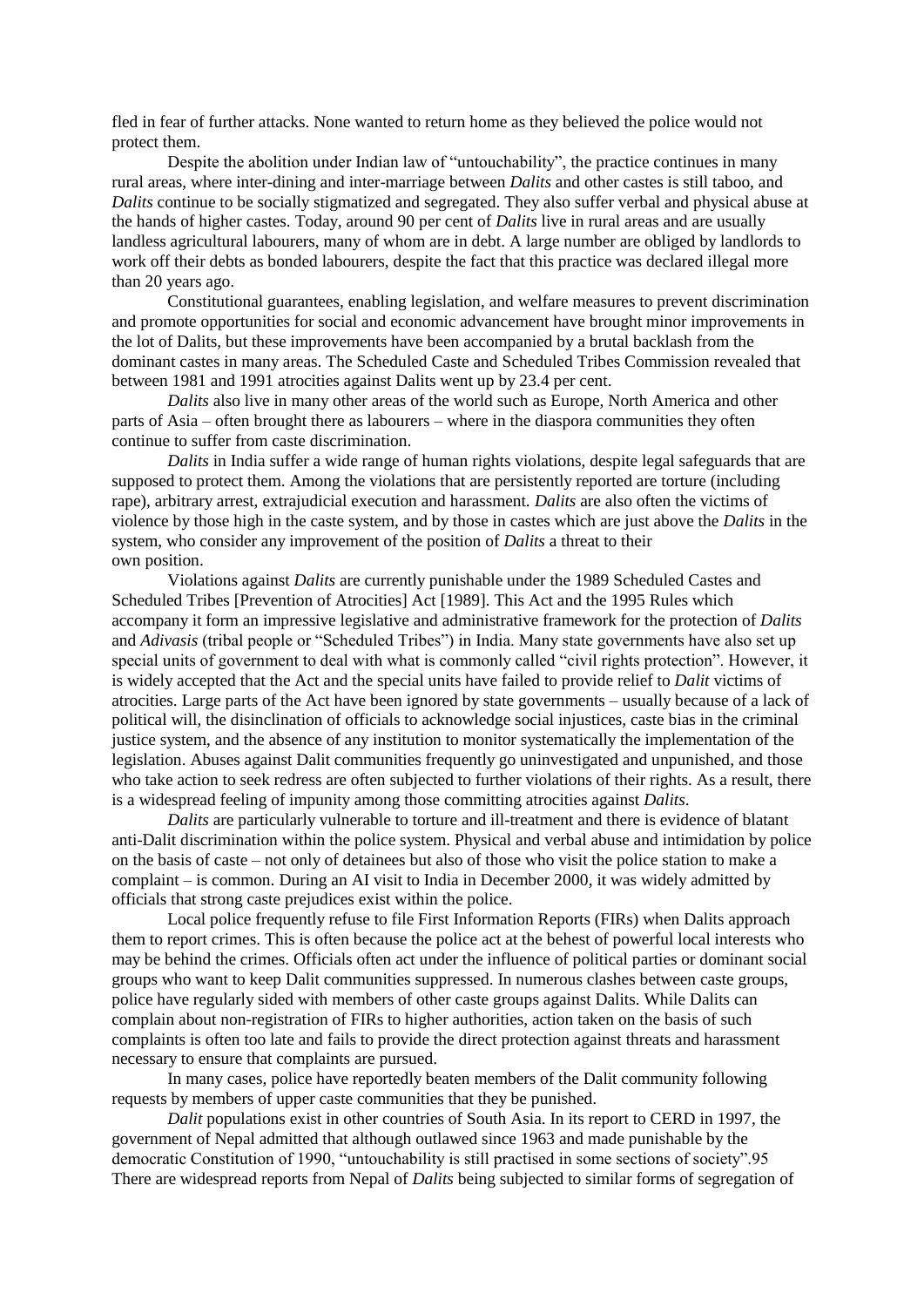living, eating and educational spaces as in India and of violent reactions by upper castes to any attempts by Dalits to change this situation. Similar concerns exist about non-implementation of legal safeguards against caste discrimination.

*Dalits* have started to organize to make their concerns heard. In late 1999, hundreds of Indian human rights groups collected more than 2.5 million signatures on petitions addressed to the Indian Prime Minister demanding the abolition of "untouchability" and urging UN bodies to take seriously the issue of caste-based abuses and discrimination. The National Campaign for Dalit Human Rights is taking the campaign against what its describes as India's "hidden apartheid" to the international arena. The Indian government, however, has consistently refused to concede that the issue of caste-based discrimination should be discussed within the context of racial discrimination. It has maintained this position in successive reports submitted to CERD. However, CERD has clearly stated that caste-based discrimination falls within the scope of "descent" as part of the definition set out in Article 1 of the International Convention on the Elimination of All Forms of Racial Discrimination.

### **6: Indigenous peoples**

There are an estimated 300 million indigenous peoples worldwide. In spite of the wide cultural and ethnic diversity of indigenous peoples, there are often striking similarities in the discrimination and patterns of abuse they have suffered and continue to suffer.

The precarious existence of indigenous peoples around the world is a legacy of the murderous arrival of colonists and outsiders settling on their land. Many communities were wiped out by massacres and imported disease. Indigenous people who did survive were impoverished and barely recognized as human beings with rights, and their cultures were marginalized.

Today, international law, often backed by national law, expressly protects the full range of their human rights, as accorded to everyone, as well as a range of rights specific to indigenous peoples. Yet all too often the authorities fail to protect these rights. In some countries, the state is directly involved in human rights violations against indigenous peoples. In others, indigenous communities continue to suffer abuses by a range of forces because the authorities fail to investigate and bring those responsible to justice.96

Recognition of the rights of indigenous peoples was a slow process – and some Asian and African states still refuse to accept the claims by some communities within their territories that they are indigenous. However, in the international community as a whole, significant progress has been made, particularly since the 1980s.

A global consultation in Geneva, Switzerland, in 1988 drew attention to the vulnerability of indigenous peoples to racism and racial discrimination. The participants recommended that governments should adopt legislative, administrative, economic and social measures to eliminate policies and practices which discriminate against indigenous individuals, communities and nations. A UN seminar in Geneva in 1989 called for indigenous peoples to be recognized as proper subjects of international law with their own collective rights. At the UN World Conference on Human Rights in Vienna, Austria, in 1993, states were urged to "take concerted positive steps to ensure respect for all human rights and fundamental freedoms of indigenous peoples, on the basis of equality and non-discrimination, and recognize the value and diversity of their distinct identities, cultures and social organization."

Despite this progress, indigenous peoples still face discrimination in almost every aspect of their lives and are still being targeted for a wide range of human rights abuses almost everywhere they live. As already shown in Chapter 3, their vulnerability to such abuses is enhanced by the lack of protection they are accorded by the state.

In many parts of the Americas, indigenous people are the most marginalized in society. They face racial discrimination and the appropriation of lands they claim have belonged to them for many generations. This has led to a wide range of violations of their human rights, especially in the context of disputes with landowners and, more recently, with national and multinational companies intent on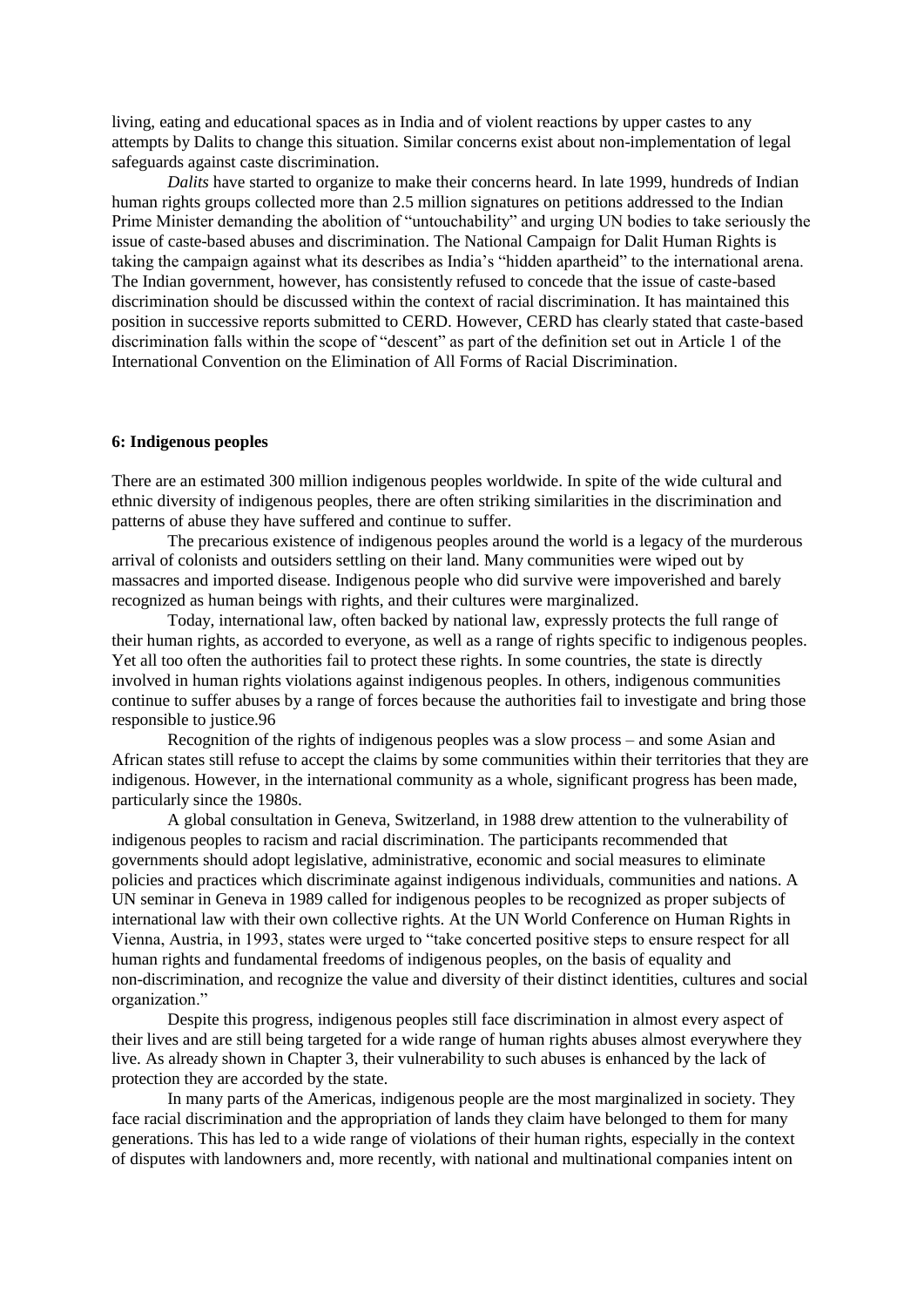exploiting natural resources on indigenous territories. Almost invariably, the perpetrators of such abuses have got away with their crimes.

In Guatemala, discrimination and lack of respect for the basic humanity of some 70 per cent of the population – the country's indigenous peoples – permeate every aspect of society and were major factors motivating and "justifying" the wholesale rapes and massacres carried out against indigenous peoples during Guatemala's long "dirty war" in the late 1970s and early 1980s. During the war between the army and the armed opposition, the National Revolutionary Guatemalan Unity (*Unidad Revolucionaria Nacional Guatemalteca* – URNG), tens of thousands of indigenous peasants were massacred by the Guatemalan army and their civilian adjuncts, the civil patrols, during army sweeps through indigenous areas.

Even though a formal peace was declared in December 1996, discrimination continues to exclude Guatemala's indigenous peoples from most aspects of national life. It means that they are not represented in their native tongues in criminal trials where they are the defendants, nor in proceedings in which they attempt to give testimony to end the impunity of those responsible for the gross abuses of the past.

In Honduras, indigenous people have suffered repeated attacks by individuals or groups allegedly linked to local authorities and the military, resulting in at least 25 killings in the past decade. They have also suffered frequent abuses by private individuals, including death threats and intimidation, with the alleged or apparent collusion of local officials.

In recent years the police have harassed people involved in the growing protests and activism of indigenous people in Honduras determined to protect their rights. For example, in May 1997 a 10-day peaceful demonstration in the capital Tegucigalpa was organized to protest against the killing of two members of the Chorti indigenous group, Cándido Amador Recinos (see following page) and Ovidio Pérez Hernández, and to demand land for the Chortis. During the demonstration, protesters were harassed by police and intimidated by unidentified people in cars. On 12 May a massive contingent of police and armed soldiers used excessive force to evict the demonstrators. Several demonstrators were injured. Similar police responses to demonstrations by indigenous groups also took place in 1998 and 1999.

In Brazil, leaders and members of the various indigenous communities are still being threatened with abuses and targeted in violent assaults by local landowners with the complicity of the local authorities. The safety of Macuxi and Wapixana indigenous groups in Roraima state, for example, is of particular concern following a spate of attacks and threats in 2000.97 In March 2000, for instance, two nuns working with Macuxi and Wapixana indigenous people were stopped while travelling in a car by more than 30 landowners and their farm-hands. They were threatened with violence if they did not stop supporting indigenous land claims.

The assaults are rooted in the slow federal process of legalization of indigenous territories which is being fiercely contested by landowners. In some cases, local and state authorities have fuelled anger between the indigenous and non-indigenous populations by publicly opposing this process, making indigenous groups even more vulnerable to attack.

In 2000, in the run-up to official celebrations to mark the 500th anniversary of the arrival of the Portuguese on Brazilian soil, several groups set up "Outros 500" ("Other 500"). The initiative was to highlight the situation of indigenous people, racial minorities and other marginalized groups in Brazilian society. On 22 April 2000, the day of the anniversary, demonstrators from black and indigenous groups as well as many other supporters of Outros 500 tried to march to the location of the official celebration. Units of military police blocked the road and then reportedly used excessive force to break up the peaceful demonstration. Apparently without provocation, they attacked marchers with tear gas, rubber bullets and batons, injuring 30 protesters. Some 141 protesters were detained. As a result of the police action, the demonstration was kept away from the official celebrations.

Televised scenes of police violence against indigenous and black marchers were broadcast nationally and internationally. The authorities, including the President, praised the police for their action, and no inquiry into the police operation was launched. By this response, the authorities appeared to confirm the claims of the protesters – that black, indigenous and marginalized people in Brazil are denied justice.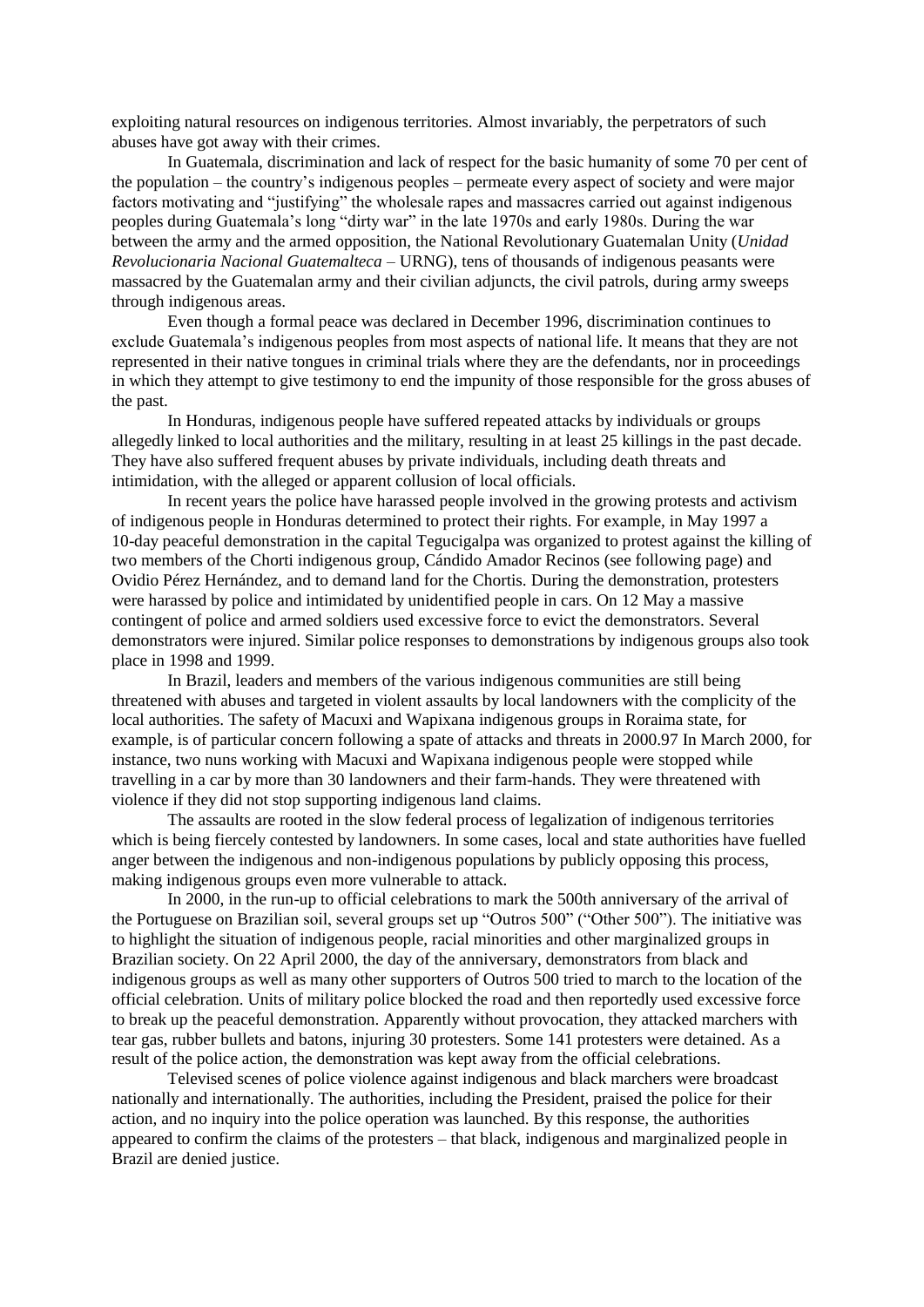Members of Mexico's indigenous population are often victims of human rights violations committed by the security forces. Many indigenous people in Mexico have developed high levels of community organization to defend their rights peacefully. In Santiago Xanica, Oaxaca state, such activism has been met with violence and intimidation, reportedly at the hands of local bosses, the military and police. Juan Cruz López and Joel Díaz López were two of six members of the Committee for the Defence of Indigenous Customs to be attacked between April 1999 and January 2000, reportedly by supporters of the Institutional Revolutionary Party (Partido Revolucionario Institucional – PRI), the then ruling party of Mexico.

A new government, led by President Vicente Fox Quesada, of the National Action Party, took office in December 2000. It pledged to respect fully the rights of Mexico's indigenous people. However, the governorship of Oaxaca remains in the hands of the PRI and in many parts of Oaxaca state the PRI reportedly continues to protect those responsible for human rights violations against indigenous people.

Indigenous communities in Africa also suffer widespread abuses and are given little or no protection by the state. In the Great Lakes Region of Africa, for example, hunter-gather and former hunter-gatherer peoples are among those who suffer particular forms of discrimination and are accorded little protection by the state. They refer to themselves, although they are not recognized as such by their governments, as indigenous peoples. The Batwa Pygmies, for instance, live in parts of Burundi, Rwanda, southern Uganda and the Kivu Region of the Democratic Republic of the Congo. They have been dispossessed of almost all their land and are considered of extremely low status. They are forced to live in segregated communities, and in some cases are not allowed to use the same facilities or to socially mix with other groups. Their low status has led to them being targeted during the many conflicts in the Great Lakes Region. None of the governments has made an effective effort to protect them.

In Kenya, the Ogiek – an indigenous people who are forest-dwellers and honey gatherers in Tinet forest – have long suffered from human rights abuses. In May 1999 the government evicted between 5,000 and 10,000 Ogiek from Tinet forest, part of Kenya's Mau forest. The same month the Ogiek community, supported by the Roman Catholic Church, contested the eviction. In a ruling finally given in March 2000, the Nairobi High Court ruled that the Kenyan government was within its rights to evict the Ogiek. The judgment even denied that the Ogiek were indigenous to Tinet.

In Australia too, the legacy of generations of human rights abuses committed against Aborigines is still apparent in the administration of justice. For example, in 1997 an Aboriginal woman told police officers in the Northern Territory in Australia that she had been raped by two men. When she gave her name, she was arrested and remained in custody even after a medical examination by a doctor who was not told that she was under arrest. Police said that she was detained because there was an outstanding warrant against her for her failure to appear in court on a minor charge. Although the doctor had confirmed she was a rape victim, she was taken to court in the rain, locked in an uncovered cage on the back of a police van. Police officers reportedly justified her treatment on the grounds that she had been better cared for in the police cells than she would have been in her "primitive" Aboriginal community home.

Such cases illustrate that the administration of justice in Australia remains heavily weighted against Aborigines. Aboriginal people are vastly overrepresented in both the juvenile justice and criminal justice systems, and are more likely to die in custody than non-Aborigines. The reasons are clear – Aborigines continue to suffer economic disadvantage, social disruption and systemic discrimination.

Following a 1989-91 Royal Commission into Aboriginal Deaths in Custody (RCIADIC), Australian federal and provincial governments promised to reduce the disproportionate incarceration of Aborigines. However, various state and territory governments introduced sentencing laws that impact disproportionately on Aboriginal people, particularly during "law and order" campaigns mounted for political purposes.

Two recent official reports surveying the situation since the Royal Commission cited statistics suggesting discrimination.98 For example, in various Australian states Aborigines are between five and almost 22 times more likely than other Australians to be in prison. In 1999 more than three-quarters of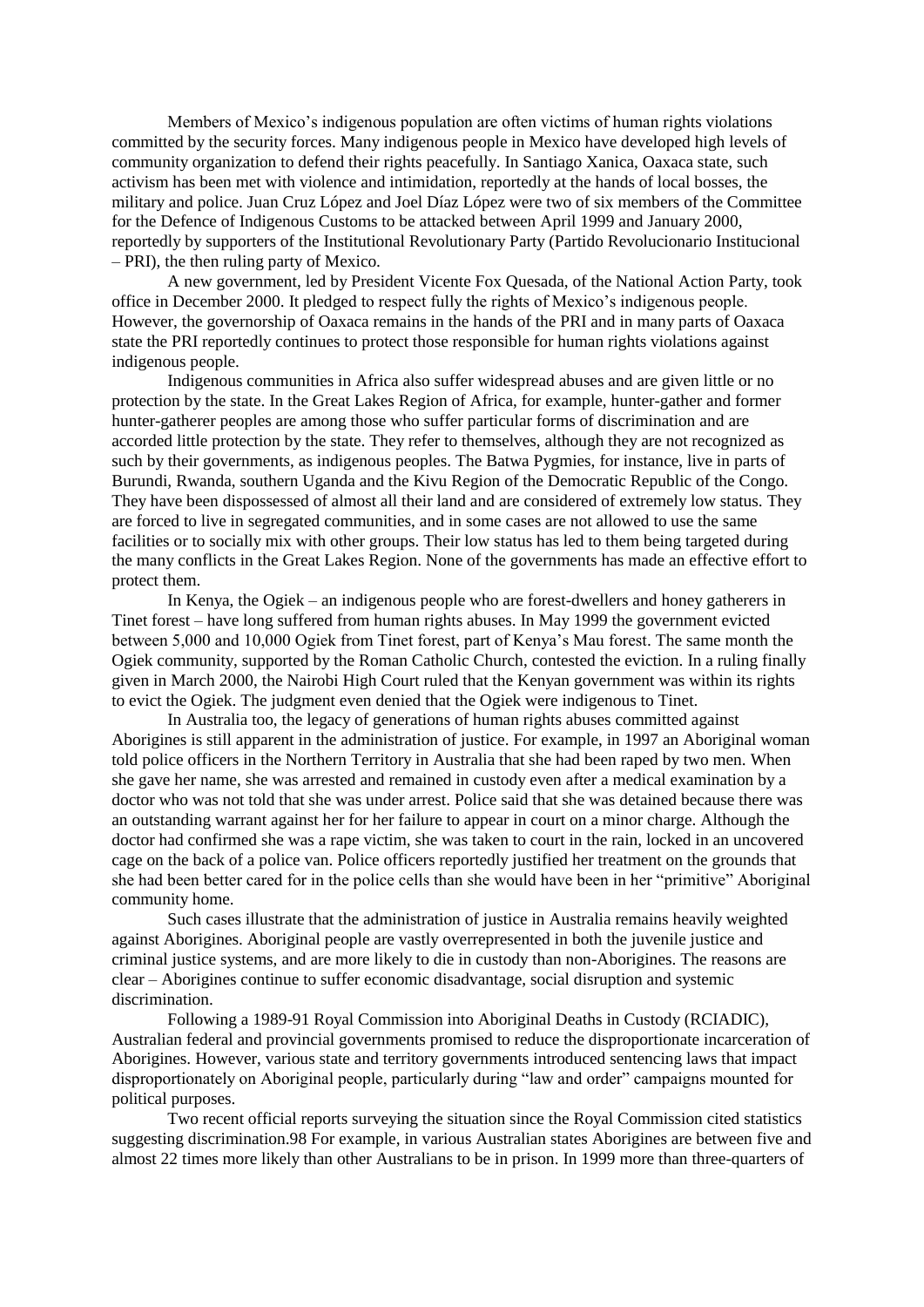all prisoners in the Northern Territory and well over a third of all prisoners in Western Australia were Aborigines. (Aborigines make up only two per cent of Australia's population.)

Such disparities persist despite judicial and other public inquiries pointing out serious neglect of Aborigines' rights. While penal laws are not racially discriminatory, their application often tends to impact most harshly on Aborigines. In 1999 magistrate Pat O'Shane criticized as "pin-pricking racism" the practice of serving released Aboriginal prisoners with warrants for previous offences.

In March 2000 the UN Committee on the Elimination of Racial Discrimination (CERD) recommended changes to mandatory imprisonment schemes that "appear to target offences that are committed disproportionately by indigenous Australians, especially in the case of juveniles."99 CERD called on the Australian government "to address as a matter of utmost concern" several issues relating to Aborigines. The government dismissed the findings, describing them as "an insult to Australia", and in August 2000 decided to restrict its cooperation with the UN human rights system.

An alarming number of Aborigines have died in custody, often as a result of lack of care, despite government reports claiming implementation of the Royal Commission's recommendations. An April 2001 report by the government-funded Australian Institute of Criminology found that "almost three times as many indigenous persons died in prison custody in the post-RCIADIC decade [1990-99] than in the decade examined by the Royal Commission [1980-89]."100 In 1999 Aborigines accounted for 22 per cent of all deaths in prison custody. Aborigines also die more often than other prisoners of illness. A December 2000 Ombudsman report criticized the Western Australia Ministry of Justice for its failure to comply with its own and international standards on prisoner health care, and for routinely ignoring coroners' recommendations to prevent deaths in custody. He also reported the case of Colin Shaw, a terminally-ill Aboriginal prisoner who died in hospital in 1997 while restrained by leg-irons "in accordance with usual practice".

In 1998 the national Human Rights and Equal Opportunity Commission reported on its inquiry into the forced removal, under past government policies effective up to 1970, of tens of thousands of Aboriginal children from their families solely because of their race. The Commission found that some of the policies had been "genocidal" and that the authorities had been aware of physical abuse suffered by many removed children. The Commission reported on the continuing effects of human rights abuses suffered by Aborigines, including ill-treatment and restrictions on freedom of movement.

Over the years AI has received reports of physical ill-treatment, lack of care, harassment and intimidation of Aboriginal people by law enforcement officials. The alleged perpetrators have rarely been held to account and in some cases they have escaped justice. For instance, in September 2000 a white tribunal acquitted three white police officers of assaulting young Aborigines in Ipswich, Queensland, in 1997. The tribunal reached this decision despite viewing a film which clearly showed the officers punching and kicking the victims, while some of the victims were being held by other officers. The tribunal also commended the officers for using violent new restraint techniques.

The Australian government has been reluctant to confront provincial authorities over their responsibilities for past and present discrimination faced by Aborigines. In early 2000 Prime Minister John Howard intervened to prevent proposed federal legislation aimed at bringing provincial mandatory imprisonment laws into line with international human rights law. In May 2000 the Prime Minister refused to participate in public events to recognize past human rights violations against indigenous peoples. He also indicated his opposition to proposals for national reconciliation and racial tolerance, developed over 10 years by the government-funded Council for Aboriginal Reconciliation.

International recognition of the general and specific human rights of the world's indigenous peoples is a great step forward. However, until governments take concerted action to ensure the promotion and protection of those rights, indigenous peoples will continue to suffer human rights abuses including discrimination.

## **7: Foreigners, including migrants, asylum-seekers and refugees**

Yusef Barzan, an Iraqi Kurd seeking asylum in Germany, was attacked in Magdeburg in May 1994 by a group of youths wielding baseball bats. They chased him through the streets chanting, "Germany for the Germans, foreigners out." Yusef Barzan recalls: "Suddenly I saw two police cars arrive and three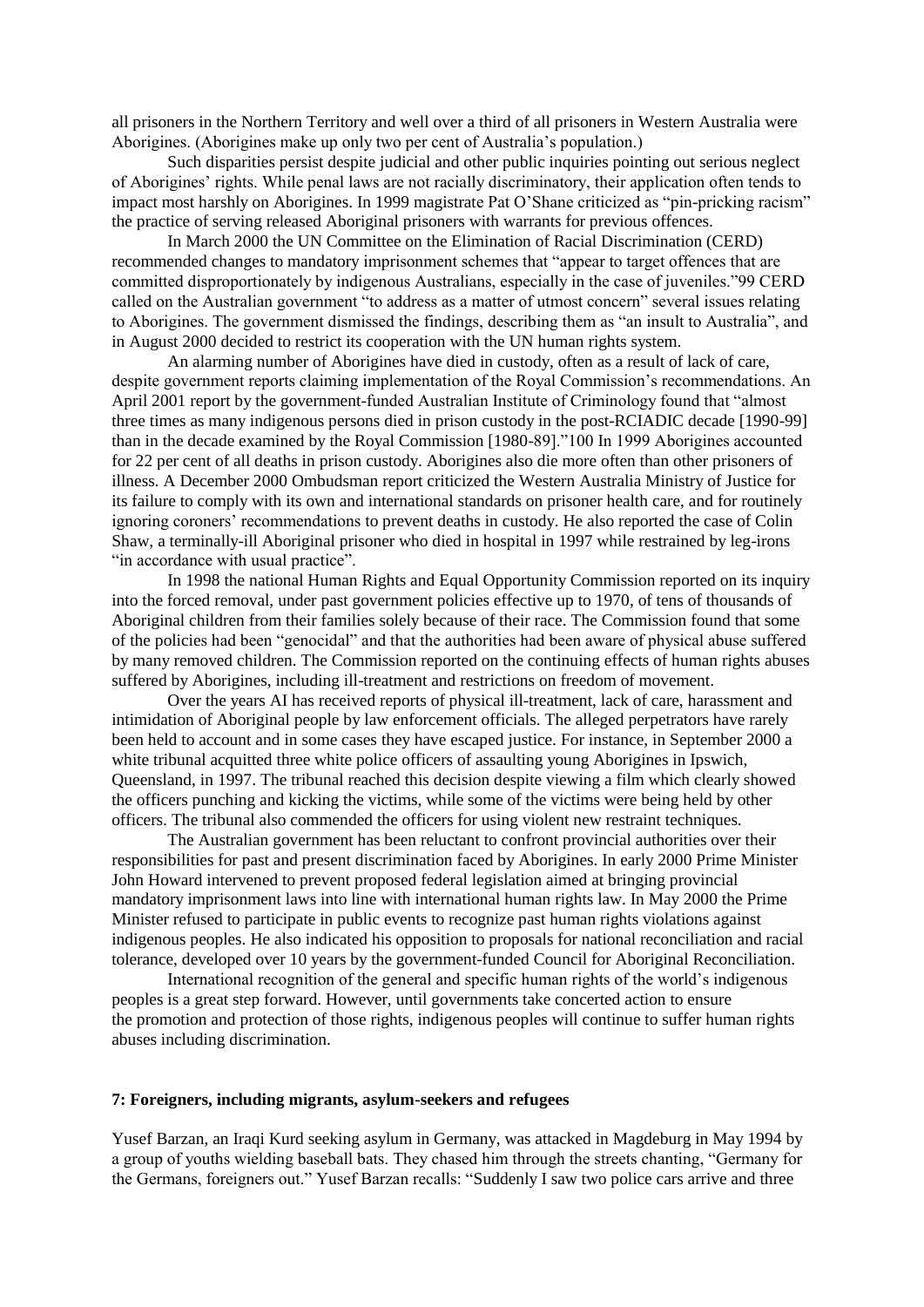officers got out. I thought, 'Thank God, I'll be OK now'." He was wrong. Instead of offering him assistance, one of the officers allegedly threw him to the ground, struck him with a baton and kicked him in the testicles. He was thrown into a police car and beaten again. After being taken to a nearby police station, he was made to undress without being told why. Nor was he told at any stage, he alleges, of the reason for his arrest. He was released early the next day after he had been forced to sign a piece of paper, the significance of which he did not understand as his German was not good enough. One police officer was charged with causing bodily harm to

Yusef Barzan, but in June 1995 a Magdeburg court acquitted the officer, reportedly because the case could not be proven beyond reasonable doubt.

Around the world, foreigners, including migrant workers, asylum-seekers and refugees, as well as nationals of immigrant background, are facing xenophobic environments, sometimes stirred up by the authorities and almost always reflected in the administration of justice. Many face hostility in the communities in which they live and may be seen as an easy and populist target for politicians and police forces when dealing with crime. Such a climate leaves people seen as "foreign" vulnerable to racist attacks by members of the public and to racist abuses of their rights within the criminal justice system. In December 1999 the UN General Assembly recognized this trend, expressing its deep concern that racism and racial discrimination against migrant workers continue to increase.

In many countries, people who do not speak the language of the country where they are, whether they are migrant workers, asylum-seekers or holiday-makers, find they are not informed of their rights – and in a language they understand – once apprehended by the police, as required by international human rights law.101 In some countries, people who do not speak the official language of the courts face additional unfair and discriminatory treatment because of lack of access to translations and interpreters. In addition, foreign nationals may suffer other violations of their rights as justice officials know the victims will lack the confidence and knowledge to pursue complaints, and are unlikely to be able to make contact with local people or organizations that might help them.

Racist attitudes also appear to be having a negative impact on asylum-seekers around the world. Large numbers of people who have been forced to flee their homes because of persecution and try to reach a place of safety are being denied the opportunity to gain sanctuary. They are often stopped at frontiers by measures aimed at keeping them out rather than identifying those in need of protection. For those who manage to enter "host countries", there is often an inhospitable environment awaiting them. Increasingly, asylum-seekers are being detained, sometimes for months or even years, while their claims for protection are examined. Others languish in refugee camps, where they are at continued risk of human rights violations, for many years on end.

Some politicians in relatively rich countries have pandered to anti-immigrant and racist rhetoric to justify restricting the protection and assistance offered to refugees. The perception that asylum systems are being abused by "undeserving" claimants has been deliberately fostered and attempts made to develop criteria for automatic rejection without looking at the individual case. In some parts of the developing world too, governments have looked to scapegoat refugees and asylum-seekers for political, social and economic problems at home.

In Japan, foreigners are at a particularly high risk of ill-treatment by state officials and security staff at immigration centres.102 Among the most frequently reported victims are people of Korean descent and foreign workers from other

South-East and East Asian countries.103 A significant number of complaints also come from migrant workers from the Middle East, South America and Africa.

According to the Japan Federation of Bar Associations, problems of foreigners in Japan that lead to human rights violations include: their lack of general political and social rights; the duty to carry the Certificate of Alien Registration at all times; the system of re-entry permits; procedures governing deportation of foreigners; and treatment in immigration detention facilities.

Foreign workers who remain in the country after the expiry of their visas and other alleged illegal immigrants detained pending deportation suffer arbitrary punishments, humiliation and beatings by Immigration Bureau officials. They are also detained and sometimes beaten on the mere suspicion of holding illegal travel documents. In many cases, foreign detainees have reported overtly racist statements by police and detention officials.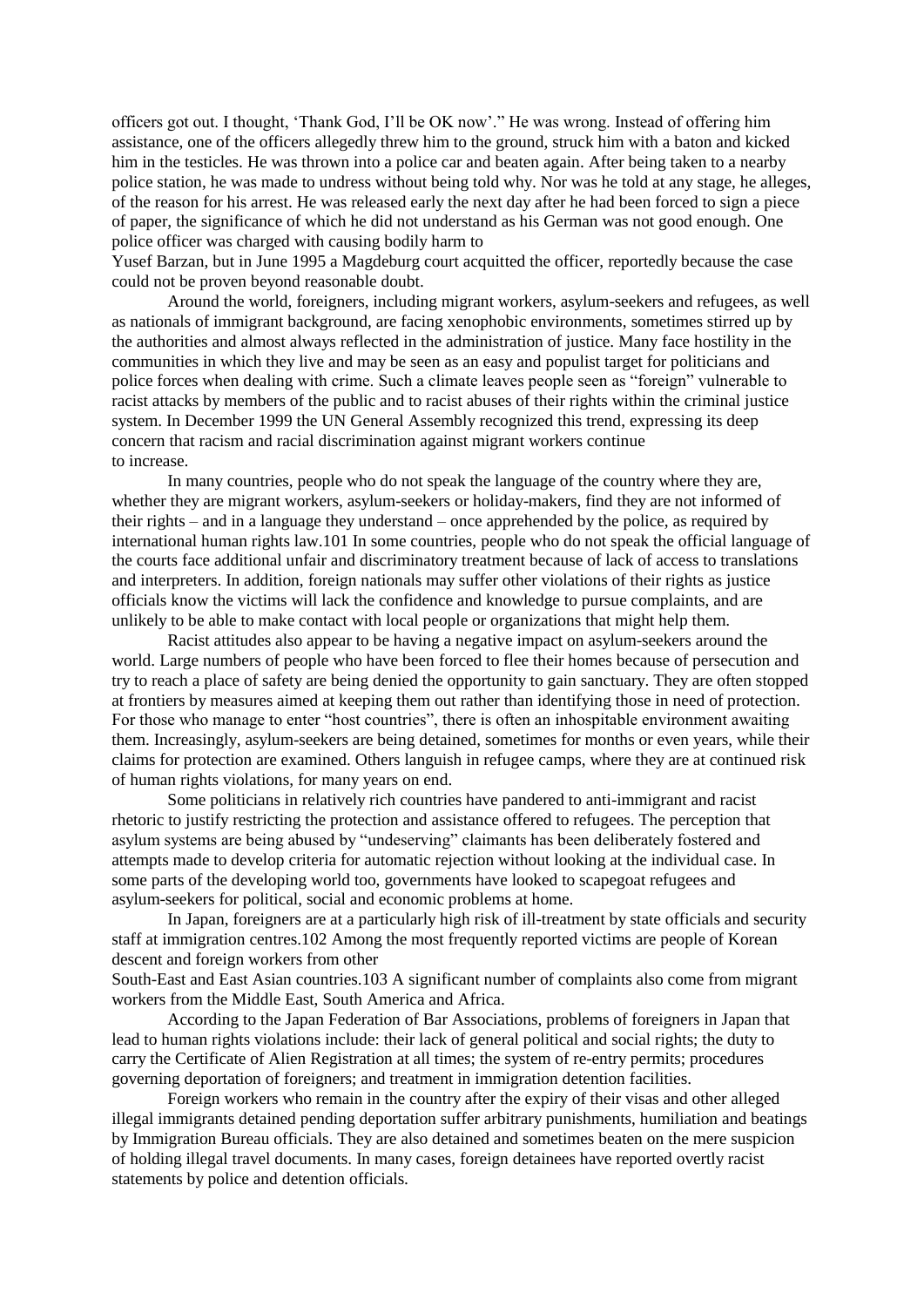Foreign nationals held in police custody on suspicion of having committed a criminal offence face the risk of being detained in the daiyo kangoku system (a substitute prison system where suspects – both Japanese and foreign – are detained for up to 23 days in cells in police stations).104 There, they are questioned for long periods with no access to lawyers and inadequate access to interpreters, intimidated, forced to sign statements in a language they do not understand, and punished for attempting to seek judicial redress for alleged human rights violations. Under the daiyo kangoku system, detainees are held by the same police responsible for interrogation. This increases the possibility that criminal suspects will be intimidated into confessing to crimes they have not committed, a risk that is particularly high for foreigners. Some migrant workers have reportedly been arrested and charged with minor crimes, such as violating the immigration law, only to be interrogated for more serious crimes, even murder. This violates Japanese law, which stipulates that detainees may not be arrested on one charge and then interrogated for an unrelated crime.

Prisoners serving sentences are sometimes severely punished and held in solitary confinement under rules giving guards wide powers of discretion to apply punishments for relatively minor breaches of regulations. While all inmates can fall victim to the secret web of prison rules, foreign prisoners are at a particular disadvantage if they cannot speak, understand or read Japanese. Four of the five people known by AI to have died in custody in Japan since mid-1994 were foreign nationals. To AI's knowledge, there has been no full, impartial and independent investigation into any of these deaths.

The inadequate complaints procedure makes it almost impossible to win cases and gain compensation, particularly for foreign nationals who may have to initiate proceedings outside Japan. Moreover, foreign prisoners who have attempted to bring lawsuits alleging ill-treatment have been placed in solitary confinement, sometimes for months at a time. Forms of solitary detention ostensibly aimed at "protecting" detainees have also been used to punish recalcitrant foreign inmates.

As well as suffering ill-treatment, many foreign detainees have said that police and immigration officials make no attempt to inform them of their rights or to provide them with legal representation or interpreters. When interpreters are provided, foreign detainees have frequently reported that the interpreter appeared to be biased towards the authorities. Since all official documents are provided only in Japanese, detainees have no alternative but to trust an interpreter's oral translation before they sign a document. In addition, foreign detainees in Japan do not always have an early opportunity to communicate with consular officials from their own country.105

Those who apply for asylum in Japan are often detained in immigration centres while their application is considered. The process can last for months or even years. The conditions of detention are often poor. Asylum-seekers detained at ports of entry are frequently denied access to lawyers and ill-treated.

AI has received many reports of serious abuses during the interrogation and deportation of people who are denied entry to Japan. Such people are sent to the Landing Prevention Facility (LPF), a detention centre at Narita airport run by private security companies. Abuses reported as routine there include extortion of money, with detainees strip-searched for money and their clothes taken away if they refuse to pay, and beatings. There is no government mechanism for checking the activities of the staff, and there have been inadequate investigations into individual allegations of ill-treatment or into reports that torture and ill-treatment at the facility are routine.

Detainees awaiting deportation at the LPF have been deprived of adequate access to the outside world, including medical doctors of their choice, lawyers, friends and human rights activists. Some have died in custody at Immigration Detention Centres.

Saudi Arabia also graphically illustrates some of the problems faced by migrant workers. There, a secret and arbitrary criminal justice system confronts everyone who comes into contact with the law, but foreign nationals have much less chance of escaping gross violations of their human rights than Saudi Arabian nationals. This is particularly true in relation to the death penalty and corporal judicial punishments.

Foreign nationals make up between 60 and 80 per cent of the Saudi Arabian workforce. The discrimination they face in Saudi Arabia in general, especially those from Africa and Asia, is exacerbated by a criminal justice system which has virtually no safeguards against ill-treatment and miscarriages of justice.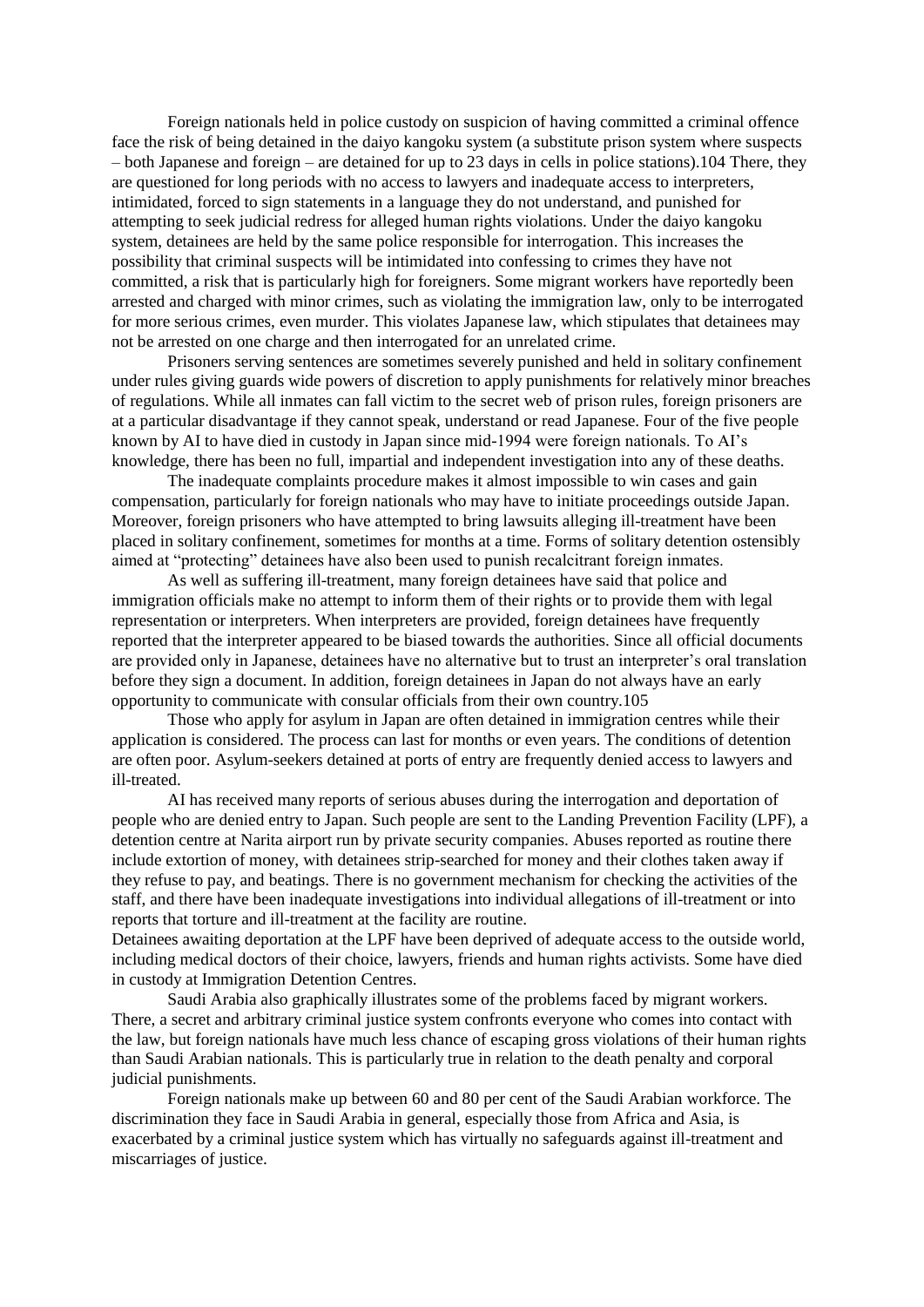Once arrested, foreign nationals may be coerced into signing a statement in Arabic, which they may not understand. They are not informed of their rights, nor of the judicial process that awaits them. They have no access to a lawyer and are often denied contact with their consulate. Some foreign workers have told AI that they were never told in their own language the reason for their detention and therefore were not sure what, if any, charges they faced.

Held in isolation from the outside world, they are vulnerable to ill-treatment, torture and coercion. They face secret and summary trials, with limited right of appeal, and may be convicted solely on the basis of confessions extracted under duress. This is particularly disturbing given the wide range of offences punishable by death in the country and the frequency with which courts resort to the ultimate punishment.

In some cases, foreign nationals are not even aware that they have been sentenced to death, and neither they nor their families are warned of the date of execution. They are rarely if ever allowed to see their relatives or friends before they are executed. Relatives of those executed, as well as the appropriate government, often receive no formal notification that the execution has taken place.

AI's records of prisoners sentenced to death for murder and subsequently pardoned by the heirs of the murder victim show that Saudi Arabian nationals have a better chance of escaping execution than foreign nationals. Under Saudi Arabian law, victims or their nearest relatives or heirs may decide whether the convicted offender should be subjected to punishment equal to the physical harm caused by the crime, or ask for compensation instead, or pardon the offender. The nearest relatives may also ask for blood money instead of the execution.

Of the 12 cases of pardoned prisoners monitored by AI between 1991 and 1999, nine were Saudi Arabian nationals. In most of the nine cases, the pardon seems to have been obtained following persistent lobbying by tribal leaders and officials. Foreign nationals, particularly those from poorer countries in the Middle East, Asia and Africa, are usually unable to pursue effectively this path to a pardon, as both influence and money are often beyond their reach.

It also appears that for some crimes, such as drug-related offences, the only possible way to obtain a pardon is to seek one from the King, again an avenue that offers little hope to foreign nationals.

The unfair trial procedures, coupled with the lack of access of migrant workers to money or influential members of Saudi Arabian society to intercede on their behalf, mean that they are more likely to be executed or flogged or to suffer judicial amputations than Saudi Arabians. Of 889 executions recorded by AI between 1990 and 2000, over half were of migrant workers. Between 1999 and 2000, AI recorded 36 amputations. At least 24 of the victims were foreign nationals.

In December 2000 Ma'an Nayef Kalif al-Ghalibi, a 31-year-old Iraqi national, committed suicide in the al-Rafha refugee camp in the northern desert of Saudi Arabia where he had been living as a virtual prisoner since the early 1990s. Saudi Arabian media reported that he hanged himself because "he fell into a severe state of despair after his request to seek resettlement abroad was turned down". He left behind more than 5,00 other refugees living in the same condition that drove him to end his life. The despair of these people is brought on primarily by the denial of their right to seek asylum and the severe and discriminatory restrictions on their daily life.

The ordeal of these people started a decade ago, at the end of the Gulf war of 1991 when they were among 33,000 men, women and children settled in al-Rafha camp after fleeing persecution by the Iraqi forces. From the outset, the Saudi Arabian authorities referred to them as "guests", refusing to consider them as refugees or provide them with the opportunity of challenging the legality of this decision. Although Saudi Arabia is not a signatory to the 1951 UN Convention relating to the Status of Refugees, Article 42 of its Constitution stipulates that, "The state shall grant political asylum, if so required by the public interest..."

This left two options for the refugees, resettlement abroad or for some return to Iraq. The United Nations High Commission for Refugees (UNHCR) has since resettled more than 24,000 of these refugees in Europe, North America and Australia. Others have returned to Iraq, and Saudi Arabia is offering financial incentives for refugees who take this option. For the 5,000 or so who remain in the camp there is no end in sight to their suffering and despair.

The camp is situated about five kilometres from the Saudi Arabia-Iraq borders where temperatures reach 50oC in the summer-time and can drop to freezing point in winter. It is isolated by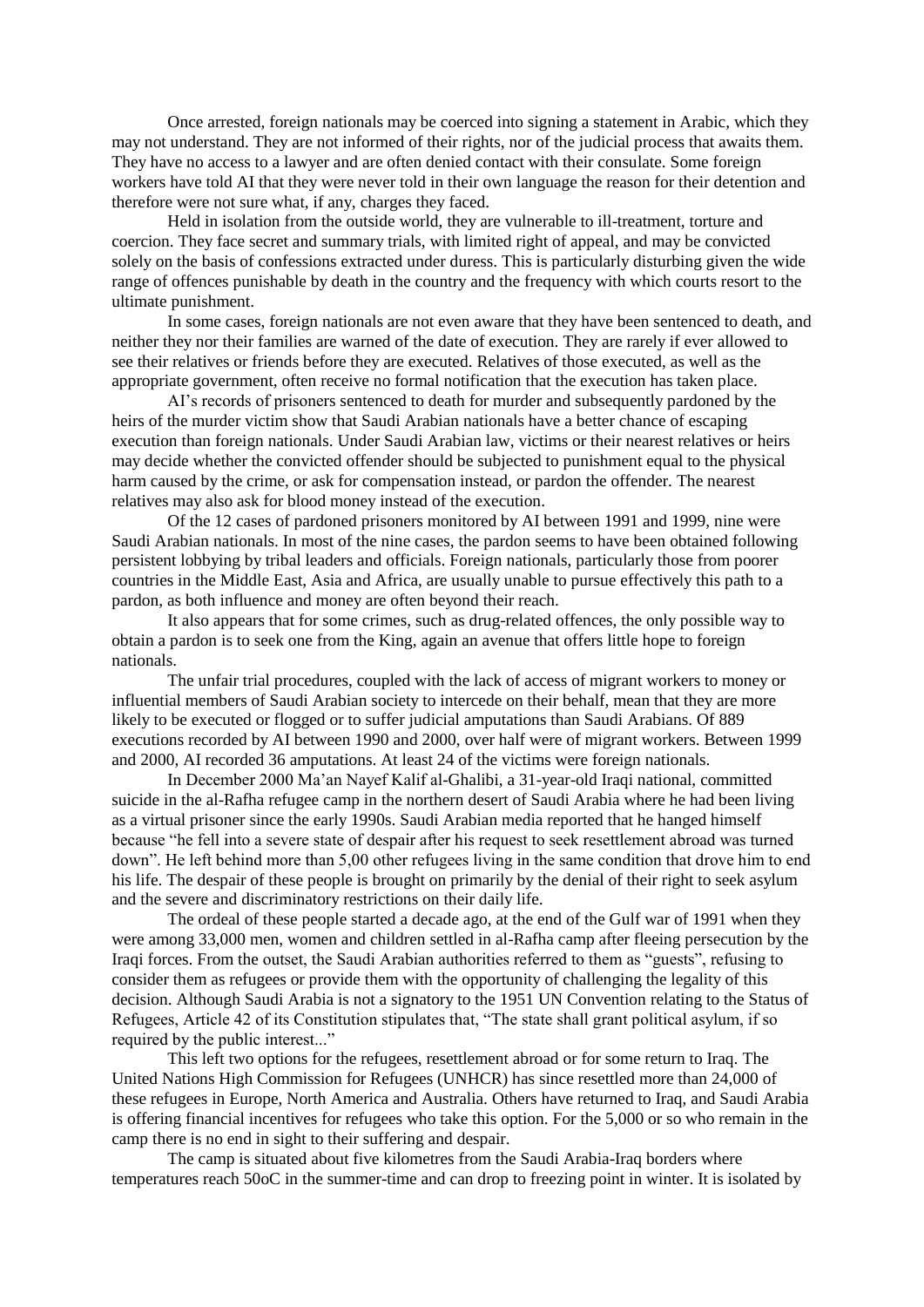its geographical location and military control. The camp is strictly guarded and supervised by military security forces. The refugees are subject to nightly curfew and are strictly prohibited from venturing beyond the perimeter fences of the camp except in accordance with the wishes of the administration and its supervision.

Around the world, asylum-seekers and refugees are facing increasingly racist and xenophobic climates in the countries to which they have fled. Salim, an Afghan asylum-seeker, was stopped by police in Mosco, Russian Federation in April 1996.

# He showed an AI representative the top of his thumb, which had been cut off half-way across the nail. *"They told me to get out of Russia and said, 'there's no place for blacks here'. I tried to explain that I was an asylum-seeker, and that I had no money – but they would not listen. One of the policemen held my hand and used the knife [bayonet] attached to his rifle to cut my hand. They tore my passport up and then they left."*

In the Russian Federation, there is a clear pattern of racial discrimination against asylum-seekers, both against those coming from outside the former states of the Soviet Union and against dark-skinned people of non-Slavic appearance who come from the Caucasus and Central Asia.106 Such people are routinely denied access to asylum procedures, are at constant risk of being detained, and are often harassed and ill-treated by law enforcement officers as they are forced to live in limbo, often for years, without protective identity documents. For example, official statistics of April 2001 stated that there were more than 200,000 people from Afghanistan in the Russian Federation, most of whom were living in the country illegally without official refugee status. In January 1997 there were more than 1.2 million asylum-seekers from the territory of the former Soviet Union registered as refugees or forced migrants, compared with only 77 from outside the same territory.

Many people who have fled to the Russian Federation from countries notorious for high levels of human rights violations, including Afghanistan, Angola, Iran and Iraq, are simply told they cannot apply for asylum. One of many examples recorded by AI involved Yonan, an asylum-seeker from Iraq. He arrived in Moscow and was registered by the UNHCR in July 1993. He says that when he tried to lodge a claim for asylum with the Moscow Migration Service in November 1995, he was told: "We don't have that kind of law." AI was subsequently told by a government official that no asylum-seekers had been allowed to register in Moscow since mid-1996.

On 15 March 2001, an Iranian asylum-seeker was denied admittance into the Russian asylum procedure at the Point of Immigration control at Moscow's main international airport and detained at a deportation facility close to the airport. A private lawyer representing the asylum-seeker appealed against the decision. However, while the appeal was pending in court the asylum-seeker was forcibly returned to Iran. He was arrested by the Iranian authorities on his return and was reportedly facing further human rights violations, including the death penalty, for his involvement in political opposition activities in Iran.

Countless people have been forcibly returned home from Moscow Airport without being allowed to present their application for asylum and without being given contact numbers for the migration service or UNHCR. Others have been arrested at their homes and then forcibly deported.

Asylum-seekers from outside the territory of the former Soviet Union who are living in the Russian Federation typically face destruction by police of official identity papers, including UNHCR identity cards, as well as police harassment in the form of extortion, beatings and general intimidation. Many have been harassed into leaving their homes by police and had their homes raided at night by police. Asylum-seekers of non-Slavic origin from countries of the former Soviet Union, especially from the Caucasus and Central Asia, are often targeted by police because of their dark skin and other physical features.

In Western Europe, politicians in several countries have helped to stir up xenophobia either directly through racist and anti-immigrant rhetoric, or indirectly through policies that seek to restrict immigration and asylum applications.

A report on the UK published by the European Commission against Racism and Intolerance (ECRI) in April 2001 concluded that racism against asylum-seekers and refugees was "particularly acute" in the UK and criticized the government for adopting and enforcing "increasingly restrictive asylum and immigration laws".107 The previous month the European Union (EU) racism and xenophobia monitoring centre in Vienna issued a report which concluded that the UK was the most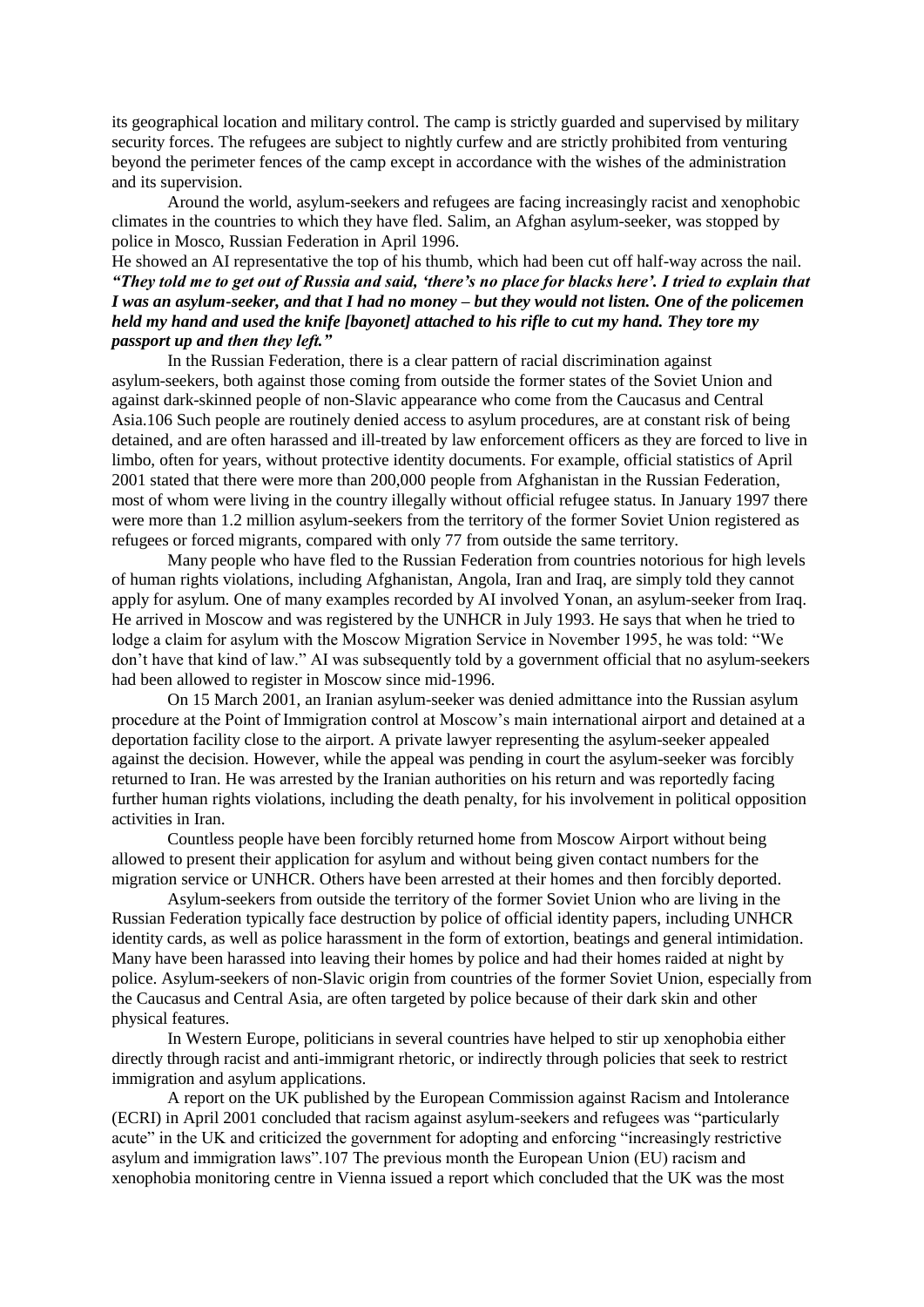hostile of all 15 EU members to refugees. It said that frequent changes to immigration and asylum policies had played a fundamental and negative role in this hostility. The report added, "Many politicians have contributed to, or at least not adequately prevented, public debate taking on an increasingly intolerant line with at times racist and xenophobic overtones." An ECRI report on Austria also released in April 2001 noted ECRI's deep concern about "the use of racist and xenophobic propaganda in politics", and stated that racism, xenophobia and discrimination particularly affect immigrants, asylum-seekers and refugees.108

Once an intolerant climate is created, it becomes much more likely that asylum-seekers will be denied their rights or subjected to physical and mental abuses. For example, asylum-seekers often fall victim to abuse and ill-treatment during deportations. An eyewitness to a particularly disturbing case gave a harrowing account of what he saw.

# *"The black man was thrashing around wildly and trying over and over to get air. But the officials did nothing... The man appeared to be really fighting for his life."*

These were the reported words of a crew member on board the flight in which Marcus Omofuma was being forcibly deported from Austria's Vienna airport following a failed asylum claim. A 25-year-old Nigerian, he died in May 1999. He apparently suffocated on the aeroplane in the presence of three Austrian police officers. He had allegedly resisted the attempt to deport him, so police officers bound his arms and legs and gagged him. Police then carried him on to the aeroplane. He was put in an empty row of seats at the back. Witnesses said he was gagged with adhesive tape and strapped to the seat with tape. One witness stated: "They wrapped the entire upper part of his body and arms with adhesive tape like a mummy stuck to the seat." When Marcus Omofuma continued to protest, the police officers allegedly applied more adhesive tape to his chin and used a plastic belt to tie him more securely to the seat. When the plane landed, the officers noticed that Marcus Omofuma had lost consciousness. By the time a doctor arrived, he was dead.

After Marcus Omofuma's death, the then Austrian Interior Minister said, "Gagging of the mouth was neither permitted nor prohibited, it was a failure in the system." Later he stated that he had therefore prohibited the use of adhesive tape or similar materials.

In commenting on the case, the UN Committee against Torture expressed concern in November 1999 about "insufficient measures of protection in cases of individuals under an order of deportation" and recommended that provisions for the protection of asylum-seekers should fully conform with relevant international standards.109

Several other people in Western Europe have suffered similar fates to that of Marcus Omofuma. Such cases show that it is imperative that the authorities issue clear guidelines and initiate improved training with regard to the use of force and type of restraints permissible during forced expulsions.110

Khaled Abu Zarifa, a Palestinian, died of suffocation during an attempt to forcibly deport him from Zurich-Kloten Airport in Switzerland in March 1999.111 This case was one of a number of reports received by AI in recent years of ill-treatment immediately prior to and during forcible deportations via the airport. Khaled Abu Zarifa was given a sedative, had his mouth sealed with adhesive tape, and was bound hand and foot and strapped into a wheelchair. The post-mortem concluded that he died of suffocation as a result of the restraining methods used. In January 2001, three police officers and a doctor involved in the deportation were charged with causing death through negligence. The trial is scheduled for June 2001.

In August 1999, the Zurich authorities announced that adhesive tape would no longer be used to cover the mouth during forcible deportations, but would be replaced by another form of restraint – a specially modified boxing helmet. This, too, could restrict respiration. The helmet has a chin-cup attached, forcing the jaws closed, and a cover which can be placed across the mouth with a small aperture for a breathing tube. According to the Zurich authorities, the helmet has not been used since September 1999. However, AI has continued to receive reports from Switzerland of abuses during forcible deportations, including racial abuse, physical assaults, abusive use of sedative drugs, deprivation of food and drink, and denial of access to toilets during long flights. There have also been claims that forms of mouth restraint are still being used in isolated cases, endangering life.

Nigerian national Semira Adamu died as a result of asphyxiation within hours of an attempt to deport her forcibly from Belgium in September 1998. During deportation, gendarmes subjected her to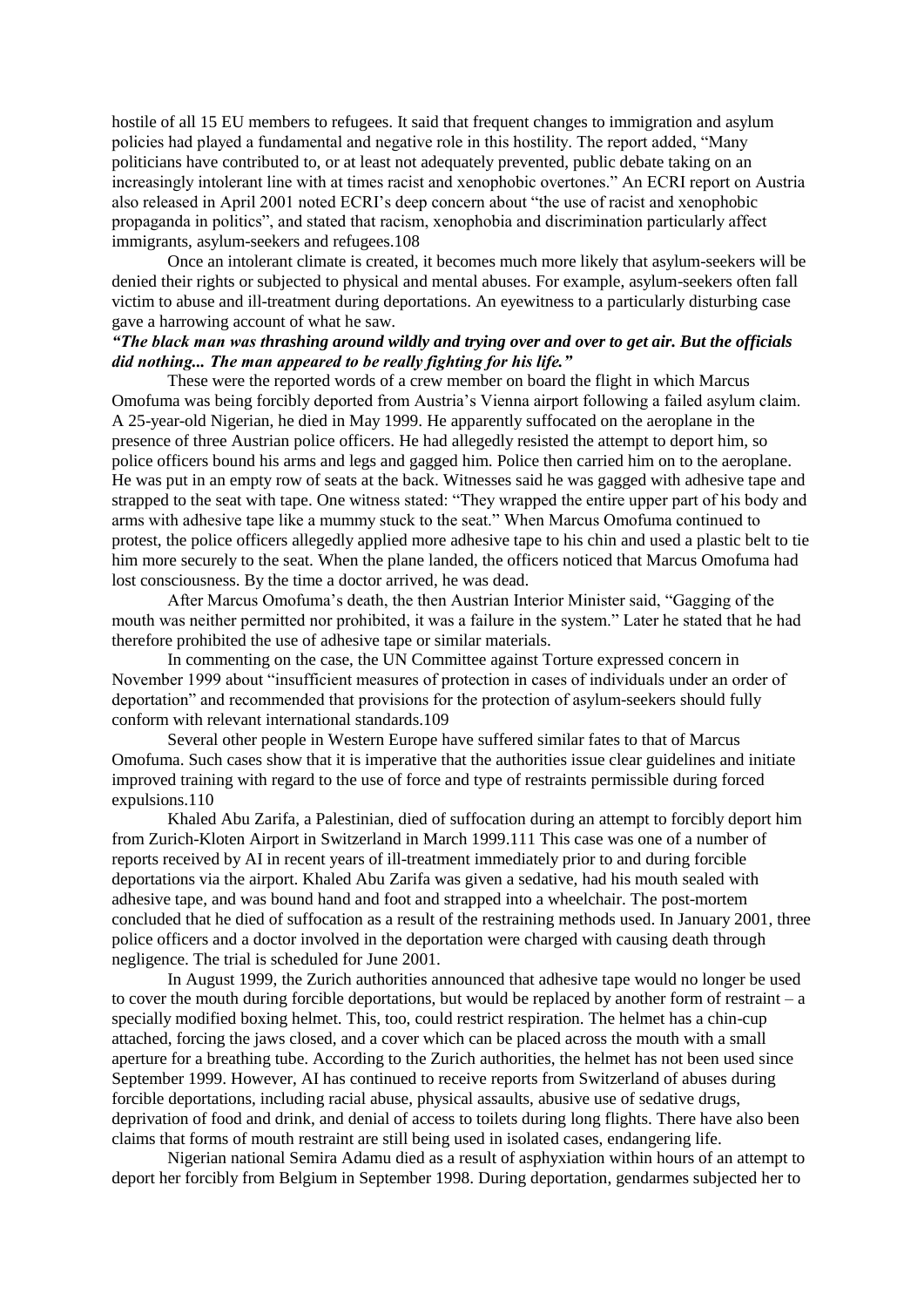the "cushion technique", a dangerous method of restraint that allowed a cushion to be pressed against the mouth and has since been banned.

Other cases involving excessive use of force during deportation have also been reported in Belgium.112 Reports received by AI in 1999 claimed that gendarmes were using heavily padded gloves to cover the mouths of deportees, thus blocking the airway, and that some deportees were placed face-down on the floor in restraints, with the hands and ankles bound together from behind. They were then sometimes carried by the restraints, a highly dangerous procedure which can restrict breathing and lead to death.

Many asylum-seekers in Europe have also suffered ill-treatment in detention. In Hungary, for example, there have been several reports of ill-treatment of asylum-seekers and migrants in special detention facilities for asylum-seekers and foreigners without a residence permit, awaiting deportation.113 In 1998 Hungary instituted a detention regime for a significant proportion of migrants and asylum-seekers to prevent them from crossing the borders illegally into the countries of the European Union (EU). The commander of one of the detention centres told AI that he considered Hungary's policy of detaining up to a third of asylum-seekers, "the price of our acceptance into the EU".

In March 2000 AI visited Nyirbátor and Szombathely detention centres on which it had received several reports of ill-treatment in 1999. Among such cases was that of an Afghan brother and sister, aged 16 and 17 respectively, who were reportedly beaten and handcuffed after trying to escape. Other detained Afghans shouted at the guards, outraged by their treatment particularly of the girl. More guards arrived, sprayed CS gas into the Afghans' room, then allegedly entered with dogs and beat the detainees. One women was knocked out by a blow to the forehead. Her husband was also beaten.

Conditions at the Szombathely centre appeared to have improved when AI visited. However, relations between detainees and guards at Nyirbátor remained tense. Despite numerous reports of ill-treatment and arbitrary use of CS gas by guards, the commander initially stated that he had no knowledge of such incidents. He later said there had been two reports of ill-treatment the previous day. AI remained concerned that detainees who are ill-treated have little opportunity to file a complaint.

Racist and xenophobic attitudes towards refugees, asylum-seekers and migrant workers, often combined with racist abuses by state officials, also appear to be on the rise in some parts of Africa. On occasion, such sentiments have been expressed by government officials. For example, in September 2000 Guinean President Lansanna Conté accused refugees of harbouring rebels responsible for cross-border attacks into Guinea from Liberia and Sierra Leone, and declared that the refugees "should go home". He added, "I am giving orders that we bring together all foreigners in [Guinean] neighbourhoods, so that we know what they are doing, and that we search and arrest suspects... Civilians and soldiers, let's defend our country together. Crush the invaders."

In South Africa, refugees and asylum-seekers from other parts of Africa have been the targets of violent attacks by members of the public, as well as victims of unlawfully prolonged detention, poor conditions and beatings at Lindela Repatriation Centre and at police stations. Suspected illegal immigrants have also experienced assaults and unlawful shootings by police officers and arbitrary and verbally abusive conduct by government immigration officials.114 Citizens and others with the right of legal residence in South Africa have also at times been arrested as suspected illegal immigrants, solely, it seems, on the basis of their physical and other features.

In one such incident, a Ghanaian academic researcher, Dr Frank Nyame, working at a university in the Johannesburg area, was apprehended in April 1999 by two white police officers outside his home and accused of being an illegal immigrant. One of the officers allegedly verbally abused him, attempted to push him into their vehicle and threatened him with violence. He managed to escape and lodged a complaint with Brixton police station. While making his statement to the duty officer, the police officer who had earlier abused him allegedly pushed him forcefully and knocked him unconscious by headbutting him. When Dr Nyame had recovered consciousness the same police officer continued to physically assault and verbally abuse him. Another white officer also allegedly ridiculed him about his country of origin and spat a mouthful of soft drink into his eyes and face. Despite the lack of any grounds, the police detained Dr Nyame in the cells for several hours. The intervention of university colleagues and a human rights lawyer led to Dr Nyame's release without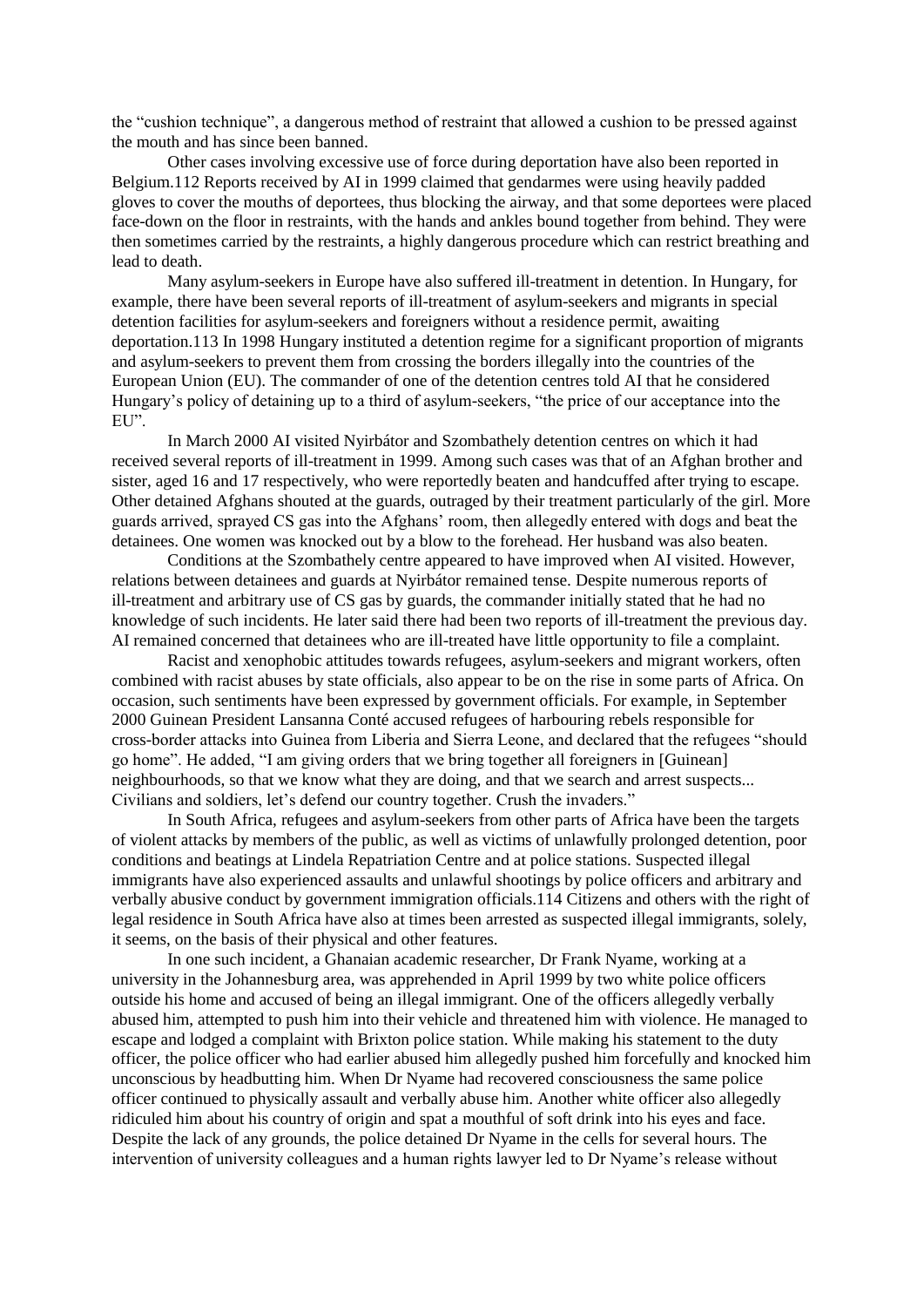charge.115 A civil action for damages was later lodged against the police and a complaint filed with the police oversight body, the Independent Complaints Directorate.

The public hostility increasingly shown in South Africa towards asylum-seekers, refugees and undocumented migrants, particularly from other African countries, has been condemned by the statutory Human Rights Commission, NGOs and some government officials. In a joint declaration issued in October 1998, the "Braamfontein Statement", they denounced the belief that foreigners were "fair game to all manner of exploitation or violence or to criminal, arbitrary or inhuman treatment". The participants at the Braamfontein gathering identified urgent steps which needed to be taken, including in law reform, public awareness raising, the training of officials and ratification of international standards. Nearly two years later, at the National Conference on Racism held in Johannesburg at the end of August 2000, delegates confirmed that the newly democratic South Africa has the "duty and responsibility to provide sanctuary for and express solidarity with the plight of refugees and asylum-seekers".

In the Great Lakes Region, refugees and the internally displaced have suffered grave violations of their rights. Examples include the mass refoulement (forcible return) of hundreds of thousands of Rwandese refugees from the DRC and Tanzania, and the forcible mass expulsion of thousands of Burundian refugees from the DRC in late 1996.

The presence of up to 500,000 Burundian refugees, most of them Hutu, in Tanzania has caused tensions with the local communities, apparently encouraged by government and local authorities. In late 1997 and early 1998 the Tanzanian authorities forced hundreds of Burundians who had integrated into local communities to move into large overcrowded camps.116 During 2000 the authorities again ordered Burundian refugees to move into the camps. More than 600 Burundians living in border villages who failed to respond to the order, some of whom had been living in Tanzania for over two decades, were arrested and forcibly returned to Burundi. (At least 80 Rwandese were also forcibly returned to Rwanda.) The majority of the refugees

were denied the opportunity to contact their families or collect their belongings.

In Kenya, many asylum-seekers have been arbitrarily arrested and sometimes deported because of their ethnic or national origin.117 In July 1997, for example, more than 600 foreign nationals living in Kenya were arbitrarily arrested by police. They included Rwandese, Burundians, Somalis, Ugandans, Nigerians and Congolese (from the DRC). They were finally released by the authorities and most were sent to a remote refugee camp. In July 1996, over 900 Somali refugees were forcibly returned to Somalia six days after seeking asylum in Kenya.

The politics and economics of the modern globalized world mean that every year levels of migration are increasing, as people leave their countries to escape terror or to find economic and political security. All governments have an obligation, whatever their economic or political situation, to ensure that the human rights of those who arrive from abroad are respected, that they are treated with dignity and fairness, and that they are protected from racial discrimination at all times.

### **8: Women and race**

*"Many women face additional barriers to the enjoyment of their human rights because of such factors as their race, language, ethnicity, culture, religion, disability or socio-economic class or because they are indigenous people, migrants, including women migrant workers, displaced women or refugees."*

Beijing Platform for Action, Strategic Objective 1, para 222

Racial discrimination does not always affect women and men equally or in the same way. Sometimes, racism primarily affects women – such as the forced sterilization of indigenous women. Sometimes, it affects women in a particular way – such as when security forces rape and sexually abuse women to intimidate whole communities. Sometimes, the consequences are different for women – such as when rape leads to pregnancy or social ostracism. Moreover, women who have suffered racist abuses may be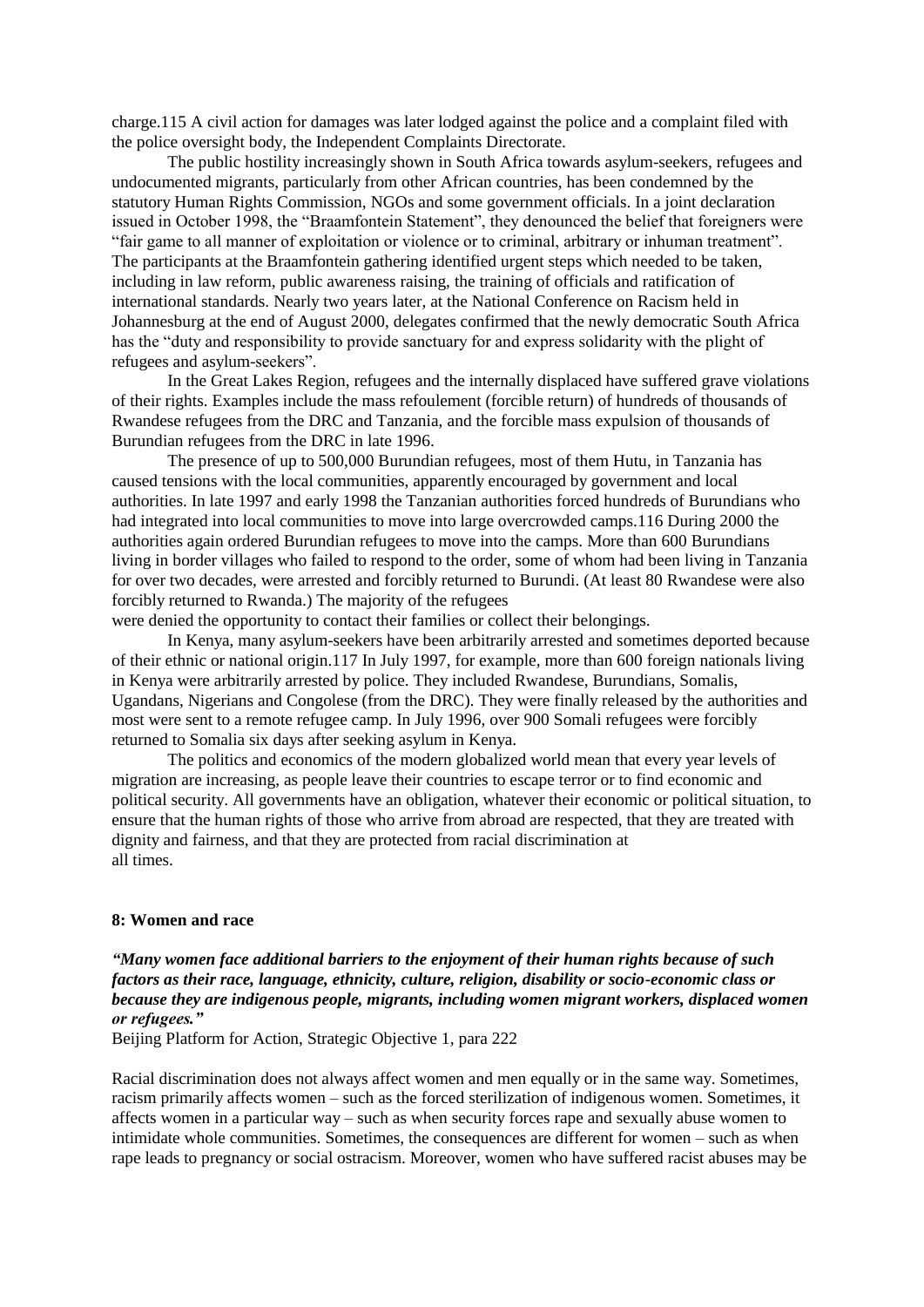additionally hindered in their attempts to gain justice by factors such as gender-bias in the legal system and discrimination against women in society at large.

The Committee on the Elimination of Discrimination against Women makes it clear that states should bear in mind when reviewing their laws and policies that gender-based violence falls clearly within the definition of discrimination – and should be responded to by the authorities accordingly.118 In many countries, however, including some that have ratified the Convention on the Elimination of All Forms of Discrimination against Women, neither the law nor the practice of officials meet this standard.

All over the world, women held in custody are vulnerable to rape and other sexual abuse. Often held alone, sometimes without access to lawyers or family, and guarded by male officers, they are seen as easy targets for abuse. They may be even more vulnerable if they belong to a racial or ethnic minority whose rights are routinely violated by officials. The torture may be inflicted for a number of reasons, such as to extract confessions, to intimidate the community, to humiliate or punish the victims, or to get at male relatives.

The consequences of rape are devastating. In addition to the obvious emotional and physical trauma, rape victims may face social isolation, sexually transmitted diseases and a resulting pregnancy.

Kurdish women in Turkey are vulnerable not just to the wide range of human rights violations suffered by many Kurds. They are also targeted for rape, sexual abuse and other torture directed at them as women by the police and security forces. Between mid-1997 and November 2000, 132 women sought the help of a legal aid project in Istanbul for women raped and sexually abused in custody, 45 of them reporting rape. Ninety-seven of the women are Kurds. The alleged perpetrators are mainly police officers (98 cases), but also include gendarmes, soldiers and village guards, and in one case, prison guards. Perpetrators are rarely brought to justice.

For example, Fatma Tokmak, a Kurdish woman who does not speak Turkish, and her two-year-old son, Azat, were detained on 9 December 1996. They spent 11 days in detention at the Anti-Terror Department of the police headquarters in Istanbul. Fatma Tokmak was sexually abused and threatened with rape. Police officers violently undressed her, forced her to lie naked on the floor and threatened to rape her. She was hung by her arms and was sexually abused. Her naked body was touched and grabbed by police officers. According to reports, police officers also tortured Azat in order to elicit confessions from Fatma Tokmak. Fatma Tokmak saw police officers burn her infant son's hands with cigarettes and administer electric shocks on his back.

Police officers entered Fatma Tokmak's cell one night and took away Azat, reportedly saying: "You won't see him again because we are going to kill him now." After a bureaucratic struggle lasting two and a half months, Azat was eventually found in an orphanage. The staff reported that he had been in a very bad state when he was brought to them.

With the help of a legal aid project, Fatma Tokmak filed a formal complaint in 1997 against the police officers who tortured her and her son. The public prosecutor in Fatih decided in July 1998 not to initiate proceedings. The prosecutor's office had not considered the report given by the Istanbul Medical Chamber on 21 April 1998, which corroborated the torture allegations. This report stated that Azat Tokmak suffered from Post-Traumatic Stress Disorder, was reportedly especially disturbed by cigarettes and covered his face with his hands when he saw police officers. The prosecutor had also not taken statements from Fatma Tokmak or the police officers. The lawyers appealed against the decision not to initiate proceedings, and a medical examination of Azat Tokmak at the Forensic Institute 3rd Committee was requested by a local court in order to determine when the alleged cigarette burns were inflicted on his body. The Forensic Institute examined Azat Tokmak on 29 December 1999 and found a scar, but stated that it was medically impossible to identify when the wound was caused. Referring to the Institute's report, the lawyers' appeal was rejected in June 2000.

While all attempts to bring the suspected torturers to justice have failed, Fatma Tokmak is still in Gebze prison, charged with PKK membership, and faces a trial in which the death penalty is being sought. She has yet to receive a comprehensive medical or psychiatric examination.

Rape of women as a tool of terror is used by security forces around the world who are engaged in programs of persecution and intimidation of particular communities. In Indonesia, for example, during widespread violence against ethnic Chinese in May 1998 that preceded the fall of then President Suharto, many ethnic Chinese women were reportedly gang-raped, allegedly with the help of the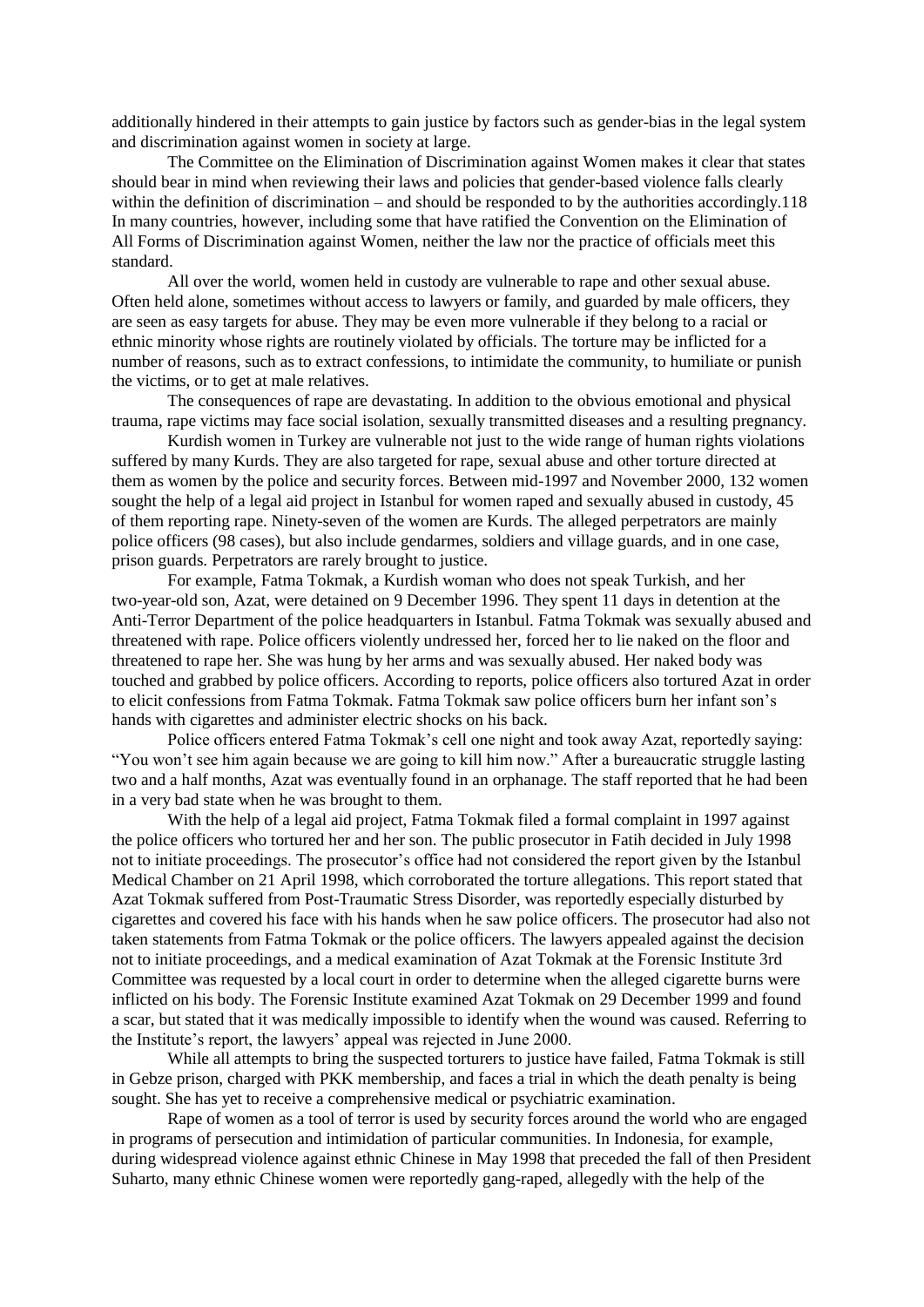military.119 In the run-up to the general violence, political and military leaders had made statements contributing to a growing climate of hatred directed towards the ethnic Chinese community.

The country's seven million ethnic Chinese, less than four per cent of the population, have long suffered discrimination, many aspects of which remain written into law despite some recent relaxation of restrictions. Anti-Chinese racism was institutionalized in 1965 when the authorities accused the Chinese of backing a failed coup attempt. Chinese schools and lettering were banned, as was media using Chinese, and the use of Chinese names discouraged. Since then, the authorities have frequently resorted to anti-Chinese propaganda to divert attention away from the government in times of political or economic crisis. Each time, the ethnic Chinese community has suffered the consequences.

After the May 1998 attacks, the authorities initially denied any military involvement in the rapes, and the military claimed its investigations failed to trace any victims. A government fact-finding team, established in July 1998, concluded that at least 66 women had been raped and that elements within the military rather than the institution itself were partially responsible. Independent investigations into the violence also indicated that the authorities had failed to offer ethnic Chinese any protection.

Despite the large number of alleged rapes, police investigations have been lack-lustre. There have been no arrests, and the police claim that they have received no direct reports of rape. Local NGOs say that many victims have been reluctant to go to the police because of a lack of trust, the failure of police to follow up complaints, and threats against witnesses.

In addition, rape has been used as an instrument of torture and intimidation by elements of the Indonesian army in their campaign against independence movements in Aceh, Irian Jaya and East Timor. A report on a mission to Indonesia and East Timor in late 1988 by the Special Rapporteur on violence against women stated:120

# *"Before May 1998, rape was used as an instrument of torture and intimidation by certain elements in Aceh, Irian Jaya and East Timor. Since May 1998, the policy appears to be different... It is still too early to assess whether assurances of army officials [that rape by soldiers will not be tolerated and that perpetrators will be prosecuted] will be implemented and rapists brought to trial..."*

Since May 1998 AI has continued to receive evidence of rape being carried out by members of the Indonesian security forces, including in East Timor during 1999 and in Aceh during 2001. No one has been brought to justice for these or other rapes that have been carried out over the years by members of the Indonesian security forces.

The lack of investigations and prosecutions in rape and sexual abuse cases, coupled with state indifference to the suffering of the victims, have serious consequences for women. The resulting climate of impunity means that such abuses are likely to continue, and the victims are often left with no compensation or help to recover from their ordeals.

In Guatemala, for example, mass rape of indigenous women was a component of the government's counter-insurgency strategy during the civil conflict (see Chapter 3). Despite widespread calls for help to be offered to the victims, including via the UN-sponsored Commission on Historical Clarification (Guatemala's "Truth Commission"), no such programs have yet been initiated. This has left the women and their communities on their own to face the continuing effects of the trauma they suffered.

In Colombia, women have suffered disproportionately because of the forced displacement of indigenous and peasant communities. Tens of thousands of families, many headed by women, have been driven from their homes, some by fear, others by deliberate strategies employed by paramilitary forces. Those who have returned to their land and declared themselves "peace communities" continue to be attacked by paramilitary forces and armed opposition groups. The government has failed to fulfil its commitment to protect the peace communities.

In some countries, women are offered little or no protection by the state from abuses inflicted on them because of both their race and gender. The lack of protection in some cases is so extreme that it amounts to state complicity in the patterns of abuse. Women in India, for example, suffer a wide range of human rights violations based on gender discrimination, and women of certain castes or ethnic backgrounds are doubly vulnerable to such abuses. The failure of the state to ensure that these women are protected against grave abuses points to a discriminatory attitude towards women by sections of the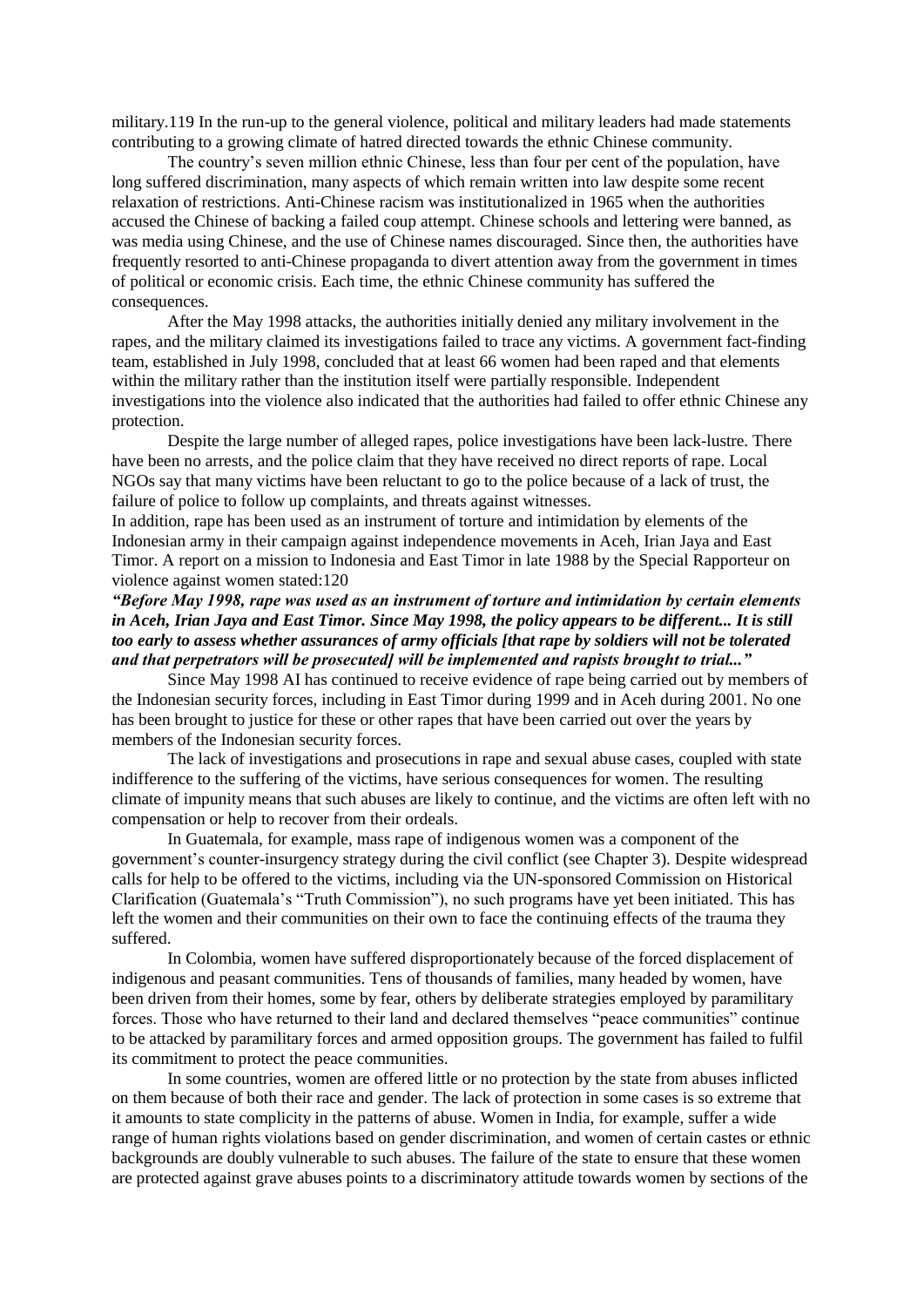state machinery. Moreover, barriers are placed in the way of women attempting to gain justice after they have suffered discrimination or violence.

*Dalit* women face the triple discrimination of caste, class and gender. Atrocities against them are widespread – often carried out to teach "political lessons" to the Dalit community and crush dissent. In addition, many of those who stand up to landlords or support inter-caste marriages are punished by being paraded naked.

In many cases, *Dalit* women approaching the police for redress risk further ill-treatment, ranging from physical beatings to sexual insults and verbal insults about their caste. The refusal of police to register complaints by Dalit women and the failure to protect women victims from threats and harassment, coupled with the extreme social pressure that women are under to keep quiet about abuses, means that a large proportion of crimes go unpunished.

Lebra, an agricultural worker from Ram Nagar village in Pratapgarh district of Uttar Pradesh, says that she and her 12-year-old daughter were taken to the Anatu police station on a false complaint by an upper-caste member of the community on 20 September 1998. There, they were raped and sexually abused by the Station House Officer. The following day Lebra made a complaint to the District Police Office in Pratapgarh and an investigation appeared to begin. Lebra also lodged a complaint with the Director-General of Police in Lucknow and the National Human Rights Commission. In the following months she sent her complaint to other officials, including to the Chief Minister of Uttar Pradesh in November 1998, in which she threatened to go on hunger strike unless she was listened to. To date, however, no action has been taken against the accused police officer. Moreover, Lebra's family has faced numerous threats from the local police and others. As a last resort Lebra has petitioned the National Human Rights Commission.

The Indian government has introduced laws, in particular the Scheduled Castes and Scheduled Tribes (Prevention of Atrocities) Act, which is designed to protect *Dalits* and tribal people, including women, but has failed to implement them adequately. One study of 50 rape cases of *Dalit* women found that many sections of the Act had been ignored.121 Legal aid was not available, there was no provision for travelling expenses, and there was no economic or social rehabilitation for the victims. The study also pointed to excessive delays by police in filing charge sheets against those allegedly responsible for the violations. The failures have led to a widespread feeling of impunity among those committing abuses against tribal and *Dalit* women.

In many other parts of the world, basic minimum safeguards designed to protect women in custody are widely ignored. The UN Standard Minimum Rules for the Treatment of Prisoners, for instance, state that female prisoners should be attended and supervised only by female officers, and that male staff, such as doctors, should always be accompanied by female officers. Yet this simple principle is often not implemented.

In the USA male officers are allowed to supervise female inmates. Many of their duties greatly distress female inmates, such as body searches and surveillance while they are undressed. Such conditions make more likely serious abuses of human rights. Many women in US prisons and jails, particularly black and ethnic minority women, have been victims of rape and other sexual abuse, including sexually offensive and racist language, and the touching of breasts and genitals.

Elsewhere, migrant women workers are offered minimal protection by the state against abuses committed by their employers or police. In several Gulf states, such women work in slave-like conditions, suffering deprivation of liberty as well as verbal and physical abuse. Those who seek help from the police usually receive no help and on occasion suffer further abuses by officials.

Karsini binti Sandi, a 19-year-old Indonesian domestic worker in Saudi Arabia, told AI that she was assaulted by her employers and then abused and threatened with execution by police officers when she asked them for help. She eventually escaped and returned to Indonesia in January 2000. AI knows of no case where a proper investigation has been initiated by police in Saudi Arabia in response to the many allegations made by foreign domestic workers of assault or violence in the home. Such inaction amounts to state complicity in the abuse of foreign women.

In some countries that apply interpretations of Islamic law (*Shari'a*), women who belong to non-Muslim ethnic groups are at high risk of unfair trials and judicial corporal punishments for acts considered "immoral" by the state but not by their own culture or religion, such as drinking alcohol.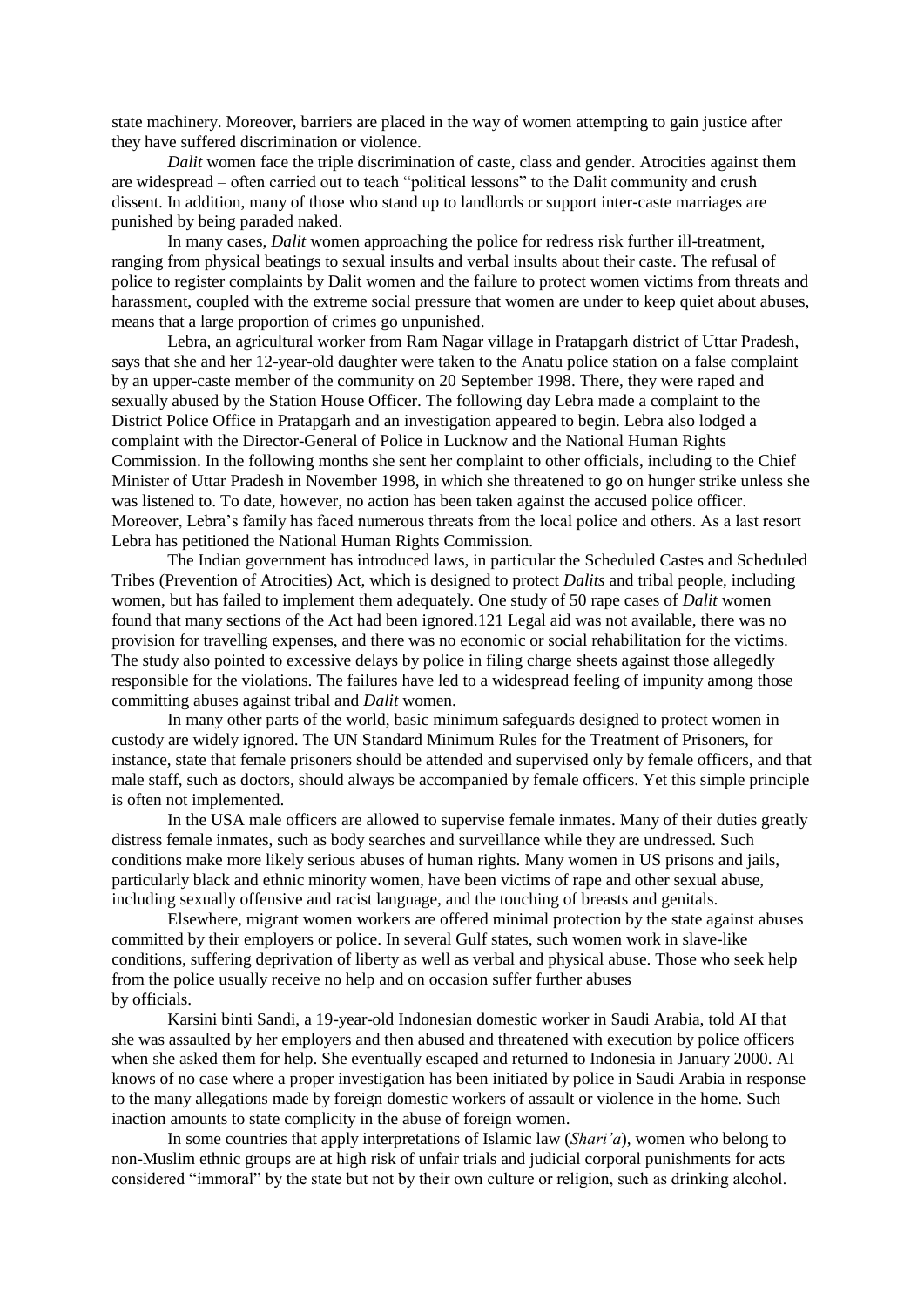For example, 24 Nubian students in Khartoum, Sudan, were arrested on 13 June 1999 by security officials and public order police while attending a picnic, an annual event organized by the Nubian Students Association. They were held at the Moghran detention centre in Khartoum for eight hours. Several of the women reported being sexually harassed and abused by officials during detention. The following morning the group appeared in court charged with "committing indecent or immoral acts and wearing uniform which gave annoyances to public feelings". The prosecution did not allege that the picnic was unauthorized, but based the charges on the fact that the women were wearing shirts, trousers and T-shirts (women's dress is strictly defined in law) and that the traditional Nubian dance the students performed involved men and women holding hands. All 24 students were convicted and sentenced to between 15 and 40 lashes and a fine.

The examples above show how women from communities facing racial discrimination can find themselves doubly vulnerable to human rights abuses. Urgent action should be taken by governments to introduce special measures to

protect such women from the wide range of abuses they continue to suffer.

#### **Recommendations**

AI calls on all governments to adopt national strategies and plans of action to combat all forms of racism and to include specific measures relating to the administration of justice. Representatives of affected groups, relevant NGOs and experts working on the issue of racism and the administration of justice, as well as relevant officials, should be involved in the process of designing such strategies and plans, which should contain measurable goals and monitoring mechanisms. AI calls on governments to take the following action:122

— Ratify without reservations international human rights treaties, particularly the International Convention on the Elimination of All Forms of Racial Discrimination, and cooperate fully with relevant international monitoring bodies on the implementation of measures taken against racism. — Ensure that national laws prohibit all forms of discrimination and provide effective protection against racism.

— Identify and eliminate all forms of institutionalized racism, that is racism which resides overtly or covertly in policies, procedures, practices and culture of private or public institutions.

— Introduce recruitment policies and practices of state agencies that aim to reflect the diversity of their societies at all organizational levels.

— Offer protection against racist attacks and practices in society, such as by ensuring that law enforcement agencies act promptly and decisively to prevent and respond to all forms of racist attacks, and by bringing anyone responsible for racist abuses to justice.

— Racist behaviour by public officials should not be tolerated. The use of racist language by officials should be addressed with disciplinary and criminal measures.

— Programs for the selection, training and monitoring of justice officials involved in the administration of justice should include specific measures to ensure that in the performance of their duties their conduct is not in any way racist or discriminatory, either directly or indirectly. For this purpose cross-cultural awareness and anti-racism programs should be an essential element in the training of justice officials.

— Policing operations should be reviewed to ensure that they are not targeted in a discriminatory fashion.

— Allegations of racist abuses by justice officials should be effectively investigated, the complainants given protection against any form of intimidation, and any perpetrator brought to justice. Victims should receive full reparation.

— Trial procedures should ensure that members of minority groups are not discriminated against. Detainees should be informed in a language they understand of the reason for their detention, any charges against them, and be informed of their rights. They should receive an explanation of their rights, and how to exercise them. They should also receive effective legal assistance and, where appropriate, the assistance of a competent interpreter, free of charge, at all stages of their detention and trial proceedings, particularly during interrogation. Foreign nationals who so wish should have prompt and regular access to their diplomatic representatives.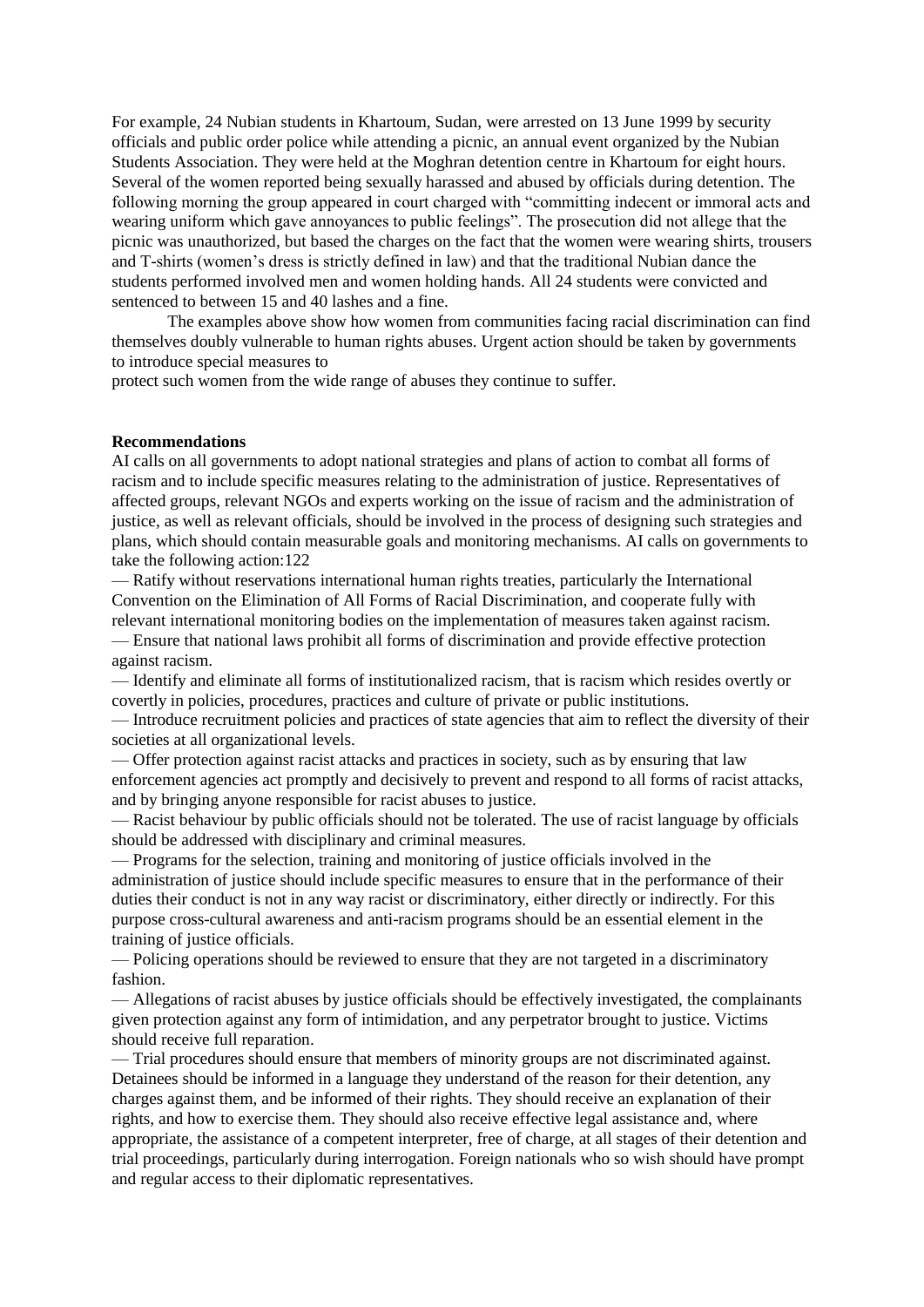— In countries where the death penalty is still imposed, a commission of inquiry should investigate any disproportionate impact on racial groups. In the absence of immediate measures to abolish the death penalty or commute the sentences of those condemned to death, a moratorium on executions should be imposed pending the outcome of such inquiries into racism in the application of the death penalty.

— Special instructions and training should be provided to public officials to recognize the specific protection needs of indigenous peoples. Authorities at all levels should ensure that any private bodies, such as commercial enterprises and international corporations, fully respect the rights of indigenous peoples, in particular by ensuring that they are not victims of discrimination.

— All countries should accede to and fully implement in a non-discriminatory manner the 1951 Convention relating to the Status of Refugees and its 1967 Protocol. The principle of *non-refoulement* must be scrupulously observed. Asylum-seekers should be informed of their rights, including the right to receive effective legal assistance and competent interpretation during questioning and throughout all stages of the asylum proceedings. Appropriate instructions and training should be given to officials involved in the determination of asylum claims to ensure they fully respect the rights of asylum-seekers and refugees.

— Governments should act promptly and decisively to prevent and respond to all forms of racist attacks and threats against the rights and security of asylum-seekers and refugees.

— Governments should recognize the special vulnerability of women who are members of indigenous communities or national, ethnic or racial minorities and take appropriate steps to protect them against human rights violations.

— Governments should ensure that children are protected from racial and other discrimination, including by implementing all the relevant international instruments regulating the treatment of children, particularly the Convention on the Rights of the Child.

— Governments should initiate and support campaigns aimed at mobilizing national public opinion against racism through effective programs in the mass media, publishing activities and research projects. Curricula and teaching methods should be reviewed in order to eliminate prejudices and racist attitudes, and negative stereotyping.

— Governments should initiate programs to celebrate and promote cultural and racial diversity.

### ENDNOTES

1 UN Charter, Article 1, para 3.

2 In AI's definition, prisoners of conscience are people detained anywhere for their beliefs or because of their ethnic origin, sex, colour, language, national or social origin, economic status, birth or other status – who have not used or advocated violence. People who are imprisoned for having advocated national, racial or religious hatred that constitutes incitement to discrimination, hostility or violence, are not considered as prisoners of conscience by AI.

3 This report deals primarily with law enforcement agencies, referring to the military only when it is exercising a policing function, although noting that racist abuses are committed by military forces as well as armed opposition groups in situations of armed conflict.

4 For more details see Using the *international human rights system to combat racial discrimination: A handbook* (AI Index: IOR 80/001/2001).

5 *Barcelona Traction, Light and Power Ltd (Belgium v. Spain*), 1970, ICJ Reports p.32.

6 Because this report is about racism and the administration of justice, this section deals only with discriminatory practices against Palestinians by the Israeli authorities. AI has produced many documents about human rights violations by the Palestinian authorities against both Israelis and Palestinians, but these fall outside the remit of this report.

7 *Justice For All? Jews and Arabs in the Israeli Criminal Justice System*, Arye Rattner and Gideon Fishman, Praeger Publishers, 1998, p.99.

8 *Legal Violations of Arab Minority Rights in Israel*, Adalah, Legal Centre for Arab Minority Rights in Israel, Israel.

9 *Justice For All?* op. cit. p. 120.

10 *Burundi: Acting on a deteriorating situation* (AI Index: AFR 16/31/99).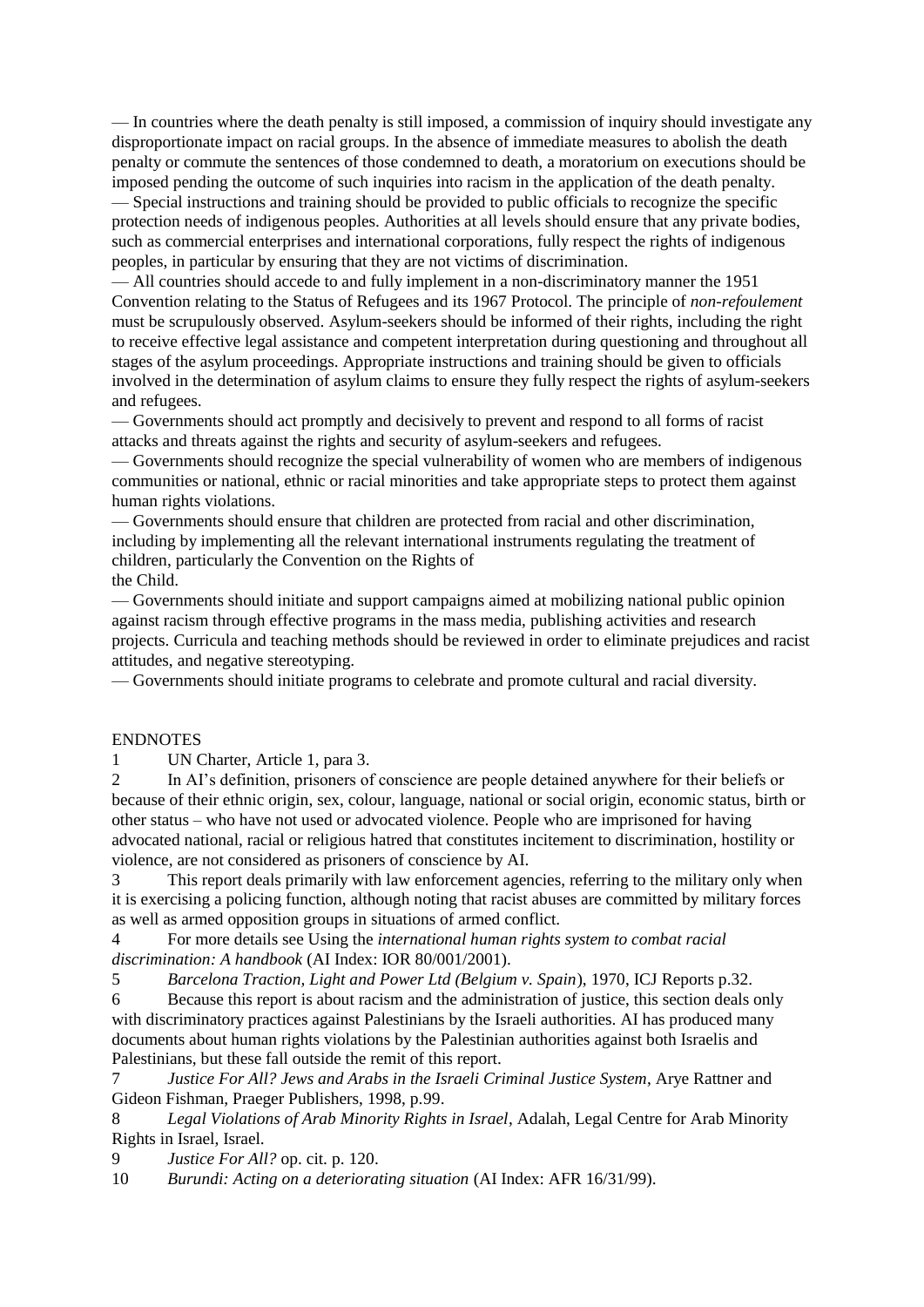11 *Burundi: No respite without justice* (AI Index: AFR 16/12/99).

12 While agreeing that there should be a strong commitment to achieving a balanced representation of candidates from all ethnic groups and genders, AI expressed concern that accelerated training could lead to new officials not being adequately trained and that weaknesses within the judiciary could be perpetuated.

13 For example, a US Department of Justice review released in September 2000 found significant evidence of racial disparities in the application of the federal death penalty nationwide (The federal death penalty system: a statistical survey (1988-2000), US Department of Justice).

14 *University of Louisville, Race and the Death Penalty in Kentucky Murder Trials: 1975-1991*, Thomas J. Keil and Gennaro F. Vito, American Journal of Criminal Justice, Vol. 20, No. 1, 1995.

15 *Equal justice and the Death Penalty*, Baldus, Woodworth and Pulaski, Northeastern University Press, 1990.

16 Study by Professor David Baldus and George Woodworth, made public in June 1998.

17 *The Death Penalty in Black and White, Who Lives, Who Dies, Who Decides*, Death Penalty Information Center, USA.

18 AI Index: AMR 51/52/99.

19 USA: *"Not part of my sentence" — violations of the human rights of women in custody* (AI Index: AMR 51/19/99).

20 *"And Justice for Some*", Eileen Poe-Yamagata and Michael A. Jones, National Council on Crime and Delinquency, San Francisco, April 2000.

21 UN Doc. CERD/C/351/Add.1 10 September 2000 (para 7 (j).

22 *Punishment and Prejudice: Racial Disparities in the War on Drugs*, Human Rights Watch report, May 2000.

23 *"And Justice for Some"* op. cit.

24 *Equatorial Guinea: A country subject to terror and harassment* (AI Index: AFR 24/01/99).

25 In December 2000 the President pardoned 14 of the prisoners. AI considers most of those still in prison to be prisoners of conscience – held solely because of their ethnic origin.

26 Principle 9 of the UN Basic Principles on the Use of Force and Firearms by Law Enforcement Officials.

27 *Federal Republic of Germany: Failed by the system – police ill-treatment of foreigners* (AI Index: EUR 23/06/95), and *Federal Republic of Germany: Continuing pattern of police ill-treatment* (AI Index: EUR 23/04/97).

28 UN Doc. CERD/C/304/Add.24, 23 April 1997 (para 15).

29 UN Doc. A/53/44, 11 May 1998 (para 188).

30 UN Doc. A/53/44, 11 May 1998 (para 192).

31 UN Doc. CERD/C/58/Misc.21/Rev.4, March 2001 (para 11).

32 *Polizeiübergriffe: Polizeigewalt als Ausnahme und Regel, in Bürgerrechte & Polizei* 

*Cilip 67* Norbert Pütter, March 2000 p.7.

33 Visar's full name is known to AI but held back upon request.

34 *Switzerland: Alleged Ill-Treatment by Geneva Police – the cases of "Visar" and Clement Nwankwo* (AI Index: EUR 43/03/99).

35 *Concerns in Europe: January to June 2000* (AI Index: EUR 01/03/00).

36 *Brazil: Indigenous leaders marked for death* (AI Index: AMR 19/15/98).

37 *Guatemala: Breaking the wall of impunity — prosecution for crimes against humanity* (AI Index: AMR 34/20/00).

38 *The Stephen Lawrence Inquiry,* Sir William Macpherson, February 1999, The Stationery Office.

39 *Concerns in Europe: January to June 2000* (AI Index: EUR 01/03/00)

40 CERD/C/57/CRP.3/Add.9.

41 UN Doc. CERD/54/Misc.32/Rev.3.

42 Statement by the Libyan representative at the 28th Ordinary Session of the African

Commission on Human and Peoples' Rights in October 2000.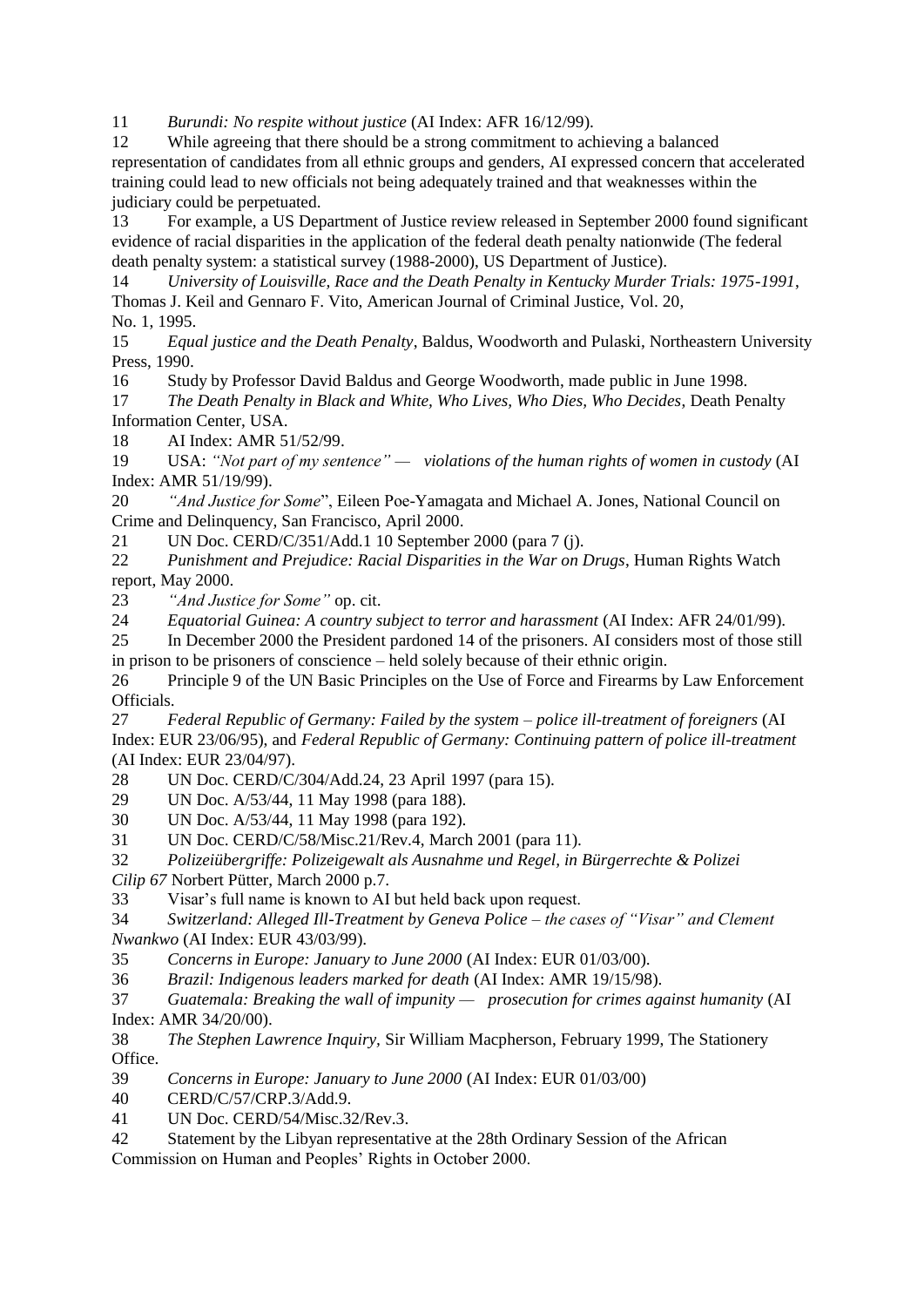43 The ICTR Prosecution has recently indicated that it is actively investigating some RPF soldiers who are alleged to have committed crimes within the Tribunal's jurisdiction.

44 *Kenya: Political violence spirals*, June 1998 (AI Index: AFR 32/19/98).

45 *Sudan: The tears of orphans – no future without human rights* (AI Index: AFR 54/02/95).

46 *Russian Federation: Chechnya – for the motherland* (AI Index: EUR 46/46/99).

47 UN Doc. CCPR/C/79/Add.54, para 23, 26 July 1995.

48 *Federal Republic of Yugoslavia (Kosovo): Update from the field* (AI Index: EUR 70/02/00).

49 *Turkey: The colours of their clothes* (AI Index: EUR 44/85/97).

50 Articles 38 and 39 of the Lausanne Treaty (agreed on 24 July 1923 subsequent to Turkey's War of Independence and prior to the proclamation of the Republic on 29 October 1923) introduced minority rights. Yet the Turkish authorities have interpreted these rights as solely pertaining to the Christian and Jewish minorities and not encompassing ethnic groups of Islamic belief. The concept of the Turkish nation since the foundation of the Republic was described by the then Secretary General of the state party CHP Pecep Peker: "We consider as ours all those of our citizens who live among us, who belong politically and socially to the Turkish nation and among whom ideas and feelings such as 'Kurdism', 'Circassianism' and even 'Lazism' and 'Pomakism' have been implanted. We deem it our duty to banish, by sincere efforts, those false conceptions... The scientific truth of today does not allow an independent existence for a nation of several hundred thousand, or even a million individuals."

51 Turkey is upholding its reservation to Articles 17, 29 and 30 of the Convention on the Rights of the Child which contain references to rights of minorities.

52 *Turkey: Dissident voices jailed again* (AI Index: EUR 44/45/94).

53 *Turkey: "Creating a silent society" — Turkish government prepares to imprison leading human rights defender* (AI Index: EUR 44/05/99).

54 *Turkey: Death sentence after unfair trial – the case of Abdullah Öcalan* (AI Index: EUR 44/40/99).

55 *Turkey: Torture – a major concern in 1999* (AI Index: EUR 44/18/00).

56 *Israel and the Occupied Territories: Excessive use of lethal force* (AI Index: MDE 15/41/00).

57 More than 70 Israelis were killed and about 800 injured in the same period by bombs, drive-by shootings and other targeted or random killings.

58 There are an estimated 1 million Palestinians in the Gaza Strip, 1.5 million in the West Bank and Jerusalem, and 920,000 inside Israel.

59 Principle 15 of the UN Body of Principles states that the communication of a detainee with the outside world, in particular their family and counsel, should not be delayed for more than a matter of days. The UN Special Rapporteur on torture has emphasized the role of incommunicado detention in facilitating torture (E/CN.4/1995/34 pg 173, para 926(d)).

60 UN Doc. CERD/C/304/Add.45, para 16.

61 *Escaping Responsibility: The Response of the Israeli Military Justice System to Complaints against Soldiers by Palestinians*, November 1997, HaMoked.

62 *Iraq: The need for further UN action to protect human rights* (AI Index: MDE 14/06/91).

63 *Ethnicity and nationality: Refugees in Asia, October 1997* (AI Index: ASA 01/01/97).

64 UN Doc. CERD/C/304/Add.15, 27 September 1996.

65 Institute of Race Relations United Kingdom.

66 *Concerns in Europe: January to June 2000* (AI Index: EUR 01/03/00).

67 *Austria before the UN Committee against Torture: Allegations of police ill-treatment* (AI Index: EUR 13/01/00).

68 *Switzerland: Alleged ill-treatment of a 17-year-old Angolan by Geneva Police* (AI Index: EUR 43/04/00).

69 The real name of "Didier" is known to AI and has been held back upon request.

70 UN Doc. CERD/C/304/Add.4.

71 ECRI Doc. CRI (2000) 6. Second Report on Switzerland.

72 *Belgium: The alleged ill-treatment of Charles Otu by law enforcement officers* (AI Index: EUR 14/06/00).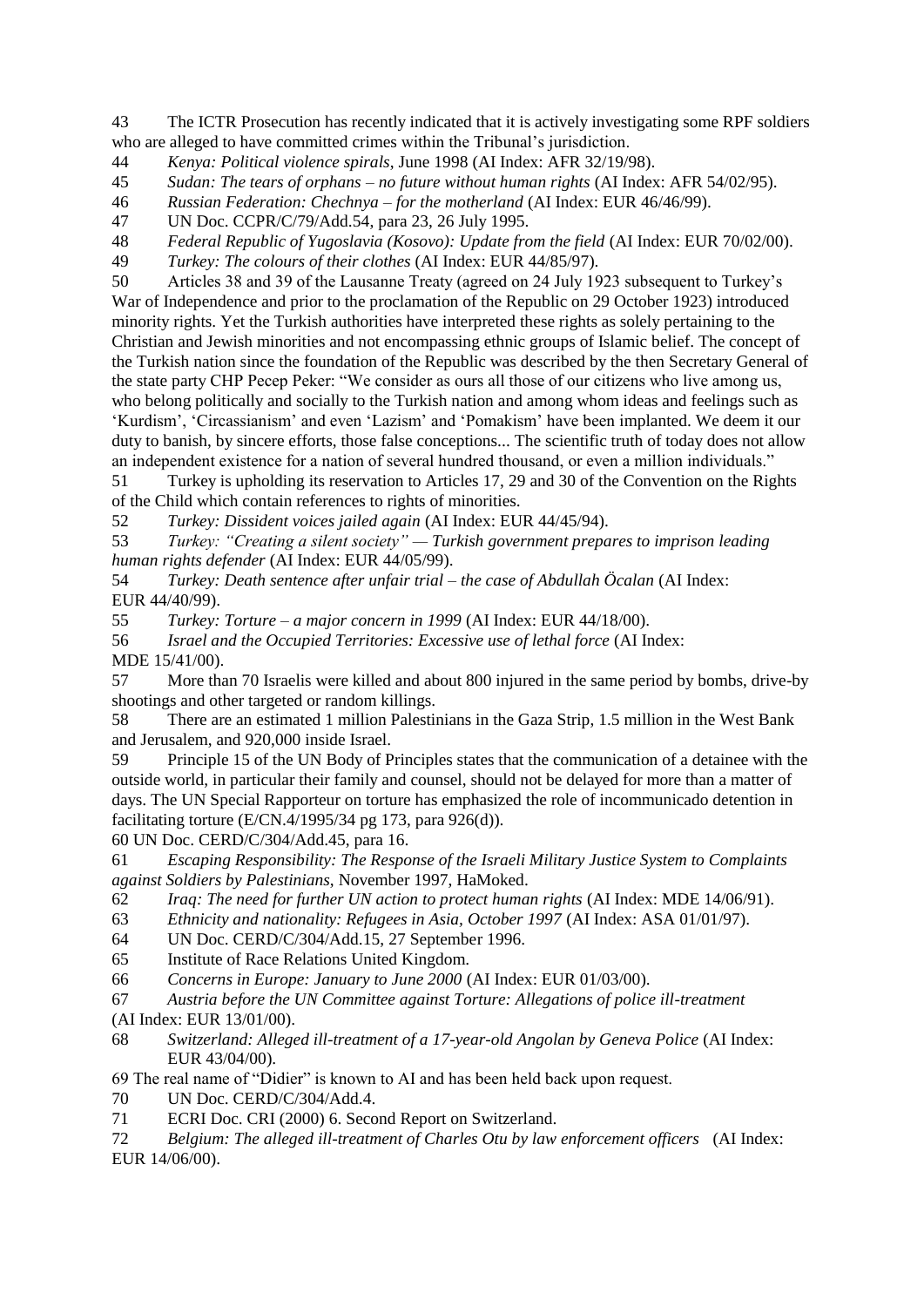73. *égaux & reconnus, bilan 1993-1999 et perspectives de la politique des immigrés et de la lutte contre le racisme*, centre pour l'egalité des chances et la lutte contre racisme.

74. ECRI Doc. CRI (2000) 2. Second report on Belgium.

75 The information on the situation of Roma in various countries in Europe is not meant to be a comprehensive review. The examples included here are intended to illustrate the widespread discrimination faced by Roma in the region, and certain patterns of human rights abuse and lack of protection by the state that they suffer.

76 According to Minority Rights Group (MRG), the official Roma populations are as follows, with MRG figures in brackets: Albania 1,261 (90,000-100,000); Bulgaria 313,396 (700,000-800,000); Bosnia-Herzegovina 9,092 (40,000-50,000); Czech Republic 33,489 (250,000-300,000); Hungary 143,000 (550,000-600,000); Macedonia 44,000 (220,000-260,000); Romania 409,700 (1.8m-2.5m); Russian Federation 152,939 (220,000-4000,000); Slovakia 83,988 (480,000-520,000); Federal Republic of Yugoslavia 143,519 (400,000-450,000). The total figures across Europe are officially around 2.5m, unofficially between 6m and 8.5m.

77 See past AI reports on Bulgaria, including *Torture and ill-treatment of Roma* (AI Index: EUR 15/04/94) and Turning a blind eye to racism (AI Index: EUR 15/04/94).

78 *Romania: Continuing violations of human rights* (AI Index: EUR 39/07/93).

79 *Romania: Broken commitments to human rights* (AI Index: EUR 39/01/95).

80 Concerns in Europe: July to December 1999 (AI Index EUR 01/01/00)

81 *Amnesty International Report 2000* (AI Index: POL 10/01/00).

82 *Concerns in Europe: July to December 1999* (AI Index: EUR 01/01/00).

83 *ibid.*

84 *Slovak Republic: Reported ill-treatment of Roma by police officers* (AI Index: EUR 72/01/99).

85 *Concerns in Europe: January to June 2000* (AI Index: EUR 01/03/00).

86 *ibid.*

87 *ibid.*

88 *The Chicago Reporter*, March 1999.

89 The Constitution of the Republic of South Africa, 1996, Section 9 (1), (3) and (4).

90 Act No. 4 of 2000.

91 Christian Solidarity International, the NGO which became controversial for buying back slaves from their owners, claims that they have helped to "redeem" more than 30,000 slaves since 1995. See CSI press release, "4,968 Sudanese Slaves Freed by CSI",

21 March 2000.

92 According to official estimations by CEAWC.

93 According to Christian Solidarity International and Christian Solidarity Worldwide.

94 *World Directory of Minorities*, Ed. Minority Rights Group International, 1997.

95 UN Doc. CERD/C/298/Add.1.

96 *Honduras: Justice fails indigenous people* (AI Index: AMR 37/10/99).

97 *Brazil: Fear for safety* (AI Index: AMR 19/09/00).

98 Human Rights and Equal Opportunities Commission, Social Justice Reports for 1999 and 2000 of the Aboriginal and Torres Strait Islander Social Justice Commissioner.

99 UN Doc. CERD/C/304/Add 101.

100 "Deaths in Custody: 10 Years on from the Royal Commission"

101 Principle 14 of the UN Body of Principles for the Protection of All Persons under Any Form of Detention or Imprisonment.

102 *Japan: Ill-treatment of foreigners in detention* (AI Index: ASA 22/09/97).

103 In 1952 the Japanese nationality was taken away from people of Korean origin. Hundreds of thousands of Koreans had been transported to Japan during the Japanese colonization of Korea (1910-1945). Today, there are more than 600,000 such people in Japan and they are still considered as legal aliens.

104 For more details on this system, see Japan: *Ill-treatment of foreigners* (AI Index: ASA 22/09/97)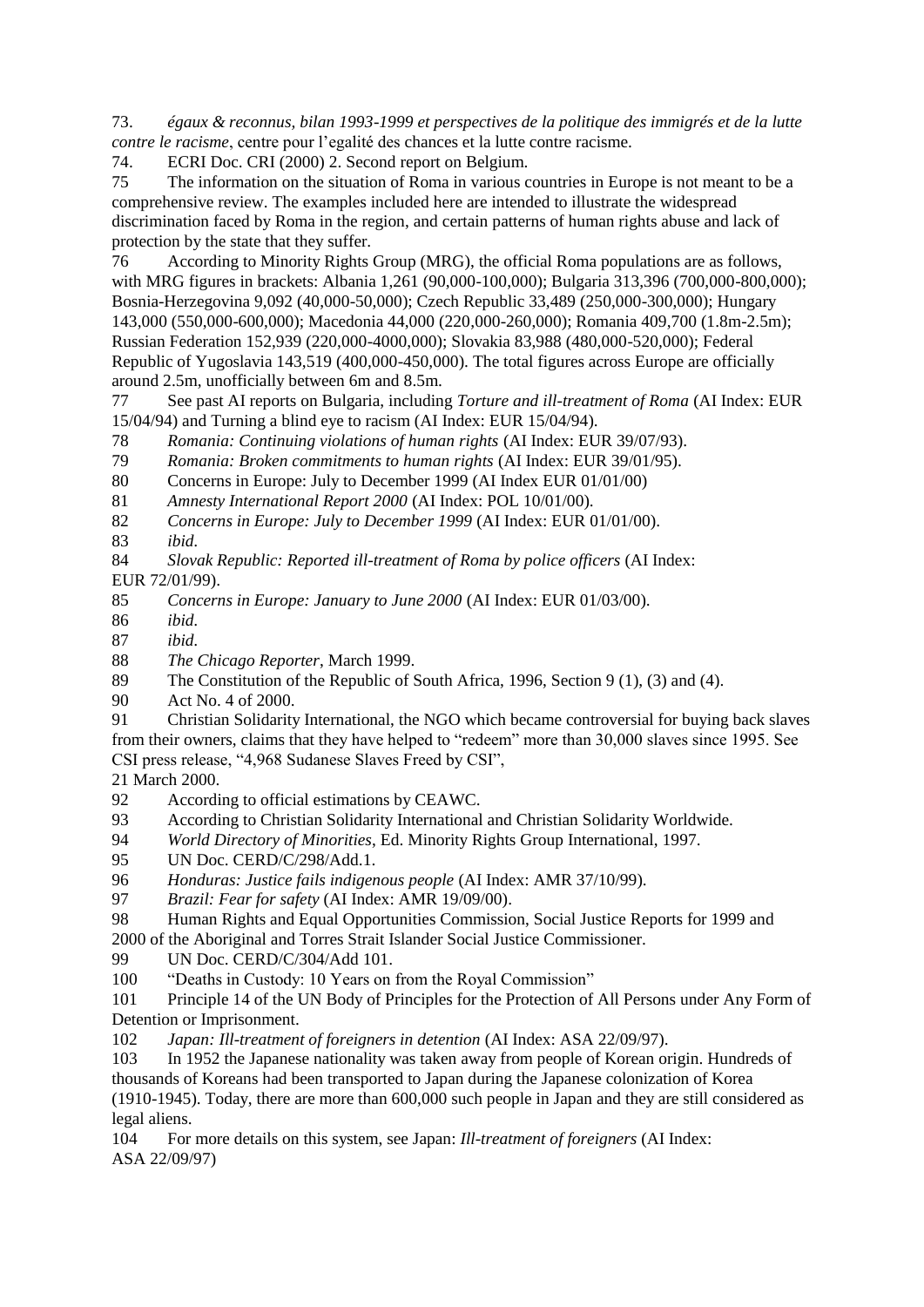105 This violates Japan's commitments as a state party to the UN Vienna Convention on Consular Relations.

106 *Russian Federation: Failure to protect asylum seekers* (AI Index: EUR 46/03/97).

107 ECRI Doc. CRI (2001) 6. Second Report on the United Kingdom.

108 ECRI Doc. CRI (2001) 3. Second Report on Austria.

109 UN Doc. A/55/44, 12 November 1999 (paras 49-50).

110 The Council of Europe's Committee for the Prevention of Torture and Inhuman or Degrading Treatment or Punishment, in its 7th General Report published in 1997, "recognises that it will often be a difficult task to enforce an expulsion order in respect of a foreign national who is determined to stay on a State's territory. Law enforcement officials may on occasion have to use force in order to effect such a removal. However, the force used should be no more than is reasonably necessary. It would, in particular, be entirely unacceptable for a person subject to an expulsion order to be physically assaulted as a form of persuasion to board a means of transport or as a punishment for not having done so. Further, the Committee must emphasise that to gag a person is a highly dangerous measure."

111 *Concerns in Europe: January to June 2000* (AI Index: EUR 01/03/00)

112 *ibid.*

113 *ibid.*

114 *Lindela at the Crossroads for Detention and Repatriation*, South African Human Rights Commission, December 2000; *Illegal? Report on the Arrest and Detention of Persons in Terms of the Aliens Control Act*, South African Human Rights Commission, March 1999; *Xenophobia – the new racism*, Human Rights Committee of South Africa, August 2000; *Amnesty International Reports 2000 and 2001; "Prohibited Persons" – Abuse of Undocumented Migrants, Asylum-seekers, and Refugees in South Africa,* Human Rights Watch, March 1998.

115 Lawyers for Human Rights, *Botshabelo*, April-June 1999, vol 2 (2), p7.

116 *Great Lakes Region: Refugees denied protection* (AI Index: AFR 02/02/00).

- 117 *Kenya: Violations of human rights* (AI Index: AFR 32/27/97).
- 118 General Recommendation No. 19.
- 119 *Indonesia: Paying the price for stability* (AI Index: ASA 21/12/98).
- 120 UN Doc. E/CN.4 1999/68/Add.3.

121 A report prepared for the Scheduled Caste Development Wing of the Ministry of Welfare, Government of India, by the Multiple Action Research Group, 1995.

122 For more extensive and detailed recommendations, see *Amnesty International's recommendations to governments for the World Conference against Racism, Racial Discrimination, Xenophobia and Related Intolerance* (AI Index: IOR 41/002/2001).

## **WHAT YOU CAN DO**

- Add your voice to Amnesty International's work against racism in the administration of justice. Contact your national Amnesty International office to find out how to get involved.
- Urge your government to take the following action:
	- adopt national strategies and plans of action to combat all forms of racism, including specific measures relating to the administration of justice
	- ratify without reservations international human rights treaties, particularly the International Convention on the Elimination of All forms of Racial Discrimination, and cooperate fully with relevant monitoring bodies
	- implement the recommendations spelt out in the concluding chapter of this report
- Join our campaign against torture **Take a step to stamp out torture** and help us to make difference. Register at *www.stop torture.org* and campaign online.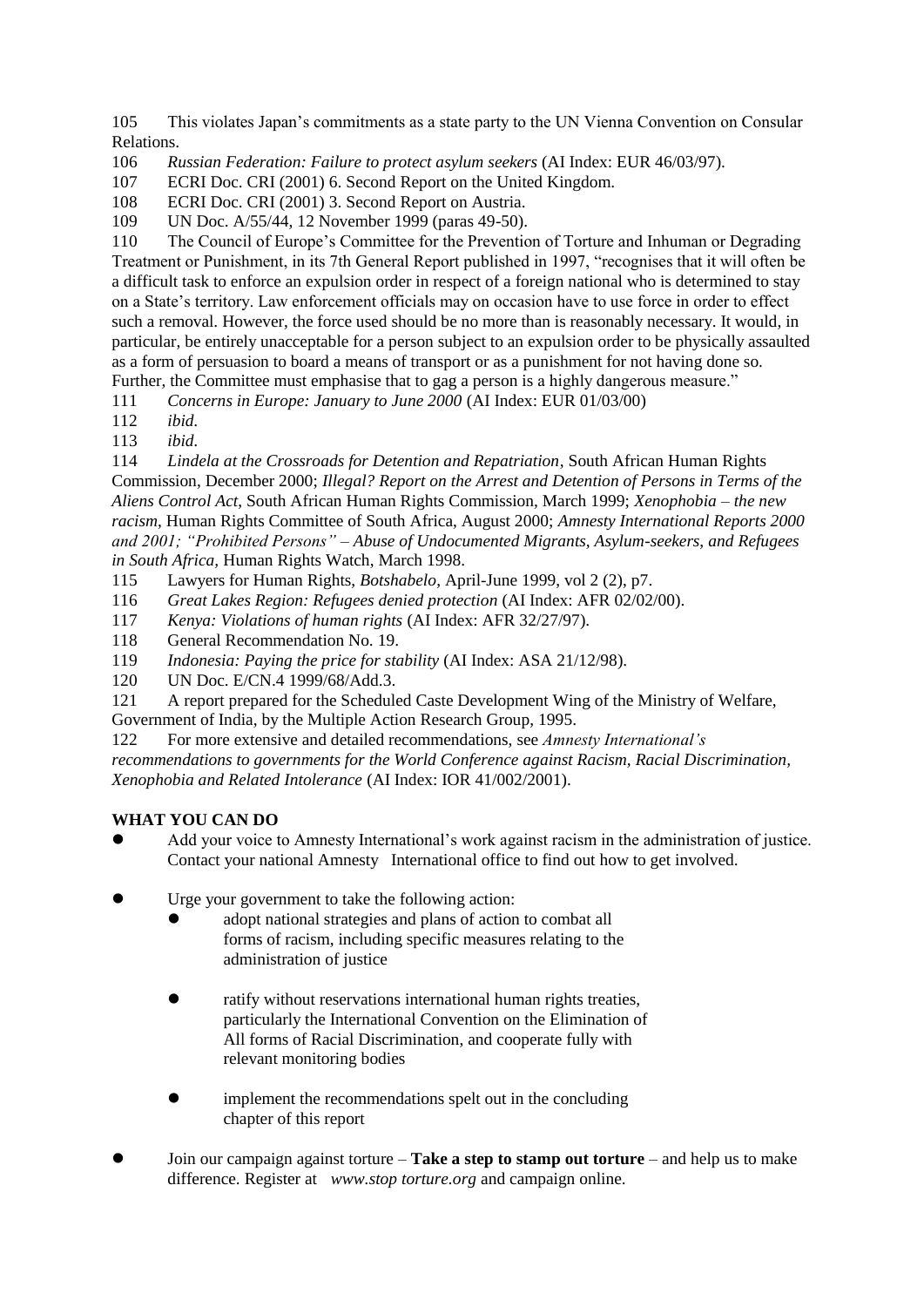- Become a member of Amnesty International
- Make a donation to support Amnesty International's work
- \* I would like to join your campaign against torture. Please send me more information.
- \* I would like to join Amnesty International. Please send me details.
- \* I would like to donate to Amnesty International's campaign to stamp out torture.

Credit card number:

Expiry date  $/$   $\mathbf{f}$  [amount]

Signature

Name

Address

Please photocopy this coupon and send it to: Amnesty International, International Secretariat, Campaign against Torture, 1 Easton Street, London WC1X 0DW, United Kingdom

[Captions]

Cover: Vigil held in Vienna, Austria, May 2000, on the first anniversary of the death of Marcus Omofuma, a Nigerian national who died on board a plane while being forcibly deported from Austria. © Semotan

Massacre at Rukara Church, eastern Rwanda, during the genocide in 1994. © Stephen Dupont

Many people around the world suffer from a combination of different forms of discrimination. Frederick Mason, pictured above, a 31-year-old nurse's assistant, was arrested in Chicago, USA, in July 2000 and taken to a police station. He testified that he was subjected to abuse — including racist and anti-gay insults such as "nigger fag''— from the moment he was arrested. By the time he was released, blood was streaming from his rectum. He said that two unidentified police officers had taken him to the interrogation room where he was handcuffed by the elbows, and pinned to a wall. The arresting officer then reportedly pulled down Frederick Mason's pants and sprayed blue cleaning liquid on a baton before ramming it into his rectum. As he sodomized Frederick Mason, the officer is alleged have hurled homophobic insults at him. © Windy City Times/www.wctimes.com

The last photograph taken of Asil 'Asleh, a 17-year-old Palestinian citizen of Israel, seen here with his cousin's daughter. Asil 'Asleh was killed along with another young man in his village of Arrabeh in Israel on 2 October 2000 when Israeli police, army and special forces fired rubber-coated metal bullets and live ammunition to break up a demonstration. The demonstrators were protesting at recent killings by Israeli security services of more than 20 Palestinians at demonstrations and riots throughout Israel and the Occupied Territories. Witnesses said they saw Asil 'Asleh being chased and beaten to the ground by security forces and then shot in the neck at close range.

 Asil 'Asleh was an active member of "Seeds of Peace", an international group which worked for Jewish-Arab friendship. © www.slider17.com

[BOX PIC CAPTION]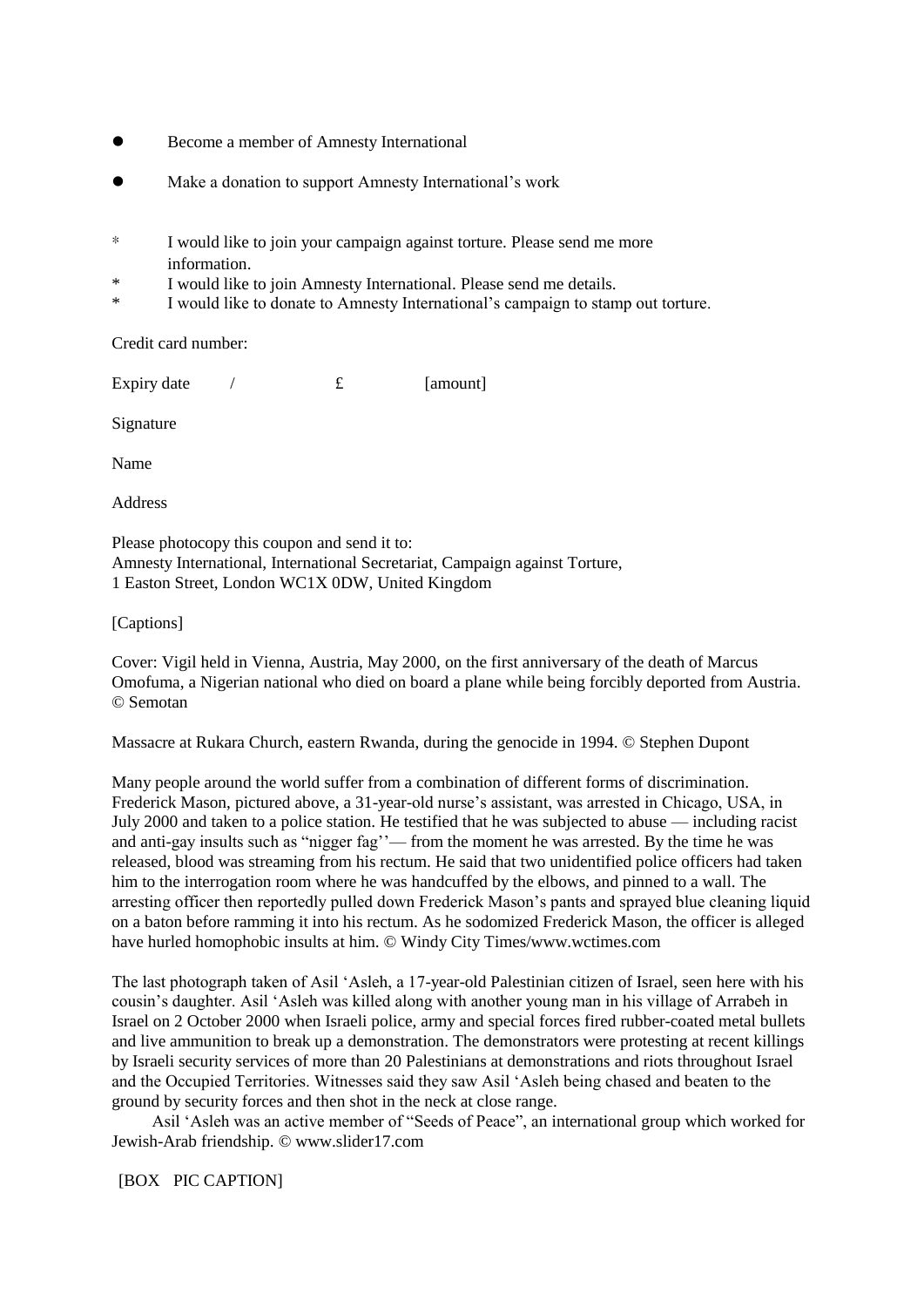An elderly Indo-Fijian couple outside their home in Fiji, which had been attacked and ransacked during violence targeted at Indo-Fijians that followed an attempted coup attempt on 19 May 2000. During and after the coup crisis, there were reports of police complicity in some of the many attacks on Indo-Fijians and of widespread beatings, rapes and hostage-taking by indigenous Fijians. The authorities subsequently failed to cooperate with the new Fiji Human Rights Commission which investigated more than 120 complaints received following the coup attempt.

 At least a thousand Indo-Fijians were internally displaced or made homeless as a result of the violence, and thousands were forced to leave leased properties. By November 2000 all indigenous Fijians arrested for violence against Indo-Fijians had been released and no one was known to have been convicted of any coup-related human rights violations. © Private

[end box]

One of the members of the Bubi ethnic group from Bioko Island, Equatorial Guinea, who appeared in court with visible signs of torture — part of his ear had been cut off. © Gervasio Sanchez

Francisco de Assis Araújo, an indigenous leader known as "Chicão", who was killed in Pernambuco state, Brazil, in May 1998, by a gunman. © Private

February 1999: white paint covers part of the memorial plaque for black teenager Stephen Lawrence, who was killed in a racist attack on 22 April 1993 in southeast London. The plaque was defaced only hours after the release of the Lawrence report which accused the police of institutional racism and incompetence in handling the murder inquiry. © Russell Boyce/Reuters

Women fleeing conflict around oilfields in southern Sudan.© Video still fromDamien Lewis. Oil 1999

Leyla Zana © AI

Six of the young Kurds who appeared in court (see following page) © AI

## **[Box text]**

### **Kurdish children on trial**

Twenty-nine young people, among them 24 children, were arrested in Turkey on 8 January, accused of chanting slogans for the Kurdistan Workers' Party (PKK). They were allegedly beaten and ill-treated, detained in cruel, inhuman or degrading conditions, and remanded to an adult prison. Thirteen of them have been put on trial.

According to reports, Anti-Terror Branch police in arrived in Viranehir in the southeastern province of Urfa at around 7.30pm. They arrested a group of children, beating them as they did so. Police raided other homes in the town the next morning, beating and arresting more children and their parents. The parents were released after a few hours, but a total of 29 children and young men were detained at Police Headquarters. The children later told lawyers that they were ill-treated, threatened and verbally abused.

The police reportedly made them sign documents, which none of them fully understood and at least some could not read. None of the detainees was given access to a lawyer.

The 29 were brought before a prosecutor and a judge on 9 January. Twenty-eight of them were remanded to Viranehir Closed Prison where some of them were held with adults. On 15 January they were transferred to Urfa Prison. After appeals by their lawyers and international campaigning, 22 were released, but six remained in prison. They were only freed on 15 February 2001.

Thirteen children, one of them reportedly only nine years old\*, are being tried on charges of having "supported the illegal organization PKK and facilitating their activities by participating in an unpermitted demonstration in protest against the F-type prisons [prisons with isolation cells] and applauding and shouting slogans in favour of the PKK".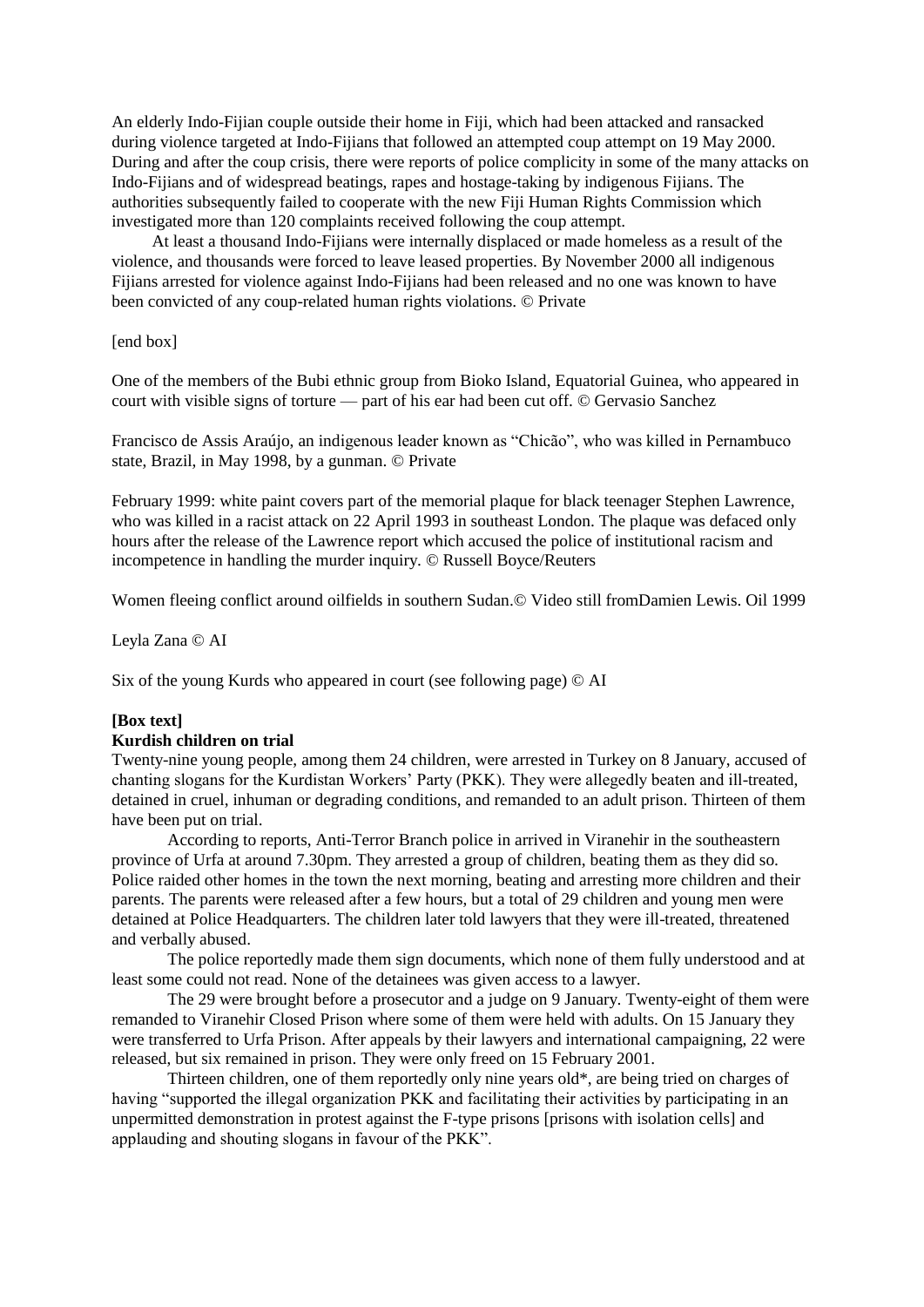The only evidence against them are "confessions" which might have been elicited under ill-treatment or coercion. In the trial the children did not accept the statements they had given immediately after their arrest, saying that these had been taken under duress.

It appears that the children may have been arrested and prosecuted solely on the basis of their Kurdish identity. All the charges against them should be dropped immediately. Their trial is an indication of the discriminatory judicial practices suffered by Kurds in Turkey. If they are convicted, they should be immediately released as they would be prisoners of conscience.

\*According to official documents, the youngest boy was 11 years old, but his actual birth date was reported as 1991.

Karen refugee and child from Myanmar © Ben Bohane

[box pic text]

### **Ethnic Nepalese in Bhutan**

Around 100,000 people from the south of Bhutan, all members of one ethnic group, have left or been forced to leave their country as a result of human rights violations and a policy of denying them citizenship and promoting "national integration" on the basis of the northern Bhutanese traditions and culture.

The persecution of ethnic Nepalese in Bhutan intensified in the late 1980s after they started protesting against measures such as new citizenship rules drawn up to exclude many of the Nepali-speaking population and the imposition of measures such as the wearing of Bhutanese national dress. One of the tactics used to force people to leave the country was to arrest and torture or ill-treat prominent members of the community, apparently to intimidate them and others in their family and community into fleeing abroad. Torture methods frequently reported included beatings with bamboo canes, wooden sticks, iron rods, electric wire, rifle butts, bayonets and thorn branches. Prisoners were suspended upside down and had the soles and sides of their feet beaten. Several women were raped.

Today, the remaining ethnic Nepalese in Bhutan are still discriminated against. They are often refused a "security clearance certificate" — a document required to apply for work, business licences, travel abroad or access to education — on the basis that the applicant had contact with the people from southern Bhutan living in the refugee camps in Nepal, who are called "anti-nationals" by the Bhutanese authorities.

[end box]

A painting by Janga Bahadur Tamang, a young Nepali-speaking man from southern Bhutan who has been living in Timai refugee camp, Nepal. © Private

[box pic text]

Tsvetalin Perov, a 16-year-old Roma boy, is recovering from severe burns. It appears that his horrific injuries were deliberately inflicted by police in Bulgaria. He was arrested in Vidin on 29 April 2000 on suspicion of theft, taken to the police station and interrogated. Less than two hours later he was taken to hospital. He had third-degree burns to 15 per cent of his body, some so deep he needed skin grafts.

After his release from hospital, Tsvetalin told the non-governmental organization "Drom" that he had been locked in a room at the police station with a police officer who punched and kicked him, knocking him unconscious. The next thing he remembers is being woken up by the pain of burning.

The police only initiated an investigation when Drom and a local journalist publicized the case. Police subsequently claimed that Tsvetalin set fire to himself, yet inconsistencies in their account and the unexplained disappearance of material evidence, including the charred clothes, leave this claim open to question.

Tsvetalin had been repeatedly arrested by police over the previous six or seven years. On several occasions he was allegedly ill-treated, sometimes returning home, according to relatives, with his clothes covered in blood. In October 1998 Drom filed a complaint to the district prosecutor's office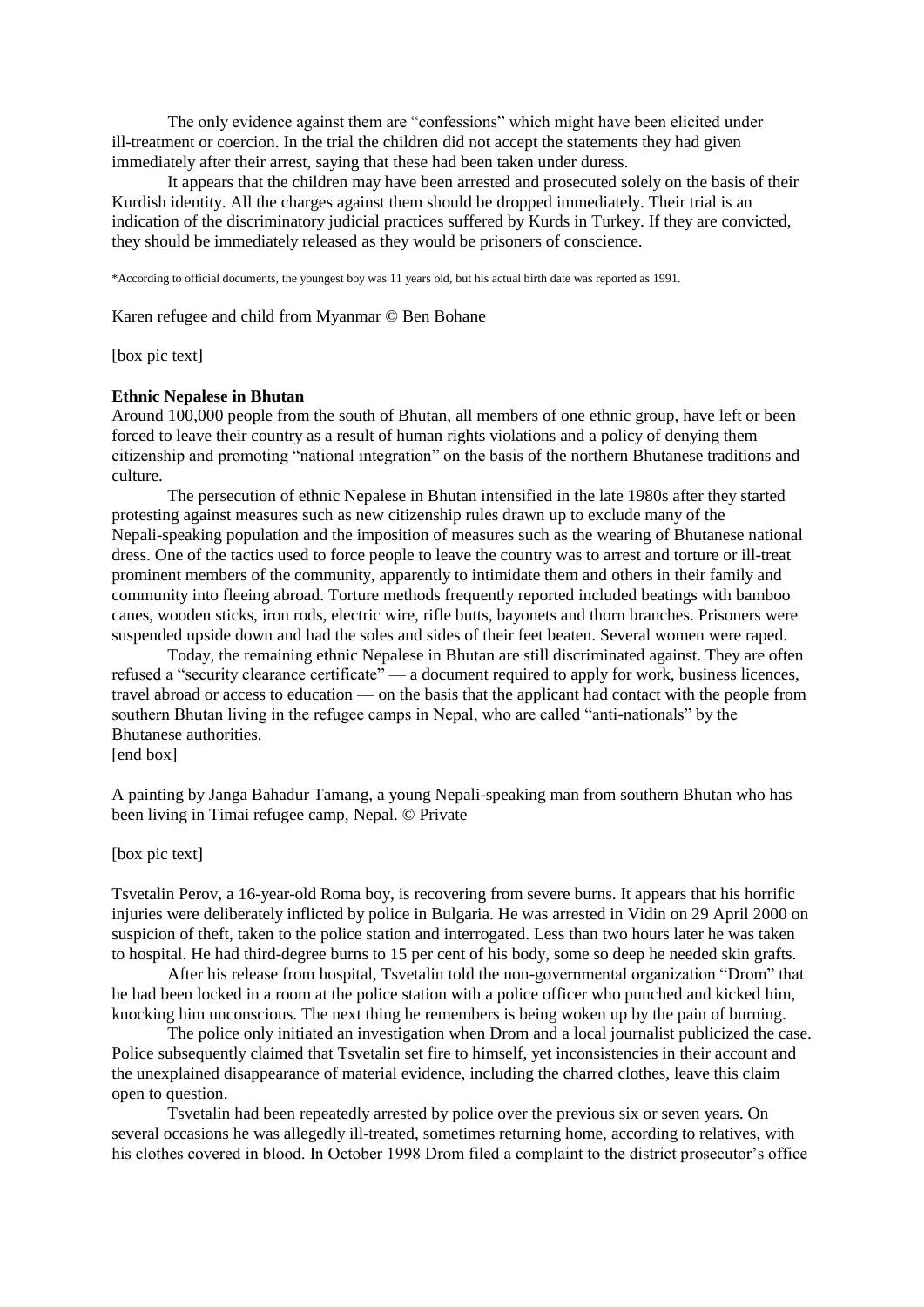about alleged ill-treatment of Tsvetalin by police. Tsvetalin is illiterate, an epileptic and has frequently needed hospital treatment after suffering fits. © AI photo courtesy of Vanya Stavre

[end box]

[box pic text]

Laxman Singh, a *Dalit*, seen recovering in hospital. He was attacked on 23 October 2000 in the village of Guthakar in Rajasthan, India, by six men. His assailants left him for dead and then told the police they had killed him. The police found him and took him to hospital, where his attackers reportedly gave money to a doctor to falsify the medical records and told him that it did not matter if Laxman Singh died. Laxman Singh was later transferred to another hospital, where doctors said that because of the poor treatment he had received his legs had developed gangrene and would have to be amputated.

The attack followed a long dispute in the village. In June 2000 Gujjar villagers began to put pressure on Laxman Singh's family to build them a house. Since they had received no payment for previous work, they refused. Several violent confrontations followed. Local police officials — of a similar caste to the Gujjars — ignored the family's complaints and verbally abused the *Dalits* for daring to file a complaint. Even after a complaint was finally filed in early October, through the intervention of a local *Dalit* representative, no protection was offered to the family.

After the 23 October attack, three Gujjar men were arrested and charged with offences including murder, despite several failings in the police investigation. When the accused were brought before a magistrate, they warned villagers that if Laxman Singh and his family did not compromise they would be killed. The three accused were released on bail in January 2001. On 13 December 2000 the authorities had reportedly promised to pay compensation to Laxman Singh and his family. The family continued to receive threats, forcing them to leave the village. The harassment has been extended to other members of the family and those defending Laxman Singh. © AI

[end box]

box pic text]

Cándido Amador Recinos, General Secretary of the Advisory Committee to Honduran Indigenous Groups, was killed on 12 April 1997 in Copán Ruinas, Department of Copán, Honduras. He was a member of the Chortis and had been involved for many years in

the struggle to obtain lands for indigenous groups and improve living conditions.

His body was found on the side of a road riddled with bullet wounds and injuries from a knife or machete. There were reports that many cigarette butts had been found near where he was killed, suggesting his attackers had been waiting for him.

Cándido Amador Recinos had received many threats, including one shortly before his death. Indigenous peoples' organizations claimed that those responsible for his murder were landowners attempting to stop his efforts to recover lands for indigenous people. Family members strongly rejected the suggestion by the Public Security Force that he had been killed during a robbery, saying the only thing stolen from him was a rucksack containing documents relating to his campaigning.

An investigation into the killing was initiated by the Directorate of Criminal Investigations and the Public Security Force. However, no one has yet been held to account for the killing of Cándido Amador Recinos. © Private [end box]

A meeting on indigenous rights held in Santiago Xanica, Oaxaca state, Mexico, February 2000. © Private Aboriginal prisoners in Australia, 1988 © Private

Marcus Omofuma © Private